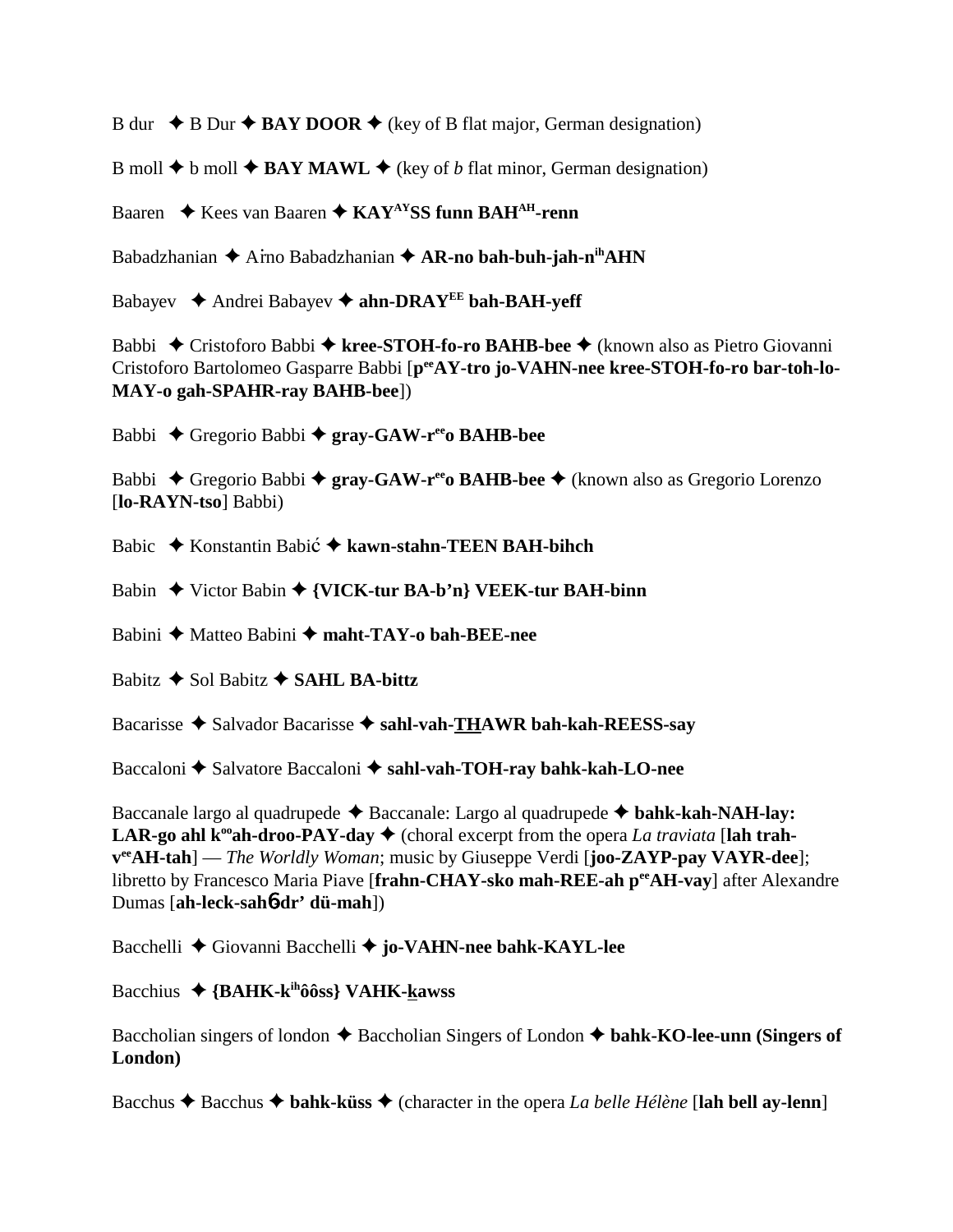— *The Fair Helen*; music by Jacques Offenbach [**ZHACK AWF-funn-bahk**]; libretto by Henri Meilhac [**ah**6**-ree meh-yack**] and Ludovic Halévy [**lü-daw-veek ah-lay-vee**])

Baccusi ◆ Ippolito Baccusi ◆ eep-po-LEE-toh bahk-KOO-zee / (known also as Hyppolyti Baccusii [eep-po-LEE-tee bahk-KOO-zee<sup>ee</sup>])

Bacewicz **→** Grażyna Bacewicz → grah-ZHIH-nah bah-TSEH-veech

Bach **←** Albert Bach ← AHL-pert BAHK

Bach **→** August Wilhelm Bach → AH<sup>ÔÔ</sup>-gôôst VILL-hellm BAHK

Bach **←** Carl Philipp Emanuel Bach ← KARL FEE-lipp ay-MAH<sup>AH</sup>-n<sup>oo</sup>ayl BAH<u>K</u>

Bach **←** Christoph Bach ← **KRIH-stawf BAH<u>K</u>** 

Bach  $\blacklozenge$  Georg Christoph Bach  $\blacklozenge$  GAY-awrk KRIH-stawf BAHK

Bach **← Hans Back ← HAHNSS BAHK** 

Bach  $\blacklozenge$  Heinrich Bach  $\blacklozenge$  **HN**-rihh BAHK

Bach **→** Johann Ambrosius Bach → YO-hahn ahm-BRO-z<sup>ih</sup>ôôss BAHK

Bach **→** Johann Bach ◆ **YO-hahn BAH<u>K</u>** ◆ (known also as Johannes Hans Bach [yo-HAHN**nuss HAHNSS BAHK**])

Bach **→** Johann Bernhard Bach ◆ **YO-hahn BEHRN-hart BAHK** 

Bach **→** Johann Christian Bach **→ YO-hahn KRIH-st<sup>ih</sup>ahn BAHK** → (known also as John Christian Bach [**JAHN KRISS-tihunn BAHK**])

Bach  $\blacklozenge$  Johann Christoph Bach  $\blacklozenge$  YO-hahn KRIH-stawf BAHK

Bach **→** Johann Christoph Friedrich Bach ◆ YO-hahn KRIH-stawf FREET-rihh BAHK

Bach **→** Johann Egidius Bach ◆ **YO-hahn ay-GHIH-d<sup>ih</sup>ôôss BAHK** ◆ (known also as Johann Aegidius [**ay-GHIH-dihôôss**] Bach])

Bach ◆ Johann Ernst Bach ◆ YO-hahn EHRNST BAHK

Bach ♦ Johann Ludwig Bach ♦ YO-hahn LOOT-vih**h BAHK** 

Bach  $\blacklozenge$  Johann Michael Bach  $\blacklozenge$  YO-hahn MIH-hah-ell BAHK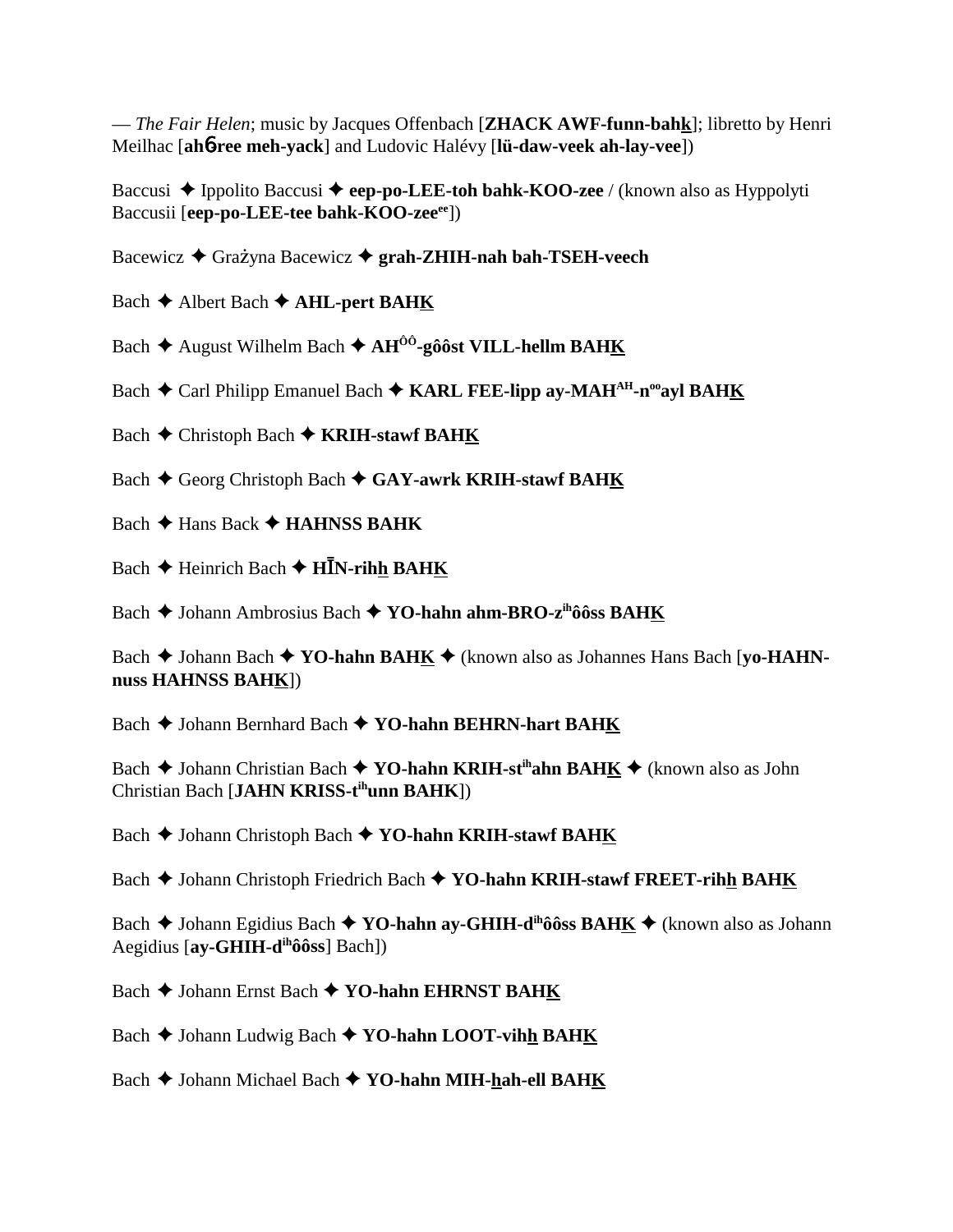Bach **→** Johann Nikolaus Bach ◆ YO-hahn NEE-ko-lah<sup>ôô</sup>ss BAHK

Bach **→** Johann Sebastian Bach → YO-hahn {suh-BASS-t<sup>ih</sup>unn BAHK} zay-BAH-st<sup>ih</sup>ahn **BAHK**

Bach  $\triangle$  Leonhard Emil Bach  $\triangle$  LAY-awn-hart AY-meel BAHK

Bach Wilhelm Friedemann Bach **VILL-hellm FREE-duh-mahn BAHK**

Bach **→** Wilhelm Friedrich Ernst Bach ◆ VILL-hellm FREET-rihh EHRNST BAHK

Bacharach **←** Burt Bacharach ← BURT BAH-kah-rahk

Bachauer Gina Bachauer **JEE-nah bah-KAHÔÔ-ur**

Bache Constance Bache **KAHN-stunntss BAHK**

Bache bene venies **→** Bache, bene venies **→ BAH-keh, BEH-neh VEH-n<sup>ih</sup>ess →** (Welcome, Bacchus)  $\triangle$  (excerpt from the 13th-century collection *Carmina Burana* [**kar-MEE-nah boo-RAH-nah**])

Bachelar  $\triangle$  Daniel Bachelar  $\triangle$  dah-n<sup>ih</sup>ell bah-shuh-lar / (the last name is known also as Bacheler [**bah-shuh-lur**], Bachiler [**bah-shih-lur**], Batchelar [**BA-chuh-lar**], and Batchiler [**BAchih-lur**}

Bacheler Daniel Bacheler (*see* Daniel Bachelar)

Bachelet Alfred Bachelet **ahl-fredd bah-shuh-leh**

Bachelierus **↓ bah-shuh-l<sup>ee</sup>eh-rüss ↓** (Surgeon, doctoral candidate) ♦ (character in *Le malade imaginaire* [**luh mah-lahd ee-mah-zhee-nehr**] — *The Hypochondriac* — a play by Jean-Baptiste Molière [zhah**6-bah-teest maw-l<sup>ee</sup>ehr**], with music by Marc-Antoine Charpentier [**mark-ah**6**-twahn shar-pah**6**-teeay**])

Baches wiegenlied  $\triangle$  Des Baches Wiegenlied  $\triangle$  dess BAH-kess VEE-gunn-leet  $\triangle$  (The Brook's Lullaby)  $\blacklozenge$  (poem by Wilhelm Müller [**VILL-hellm MÜL-lur**] set to music by Franz Schubert [**FRAHNTSS SHOO-bert**] in the song cycle *Die schöne Müllerin* [**dee SHÖ-nuh MÜL-luh-rinn**] — *The Miller's Lovely Daughter*)

Bachianas brasileiras **→** Bachianas Brasileiras → bah-shee-AH-nuss brah-zee-LAY-russ → (a collection of eight folk-style Brazilian songs by Heitor Villa-Lobos [**ay-TAWR VEEL-luh-LObôôsh**])

Bachmann  $\triangle$  Alberto Abraham Bachmann  $\triangle$  ahl-PEHR-toh AH<sup>AH</sup>-prah-hahm BAHK-mahn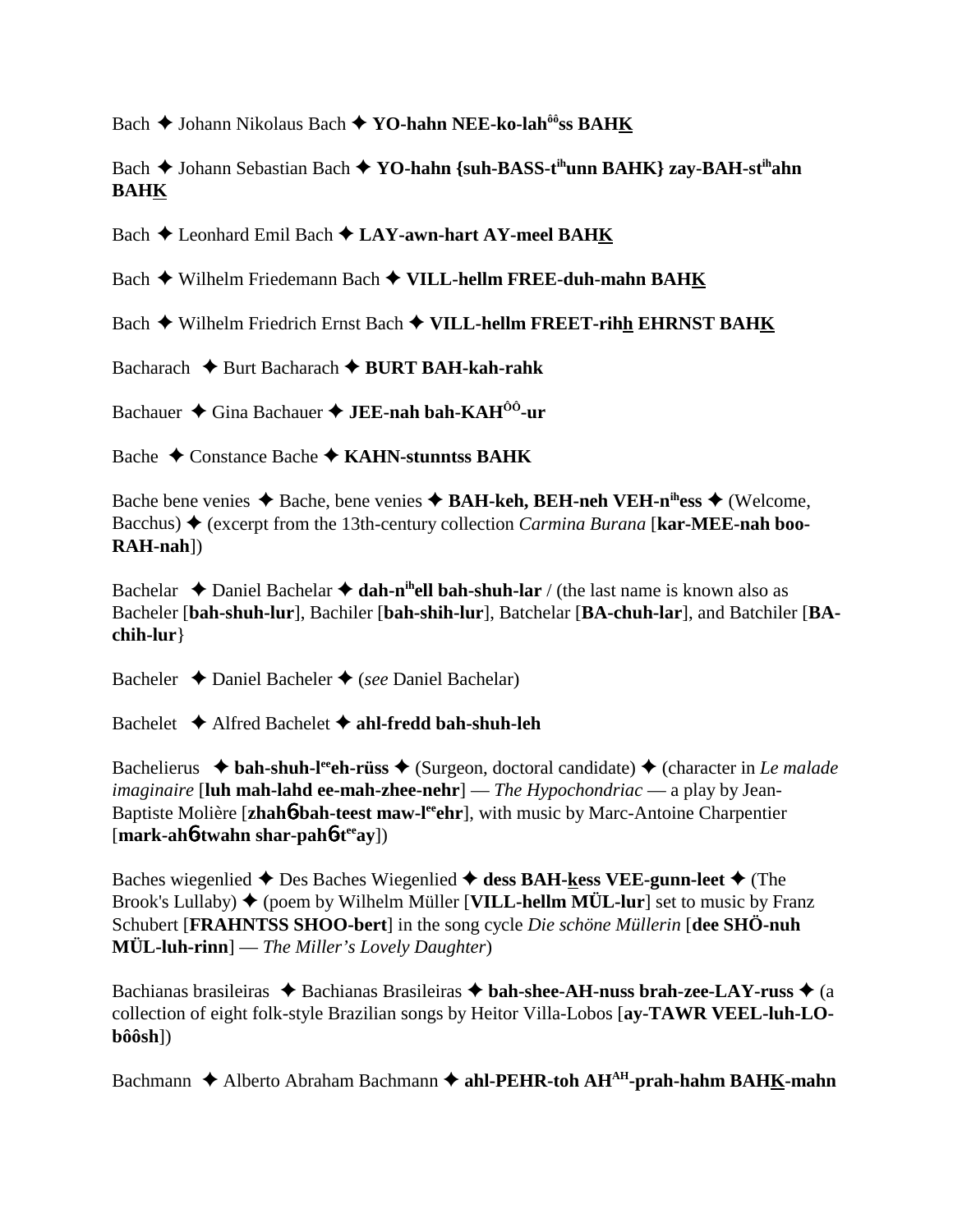Bachofen **→** Johann Caspar Bachofen → YO-hahn KAH-spar BAH-ko-funn

Bachrich ◆ Sigmund Bachrich ◆ ZEEK-môônt BAHK-rihh

Baci cari **↓ BAH-chee KAH-ree ◆** (Dear Kisses) ◆ (vocal duet by Claudio Monteverdi [**KLAHOO-deeo mohn-tay-VAYR-dee**])

Baci soavi e cari ◆ Baci, soavi e cari ◆ **BAH-chee, so-AH-vee ay KAH-ree** ◆ (Kisses, Sweet and Dear)  $\triangleq$  (madrigal [**MADD-rih-gull**], with music by Claudio Monteverdi [**KLAH<sup>00</sup>-d<sup>ee</sup>o**] **mohn-tay-VAYR-dee**] and lyric by Giovanni Battista Guarini [**jo-VAHN-nee baht-TEE-stah gooah-REE-nee**])

Bacilly  $\triangle$  Bénigne de Bacilly  $\triangle$  **bay-nee-n<sup>y</sup>** duh bah-see-yee / (the last name is also spelled Basilly [**bah-see-yee**] and Bassilly [**bah-see-yee**])

Back **→** Knut Bäck ◆ k'NÜT BECK

Back Sven-Erik Bäck **SVENN-AYUH-rick BECK**

Backer grondahl  $\triangle$  Agathe Backer-Grøndahl  $\triangle$  ah-GAH-tuh BAH-kur-GRÖN-dahl  $\triangle$ (known also as Agathe Ursula Backer-Grøndahl [**ah-GAH-tuh ew-SHEW-lah BAH-kur GRÖN-dahl**])

Backers **→** Cor Backers **→ KAWR BAH-kerss** 

Backhaus Wilhelm Backhaus **VILL-hellm BAHK-hahôôss**

Bacquier  $\triangle$  Gabriel Bacquier  $\triangle$  gah-br<sup>ee</sup>ell bah-k<sup>ee</sup>ay  $\triangle$  (known also as Gabriel-Augustin-Raymond-Théodore-Louis Bacquier [gah-br<sup>ee</sup>ell-o-güs-teh**6**-reh-maw6-tay-aw-dawr-l<sup>ôô</sup>ee bah $k^{ee}ay$ ])

Badarzewska ◆ Thekla Badarzewska ◆ TECK-lah bawb-dar-ZEFF-skah ◆ (known also as Tekla Bdarzewska-Baranowska [**TECK-lah baw**6**-dar-ZEFF-skah-bah-rah-NAWF-skah**])

Badea **←** Christian Badea ← {KRISS-t<sup>ih</sup>unn BAH-d<sup>eh</sup>uh} KREESS-t<sup>ee</sup>ahn bah-DEE-ah

Baden **←** Conrad Baden ← KOON-rahd BAH-d'n / (known also as Peter Conrad Krohn Baden [**PEHEH-tur KOON-rahd KROON BAH-d'n**])

Bader **→** Roland Bader **→ RO-lunnt BAH-dur** 

Badescu **→** Dinu Badescu → DEE-noo bah-DESS-koo → (known also as Dinu Constantin Badescu [**DEE-noo kawn-stahn-TEEN bah-DESS-koo**])

Badia Carlo Agostino Badia **KAR-lo ah-go-STEE-no bah-DEE-ah**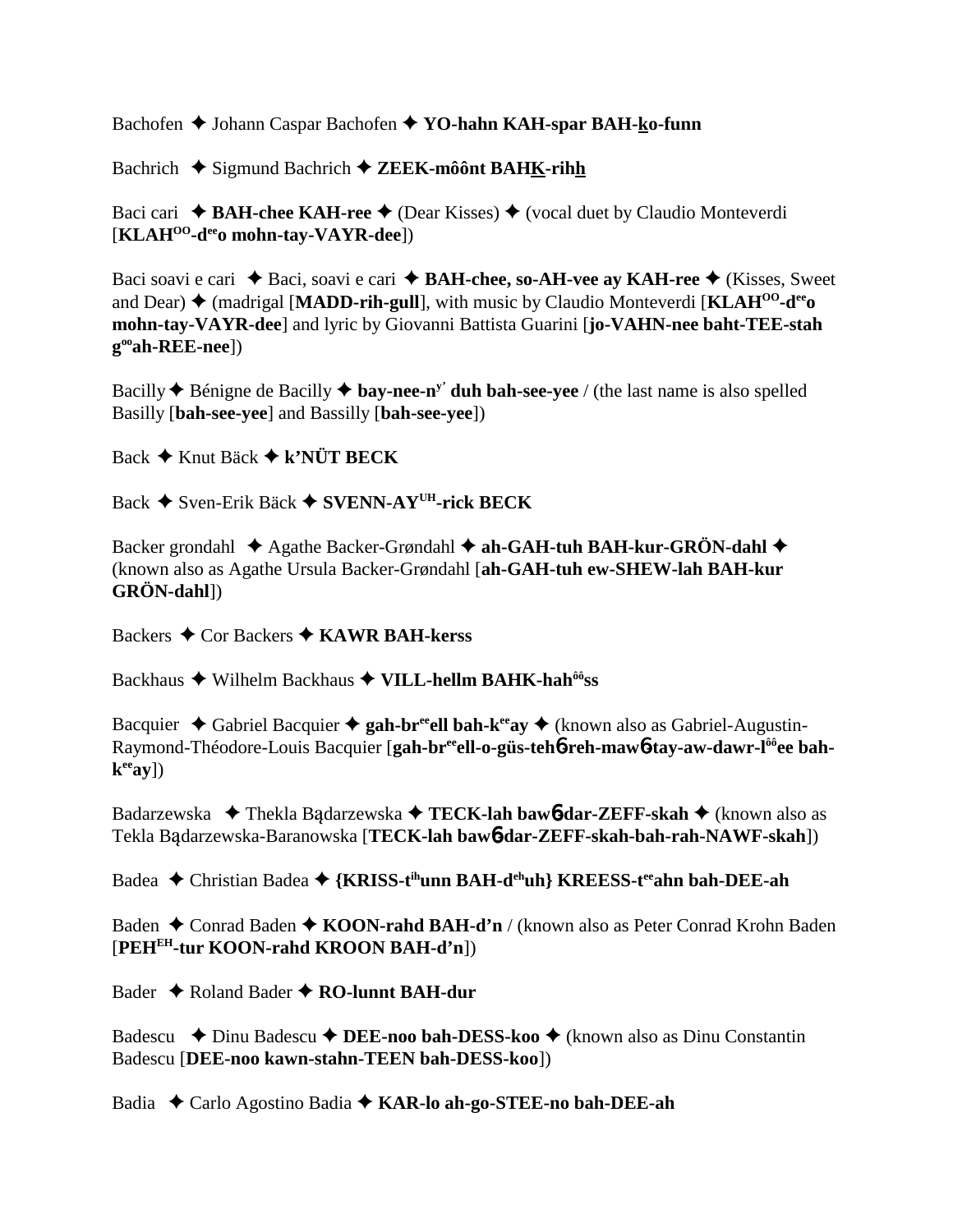Badia **←** Conchita Badia ← kawn-CHEE-tah bah-THEE-ah ← (known also as Conxita Badia [**kawn-CHEE-tah bah-THEE-ah**])

Badia ◆ Juan Llongueras y Badía ◆ h<sup>oo</sup>AHN l'yawn-GHEH-rahss ee bah-DEE-ah

Badinerie  $\triangle$  bah-dee-n'ree  $\triangle$  (composition by Johann Sebastian Bach [YO-hahn {suh-BASS**t**<sup>th</sup>unn BAHK} zay-BAH-st<sup>ih</sup>ahn BAH<u>K</u>]) ◆ (excerpt from *Suite/Ouverture* [s<sup>ü</sup>eet/oo-ver-tür] *No. 2* by Johann Sebastian Bach)

Badings ◆ Henk Badings ◆ HEHNGK BAH-dihngss

Badini Ernesto Badini **ayr-NAY-stoh bah-DEE-nee**

Badinski ◆ Nicolai Badinski ◆ nee-kaw-LAH<sup>EE</sup> bah-D<sup>Y</sup>INN-skee

Badura skoda Paul Badura-Skoda  **PAHÔÔL bah-DOO-rah-SKO-dah**

Baer ◆ Kathi Meyer-Baer ◆ {KA-thee M**I**-ur-BAYR} KAH-tee MI-ur-BAYR

Baermann ◆ Karl Baermann, Jr. ◆ KARL BEHR-mahn, Jr. ◆ (known also as KARL Bärmann [**BEHR-mahn**], Jr.

Baervoets ◆ Raymond Baervoets ◆ RAY-mawnt BAR-vôôtss

Baeyens August Baeyens **aw-GÜST B-yennss**

Baez **→** Joan Baez ◆ JO<sup>UH</sup>N BAH-ezz ◆ (known also as Joan Chandos [CHAHN-dohss] Baez)

Baeza ◆ Acario Cotapos Baeza ◆ ah-KAH-r<sup>ee</sup>o ko-TAH-pawss bah-AY-sah

Bagalli Ottorino Bagalli **oht-toh-REE-no bah-GAHL-lee**

Bagatelle **bah-gah-tell** (excerpt from *Le bal masqué* [**luh bahl mah-skay**] — *The Masked Ball* — a cantata [**kunn-TAH-tuh**] by Francis Poulenc [**frah**6**-seess pôô-lah**6**k**])

Bagatelle sans tonalite Bagatelle sans tonalité **bah-gah-tell sah**6 **taw-nah-lee-tay**  (waltz by Franz Liszt [**FRAHNZ LISST**])

Bagge Selmar Bagge **ZELL-mar BAHG-guh**

Bagge rosorna  $\blacklozenge$  De bägge rosorna  $\blacklozenge$  deh BEGG-guh rôô-SÔÔR-nah  $\blacklozenge$  (The Two Roses) ◆ (poem by F. M. Franzén [(F. M.) **FRAHN-see<sup>uh</sup>n**] set to music by Jean Sibelius [**zhah**6 sih-**BAY-lihôôss**])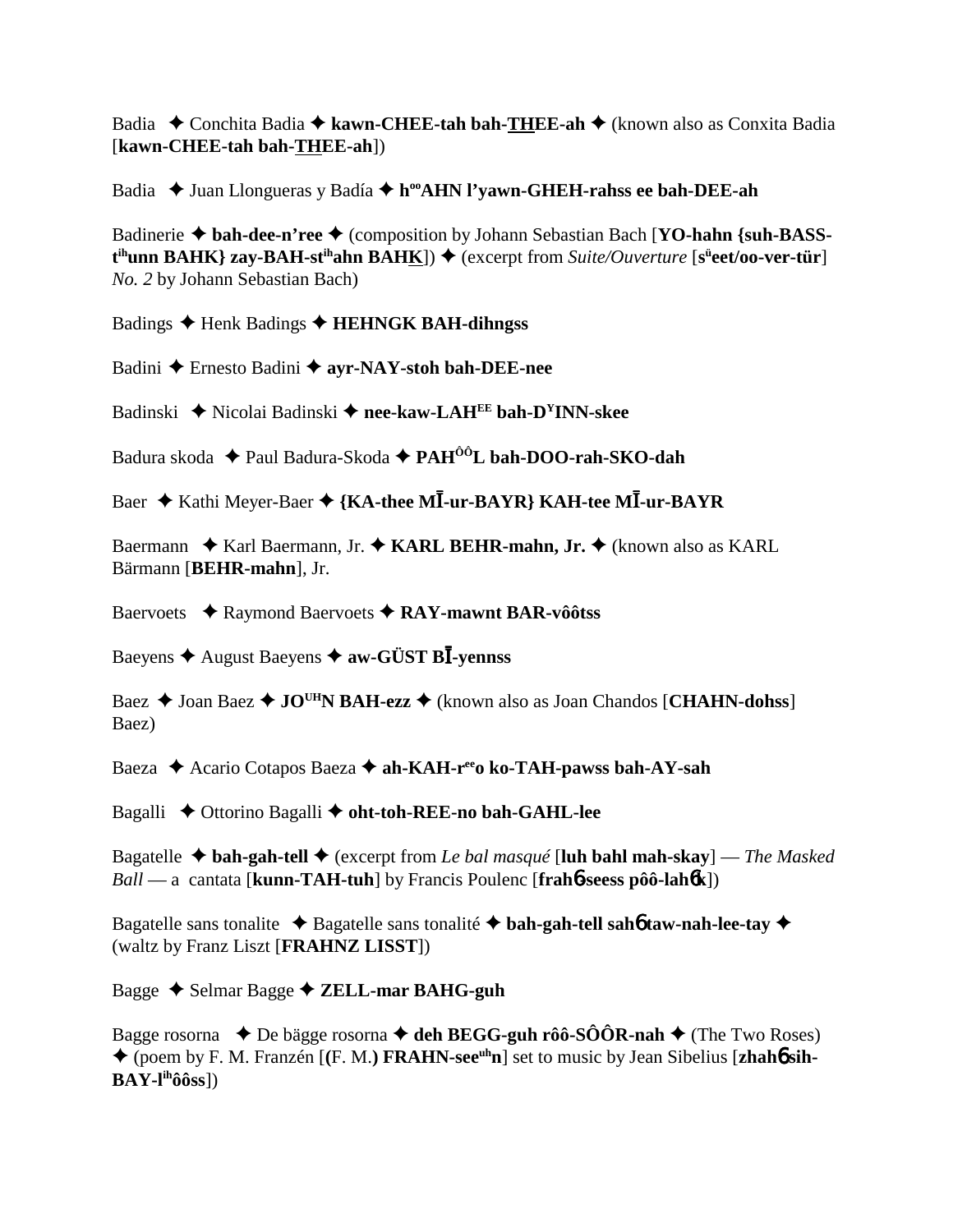Baggiani Guido Baggiani **gooEE-doh bahd-JAH-nee**

Bagier ◆ Guido Bagier ◆ g<sup>oo</sup>EE-doh BAH-geer

Baglama  $\rightarrow$  bah-l'YAH-mah  $\rightarrow$  (lute)

Bahnangestellter  $\triangle$  **BAH-nahn-guh-shtell-tur**  $\triangle$  (Railwayman)  $\triangle$  (character in the opera *Jonny spielt auf* [**YAWN-nee SHPEELT AHÔÔF**] — *Jonny* [**JAHN-nee**] *Starts Playing;* music and libretto by Ernst Křenek [EHRNST k<sup>r</sup>SHEH-neck])

Bahner **→ Gert Bahner → GHEHRT BAH-nur** 

Bahr ◆ Josef Bähr ◆ YOH<sup>OH</sup>-zeff BAYR ◆ (known also as Franz [**FRAHNTSS**] Josef Bähr])

Bai Tommaso Bai **tohm-MAH-zo BAHEE** (known also as Tommaso Baj [**BAHEE**])

Baif Jean-Antoine de Baïf  **zhah**6**-nah**6**-twahn duh bah-eef**

Bailero ◆ Baïlèro ◆ **bah<sup>ee</sup>-leh-ro** ◆ (Shepherds' Song) ◆ (excerpt from *Chants d'Auvergne* [shah6 doh-vehrn<sup>y</sup>'] — *Songs of the Auvergne* [o-vehrn<sup>y</sup>'], French folk songs collected by Joseph Canteloube [**zho-zeff kah**6**-t'lôôb**])

Bailli  $\triangle$  Le Bailli  $\triangle$  luh bah-yih  $\triangle$  (The Bailiff)  $\triangle$  (character in the opera *Werther* [vehr-tur]; music by Jules Massenet [**zhül {mahss-s'nay} mahss-s'neh**]; libretto by Édouard Blau [**ay-dôôar blo**], Paul Milliet [**pohl mee-y<sup>ee</sup>ch**], and Georges Hartmann [**zhawrzh hart-mahn**] after Johann Wolfgang von Goethe [**YO-hahn VAWLF-gahng fawn GÖ-tuh**])

Baillie Dame Isobel Baillie **DAYM IH-zo-bell BAYL-lee**

Baillie Joanna Baillie **jo-ANN-nuh BAYL-lee**

Baillot **→** Pierre Baillot → p<sup>ee</sup>chr beh-yo → (known also as Pierre-Marie-François de Sales Baillot [**peeehr-mah-ree-frah**6**-swah duh sahl beh-yo**])

Bailly Louis Bailly **l ôôee beh-yee**

Baini ◆ Giuseppe Baini ◆ joo-ZAYP-pay BAH<sup>EE</sup>-nee ◆ (known also as Abbate [ahb-BAH**tay**] Baini)

Baird **↓** Julianne Baird ◆ joo-lee-ANN BEH<sup>UH</sup>RD

Baird Tadeusz Baird **tah-DEH-ôôsh BAYRD**

Bairstow  $\div$  Sir Edward Bairstow  $\div$  (Sir) EDD-wurd BEH<sup>UH</sup>R-stoh  $\div$  (known also as Sir Edward Cuthbert [**KUTH-burt**] Bairstow)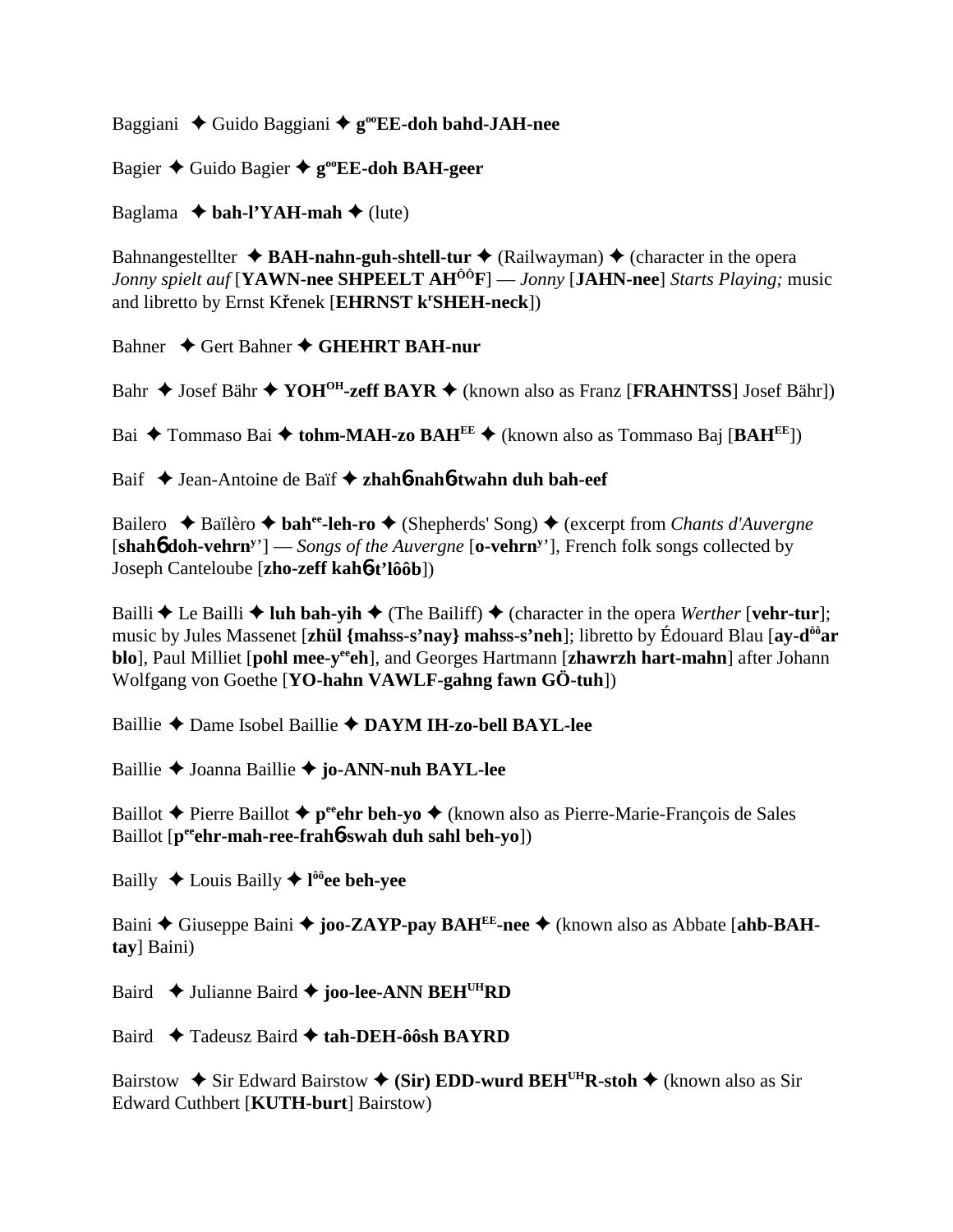Baj Tommaso Baj **tohm-MAH-zo BAHEE** (known also as Tommaso Bai [**BAHEE**])

Bajadere  **bah-zhah-dehr** (Dancer) (character in the opera *Das Nusch-Nuschi* [**dahss NÔÔSH-NÔÔ-shee**] — *The Nusch Nuschi;* music by Paul Hindemith [**PAHÔÔL HINN-tuhmitt**] and libretto by Franz Blei [**FRAHNTSS BL**]]  $\blacklozenge$  (the Nusch-Nuschi is a mythical beast, half rat and half alligator)  $\triangle$  (the opera is subtitled *A Play for Burmese Marionettes*)

Bajan **← Péter Baján ← PAY-ter BAH-yah<sup>ah</sup>n** 

Bajoras Feliksas Bajoras **FAY-lick-sahss bah-YAW-rahss** (known also as Feliksas Bayoras [**bah-YAW-rahss**])

Bakala **→** Břetislav Bakala ◆ b<sup>r</sup>SHEH-tih-slahf BAH-kah-lah

Bakaleinikov **→** Vladimir Bakaleinikov → {VLA-duh-mur ba-kuh-L**Ī-nih-kawv**} vlah-D<sup>Y</sup>EE**mihr bah-kah-LAYEE-ny ih-kuff**

Bake **→** Arnold Adriaan Bake → **AR-nawlt AH-dree-ah<sup>ah</sup>n BAH-kuh** 

Bakfark Valentin Bakfark **VAH-lenn-tinn BAHK-fark** (known also as Bálint Bakfark [**BAHAH-linnt BAHK-fark**])

Baklanov ◆ George Baklanov ◆ JAW-urj bahk-LAH-nawf ◆ (known also as Georgi Baklanov [**gay-AWR-ghee bahk-LAH-nuff**])

Bal  $\blacklozenge$  Le bal  $\blacklozenge$  **luh bahl**  $\blacklozenge$  (The Ball)  $\blacklozenge$  (excerpt from the suite *Jeux d'enfants* [**zhö dah<sup>6</sup>fah**6] — *Children's Games* — by Georges Bizet [**zhawrzh bee-zay**])

Bal masque  $\triangleleft$  Le bal masqué  $\triangleleft$  luh bahl mah-skay  $\triangleleft$  (The Masked Ball)  $\triangleleft$  (cantata [kunn-**TAH-tuh**] by Francis Poulenc [**frah**6**-seess pôô-lah**6**k**])

Bal y gay ◆ Jesús Bal y Gay ◆ hay-SOOSS BAHL ee GHI

Balada **←** Leonardo Balada ← lay-o-NAR-doh bah-LAH-thah

Balada de la placeta  $\blacklozenge$  Balada de la placeta  $\blacklozenge$  bah-LAH-thah day lah plah-THAY-tah  $\blacklozenge$ (Ballad [ $BA<sup>L</sup>$ -ludd] of the Little Square)  $\blacklozenge$  (excerpt from *Madrigals* [**MADD-rih-gullz**] by George Crumb [**JAW-urj KRUMM**])

Balakauskas Osvaldas Balakauskas **ahss-VAHL-dahss bah-lah-KAHÔÔSS-kahss**

Balakirev  $\triangleq$  Mily Balakirev  $\triangleq$  MEE-lee bah-LAH-kih-reff  $\triangleq$  (known also as Mily Alexeievich [**ah-ly ick-SAYEE-eh-vihch**] Balakirev)

Balalaika **bah-lah-LAHIH-kuh** (a musical play by George Posford [**JAW-urj PAWSS-**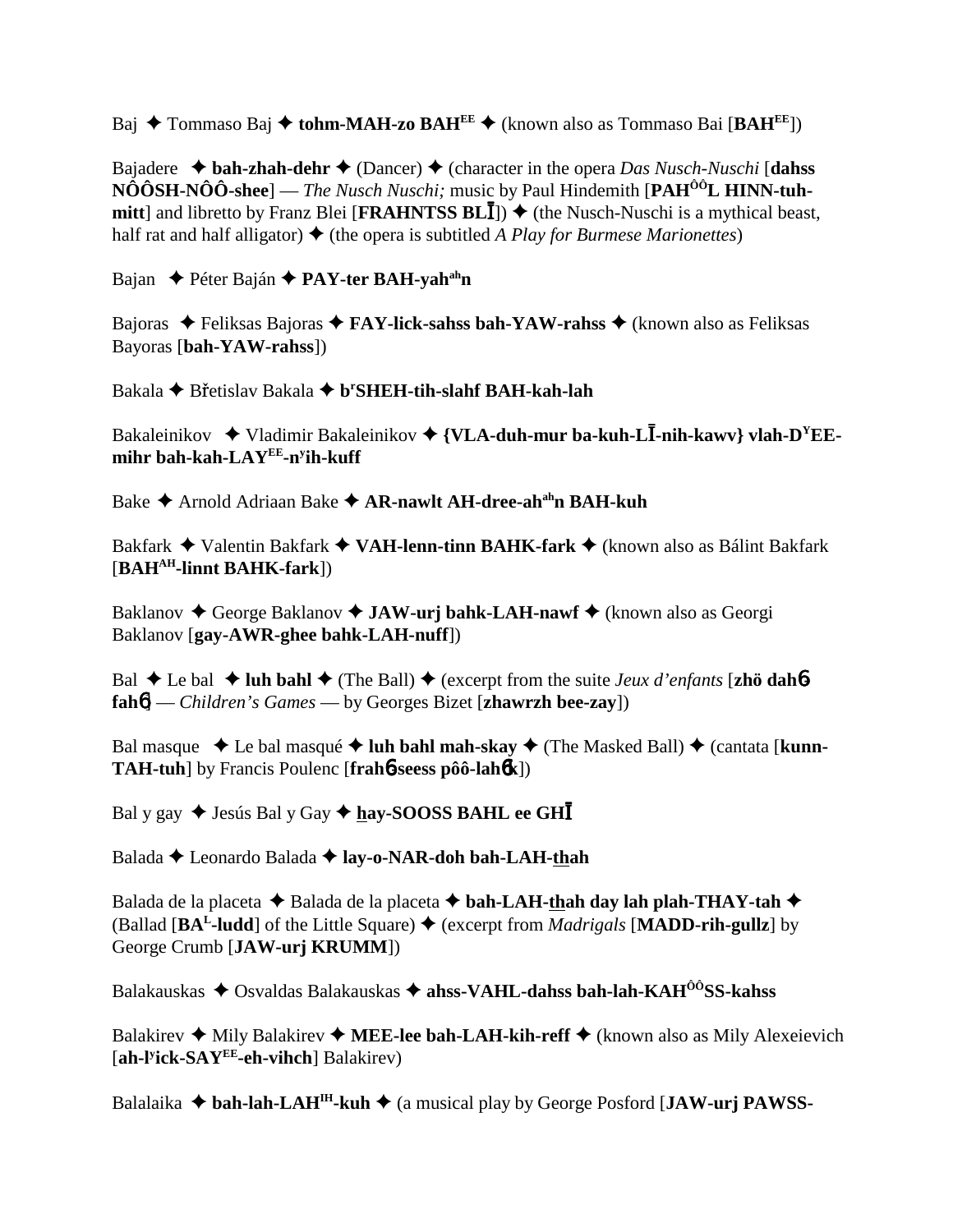**furd**], Bernard Grun [**BUR-nurd GROON**], and Maschwitz [**MAHSH-vittss**])

Balanchine George Balanchine **JAW-urj BA-lunn-cheen**

Balanchivadze ← Andrei Balanchivadze ← ahn-DRAY<sup>EE</sup> bah-lahn-chih-VAHD-zuh ← (known also as Andrei Melitonovich [**mih-ly ih-TAW-nuh-vihch**] Balanchivadze)

Balanchivadze **→** Meliton Balanchivadze → mih-l<sup>y</sup>ih-TAWN bah-lahn-chih-VAHD-zuh → (known also as Meliton Antonovich [**ahn-TAW-nuh-vihch**] Balanchivadze)

Balart **→** Gabriel Balart **→ gahv-reeELL bah-LART** 

Balasanian **→** Sergei Balasanian → sehr-GAY<sup>EE</sup> bah-luh-sah-n<sup>ih</sup>AHN

Balassa ◆ Sándor Balassa ◆ SHAH<sup>AH</sup>N-dawr BAH-lahsh-shah

Balatka Hans Balatka **HAHNSS BAH-laht-kah**

Balatsch Norbert Balatsch **NAWR-pert BAH-lahtsh**

Balazs ◆ István Balázs ◆ IHSHT-vah<sup>ah</sup>n BAH-lah<sup>ah</sup>zh

Balbastre Claude Balbastre **klohd bahl-bah-tr'** (known also as Claude-Bénigne Balbastre [**klohd-bay-nee-ny' bahl-bah-tr'**], Claude Balbâtre [**bahl-bah-tr'**], and Claude-Bénigne Balbâtre [**klohd-bay-nee-ny' bahl-bah-tr'**])

Balbatre Claude Balbâtre **klohd bahl-bah-tr'** (known also as Claude Balbastre [**klohd bahl-bah-tr'**], Claude-Bénigne Balbastre [**klohd-bay-nee-ny' bahl-bah-tr'**], and Claude-Bénigne Balbâtre [**klohd-bay-nee-ny' bahl-bah-tr'**])

Balbi ◆ Lodovico Balbi ◆ **lo-doh-VEE-ko BAHL-bee** ◆ (known also as Lodovico Balbus [**lodoh-VEE-ko BAHL-bôôss**])

Balbi **→** Melchiore Balbi → mayl-k<sup>ee</sup>OH-ray BAHL-bee

Balbulus Notker Balbulus **NAWT-kur BAHL-bôô-lôôss**

Balbus **←** Lodovico Balbus ← **lo-doh-VEE-ko BAHL-bôôss** ← (known also as Lodovico Balbi [**lo-doh-VEE-ko BAHL-bee**])

Balcon  $\triangle$  Le balcon  $\triangle$  luh bahl-kaw $6 \triangle$  (The Balcony)  $\triangle$  (composition by Claude Debussy [**klohd deh-büss-see**])

Baldani ◆ Ruza Baldani ◆ **ROO-tsah bahl-DAH-nee**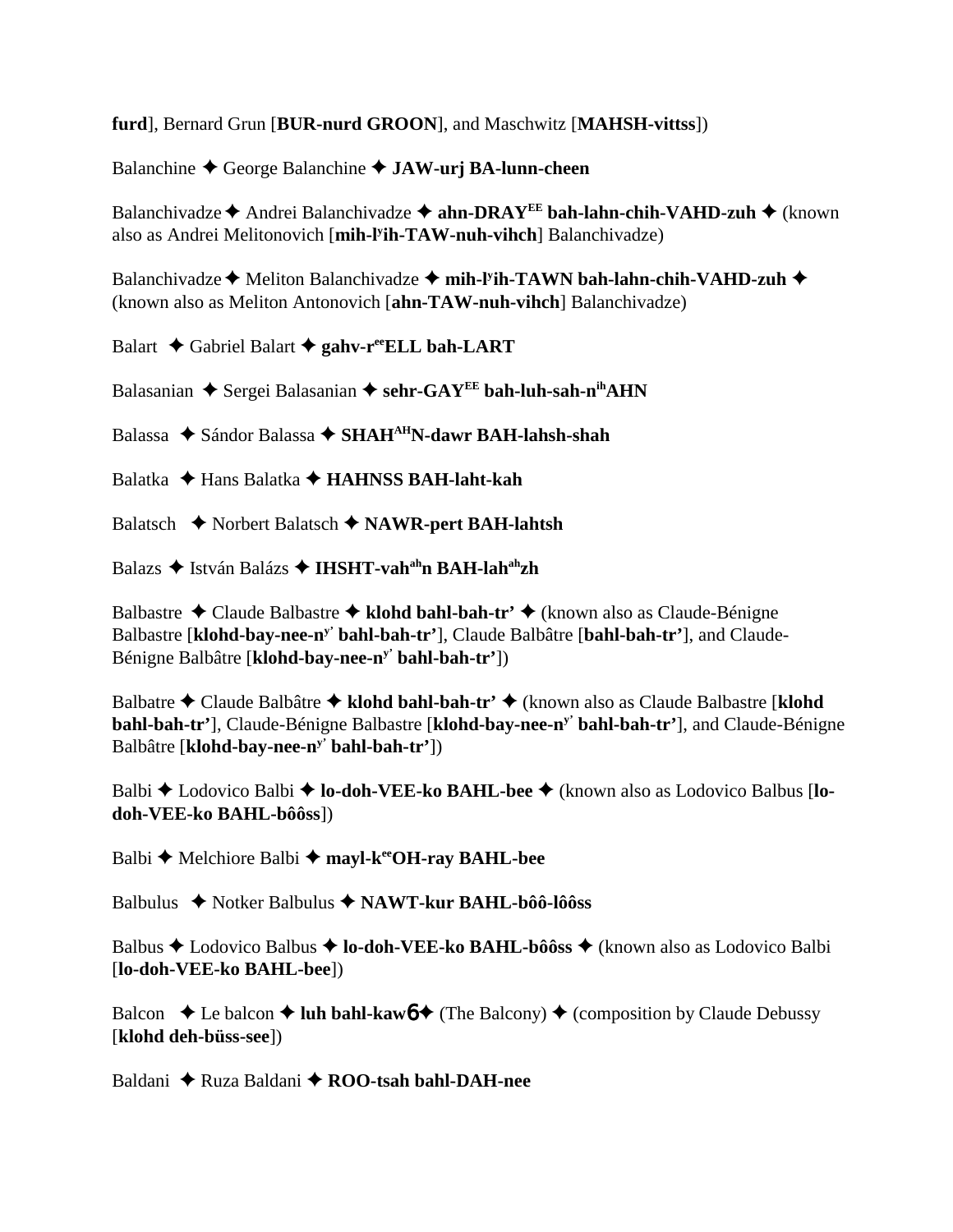Baldassare **←** Pietro Baldassare ← p<sup>ee</sup>AY-tro bahl-dahss-SAH-ray

Baldi João José Baldi **zhôôAH**6**ôô zhôô-ZAY BAHL-dee**

Baldin **←** Aldo Baldin ← **AHL-doh BAHL-dinn** 

Baldotto Enrico Baldotto **ayn-REE-ko bahl-DOHT-toh**

Balearic song  $\triangle$  bah-lay-AH-rick (Song)  $\triangle$  (song from the opera *Salammbô* [sah-lahm-BO]; music by Modest Moussorgsky [**mah-DYESST MOOSS-surk-skee**] and libretto by Moussorgsky after Flaubert [**flo-bay**])

Balen del suo sorriso **↓** Il balen del suo sorriso **→ eel BAH-layn dayl SOO-o sohr-REE-zo ◆** (The lightning flash of her smile)  $\triangle$  (aria from the opera *Il trovatore* [**eel tro-vah-TOH-rav**] — *The Troubadour*; music by Giuseppe Verdi [**joo-ZAYP-pay VAYR-dee**]; libretto by Salvadore Cammarano [**sahl-vah-DOH-ray kahm-mah-RAH-no**] and Leone Emanuele Bardare [**lay-O**nay ay-mah-n<sup>oo</sup>AY-lay bar-DAH-ray] after Antonio García Gutiérrez [ahn-TOH-n<sup>ee</sup>o gar-**THEE-ah goo-teeAYR-rehth**])

Balerdi ◆ José María de Iparraguirre y Balerdí ◆ ho-SAY mah-REE-ah day ee-pah-rah-**GHEER-ray ee bah-lehr-DEE**

Balestri Luigi Balestri **l ooEE-jee bah-LAY-stree**

Balfe **→** Michael William Balfe → M**I**-kull WILL-l<sup>ih</sup>umm BA<sup>L</sup>F

Balfoort  $\triangle$  Dirk Jacobus Balfoort  $\triangle$  **DIHRK yah-KO-büss BAHL-foh**<sup>oh</sup>rt

Balin **←** Marty Balin ← **MAR-tee BA-linn** 

Ball  $\leftrightarrow$  Michael Ball  $\leftrightarrow$  M**<sup>** $\overline{I}$ **-kull BOHL**</sup>

Ballad from rosamunde  $\blacklozenge$  Ballad From Rosamunde  $\blacklozenge$  BA<sup>L</sup>-ludd (From) RO-zuh-munnd  $\blacklozenge$ (song by Charles Ives [**CHAH-rullz VZ**])

Ballade  $\triangle$  bahl-lahd  $\triangle$  (composition by Johannes Brahms [**yo-HAHN-nuss**  ${BRAHMZ}$ } **BRAH<sup>AH</sup>MSS**])  $\blacklozenge$  (composition by Frédéric Chopin [fray-day-reek shaw-peh**6**])

Balladen  $\rightarrow$  **bah-lah-d'n**  $\rightarrow$  (ballads)

Ballard **↓** Robert Ballard **✦ ro-behr bahl-lar** 

Ballet **→ bahl-leh →** (excerpt from the *Petite suite* [**p'teet** s<sup>ii</sup>eet] by Claude Debussy [klohd **deh-büss-see**])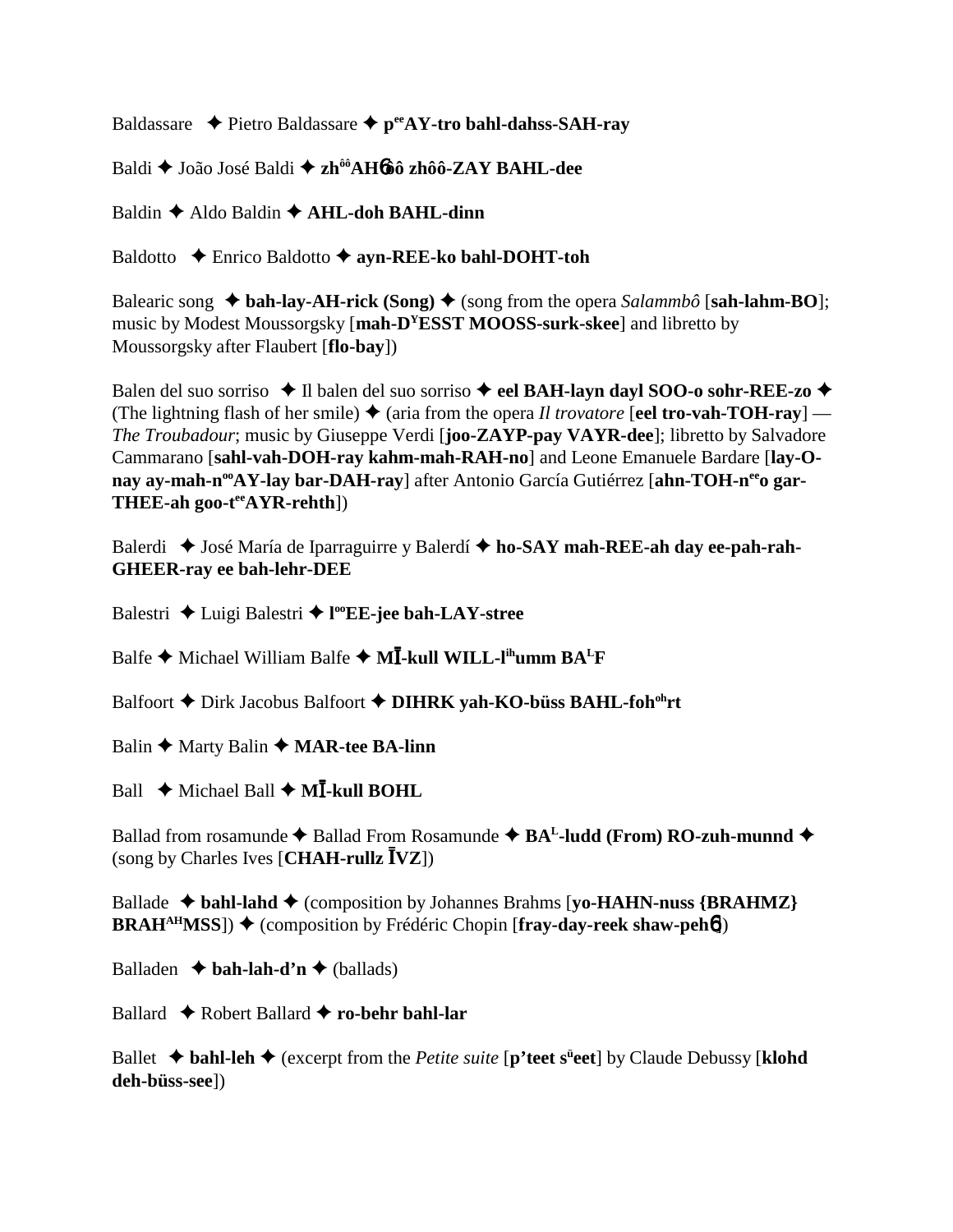Ballet  $\triangle$  **BA<sup>L</sup>-lay**  $\triangle$  (American pronunciation)

Balleys  $\triangle$  Brigitte Balleys  $\triangle$  bree-zheet bahl-lay

Ballif Claude Ballif  **klohd bahl-leef** (known also as Claude André François [**ah**6**-dray frah**6**-swah**] Ballif

Balling ◆ Michael Balling ◆ **MIH-hah-ell BAWL-lihng** 

Ballista **→** Antonio Ballista → ahn-TAW-n<sup>ee</sup>o bahl-LEE-stah

Ballo **↑ BAHL-lo ↑** (song by Luciano Berio [**loo-ch<sup>ee</sup>AH-no BAY-r<sup>ee</sup>o**])

Ballo e canto de villanelli  $\triangle$  Ballo e canto de' villanelli  $\triangle$  **BAHL-lo ay KAHN-toh day veellah-NAYL-lee ♦** (Dance and Song of Country Folk) ♦ (allegro [**ahl-LAY-gro**] excerpt from *L'autunno* [ $\text{lah}^{\text{oo}}\text{-}\text{TOON-nol}$  — *Autumn*)  $\blacklozenge$  (from *Le quattro stagioni* [ $\text{lay } k^{\text{oo}}\text{AHT-tro stah-}$ ] **JO-nee**] — *The Four Seasons* — by Antonio Vivaldi [ahn-TAW-n<sup>ee</sup>o vee-VAHL-dee])

Ballo in maschera  $\blacklozenge$  Un ballo in maschera  $\blacklozenge$  **oon BAHL-lo een mah-SKAY-rah**] — *A Masked Ball;* an opera, with music by Giuseppe Verdi [**joo-ZAYP-pay VAYR-dee**]; libretto by Antonio Somma [**ahn-TAW-neeo SOHM-mah**] after Eugène Scribe [**ö-zhenn skreeb**])

Ballotta E. Ballotta **(**E.**) bahl-LOHT-tah**

Ballou Esther Williamson Ballou **ESS-tur WILL-lihumm-s'n bahl-LOO**

Ballynure **bal -lih-n'YÔÔR**

Ballynure ballad ◆ A Ballynure Ballad ◆ (A) ba<sup>l</sup>-lih-n'YÔÔR (BA<sup>L</sup>-ludd)

Balmain ◆ Ian Balmain ◆ EE-unn ba<sup>l</sup>-MAYN

Balmer **↓** Luc Balmer ◆ **LOOK BAHL-mur** 

Balmont ◆ Konstantin Bal'mont ◆ kahn-stahn-T<sup>Y</sup>EEN BAHL-munnt

Balogh Ernö Balogh **EHR-nö BAH-lawg**

Balokovic ◆ Zlatko Baloković ◆ ZLAHT-kaw bah-LAW-kaw-vihch

Balsam **→** Artur Balsam ◆ **AR-tur BAHL-sahm** 

Balsis  $\triangle$  Eduardas Balsis  $\triangle$  **eh-d<sup>ôô</sup>AR-dahss BAHL-siss** / (known also as Eduardas Balsys [**BAHL-siss**])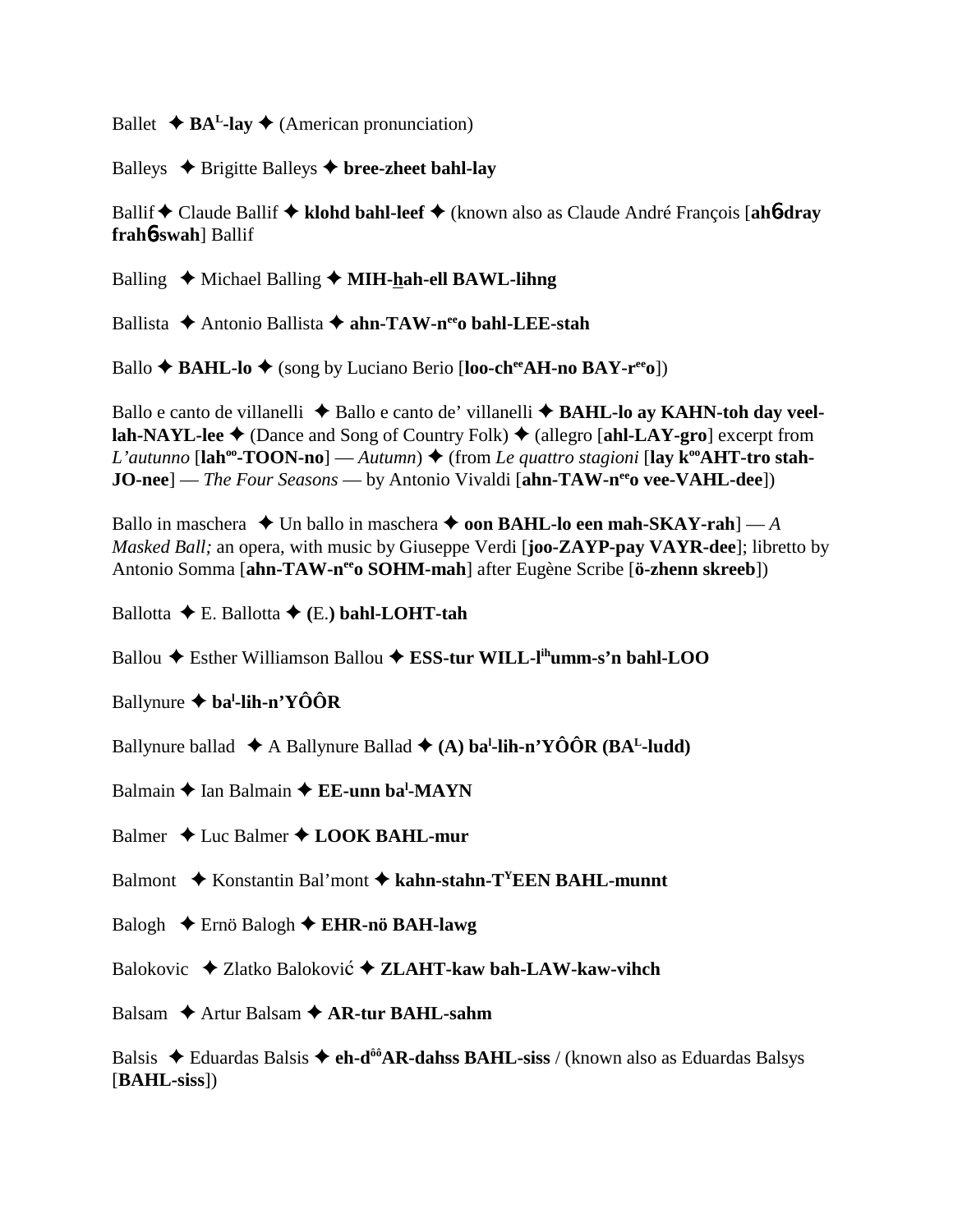Balstrode Captain Balstrode **KAPP-tunn BAL-strohd** (character in the opera *Peter Grimes* [**PEE-tur GRMZ**]; music by Benjamin Britten [**BENN-juh-munn BRITT-tunn**]; libretto by Montagu Slater [**MAHN-tah-gh'yoo SLAY-tur**] after Crabbe [**KRABB**])

Balsys Eduardas Balsys **eh-dôôAR-dahss BAHL-siss** / (known also as Eduardas Balsis [**BAHL-siss**])

Balthazar  $\triangle$  **BAHL-tah-zar**  $\triangle$  (character in the opera *Amahl* [**uh-MAHL**] *and the Night Visitors,* words and music by Gian Carlo Menotti [**jahn KAR-lo may-NOHT-tee**])

Baltsa  $\triangle$  Agnes Baltsa  $\triangle$  AGG-nuss BAHLT-suh  $\triangle$  (the foregoing is an Americanized spelling and pronunciation; this Greek national is known in Greece as Agne Baltsa [**ahg-NEE bahl-TSAH**])

Baltzar **→** Thomas Baltzar → **TOH-mahss BAHLT-tsar** 

Balulalow  $\triangleleft$  bah-LOO-lah-loh  $\triangleleft$  (song by Benjamin Britten [BENN-juh-munn BRITT**tunn**]) ♦ (song by Peter Warlock [PEE-tur WAWR-lahk])

Balzola ◆ Juan Crisóstomo Arriaga y Balzola ◆ h<sup>oo</sup>AHN kree-SAWSS-toh-mo ar-r<sup>ee</sup>AH-gah **ee bahl-THO-lah ♦** (known also as Juan Crisóstomo Jacobo Antonio de Arriaga y Balzola [h<sup>oo</sup>AHN kree-SAWSS-toh-mo yah-KO-vo ahn-TOH-neeo day ar-reeAH-gah ee bahl-THO**lah**])

Bamberg symphony orchestra **{BAMM-burg} BAHM-pehrk (Symphony Orchestra)**

Bamberger Carl Bamberger **KARL BAHM-pehr-gur**

Bambini  $\triangle$  bahm-BEE-nee  $\triangle$  (children)  $\triangle$  (characters in the opera *La bohème* [lah baw-emm] — *Bohemian Life*; music by Giacomo Puccini [**JAH-ko-mo poo-CHEE-nee**]; libretto by Luigi Illica [**l ooEE-jee eel-LEE-kah**] and Giuseppe Giacosa [**joo-ZAYP-pay jah-KO-zah**] after Henri Murger [**ah**6**-ree mür-zhay**])

Bamboschek Giuseppe Bamboschek **{joo-SEPP-pee BAMM-buh-sheck} joo-ZAYP-pay BAHM-bo-skayk**

Bambula  $\triangle$  **bahm-BOO-lah**  $\triangle$  (excerpt from the suite *De Orishas* [day o-REE-shahss] by Tanya Leon [**TAHN-yah lay-AWN**])

Bamert **→** Matthias Bamert → maht-TEE-ahss BAH-mert

Banchieri **→** Adriano Banchieri → **ah-dree-AH-no bahn-k<sup>ee</sup>AY-ree** → (known also as Adriano Tomaso [**toh-MAH-zo**] Banchieri)

Band  $\triangle$  Erich Band  $\triangle$  AY-rih BAHNT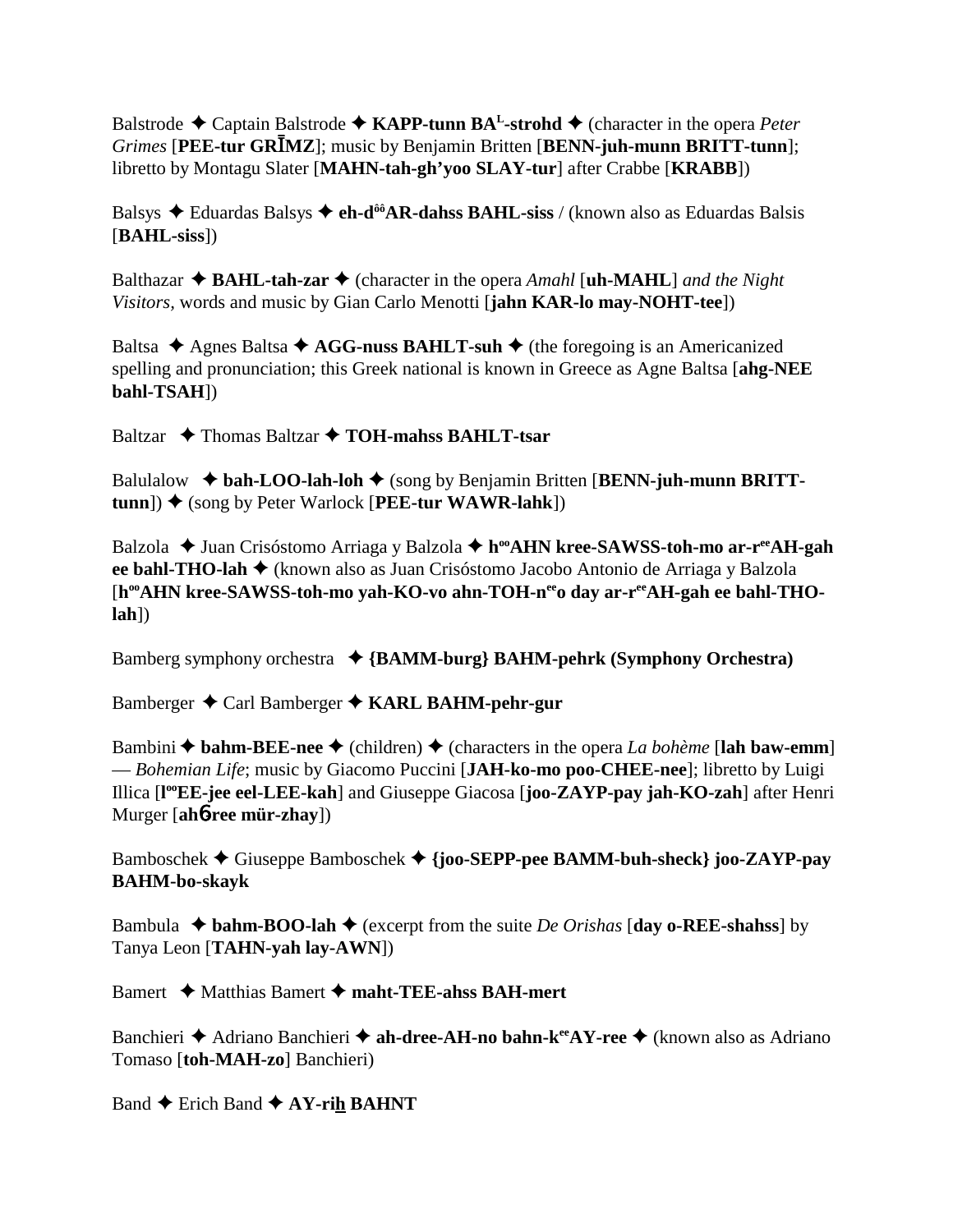Bandelli **←** Antonella Bandelli ← ahn-toh-NAYL-lah bahn-DAYL-lee

Bandi János Bándi **YAHAH-nohsh BAHAHN-dih**

Banditelli ◆ Gloria Banditelli ◆ GLAW-r<sup>ee</sup>ah bahn-dee-TAYL-lee

Bandrowska turska ◆ Ewa Bandrowska-Turska ◆ **EH-vah bahn-DRAWF-skah-TÔÔR-skah**  $\triangle$  (The first name is also spelled Eva)

Bandrowski sas  $\triangle$  Alexander Bandrowski-Sas  $\triangle$  ah-leck-SAHN-der bahn-DRAWF-skee-**SAHSS**

Banevich  $\blacklozenge$  Sergei Banevich  $\blacklozenge$  sehr-GAY<sup>EE</sup> bah-N<sup>Y</sup>AY-vihch

Bang ◆ Maia Bang ◆ MAH<sup>IH</sup>-yah BAHNG

Bangsa **BAHNG-sah** (character in the opera *Das Nusch-Nuschi* [**dahss NÔÔSH-NÔÔshee**] — *The Nusch Nuschi*; music by Paul Hindemith [**PAHÔÔL HINN-tuh-mitt**] and libretto by Franz Blei [**FRAHNTSS BLI**])  $\blacklozenge$  (the Nusch-Nuschi is a mythical beast, half rat and half alligator)  $\triangle$  (the opera is subtitled *A Play for Burmese Marionettes*)

Baniewicz **→** Vera Baniewicz **→ VEH-rah bah-n<sup>ee</sup>EH-veech** 

Bank  $\triangle$  Jacques Bank  $\triangle$  **ZHACK BAHNK** 

Banshchikov ◆ Gennadi Banshchikov ◆ ghenn-NAH-d<sup>y</sup>ee BAHNSH-chih-kuff ◆ (the first name is also transliterated as Gennady [**ghenn-NAH-dee**])

Banti **→** Brigida Banti → bree-JEE-dah BAHN-tee

Bantock  $\blacklozenge$  Sir Granville Bantock  $\blacklozenge$  (Sir) GRANN-vill BANN-tahk

Banwart  $\blacklozenge$  Jakob Banwart  $\blacklozenge$  **YAH<sup>AH</sup>-kawp BAHN-vart** 

Banz **→** Bertram Banz **→ BEHR-trahm BAHNTSS** 

 $Bar \triangleleft OIaf Bär \triangleleft OH<sup>OH</sup>-Iahf BAYR$ 

Bar illan ◆ David Bar-Illan ◆ dah-VEED BAR-eel-LAHN ◆ (known also as David Jacob [**yah-ah-KOHV**] Bar-Illan)

Barab ◆ Seymour Barab ◆ SEE-moh<sup>uh</sup>r buh-RAHB

Barak **BAH-rahk** (character in the opera *Die Frau ohne Schatten* [**dee FRAHÔÔ O-nuh SHAHT-tunn**] — *The Woman Without a Shadow*; music by Richard Strauss [**RIH-hart**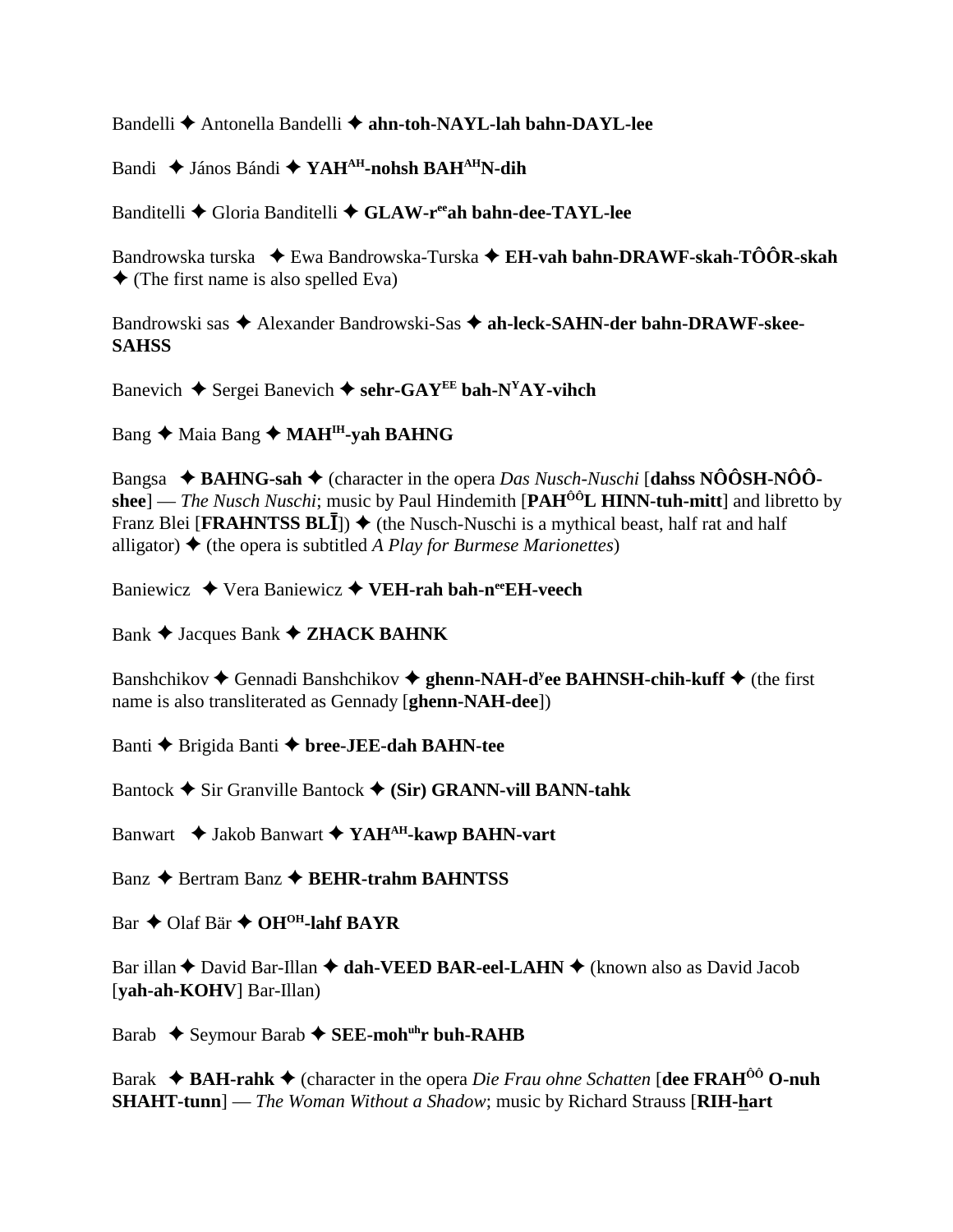**SHTRAHÔÔSS**] and libretto by Hugo von Hofmannsthal [**HOO-go fawn HAWF-mahn-stahl**])

Baranovic ◆ Krešimir Baranović ◆ KREH-shih-mihr bah-RAH-naw-vihch

Baranowska ◆ Teckla Badarzewska-Baranowska ◆ TECK-lah baw6-dar-ZEFF-skah-bah**rah-NAWF-skah ♦** (known also as Thekla [**TECK-lah**] Badarzewska)

Baranska ◆ Bożena Brun-Barańska ◆ bo-ZHEH-nah BRÔÔN-bah-R**Ī**6-skah

Barati ◆ George Barati ◆ JAW-urj {bah-RAH-tee} BAH-rah-tee / (known also as György [**JÖRJ**] Barati)

Baratynski Evgeny Baratynski **yevv-GAY-nee bah-rah-TYINN-skee**

Barayon **← Ramon Sender Barayón ← {RAY-munn SENN-dur ba-ray-AWN} rah-MAWN sayn-DEHR bah-rah-YAWN ♦** (known also as Ramon Sender)

Barbacola **→** Jacobus Barbacola → yah-KO-büss bar-bah-KO-lah → (*see also* Jacques Barbireau)

Barbacola Jacques Barbacola **ZHACK bar-bah-KO-lah** (*see also* Jacques Barbireau)

Barbaja Domenico Barbaja **doh-MAY-nee-ko bar-BAH-hah**

Barbarieu Jacobus Barbarieu **yah-KO-büss bar-bah-reeÖ** (*see also* Jacques Barbireau)

Barbarieu Jacques Barbarieu **ZHACK bar-bah-reeÖ** (*see also* Jacques Barbireau)

Barbarina  $\triangle$  bar-bah-REE-nah  $\triangle$  (character in the opera *Le nozze di Figaro* [lay NOHT-tsay **dee FEE-gah-ro**] — *The Marriage of Figaro*; music by Wolfgang Amadeus Mozart [**VAWLFgahng ah-mah-DAY-ôôss MO-tsart**]; libretto by Lorenzo da Ponte [**lo-RAYN-tso dah POHN**tay] after Pierre-Augustin Caron de Beaumarchais [peen**r-o-güss-teh6 kah-raw6 duh bo-marsheh**])

Barbaruccio  $\triangle$  **bar-bah-ROO-cho**  $\triangle$  (character in the operetta *Eine Nacht in Venedig* [I-nuh **NAHKT inn fay-NAY-dihh**] — *A Night in Venice;* music by Johann Strauss II [**YO-hahn SHTRAHÔÔSS II**]; libretto by Camillo Walzel [**kah-MEEL-lo VAHL-tsull**] and Richard Genée [**RIH-hart zhuh-nay**])

Barbaux Christine Barbaux **kreess-teen bar-bo**

Barbavano  $\triangle$  **bar-bah-VAHN-no**  $\triangle$  (character in the opera *Les brigands* [leh bree-gah**6**] — *The Brigands* [**BRIH-gunndz**]; music by Jacques Offenbach [**ZHACK AWF-funn-bahk**]; libretto by Henri Meilhac [**ah**6**-ree meh-yack**] and Ludovic Halévy [**lü-daw-veek ah-lay-vee**])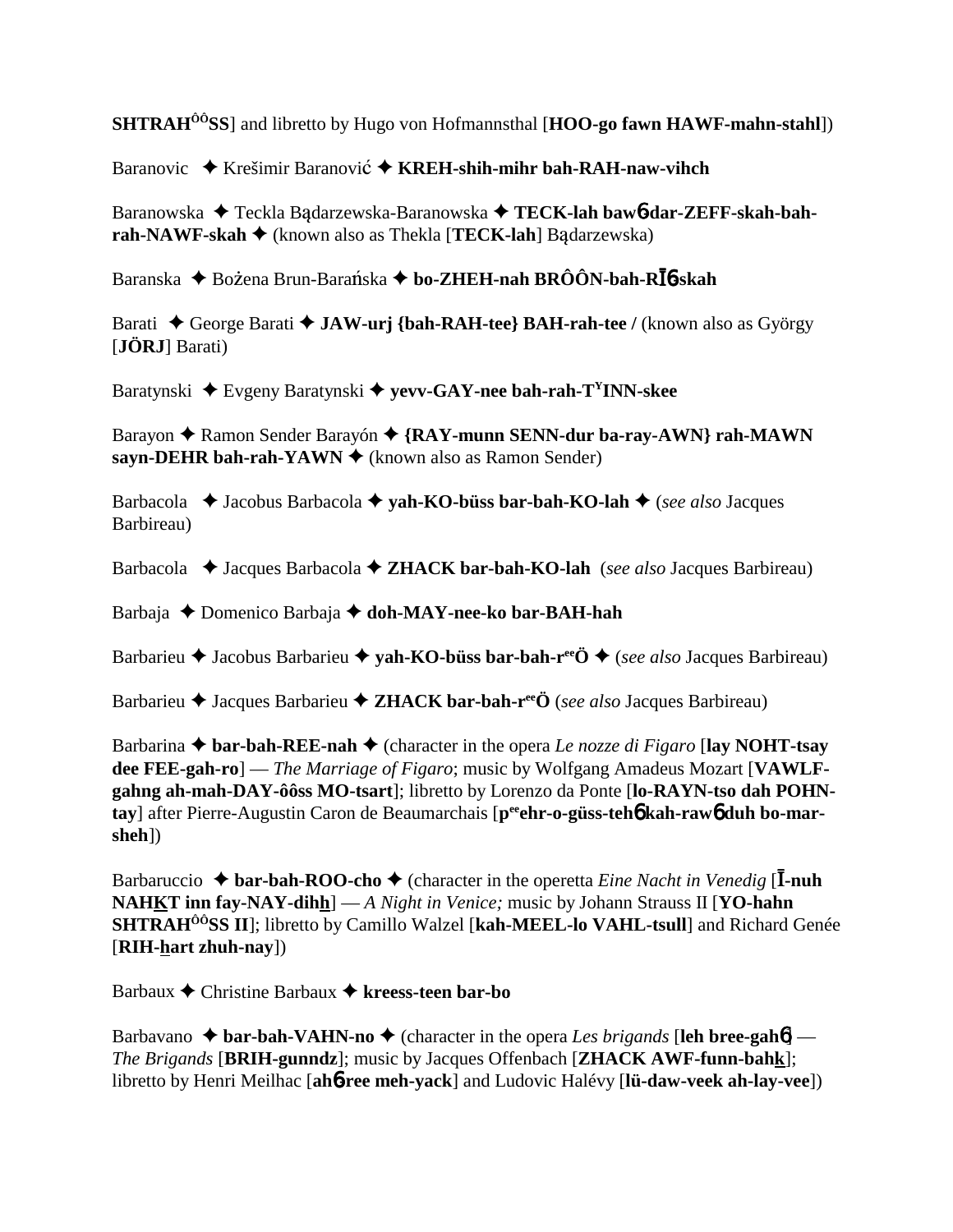Barbe Helmut Barbe **HELL-moot BAR-buh**

Barbeau Marius Barbeau **mah-reeüss bar-bo**

Barbera **→** José Barberá → ho-SAY bar-beh-RAH

Barberau **→** Jacobus Barberau → yah-KO-büss bar-beh-RAH<sup>ôô</sup> → (*see also* Jacques Barbireau)

Barberau  $\triangle$  Jacques Barberau  $\triangle$  **ZHACK bar-buh-RAH**<sup>ôô</sup>  $\triangle$  (*see also* Jacques Barbireau)

Barberillo de lavapies  $\triangle$  El barberillo de Lavapiés  $\triangle$  ell bar-bay-REE-l'yo day lah-vah**p<sup>ee</sup>AYSS ♦** (a zarzuela [thar-th<sup>oo</sup>WAY-lah], with music by Francisco Asenjo Barbieri [frahn-**THEESS-ko ah-SAYN-ho bar-beeay-ree**] and libretto by Larra [**LAHR-rah**])

Barbi Alice Barbi **ah-LEE-chay BAR-bee**

Barbier  $\triangle$  Jules Barbier  $\triangle$  zhül bar-b<sup>ee</sup>ay

Barbier **→** Marc Barbier → mark bar-b<sup>ee</sup>ay

Barbier René Barbier **ruh-nay bar-beeay** (known also as René Auguste-Ernest Barbier [**ruh-nay o-güst-ehr-nesst bar-beeay**])

Barbiere di siviglia **◆** Il barbiere di Siviglia ◆ eel bar-b<sup>ee</sup>AY-ray dee see-VEE-l<sup>ee</sup>ah ◆ (The Barber of Seville [suh-VILL]) ♦ (an opera, with music by Gioachino Rossini [j<sup>oh</sup>ah-KEE-no **rohss-SEE-nee**]; libretto by Cesare Sterbini [**chay-ZAH-ray stayr-BEE-nee**] after Pierre-Augustin Caron de Beaumarchais [p<sup>ee</sup>ehr-o-güss-teh**ó kah-rawó duh bo-mar-sheh**] and Giuseppe Petrosellini [**joo-ZAYP-pay pay-tro-zayl-LEE-nee**])

Barbieri **←** Carlo Emanuele Barbieri ← KAR-lo ay-mah-n<sup>oo</sup>AY-lay bar-b<sup>ee</sup>AY-ree

Barbieri **←** Fedora Barbieri ← fay-DOH-rah bar-beeAY-ree

Barbieri ◆ Francisco Asenjo Barbieri ◆ frahn-THEESS-ko ah-SAYN-ho bar-v<sup>ee</sup>AY-ree

Barbieri nini ◆ Marianna Barbieri-Nini ◆ mah-r<sup>ee</sup>AHN-nah bar-b<sup>ee</sup>AY-ree-NEE-nee

Barbirau **→** Jacobus Barbirau → **yah-KO-büss bar-bee-RAH<sup>ôô</sup>** (*see also* Jacques Barbireau)

Barbirau  $\triangle$  Jacques Barbirau  $\triangle$  **ZHACK bar-bee-RAH**<sup> $\hat{0}$ <sup>0</sup>  $\triangle$  (*see also* Jacques Barbireau)</sup>

Barbireau **→** Jacques Barbireau ◆ **ZHACK bar-bee-RO** ◆ (known also as Jacobus Barbireau  $[\text{vah-KO-büss bar-bee-RO}]$   $\blacklozenge$  (the surname is also spelled Barbirau  $[\text{bar-bee-RAH}^{00}]$ ), Barbarieu [**bar-bah-reeÖ**], Barbyrianus [**bar-bih-rihAH-nüss**], Barberau [**bar-beh-RAHÔÔ**], and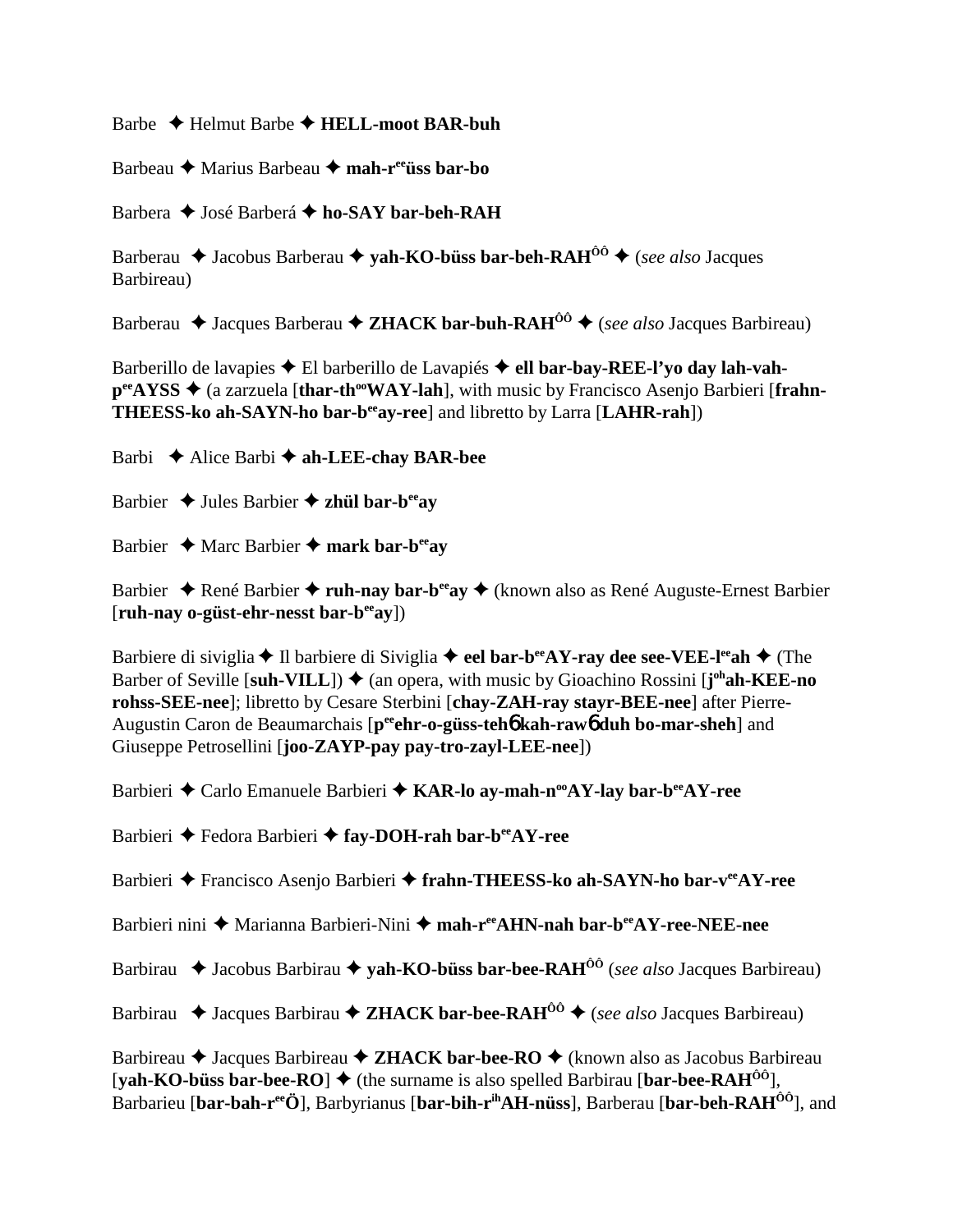Barbacola [**bar-bah-KO-lah**])

Barbirolli **→** Sir John Barbirolli ◆ (Sir) JAHN bar-bih-RAHL-lih ◆ (known also as Giovanni Battista Barbirolli [**jo-VAHN-nee baht-TEE-stah bar-bee-ROHL-lee**])

Barblan Guglielmo Barblan **goo-leeAYL-mo BAR-blahn**

Barblan **←** Otto Barblan ← AWT-toh BAR-blahn

Barbosa lima Carlos Barbosa-Lima **KAH-lôôsh bar-BO-zuh-LEE-muh**

Barbot Joseph-Théodore-Désiré Barbot **zho-zeff-tay-aw-dawr-day-zee-ray bar-bo**

Barbour Florence Newell Barbour **FLAW-runntss n'YOO-ull BAR-bur**

Barbour J. Murray Barbour **J. MURR-ree BAR-bur** (known also as James [**JAYMZ**] Murray Barbour)

Barboza **→** Raul Barboza → r<sup>ah</sup>OOL bar-VO-thah

Barbyrianus ◆ Jacobus Barbyrianus ◆ yah-KO-büss bar-bih-r<sup>ih</sup>AH-nüss ◆ (*see also* Jacques Barbireau)

Barbyrianus ◆ Jacques Barbyrianus ◆ zhack bar-bih-r<sup>ih</sup>AH-nüss (*see* Jacques Barbireau)

Barca  $\triangle$  La Barca  $\triangle$  **lah BAR-kah**  $\triangle$  (The Boat)  $\triangle$  (excerpt from the suite *Impresiones intimas* [**eem-prayss-YO-nayss een-TEE-mahss**] — *Intimate Impressions* — by Federico Mompou [**feh-theh-REE-ko mawm-PO<sup>00</sup>]**)

Barcarole **bar-kah-rawl** (excerpt from the opera *Les contes d'Hoffmann* [**leh kaw**6**t dawfmahn**] — *The Tales of Hoffmann*; music by Jacques Offenbach [**ZHACK AWF-funn-bahk**]; libretto by Jules Barbier [**zhül bar-beeay**] and Michel Carré [**mee-shell kar-ray**]) (No. 6, *June*, from *The Seasons* by Peter Ilyich Tchaikovsky [**p'YAW-t'r ill-YEECH {chahih-KAWF-skee} chay-KAWF-skee**])

Barcarolle  $\triangle$  **bar-kah-rawl**  $\triangle$  (composition by Gabriel Fauré [**gah-br<sup>ee</sup>ell fo-ray**])  $\triangle$ (composition by Frédéric Chopin [**fray-day-reek shaw-peh**6)

Barcarolle  $\triangle$  **BAR-kuh-rohl**  $\triangle$  (American pronunciation)

Barce **→** Ramón Barce → rah-MAWN BAR-thay

Barcellona **→** John Barcellona **→ JAHN bar-sull-LO-nuh** 

Barcewicz  $\triangle$  Stanisław Barcewicz  $\triangle$  stah-N<sup>Y</sup>EESS-wahf bar-TSEH-veech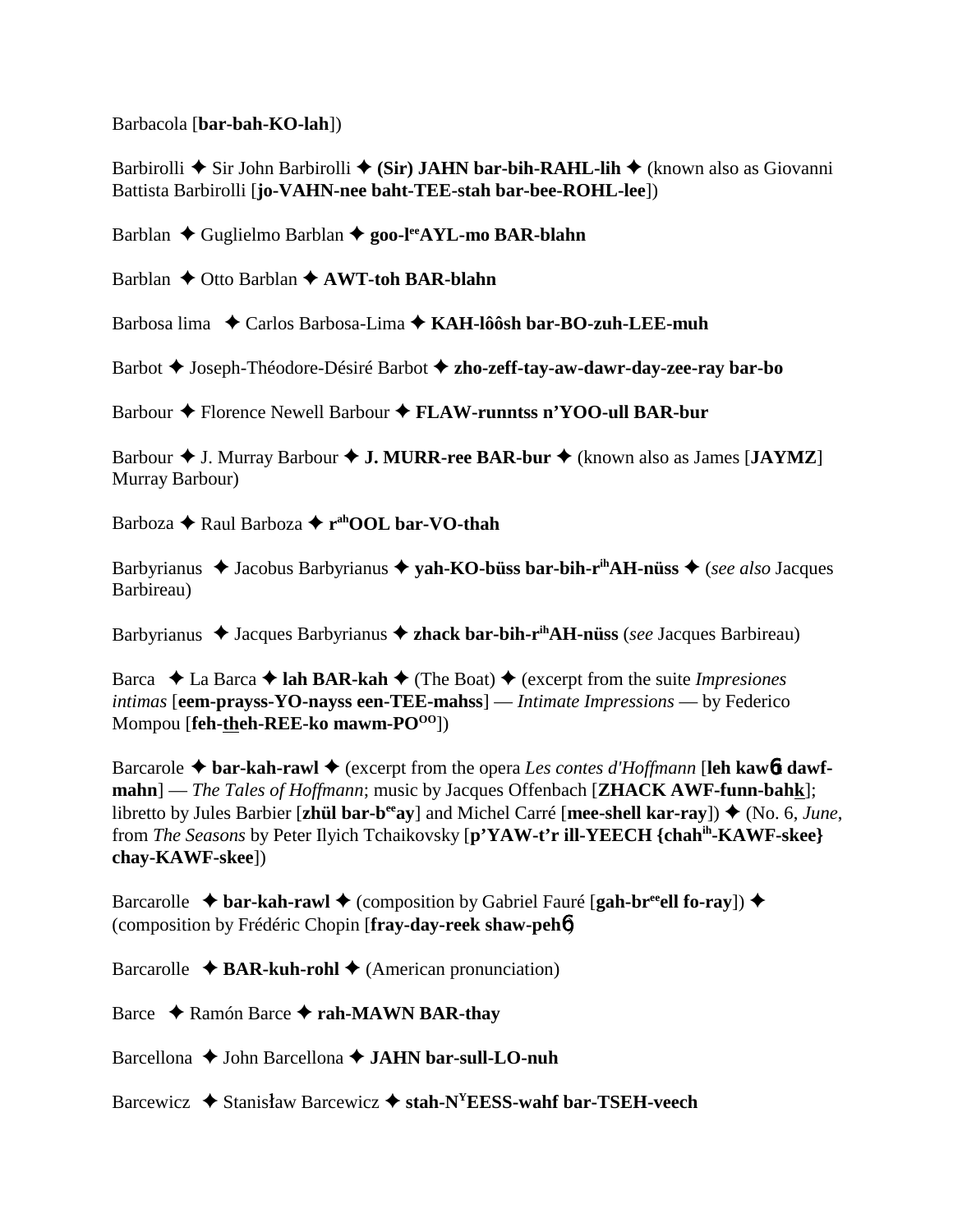Barcheggio  $\triangle$  Il barcheggio  $\triangle$  **eel bar-KAYD-jo**  $\triangle$  (Little Boat)  $\triangle$  (stage work by Alessandro Stradella [**ah-layss-SAHN-dro strah-DAYL-lah**])

Barcheta  $\triangle$  La barcheta  $\triangle$  **lah bar-kay-tah**  $\triangle$  (The Little Boat)  $\triangle$  (composition by Reynaldo Hahn [**ray-NAHL-doh HAHN**])

Bardi Giovanni de' Bardi **jo-VAHN-nee day BAR-dee**

Bardolph  $\triangle$  **BAR-dohlf**  $\triangle$  (character in the opera *Falstaff* [**FAHL-stahf**]; music by Giuseppe Verdi [**joo-ZAYP-pay VAYR-dee**]; libretto by Arrigo Boito [**ar-REE-go bo-EE-toh**] after William Shakespeare [WILL-l<sup>ih</sup>umm SHAYK-spih<sup>uh</sup>r])

Bardos Lajos Bárdos **LAH-yohsh BAHAHR-dohsh**

Bareiro Carlos Lara-Bareiro **KAR-lawss LAH-rah-bah-RAYEE-ro**

Barena  $\blacklozenge$  **BAH-reh-nah**  $\blacklozenge$  (character in the opera *Jen*  $\hat{u}$ *fa* [**yeh-NOO<sup>oo</sup>-fah**]; music by Leoš Janáček [LEH-awsh yah-NAH<sup>AH</sup>-check]; libretto by Janáček after Gabriela Preissová [GAH**priheh-lah PRSS-saw-vahah**])

- Barenboim **←** Daniel Barenboim ← DAH-n<sup>ih</sup>ell BAH-runn-boh<sup>ih</sup>m
- Barer Marshall Barer **MAR-shull BAH-rur**
- Barere **→** Simon Barere **→ SEE-munn bah-REH-ruh**
- Barford ◆ Imogen Barford ◆ IH-muh-jeen BAR-furd
- Barge Wilhelm Barge **VILL-hellm BAR-guh**
- Bargel Wolfgang Bargel **VAWLF-gahng BAR-gull**
- Bargeron ◆ Dave Bargeron ◆ DAYV BAR-juh-runn
- Bargiel Woldemar Bargiel **VAWL-tuh-mar BAR-gheel**
- Bargielski **→** Zbigniew Bargielski → zBEEG-n<sup>ee</sup>eff bar-gheeELL-skee
- Barick David Barick **DAY-vudd BA-rick**
- Barili Alfredo Barili **{al -FREE-doh bah-RIH-lee} ahl-FRAY-doh bah-REE-lee**
- Barilli **→** Bruno Barilli → **BROO-no bah-REEL-lee**
- Barini Giorgio Barini **JOHR-jo bah-REE-nee**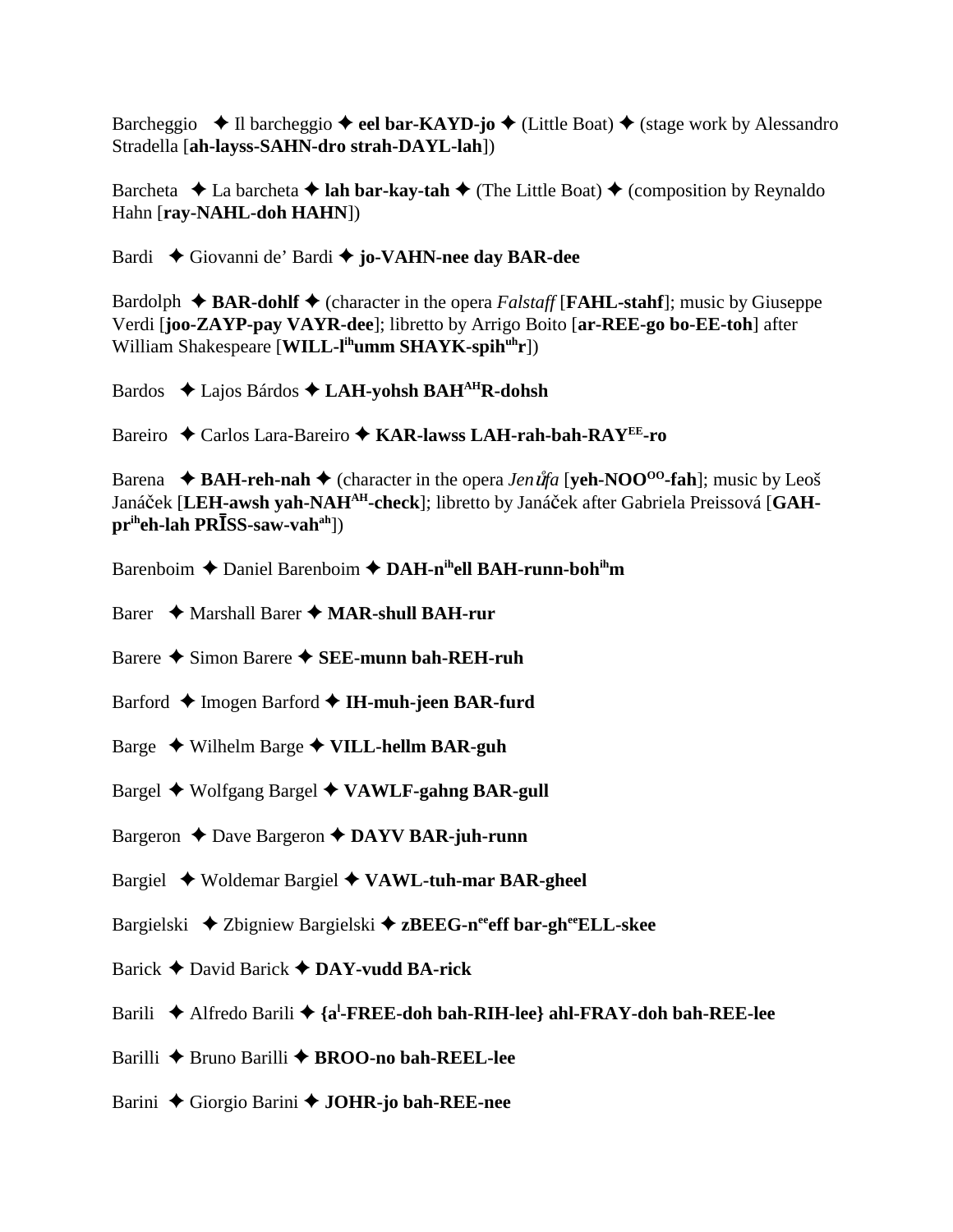Barjansky Alexander Barjansky **uh-ly ick-SAHN-d'r bar-YAHN-skee**

Bark **→** Jan Bark ◆ **YAHN BAR<sup>IH</sup>K ◆** (known also as Jan Helge Guttorm [**HELL-guh GÜTtawrm**] Bark )

Barkauskas Vytautas Barkauskas **vee-TAHÔÔ-tahss bar-KAHÔÔSS-kahss**

Barkel Charles Barkel **SHARLSS BAR-kill**

Barlay Zsuzsa Barlay **ZHÔÔ-zhah BAR-l**-

Barmann  $\triangle$  Heinrich Bärmann  $\triangle$  **HN**-rihh BEHR-mahn  $\triangle$  (known also as Heinrich Joseph Bärmann [**HN-rihh YOHOH-zeff BEHR-mahn**])

Barmann ◆ Karl Bärmann, Jr. ◆ KARL BEHR-mahn, (Jr.) ◆ (known also as Karl Baermann [**BEHR-mahn**], Jr.)

Barmann ◆ Karl Bärmann ◆ KARL BEHR-mahn

Barmas  $\triangle$  Issaye Barmas  $\triangle$  iss-S**I** bar-MAHSS

Barmherziges herze der ewigen liebe  $\triangle$  Barmherziges Herze der ewigen Liebe  $\triangle$  **BARM-hehrtsih-guss HEHR-tsuh dayr AY-vih-gunn LEE-buh ♦ (cantata [kunn-TAH-tuh] by Johann** Sebastian Bach [**YO-hahn {suh-BASS-tihunn BAHK} zay-BAH-stihahn BAHK**])

Barnekow ◆ Christian Barnekow ◆ KRISS-t<sup>ih</sup>unn BAH-nuh-k**ŏw** 

Barnet **←** Charlie Barnet ← CHAR-lee bar-NETT

Barnett **→** Alice Barnett **→ A-luss bar-NETT** 

Barnett **←** Bonnie Barnett ← **BAHN-nee bar-NETT** 

Barnett **→ John Barnett → JAHN bar-NETT →** (known also as John Manley Barnet [JAHN] **MANN-lee bar-NETT**])

Barnett  $\blacklozenge$  John Francis Barnett  $\blacklozenge$  JAHN FRANN-suss bar-NETT

Barolsky Michael Barolsky **mee-HAYL bah-RAWL-skee**

Baron  $\triangle$  Ernst Gottlieb Baron  $\triangle$  EHRNST GAWT-leep bah-ROHN

Baron ◆ Maurice Baron ◆ {MAW-russ BA-runn} mo-reess bah-raw**6** 

Baron **→** Samuel Baron **→ SAMM-yuh-wull BA-runn**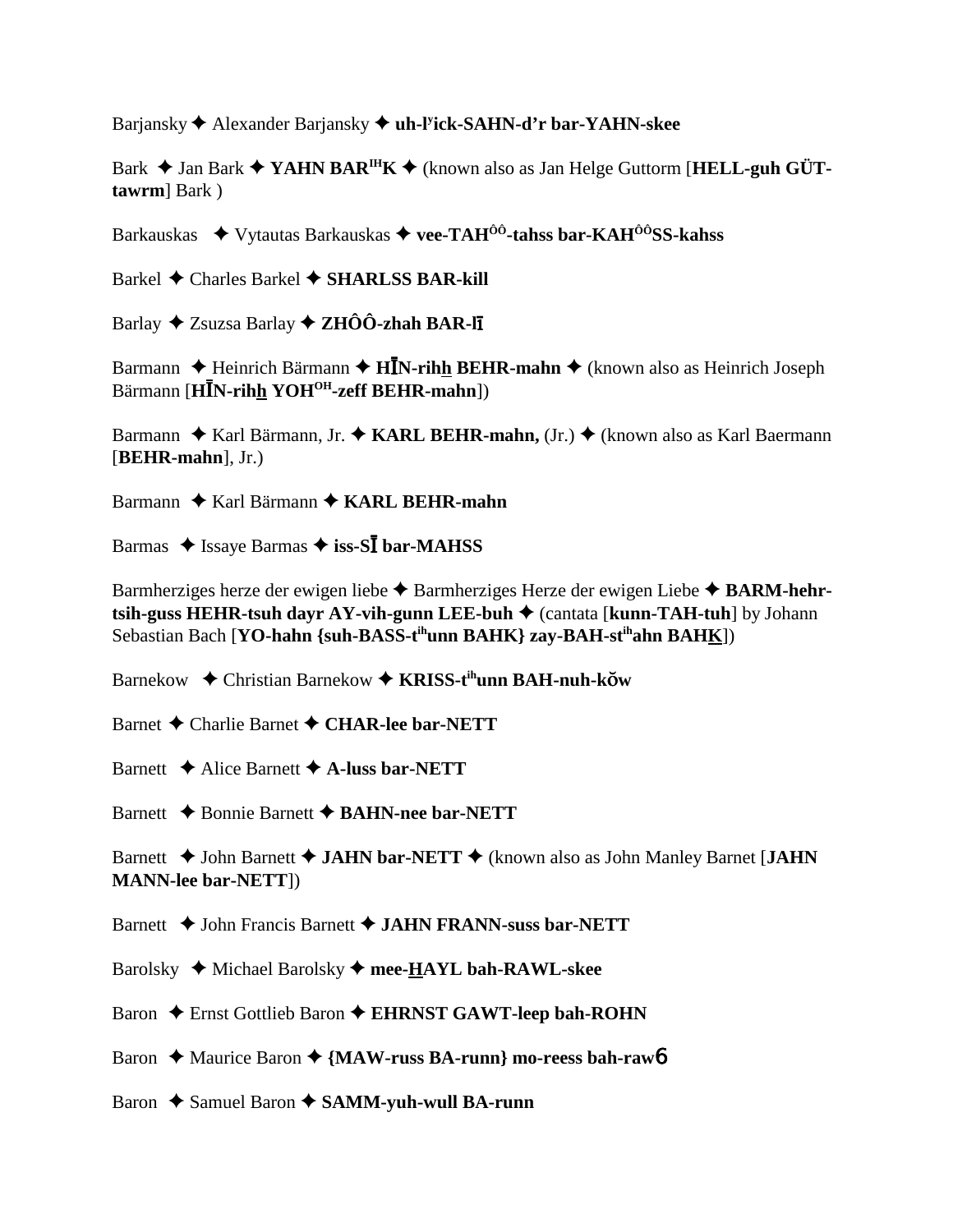Baron de campo tasso  $\rightarrow$  Le Baron de Campo Tasso  $\rightarrow$  luh bah-raw6 duh kah6-po tahss-so  $\rightarrow$ (character in the opera *Les brigands* [**leh bree-gah**6] — *The Brigands* [**BRIH-gunndz**]; music by Jacques Offenbach [**ZHACK AWF-funn-bahk**]; libretto by Henri Meilhac [**ah**6**-ree meh-yack**] and Ludovic Halévy [**lü-daw-veek ah-lay-vee**])

Baron mirko zeta **→** Baron Mirko Zeta **→ bah-ROHN MEER-ko TSAY-tah →** (character in the operetta *Die lustige Witwe* [**dee LÔÔ-stih-guh VITT-vuh**] — *The Merry Widow;* music by Franz Lehár [**FRAHNZ** leh-HAH<sup>AH</sup>R]; libretto by Victor Léon [**veek-tawr** lay-aw<sup>6</sup>] and Leo Stein [**LAY-o SHTN**] after Henri Meilhac [**ah**6**-ree meh-yack**])

Baron ochs auf lerchenau  $\triangle$  Baron Ochs auf Lerchenau  $\triangle$  bah-ROHN AWKSS ah<sup>ôô</sup>f LEHR**huh-nah<sup>ôô</sup> ♦ (character in the opera** *Der Rosenkavalier* **[davr RO-zunn-kah-fah-leer] —** *the Knight of the Rose*; music by Richard Strauss [**RIH-hart SHTRAH<sup>ôô</sup>SS**] and libretto by Hugo von Hofmannsthal [**HOO-go fawn HAWF-mahn-stahl**]) ♦ (Baron Ochs is known also as Der [**dayr**] Baron Ochs)

Barone di montefiascone  $\triangle$  Barone di Montefiascone  $\triangle$  bah-RO-nay dee mohn-tay-f<sup>ee</sup>ahss-**KO-nay**  $\blacklozenge$  (Don Magnifico [**dohn mah-n'YEE-fee-ko**]  $\blacklozenge$  (character in the opera *La cenerentola* [**lah chay-nay-RAYN-toh-lah**] — *Cinderella*; music by Gioachino Rossini [**j ohah-KEE-no rohss-SEE-nee**]; libretto by Jacopo Ferretti [**YAH-ko-po fayr-RAYT-tee**] after Perrault [**pehr-ro**])

Barone di trombonok  $\triangle$  Barone di Trombonok  $\triangle$  bah-RO-nay dee TROHM-bo-nohk  $\triangle$ (character in *Il viaggio a Reims* [**eel veeAHD-jo ah reh**6**ss**] — *The Journey to Rheims* [**REEMZ**] — a stage cantata [kunn-TAH-tuh] with ballet [BA<sup>L</sup>-lay]; music by Gioachino Rossini [j<sup>oh</sup>ah-KEE-no rohss-SEE-nee] and libretto by Luigi Balocchi [l<sup>oo</sup>EE-jee bah-LOHK-kee])

Barone scarpia  $\blacklozenge$  Il barone Scarpia  $\blacklozenge$  **eel bah-RO-nay SKAR-p<sup>ee</sup>ah** (character in the opera *Tosca* [**TOH-skah**]; music by Giacomo Puccini [**JAH-ko-mo poo-CHEE-nee**]; libretto by Luigi Illica [**l ooEE-jee eel-LEE-kah**] and Giuseppe Giacosa [**joo-ZAYP-pay jah-KO-zah**] after Henri Murger [**ah**6**-ree mür-zhay**])

Barque sur locean  $\triangle$  Une barque sur l'océan  $\triangle$  **ün bark sür law-say-ahó**  $\triangle$  (A Boat on the Sea)  $\triangle$  (excerpt from *Miroirs* [**mee-r'war**] by Maurice Ravel [**mo-reess rah-vell**])

Barra ◆ Séamas De Barra **◆ SHAY-muss dee BAR-rah** 

Barraine Elsa Barraine **ell-sah bahr-renn**

Barraque Jean Barraqué  **zhah**6 **bahr-rah-kay**

Barratt  $\rightarrow$  John Barratt  $\rightarrow$  JAHN BAR-rutt

Barraud **←** Henry Barraud ← ah**6-ree bahr-ro**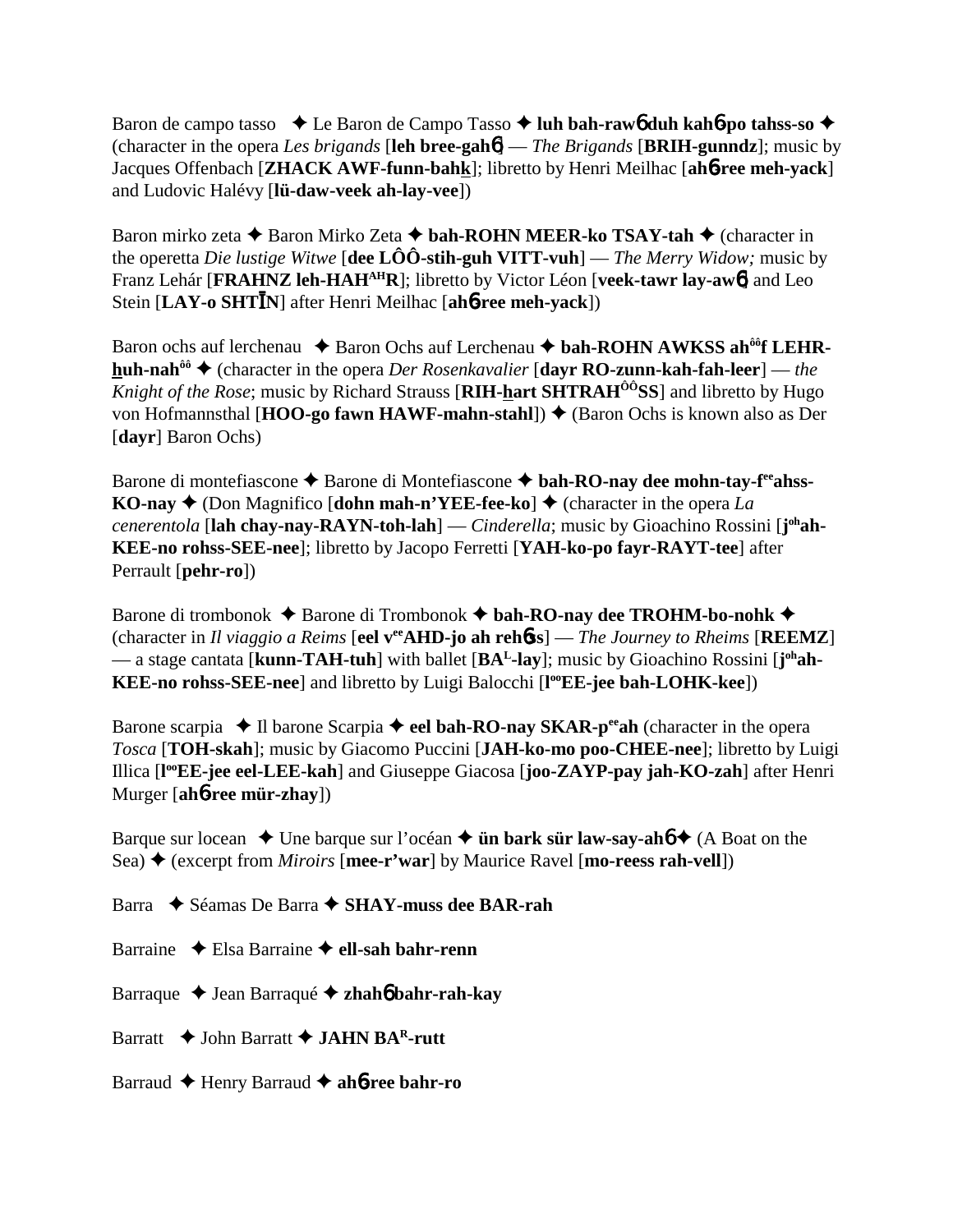Barrere Georges Barrère **zhawrzh bahr-rehr**

Barret **→** Apollon Barret **→ ah-pawl-law6** bahr-reh → (known also as Apollon Marie-Rose Barret [**ah-pawl-law**6 **mah-ree-rawz bahr-reh**])

Barrientos ◆ Maria Barrientos ◆ mah-REE-ah bahr-r<sup>ee</sup>AYN-tawss

Barriere ◆ Jean Barrière ◆ zhah**6** bahr-r<sup>ee</sup>ehr

Barriga  **←** Enrique Soro Barriga **← ayn-REE-kay SO-ro bar-REE-gah** ← (known also as Enrique Soro)

Barrington  $\triangle$  Daines Barrington  $\triangle$  **DAYNZ BA<sup>R</sup>-rihng-tunn** 

Barrio Amalia Barrio **ah-MAH-leeah BAR-reeo**

Barriola Xabier Barriola **ksah-veeEHR bahr-reeO-lah**

Barrios fernandez  $\triangle$  Angel Barrios Fernandez  $\triangle$  ahn-HELL BAHR-r<sup>ee</sup>awss fehr-nahn-**DEHTH**

Barron **←** Louis Barron ← **LOO-uss BEHR-runn** 

Barroso Paurillo Barroso **pahôô-REEL-lôô bah-HO-zôô**

Barroso neto **→** Joaquim Antonio Barroso Neto → zhôô-ah-KEE6 ah6-TOH-n<sup>ih</sup>ôô bah-HO**zôô NEH-tôô** (known also as Joaquim Antonio Barrozo Netto [**bah-HO-zôô NETT-tôô**])

Barrueco **→** Manuel Barrueco → mah-n<sup>oo</sup>ELL bar-r<sup>oo</sup>AY-ko

Barry Gerald Barry **JEH-rulld BAR-ree**

Barsanti Francesco Barsanti **frahn-CHAY-sko bar-SAHN-tee**

Barshai ◆ Rudolf Barshai ◆ rôô-DAWLF bar-SHAH<sup>IH</sup> ◆ (known also as Rudolf Borisovich [**bah-REE-suh-vihch**] Barshai)

Barsotti ◆ Tommaso Gasparo Fortunato Barsotti ◆ tohm-MAH-zo gah-SPAH-ro fohr-too-**NAH-toh bar-SOHT-tee**

Barsova Valeria Barsova **vah-LAY-rihuh BAR-suh-vuh**

Barta Éva Bártfai-Barta **AY-vah BAHAHRT-fahih-BAR-tah**

Barta **→** Josef Bárta **→ YO-seff BAH<sup>AH</sup>R-tuh**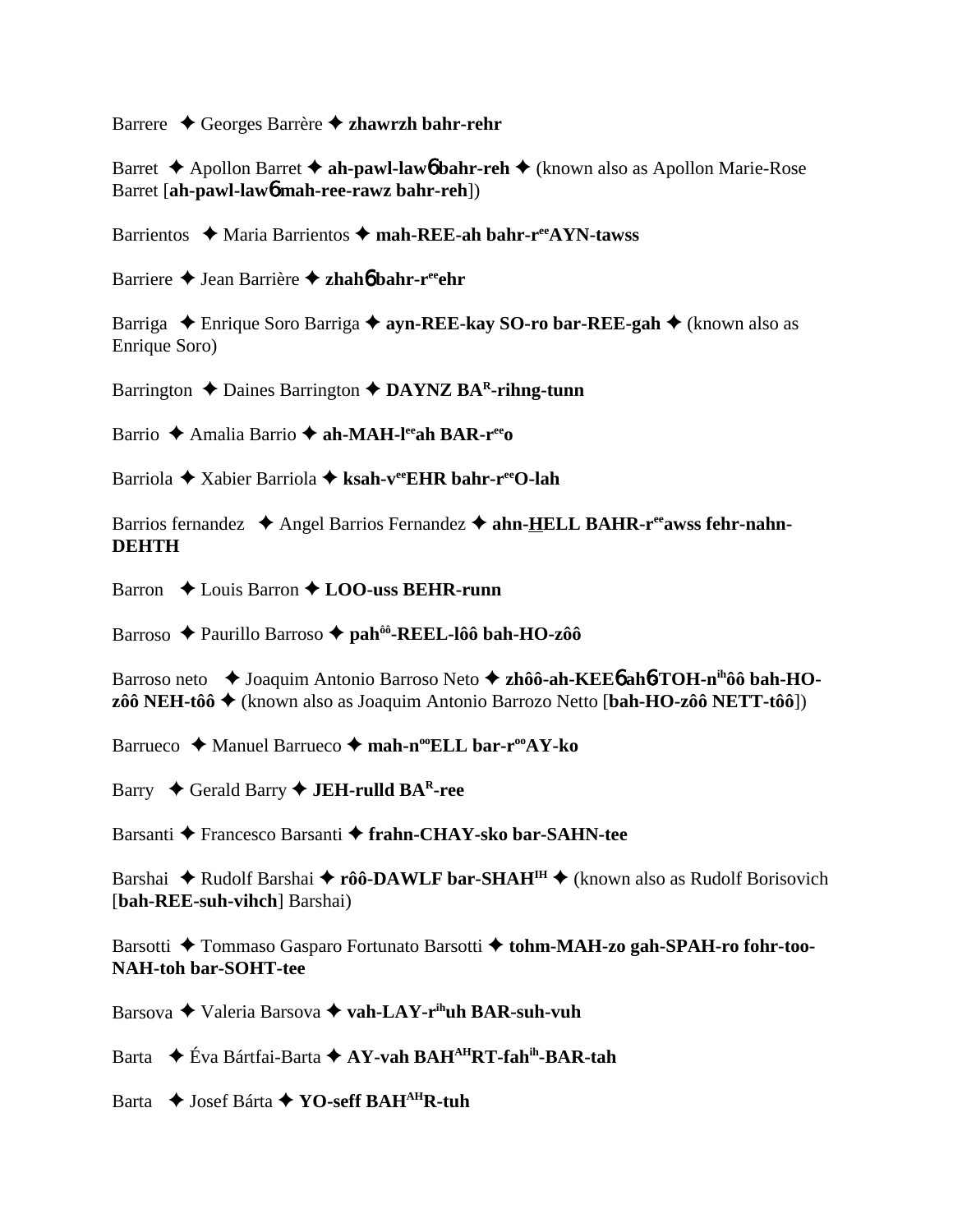Barta Lubor Bárta **LÔÔ-bawr BAHAHR-tuh**

Bartalus ◆ István Bartalus ◆ **IHSHT-vah<sup>ah</sup>n BAR-tah-lôôsh** 

Bartay ◆ Andreas Bartay ◆ AHN-dreh-ahsh BAR-t**ī** 

Bartay ◆ Ede Bartay ◆ **EH-deh BAR-tī** 

Bartels Wolfgang von Bartels **VAWLF-gahng fawn BAR-tullss**

Bartered bride  $\triangle$  The Bartered Bride  $\triangle$  an opera, with music by Bedfich Smetana [**BEDD**-**Finallyish:** SMEH-tuh-nuh] and libretto by Karel Sabina [KAH-rell SAH-bih-nah])  $\stackrel{\bullet}{\blacklozenge}$  (opera known in the original Czech as *Prodaná nevěsta* [PRAW-dah-nah<sup>ah</sup> NEH-v<sup>y</sup>ess-tah])

Bartfai barta Éva Bártfai-Barta **AY-vah BAHAHRT-fahih-BAR-tah**

Barth Christian Samuel Barth **KRIH-stihahn ZAH-moo-ayl BART**

Barth Hans Barth  **{HANNZ BARTH} HAHNSS BART**

- Barth **↓** Karl Heinrich Barth **↓ KARL HIN-rihh BART**
- Barth **←** Richard Barth ← RIH-hart BART

Bartha Dénes Bartha **DAY-ness BAR-tah**

Barthe Grat-Norbert Barthe **grah-nawr-behr bahrt**

Barthelemon François Hippolyte Barthélemon **frah**6**-swah eep-paw-leet bar-tay-l'maw**6

Barthelemon ◆ Mary Barthélemon ◆ MEH<sup>UH</sup>-ree bar-tay-l'maw<sup>6</sup> ◆ (known also as Cecilia Maria [**suh-SEE-lihuh muh-REE-uh**] Barthélemon

Bartholdy  $\blacklozenge$  Felix Mendelssohn Bartholdy  $\blacklozenge$  {FEE-lickss MENN-dull-sunn bar-TAWL-dee} **FAY-lickss MENN-t'lss-zohohn bar-TAWL-dee**

Bartholomee  $\triangle$  Pierre Bartholomée  $\triangle$  p<sup>ee</sup>ehr bar-toh-lo-may

Bartmuss ◆ Richard Bartmuss ◆ RIH-hart BART-môôss

Bartok Béla Bartók **BAY-lah BAR-tohohk**

Bartoletti **→** Bruno Bartoletti → **BROO-no bar-toh-LAYT-tee** 

Bartoli **←** Cecilia Bartoli ← chay-CHEE-lee har-TOH-lee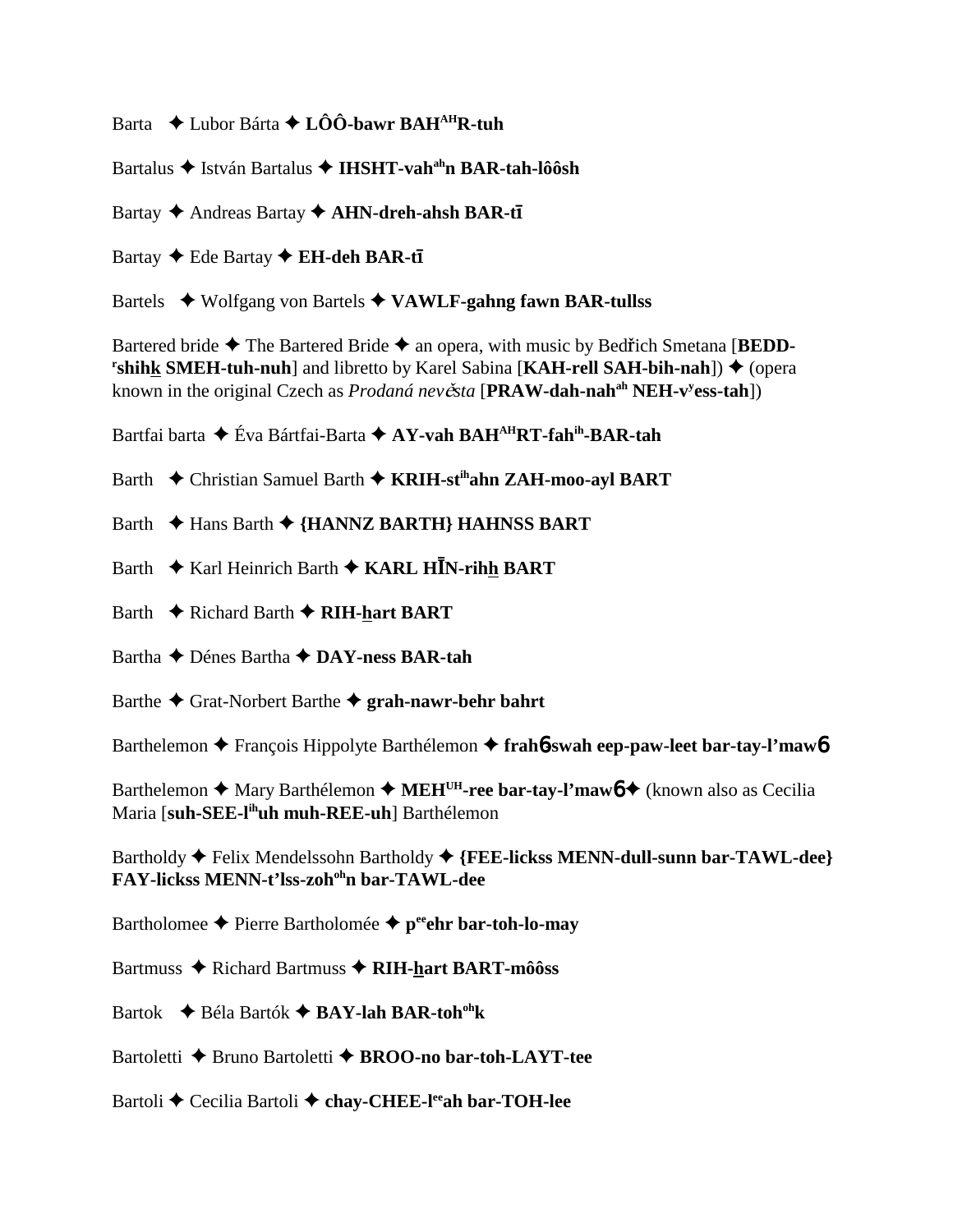Bartolino da padova **→** Bartolino da Padova **→ bar-toh-LEE-no dah PAH-doh-vah** 

Bartolo  $\triangle$  **bar-TOH-lo**  $\triangle$  (character in the opera *Le nozze di Figaro* [lay NOHT-tsay dee **FEE-gah-ro**] — *The Marriage of Figaro*; music by Wolfgang Amadeus Mozart [**VAWLFgahng ah-mah-DAY-ôôss MO-tsart**]; libretto by Lorenzo da Ponte [**lo-RAYN-tso dah POHN**tay] after Pierre-Augustin Caron de Beaumarchais [peehr-o-güss-teh**6** kah-raw6 duh bo-mar**sheh**])

Bartolo  $\triangle$  **bar-TOH-lo**  $\triangle$  (character in the opera *Il barbiere di Siviglia* [**eel bar-b<sup>ee</sup>AY-ray dee see-VEE-l<sup>ee</sup>ah**] — *The Barber of Seville* [**suh-VILL**]; music by Gioachino Rossini [**j**<sup>oh</sup>**ah-KEEno rohss-SEE-nee**]; libretto by Cesare Sterbini [**chay-ZAH-ray stayr-BEE-nee**] after Pierre-Augustin Caron de Beaumarchais [p<sup>ee</sup>ehr-o-güss-teh**6** kah-raw**6** duh bo-mar-sheh] and Giuseppe Petrosellini [**joo-ZAYP-pay pay-tro-zayl-LEE-nee**])

Bartolomeo ◆ Antonio de Bartolomeo ◆ ahn-TAW-n<sup>ee</sup>o day bar-toh-lo-MAY-o ◆ (known also as Antonio Squarcialupi [ahn-TAW-n<sup>ee</sup>o sk<sup>oo</sup>ar-ch<sup>ee</sup>ah-LOO-pee], Antonio degli Organi [ahn-TAW-n<sup>ee</sup>o DAY-l'yee ohr-GAH-nee], and Antonio del Bessa [ahn-TAW-n<sup>ee</sup>o dayl **BAYSS-sah**])

Bartolomeo degli organi  $\triangle$  Bartolomeo degli Organi  $\triangle$  bar-toh-lo-MAY-o day-l'vee ohr-**GAH-nee** (known also as Antonio de Bartolomeo [**ahn-TAW-neeo day bar-toh-lo-MAY-o**], Antonio Squarcialupi [ahn-TAW-n<sup>ee</sup>o sk<sup>oo</sup>ar-ch<sup>ee</sup>ah-LOO-pee], and Antonio del Bessa [ahn-**TAW-neeo dayl BAYSS-sah**])

- Bartolozzi **→** Bruno Bartolozzi → BROO-no bar-toh-LOHT-tsee
- Bartos František Bartoš **FRAHN-ty ih-sheck BAR-tawsh**
- Bartos ◆ Jan Zdeněk Bartoš ◆ YAHN ZDEH-n<sup>y</sup>eck BAR-tawsh
- Bartos Josef Bartoš **YO-seff BAR-tawsh**
- Bartos **→** Rita Bartos ◆ REE-tah BAR-tohsh
- Bartschi Werner Bärtschi **VEHR-nur BEHRT-shee**
- Barvik Miroslav Barvik  **MIH-raw-slahf BAR-vick**
- Barwahser **→** Hubert Barwahser → **HOO-bert BAR-vah-zur**

Bary ♦ Alfred von Bary ♦ AHL-frayt fawn BAH-ree ♦ (known also as Alfred Erwin [EHR**vinn**] von Bary)

Baryphonus Henricus Baryphonus **henn-REE-kôôss bah-rü-FO-nôôss**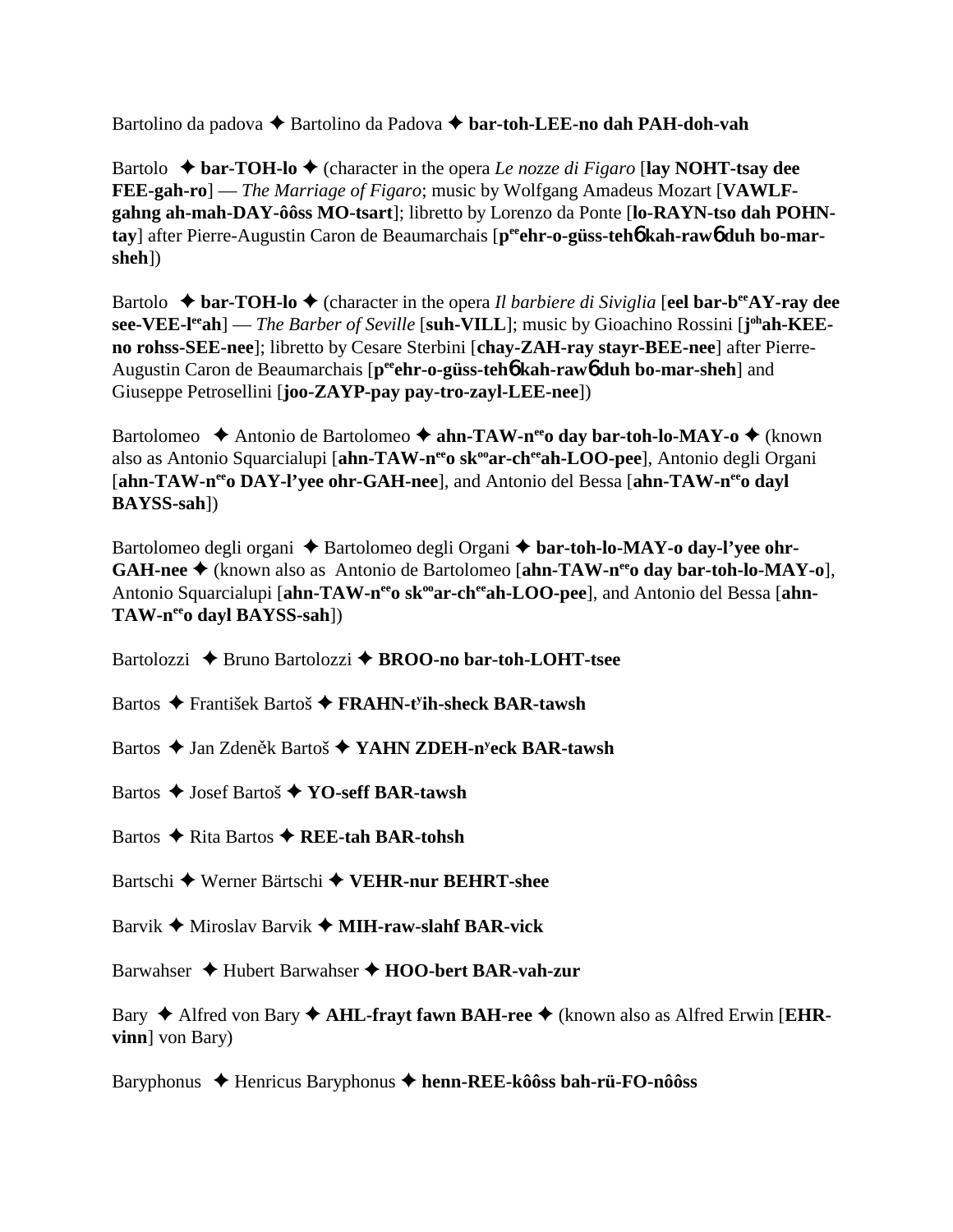Barzin Leon Barzin **LEE-ahn BAR-zinn** (known also as Leon Eugene [**yôô-JEEN**] Barzin)

Barzun **→** Jacques Barzun **→ ZHACK bar-ZUNN** 

Bas Giulio Bas **JOO-leeo BAHSS**

Bas dans le limousin **↓** Là-bas dans le Limousin **→ lah-bah dah6 luh lee-môô-zeh6 →** (excerpt from *Chants d'Auvergne* [**shah**6 **doh-vehrny'**] — *Songs of the Auvergne* [**o-vehrny** '], French folk songs collected by Joseph Canteloube [**zho-zeff kah**6**-t'lôôb**])

Bas dessus  $\triangle$  Bas-dessus  $\triangle$  bah-duh-sü  $\triangle$  (mezzo-soprano [METT-tso suh-PRA-no])

Bas vers leglise  $\triangle$  Là-bas, vers l'église  $\triangle$  **lah-bah, vehr lay-gleez**  $\triangle$  (excerpt from *Cinq mélodies populaires grecques* [**seh**6**k may-law-dee paw-pü-lehr grehk**] — *Five Popular Greek Melodies* — by Maurice Ravel [**mo-reess rah-vell**])

Basacopol ◆ Carmen Petra-Basacopol ◆ kar-MENN PEH-trah-bah-sah-kaw-PAWL

Basanta ◆ Pedro Albéniz y Basanta [PAY-dro ahl-VAY-neeth ee bah-SAHN-tah] ◆ (known also as Pedro Albéniz)

Basel  $\triangle$  **BAH-zull**  $\triangle$  (Swiss city)

Baselt **→** Fritz Baselt **→ FRITTSS BAH-zullt →** (known also as Friedrich Gustav Otto Baselt [**FREET-rihh GÔÔ-stahf AWT-toh BAH-zullt**])

Basevi **→** Abramo Basevi → ah-BRAH-mo bah-ZAY-vee

Bashkirov **→** Dmitri Bashkirov → **d'MEE-tree bahsh-KEE-ruff** 

Bashmakov **→** Leonid Bashmakov ◆ LAY-aw-nidd BAHSH-mah-kawv

Basies moy  $\triangle$  Basiés moy  $\triangle$  bah-z<sup>ee</sup>ay mwah  $\triangle$  (Kiss Me)  $\triangle$  (song from Medieval France by Josquin Despréz [**zhawss-keh**6 **day-pray**] — two versions, one for four voices and one for six voices)

Basile Andreana Basile **ahn-dray-AH-nah bah-ZEE-lay**

Basile Arturo Basile **ar-TOO-ro BAH-zee-lay**

Basili Francesco Basili **frahn-CHAY-sko bah-ZEE-lee**

Basilides ◆ Mária Basilides ◆ MAH<sup>AH</sup>-r<sup>ih</sup>ah BAH-shih-lih-dehsh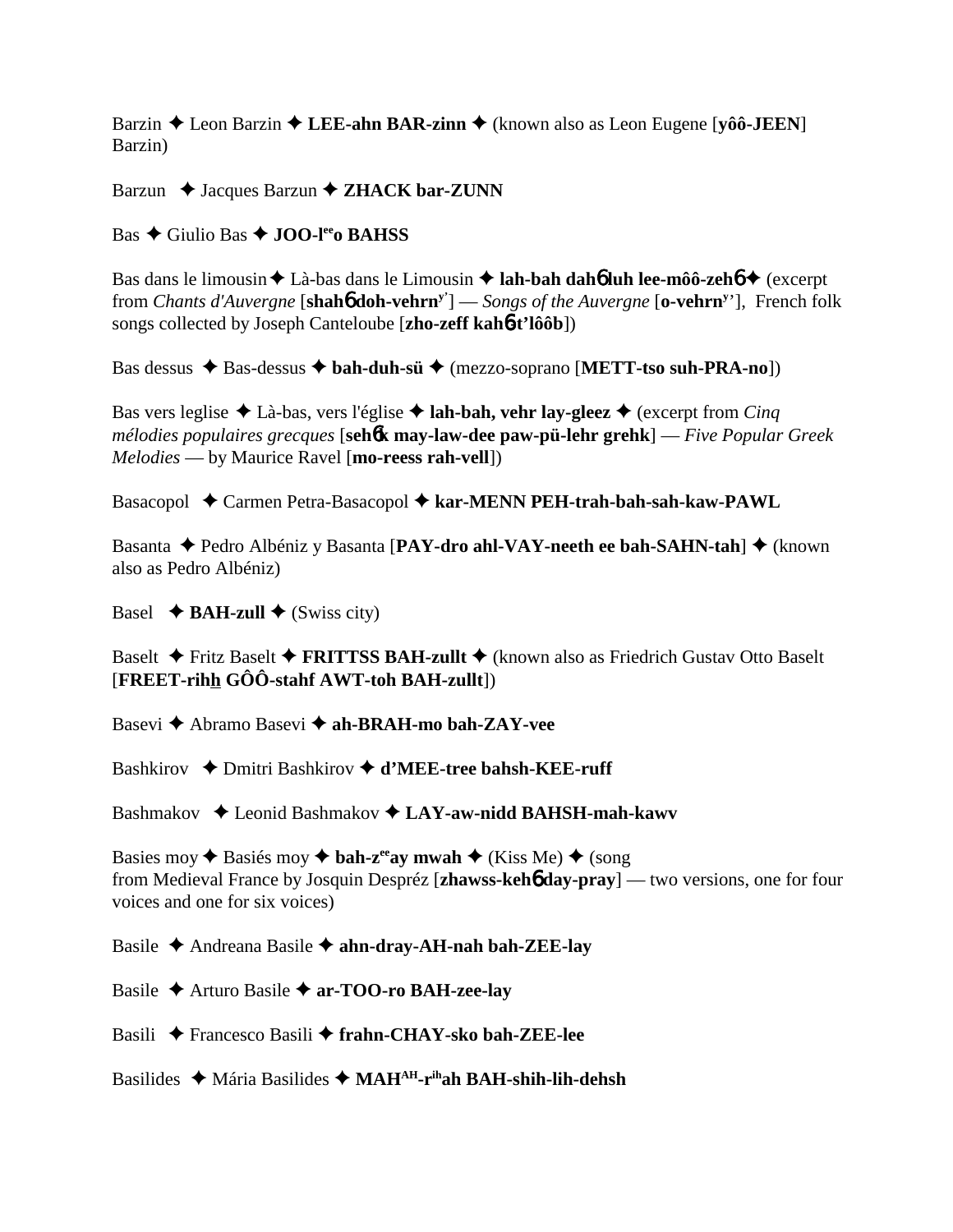Basilio  $\triangle$  bah-ZEE-l<sup>ee</sup>  $\triangle$  (character in the opera *Il barbiere di Siviglia* [eel bar-b<sup>ee</sup>AY-ray dee **see-VEE-l<sup>ee</sup>ah**] — *The Barber of Seville* [**suh-VILL**]; music by Gioachino Rossini [**j**<sup>oh</sup>**ah-KEEno rohss-SEE-nee**]; libretto by Cesare Sterbini [**chay-ZAH-ray stayr-BEE-nee**] after Pierre-Augustin Caron de Beaumarchais [p<sup>ee</sup>ehr-o-güss-teh**o** kah-rawo duh bo-mar-sheh] and Giuseppe Petrosellini [**joo-ZAYP-pay pay-tro-zayl-LEE-nee**])

Basilio  $\triangle$  **bah-ZEE-l<sup>ee</sup>o**  $\triangle$  (character in the opera *La fiamma* [lah f<sup>re</sup>AHM-mah] — *The Flame*; music by Ottorino Respighi [**oht-toh-REE-no ray-SPEE-ghee**] and libretto by Claudio Guastalla [**KLAHOO-deeo gooah-STAHL-lah**])

Basilio  $\triangle$  Don Basilio  $\triangle$  **dohn bah-ZEE-l<sup>ee</sup>o**  $\triangle$  (character in the opera *Le nozze di Figaro* [lay **NOHT-tsay dee FEE-gah-ro**] — *The Marriage of Figaro*; music by Wolfgang Amadeus Mozart [**VAWLF-gahng ah-mah-DAY-ôôss MO-tsart**]; libretto by Lorenzo da Ponte [**lo-RAYN-tso dah POHN-tay**] after Pierre-Augustin Caron de Beaumarchais [p<sup>ee</sup>ehr-o-güss-teh**6** kah-rawb] **duh bo-mar-sheh**])

Basinskas Justinas Bašinskas **yoo-STEE-nahss bah-SHEEN-skahss**

Basiola Mario Basiola **MAH-reeo bah-zeeO-lah**

Basky ◆ István Basky ◆ **IHSHT-vah<sup>ah</sup>n BAHSH-kee** 

Basmanov ◆ Feodor Basmanov ◆ f<sup>eh</sup>AW-dur bahss-MAH-nuff ◆ (character in the film *Ivan the Terrible*, with music by Sergei Prokofiev [**sehr-GAYEE prah-KAW-fiheff**], arranged in the form of an oratorio by Abram Stasevich [**ah-BRAHM stah-SAY-vihch**])

Basner **→** Veniamin Basner → veh-n<sup>ih</sup>ah-MEEN BAHSS-ner → (known also as Veniamin Efimovich [**yeh-FEE-muh-vihch**] Basner)

Bassa selim  $\triangle$  Bassa Selim  $\triangle$  **BAHSS-sah zay-LEEM**  $\triangle$  (character in the opera *Die Entführung aus dem Serail* [**dee ennt-FÜ-rôông ahôôss daym zay-RAHIHL**] — *The Abduction From the Harem*; music by Wolfgang Amadeus Mozart [**VAWLF-gahng ah-mah-DAY-ôôss MO-tsart**]; libretto by Johann Gottlieb Stephanie [**YO-hahn GAWT-leep SHTEH-fah-nee**] after Christoph Friedrich Bretzner [**KRIH-stawf FREET-rihh BRETTSS-nur**])

Bassani ◆ Giovanni Bassani ◆ **jo-VAHN-nee bahss-SAH-nee** ◆ (known also as Giovanni Bassano [**jo-VAHN-nee bahss-SAH-no**]) ♦ (this Giovanni Bassani/Bassano lived from 1558 to 1617)

Bassani ◆ Giovanni Battista Bassani ◆ jo-VAHN-nee baht-TEE-stah bahss-SAH-nee ◆ (known also as Giovanni Battista Bassiani [**jo-VAHN-nee baht-TEE-stah bahss-seeAH-nee**] and Giovanni Battista Bassano [**jo-VAHN-nee baht-TEE-stah bahss-SAH-no**]) ♦ (this Giovanni Battista Bassani/Bassano/Bassiani lived from 1647 to 1716)

Bassano ◆ Giovanni Bassano ◆ jo-VA**HN-nee bahss-SAH-no** ◆ (known also as Giovanni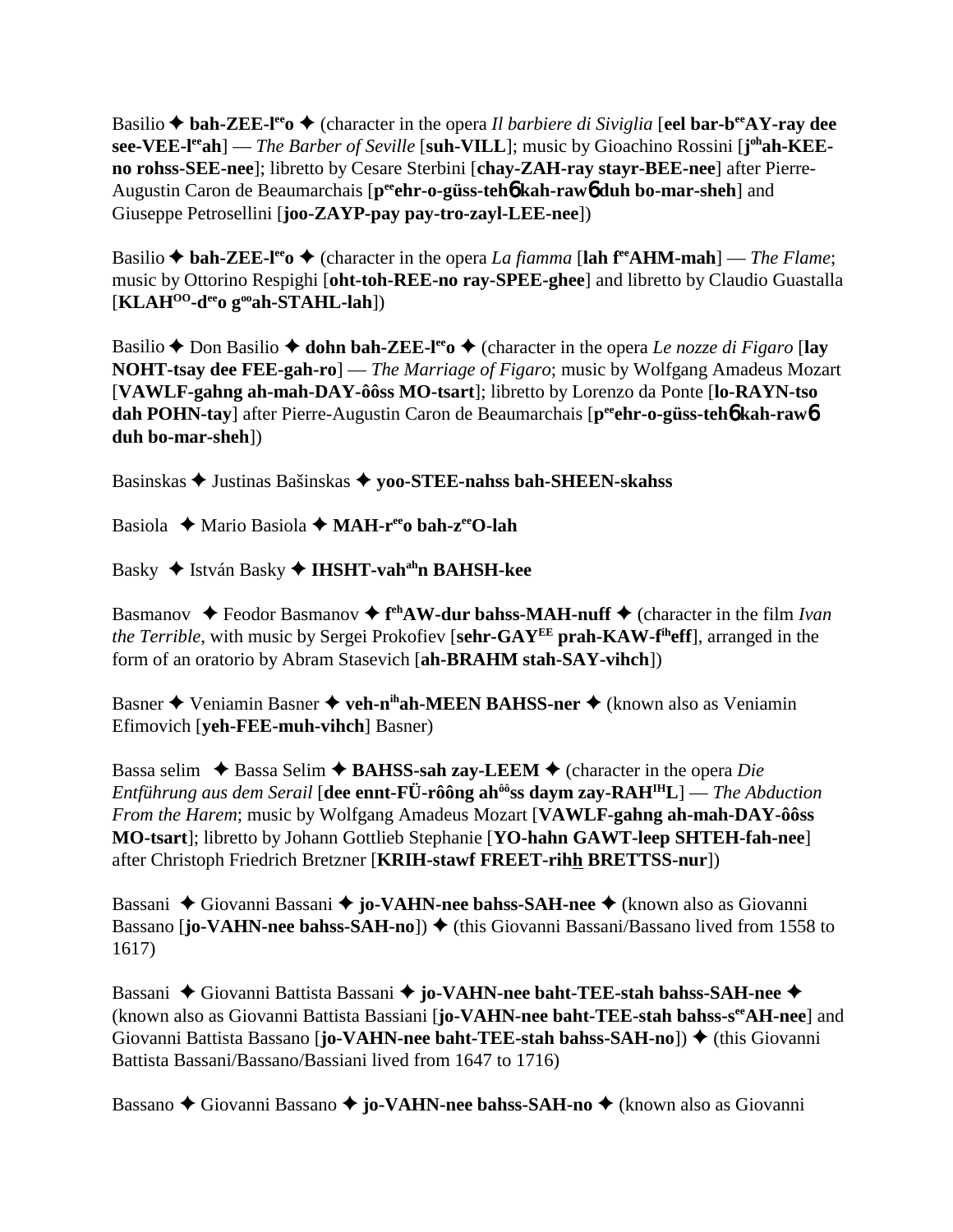Bassani [**jo-VAHN-nee bahss-SAH-nee**])  $\blacklozenge$  (this Giovanni Bassano/Bassani lived from 1558 to 1617)

Bassano **→** Giovanni Battista Bassano → **jo-VAHN-nee baht-TEE-stah bahss-SAH-no** → (known also as Giovanni Battista Bassani [**jo-VAHN-nee baht-TEE-stah bahss-SAH-nee**] and Giovanni Battista Bassiani [**bahss-s<sup>ee</sup>AH-nee**]) ♦ (this Giovanni Battista Bassano/Bassani/Bassiani lived from 1647 to 1716)

Basse  $\triangle$  **BAHSS-suh**  $\triangle$  (**bass**)

Basse ◆ Messe Basse ◆ mess bahss ◆ (mass set to music by Gabriel Fauré [gah-br<sup>ee</sup>ell fo**ray**])

Basse de viole  $\triangle$  **bahss duh vee-awl**  $\triangle$  (bass viol)

Bassevi Giacomo Bassevi **JAH-ko-mo bahss-SAY-vee**

Bassi **→** Amedeo Bassi **→ ah-may-DAY-o BAHSS-see** → (known also as Amedeo Vittorio Bassi [ah-may-DAY-o veet-TOH-r<sup>ee</sup>o BAHSS-see])

Bassi **→ James Bassi → JAYMZ BAHSS-see** 

Bassi Luigi Bassi **l ooEE-jee BAHSS-see**

Bassiani ◆ Giovanni Battista Bassiani ◆ jo-VAHN-nee bah-TEE-stah bahss-s<sup>ee</sup>AH-nee ◆ (known also as Giovanni Battista Bassani [**bahss-SAH-nee**] and Giovanni Battista Bassano [**bahss-SAH-no**]) (this Giovanni Battista Bassiani/Bassani/Bassano lived from 1647 to 1716)

Basso continuo ◆ **BAHSS-so kohn-TEE-n<sup>oo</sup>o** 

Basta basta o compagni ◆ Basta, basta, o compagni! ◆ BAH-stah, BAH-stah, o kohm-PAH- $\mathbf{n}'$ **yee!**  $\blacklozenge$  (excerpt from the opera *Orfeo ed Euridice* [**ohr-FAY-o ayd ay**<sup>°</sup> **ree-DEE-chay**]; music by Christoph Willibald von Gluck [**KRIH-stawf VILL-lee-bahlt fawn GLÔÔK**] and libretto by Ranieri de' Calzabigi [rah-n<sup>ee</sup>AY-ree day kahl-tsah-BEE-jee])

Bastiaans  $\triangle$  Johannes Gijsbertus Bastiaans  $\triangle$  yo-HAHN-nuss gayz-BEHR-tôôss bah**stihAHAHNSS**

Bastianini  $\triangle$  Ettore Bastianini  $\triangle$  {ett-TAW-ree bahss-t<sup>ee</sup>ah-NEE-nee} ayt-TOH-ray bahss**t eeah-NEE-nee**

Bastin **→** Jules Bastin **→ zhül bahss-teh**<sup>6</sup>

Baston **→** Josquin Baston **→ zhawss-keh6 bahss-taw6**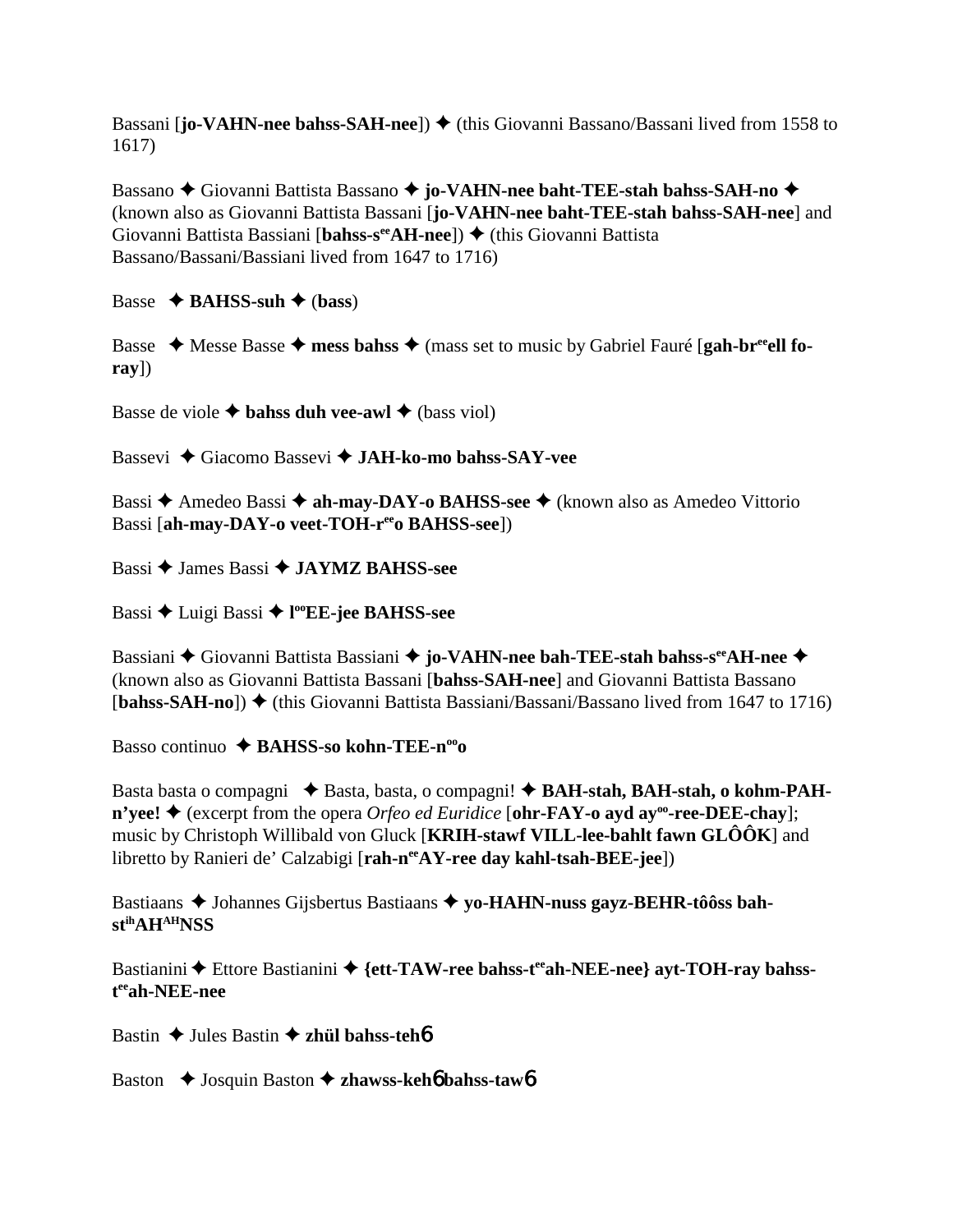Bata  $\triangle$  Batá  $\triangle$  bah-TAH

Bateau  $\blacklozenge$  En bateau  $\blacklozenge$  ah**6** bah-toh  $\blacklozenge$  (In a Boat)  $\blacklozenge$  (excerpt from the *Petite suite* [**p'teet sü eet**] by Claude Debussy [**klohd deh-büss-see**])

Batéy  $\blacklozenge$  **bah-TAY** 

Bathe **→** William Bathe ◆ **WILL-l<sup>ih</sup>umm BATH** 

Bathori ◆ Jane Bathori ◆ **zhahn bah-taw-ree** ◆ (known also as Jeanne Marie Bathori [**zhahn mah-ree bah-taw-ree**])

Bathy **↑ Anna Báthy ↑ AHN-nah BAH<sup>AH</sup>-tee** 

Batiste Antoine-Edouard Batiste **ah**6**-twahn-eh-dwar bah-teest**

Batiz Enrique Bátiz **ayn-REE-kay BAH-teess**  (known also as Enrique Bátiz Campbell [**ayn-REE-kay BAH-teess KAMM-b'l**])

Batka **← Richard Batka ← RIH-hart BAHT-kah** 

Batlle ◆ Ramón Carnicer y Batlle ◆ rah-MAWN kar-nee-THEHR ee BAHT-l'yay ◆ (known also as Ramón Carnicer)

Baton **←** Rhené-Baton ← ruh-nay-bah-tawb

Batta Alexandre Batta **ah-leck-sah**6**-dr' baht-tah**

Battaille Charles-Amable Battaille **sharl-ah-mah-bl' baht-tahy**'

Battanchon **←** Félix Battanchon ← fay-leekss baht-tah**6**-shaw**6** 

Batten **→** Adrian Batten **→ AY-dree-unn BATT-t'n** 

Batterie  $\triangle$  **baht-t'ree**  $\triangle$  (drums)

Batti batti  $\triangle$  Batti, batti  $\triangle$  **BAHT-tee, BAHT-tee**  $\triangle$  (excerpt from the opera *Don Giovanni* [**dohn jo-VAHN-nee**]; music by Wolfgang Amadeus Mozart [**VAWLF-gahng ah-mah-DAYôôss MO-tsart**] and libretto by Lorenzo da Ponte [**lo-RAYN-tso dah POHN-tay**])

Battishill  $\blacklozenge$  Johnathan Battishill  $\blacklozenge$  JAH-nuh-thunn BATT-tiss-hill

Battista Vincenzo Battista **veen-CHAYN-tso baht-TEE-stah**

Battistini ◆ Gaudenzio Battistini ◆ gah<sup>oo</sup>-DAYN-ts<sup>ee</sup>o baht-tee-STEE-nee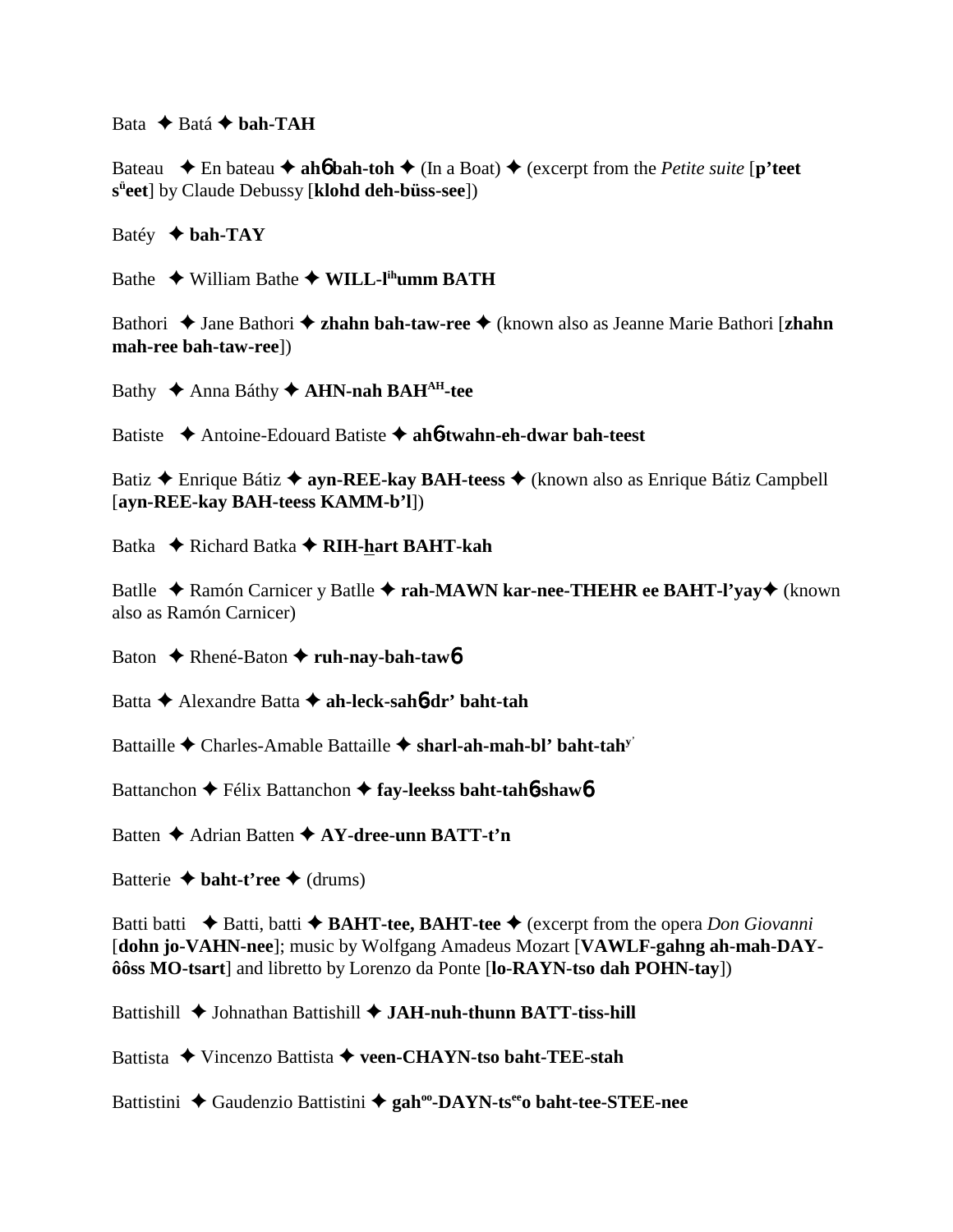Battistini ◆ Giacomo Battistini ◆ JAH-ko-mo baht-tee-STEE-nee

Battistini ◆ Mattia Battistini ◆ MAHT-t<sup>ee</sup>ah baht-tee-STEE-nee

Battke **←** Max Battke ← **MAHKSS BAHT-kuh** 

Battmann  $\triangle$  Jacques-Louis Battmann  $\triangle$  zhack-l<sup>ôô</sup>ee baht-mahn

Batton Désiré-Alexandre Batton **day-zee-ray-ah-leck-sah**6**-dr' baht-taw**6

Battu Pantaléon Battu **pah**6**-tah-lay-aw**6 **baht-tü**

Batz **→ Karl Bätz → KARL BETTSS** 

Baud bovy Samuel Baud-Bovy **sah-mü-ell bo-baw-vee**

Baudelaire **↓** Charles Baudelaire **✦ sharl bo-duh-lehr** 

Baudiot **→** Nicolas Baudiot → nee-kaw-lah bo-d<sup>ee</sup>o → (known also as Charles-Nicolas [sharl**nee-kaw-lah**] Baudiot)

Baudo **→** Serge Baudo **→ sehrzh bo-doh →** (known also as Serge Paul [**pohl**] Baudo)

Baudoin ◆ Noël Baudoin ◆ no-ell bo-dweh**6** ◆ (known also as Noël Bauldewijn [no-ell bawl**d'winn**], Noël Bauldeweyn [**no-ell bawl-deh-wayn**], and Noël Bauldoin [**no-ell bawl-d'weh**6])

Baudrier  $\rightarrow$  Yves Baudrier  $\rightarrow$  eev bohd-r<sup>ee</sup>ay

Bauer  $\triangle$  **BAH<sup>ôô</sup>-ur**  $\triangle$  (character in Gurrelieder [GÔÔR-ruh-lee-dur], a series of songs by Arnold Schoenberg [**AR-nawlt SHÖN-pehrk**] based on poems entitled *Songs of Gurre* [**GÔÔRruh**], derived from an old Danish saga, by Jens Peter Jacobsen [**YENNSS PEE-tuh YAH-kawpsunn**])

Bauer Franz Bauer **FRAHNTSS BAHÔÔ-ur**

Bauer Moritz Bauer **MO-rittss BAHÔÔ-ur**

Bauer theussl **→** Franz Bauer-Theussl → FRAHNTSS BAH<sup>ôô</sup>-ur-TOYSS-s'l → (known also as Franz Ferdinand [**FEHR-tee-nahnt**] Bauer-Theussl)

Bauerle Hermann Bäuerle **HEHR-mahn BOY-ur-luh**

Bauermeister  $\rightarrow$  Mathilde Bauermeister  $\rightarrow$  mah-TILL-tuh BAH<sup>ôô</sup>-ur-mī-stur

Bauern kantate Bauern-Kantate **BAHÔÔ-urn kahn-TAHAH-tuh** (*Peasant Cantata* [**kunn-**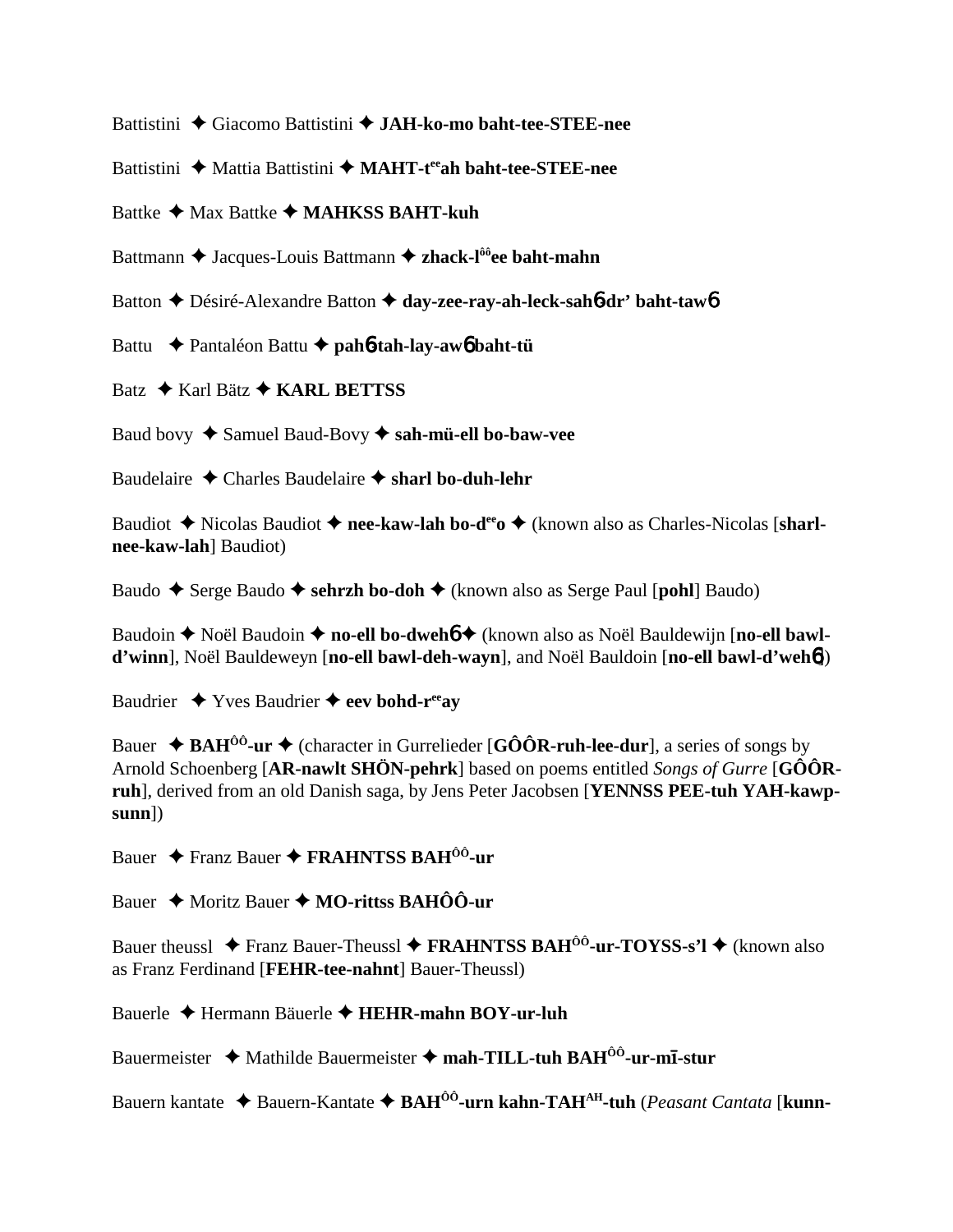**TAH-tuh**]) ♦ (cantata by Johann Sebastian Bach [**YO-hahn** {suh-BASS-t<sup>ih</sup>unn BAHK} zay-**BAH-stihahn BAHK**])

Bauge Anne Tariol-Baugé **ahn tah-reeawl-bo-zhay**

Baughman ◆ Wayne Baughman ◆ WAYN BAWF-munn

Bauhandwerker polka  $\triangleq$  **BAH<sup>ôô</sup>-hahnt-vehr-kur PAWL-kah<sup>ah</sup>**  $\triangleq$  (Builders' Polka)  $\triangleq$  (music by Johann Strauss II [**YO-hahn SHTRAHÔÔSS II**], lyric added by Walter Brandin [**WAWL-tur BRANN-dunn**])

Bauld ◆ Alison Bauld ◆ A-lih-s'n BOHLD ◆ (known also as Alison Margaret [MAR-guh**rutt**] Bauld)

Bauldeweyn ◆ Noël Bauldeweyn ◆ no-ell bawl-deh-wayn ◆ (known also as Noël Bauldewijn [**bawl-d'winn**], Noël Bauldoin [**bawl-d'weh**6], and Noël Baudoin [**bo-d'weh**6])

Bauldewijn **◆** Noël Bauldewijn ◆ no-ell bawl-d'winn ◆ (known also as Noël Bauldeweyn [**bawl-deh-wayn**], Noël Bauldoin [**bawl-d'weh**6], and Noël Baudoin [**bo-d'weh**6])

Bauldoin ◆ Noël Bauldoin ◆ no-ell bawl-d'weh**6** ◆ (known also as Noël Bauldewijn [bawl**d'winn**], Noël Bauldeweyn [**bawl-deh-wayn**], and Noël Baudoin [**bo-d'weh**6])

Baulenas  $\blacklozenge$  Gregoria María Suñol y Baulenas [gray-GO-r<sup>ee</sup>ah mah-REE-ah soo-n'YAWL ee **bah<sup>∞</sup>-LAY-nahss ◆** (known also as Gregoria María Suñol)

Baum **← Kevin Baum ← KEH-vunn BAWM** 

Baum im odenwald  $\triangle$  Der Baum im Odenwald  $\triangle$  dayr BAH<sup>ôô</sup>M imm O-dunn-vahlt  $\triangle$  (The tree in Odenwald [**O-dunn-wahld**]) ♦ (German folk song from *Des Knaben Wunderhorn* [**dess k'NAHAH-bunn VÔÔN-tur-hawrn**] — *The Youth's Magic Horn*)

Baumann **←** Hermann Baumann ← **HEHR-mahn BAH<sup>ÔÔ</sup>-mahn** ← (known also as Hermann Rudolf Konrad Baumann [**HEHR-mahn ROO-dawlf KAWN-raht BAHÔÔ-mahn**)

Baumann  $\triangle$  Max Georg Baumann  $\triangle$  MAHKSS GAY-awrk BAH<sup>ôô</sup>-mahn

Baumbach  $\div$  Friedrich August Baumbach  $\div$  **FREET-rihh AH<sup>ÔÔ</sup>-gôôst BAH<sup>ÔÔ</sup>M-pahk** 

- Baumbach Paul Baumbach **PAWL BAWM-bahk**
- Baumberg  $\triangle$  Gabriele von Baumberg  $\triangle$  gahp-r<sup>ee</sup>AY-luh fawn BAH<sup>00</sup>M-pehrk
- Baumfelder Friedrich Baumfelder **FREET-rihh BAHÔÔM-fell-tur**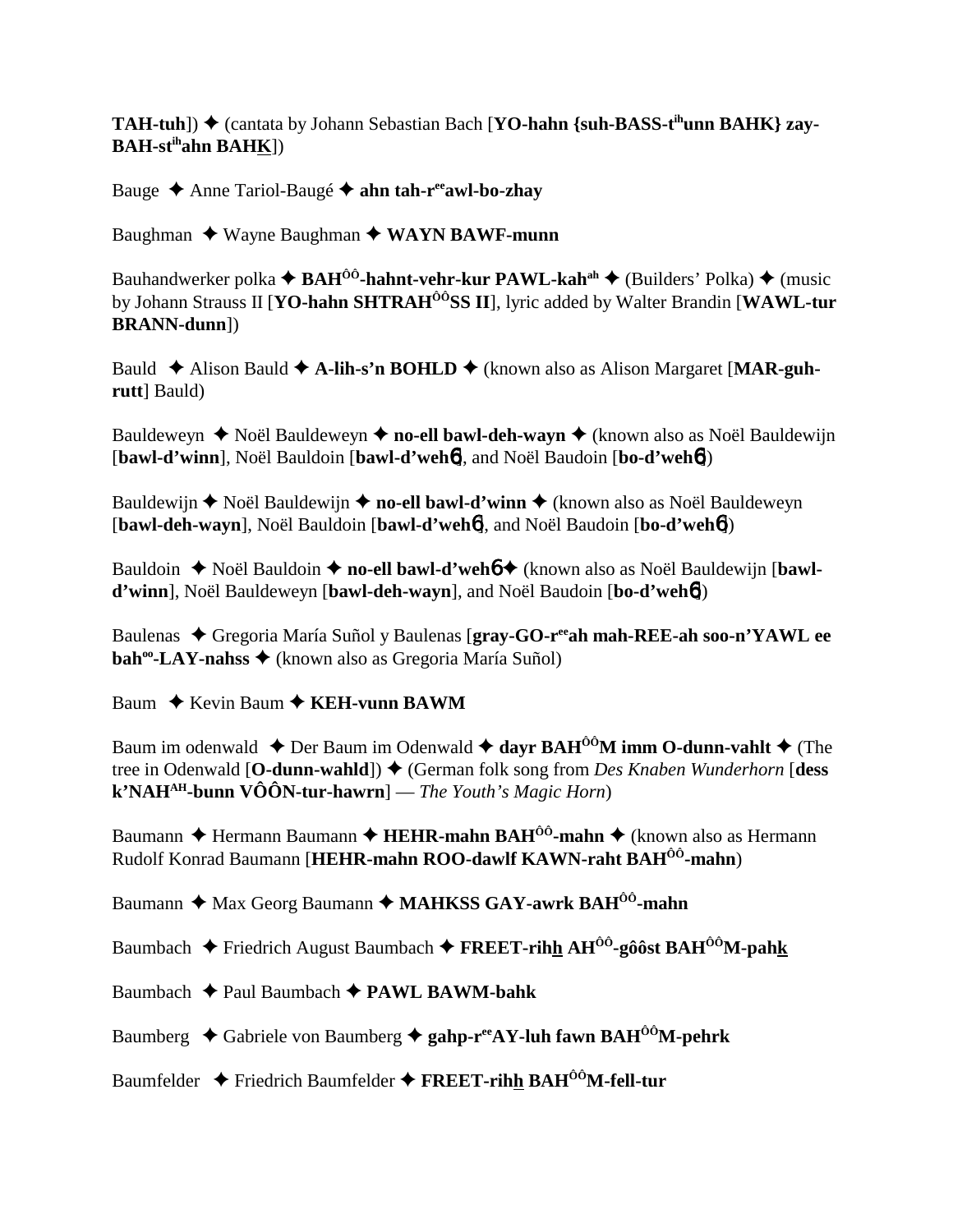Baumgarten **→** Gotthilf von Baumgarten ◆ GAWT-hillf fawn BAH<sup>00</sup>M-gar-tunn

Baumgarten  $\triangleq$  Karl Friedrich Baumgarten  $\triangleq$  KARL FREET-rihh BAH<sup> $\hat{0}$ ô</sup>M-gar-tunn

Baumgartner August Baumgartner **AHÔÔ-gôôst BAHÔÔM-gart-nur**

Baumgartner **→** Paul Baumgartner → PAH<sup>ÔÔ</sup>L BAH<sup>ÔÔ</sup>M-gart-nur

Baumgartner ◆ Rudolf Baumgartner ◆ ROO-dawlf BAH<sup>ôô</sup>M-gart-nur

Baumgartner Wilhelm Baumgartner **VILL-hellm BAHÔÔM-gart-nur**

Baumker Wilhelm Bäumker **VILL-hellm BOYM-kur**

Baur ◆ John Baur ◆ **JAHN BAH<sup>ôô</sup>-ur** 

Baur ◆ Jürg Baur ◆ **YÜRK BAH<sup>ôô</sup>-ur** 

Baurl  $\triangle$  Paul Bäurl  $\triangle$  **PAH<sup>ôô</sup>L BOYRL**  $\triangle$  (the last name is also spelled Peuerl [**POYRL**], Peurl [**POYRL**], Bäwerl [**BAY-vurl**], and Beurlin [**BOYR-linn**])

Bausch **→** Ludwig Christian August Bausch → **LOOT-vihh KRIH-st<sup>ih</sup>ahn AH<sup>ôô</sup>-gôôst BAHÔÔSH**

Bausznern **→** Waldemar von Bausznern → VAHL-tuh-mar fawn BAH<sup>ÔÔ</sup>SS-nurn → (the last name is also spelled Baussnern [**BAHÔÔSS-nurn**])

Bautista **→** Julián Bautista → hoo-l<sup>ee</sup>AHN bah<sup>oo</sup>-TEESS-tah

Bavicchi **→** John Bavicchi **→ JAHN bah-VEEK-kee** 

Bawerl  $\triangle$  Paul Bäwerl  $\triangle$  **PAH<sup>ôô</sup>L BAY-vurl**  $\triangle$  (the last name is also spelled Peuerl [**POYRL**], Peurl [**POYRL**], Bäurl [**BOYRL**], and Beurlin [**BOYR-linn**])

Bay  $\rightarrow$  Emmanuel Bay  $\rightarrow$  {ih-MANN-yuh-wull BAY} emm-mah-n<sup>ôô</sup>ELL B**I** 

Bayard  $\triangleleft$  **bah-yar**  $\triangleleft$  (French pronunciation)

Bayer Josef Bayer **YOHOH-zeff BAH-yur**

Bayerischen rundfunks ◆ Bayerischen Rundfunks ◆ BAH-yuh-rih-shunn RÔÔNT-fôôngkss (Bavarian [**buh-VEH-ree-unn**] Radio Symphony)

Bayerisches staatsorchester  $\triangle$  Bayerisches Staatsorchester  $\triangle$  BAH-yuh-rih-shuss SHTAHTS**awr-KEH-stur** (Bavarian [**buh-VEH-ree-unn**] State Orchestra)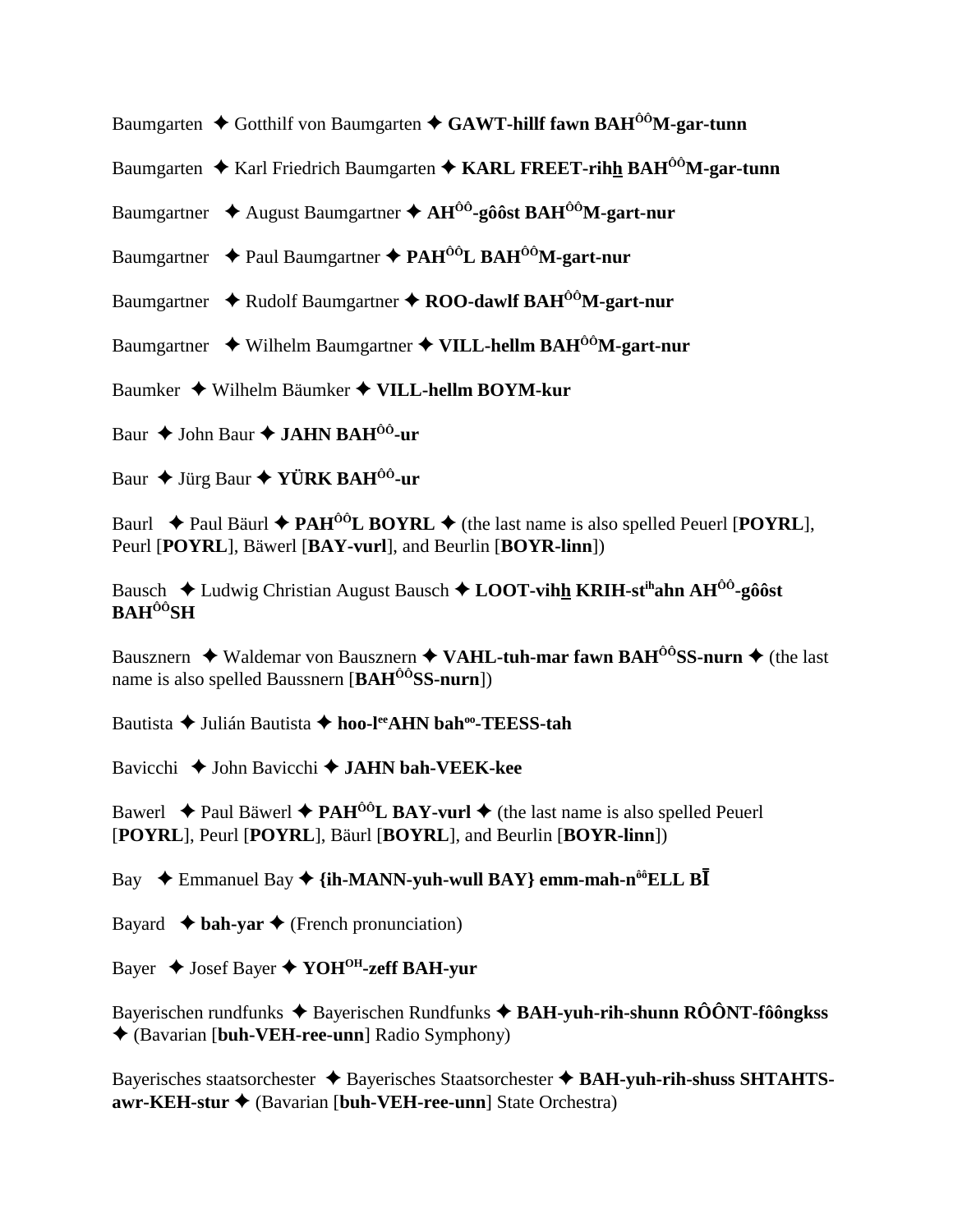**Bayle** ◆ François Bayle ◆ frah**6-swah bl** 

**Baylere ♦ Le baylère ♦ luh bī-lehr ♦** (excerpt from *Chants d'Auvergne* [shah**6** doh-vehrn<sup>y'</sup>] — *Songs of the Auvergne* [**o-vehrny** '], French folk songs collected by Joseph Canteloube [**zhozeff kah**6**-t'lôôb**])

Bayoras Feliksas Bayoras **FAY-lick-sahss bah-YAW-rahss** (known also as Feliksas Bajoras [**FAY-lick-sahss bah-YAW-rahss**])

Bazelaire Paul Bazelaire **pohl bah-z'-lehr**

Bazelon ◆ Irwin Bazelon ◆ UR-wunn BAZZ-uh-lunn ◆ (known also as Irwin Allen [A<sup>L</sup>**lunn**] Bazelon)

Bazilevsky Jean Bazilevsky **zhah**6 **bah-zih-LYEFF-skee**

Bazin François-Emmanuel-Joseph Bazin **frah**6**-swah-emm-mah-nü-ell-zho-zeff bah-zeh**6

Bazlik Miroslav Bázlik **MIH-raw-slahf BAHAHZ-lick**

Bazola François Bazola **frah**6**-swah bah-zaw-lah**

Bazzini ◆ Antonio Bazzini ◆ ahn-TAW-n<sup>ee</sup>o baht-TSEE-nee

Bazzino Natale Bazzino **nah-TAHL-lay baht-TSEE-no**

Bchayil  $\triangle$  Lo B'chayil  $\triangle$  **lo b'HAH-eel**  $\triangle$  (*Without Weapons* — song by Elliot Z. Levine  $[ELL-I<sup>ih</sup>utt Z. luh-V<sup>T</sup>N])$ 

Be Guillaume Le Bé **ghee-yohm luh bay**

Beach **→** Amy Cheney Beach **→ AY-mee CHAY-nee BEECH** 

Bealby wright  $\triangle$  Sarah Bealby-Wright  $\triangle$  **SEH-ruh BEEL-bee-RI**T

Beaser **→** Robert Beaser **→ RAH-burt BEE-zur** 

Beata es maria ◆ Beata es Maria ◆ beh-AH-tah ess muh-REE-uh ◆ (antiphon [ANN-tuh**funn**] by Alessandro Grandi [**ah-layss-SAHN-dro GRAHN-dee**])

Beata gens  $\triangle$  beh-AH-tah jaynz  $\triangle$  (Gregorian chant)

Beata nobis gaudia  $\blacklozenge$  beh-AH-tah NO-biss GAH<sup>00</sup>-d<sup>ih</sup>ah  $\blacklozenge$  (Gregorian chant)

Beata viscera  $\triangleleft$  beh-AH-tah VEESS-cheh-ruh  $\triangleleft$  (chant and song from the communion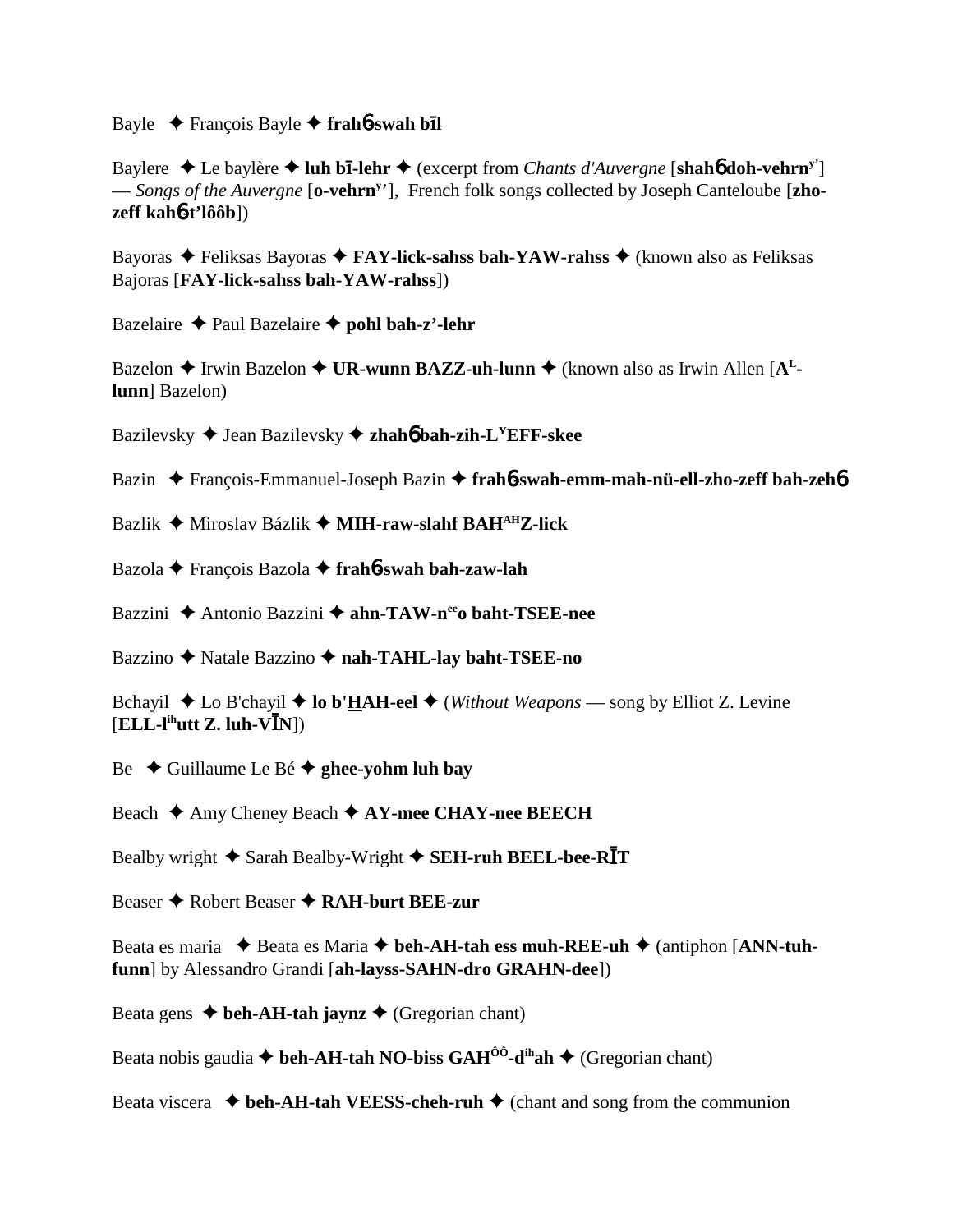section of the Latin mass by an anonymous 13th- or 14th-century composer)

Beatam me dicent  $\triangle$  Beatam me dicent  $\triangle$  beh-AH-tumm may DIH-chennt  $\triangle$  (antiphon [**ANN-tuh-funn**] by Adriano Banchieri [**ah-dree-AH-no bahn-keeAY-ree**])

Beati pauperes  $\blacklozenge$  beh-AH-tih PAH<sup> $\hat{o}\hat{o}$ </sup>-peh-ress  $\blacklozenge$  (motet [mo-TETT] by Jan Pieterszoon Sweelinck [**YAHN PEE-turss-zoh<sup>oh</sup>n SWAY<sup>AY</sup>-lihngk**])

Beati quorum via  $\triangleq$  beh-AH-tih k<sup>oo</sup>O-rôôm VEE-ah  $\triangleq$  (motet [mo-TETT] by Sir Charles Villiers Stanford [**(Sir) CHAH-rullz VILL-lihurz STANN-furd**])

Beatitudes  $\triangle$  Les beatitudes  $\triangle$  leh beh-ah-tih-tüd  $\triangle$  (The Beatitudes)  $\triangle$  (an oratorio by César Franck [**say-zar frah**6**k**])

Beaton  $\triangle$  Cardinal Beaton  $\triangle$  **KAR-dih-null BEE-tunn**  $\triangle$  (character in the opera *Mary*, *Queen of Scots;*music and libretto by Thea Musgrave [**THEE-uh MUSS-grayv**]; libretto after Elguera [**ell-GAY-rah**])

Beatrice di tenda **→** Beatrice di Tenda **→ bay-ah-TREE-chay dee TAYN-dah** → (an opera, with music by Vincenzo Bellini [**veen-CHAYN-tso bayl-LEE-nee**] and libretto by Felice Romani [**fay-LEE-chay ro-MAH-nee**)

Beattie Herbert Beattie **HUR-burt BAYT-tee**

Beatum et sacrosanctum diem **↓** O beatum et sacrosanctum diem **↓ O beh-AH-tôôm ett sahkraw-SAHNK-tôôm DIH-aym ♦** (motet [mo-TETT] by Peter Phillips [PEE-tur FILL**luppss**])

Beatus vir **→ beh-AH-tôôss vihr →** (section of the *Vesperae solennes de confessore* [**VAYspeh-ray so-LAYN-ness day kohn-FAYSS-saw-ray**] by Wolfgang Amadeus Mozart  $[VAWLF-gahng ah-mah-DAY-ôôss MO-tsart]$   $\blacklozenge$  (Gregorian chant)

Beau pays de la touraine  $\triangle$  O beau pays de la Touraine!  $\triangle$  o bo pay<sup>ee</sup> duh lah tôô-renn  $\triangle$  (Oh lovely land of Touraine!) ♦ (aria featuring Marguerite [**mar-gö-reet**] in the opera *Les Huguenots* [**{(The) h'YOO-guh-nahtss} leh-zü-guh-no**]; music by Giacomo Meyerbeer [**JAH-ko-mo M ur-bayr**]; libretto by Eugène Scribe [**ö-zhenn skreeb**] and Émile Deschamps [**ay-meel dayshah**6])

Beau soir  $\triangle$  bo swar  $\triangle$  (Beautiful Evening)  $\triangle$  (poem by Paul-Charles-Joseph Bourget [**pohlsharl-zho-zeff bôôr-zheh**] set to music by Claude Debussy [**klohd deh-büss-see**])

Beaulieu Marie-Désiré Beaulieu **mah-ree-day-zee-ray bo-leeö**

Beaumadier **→** Jean-Louis Beaumadier → zhah**6**-l<sup>ôô</sup>ee bo-mah-d<sup>ee</sup>av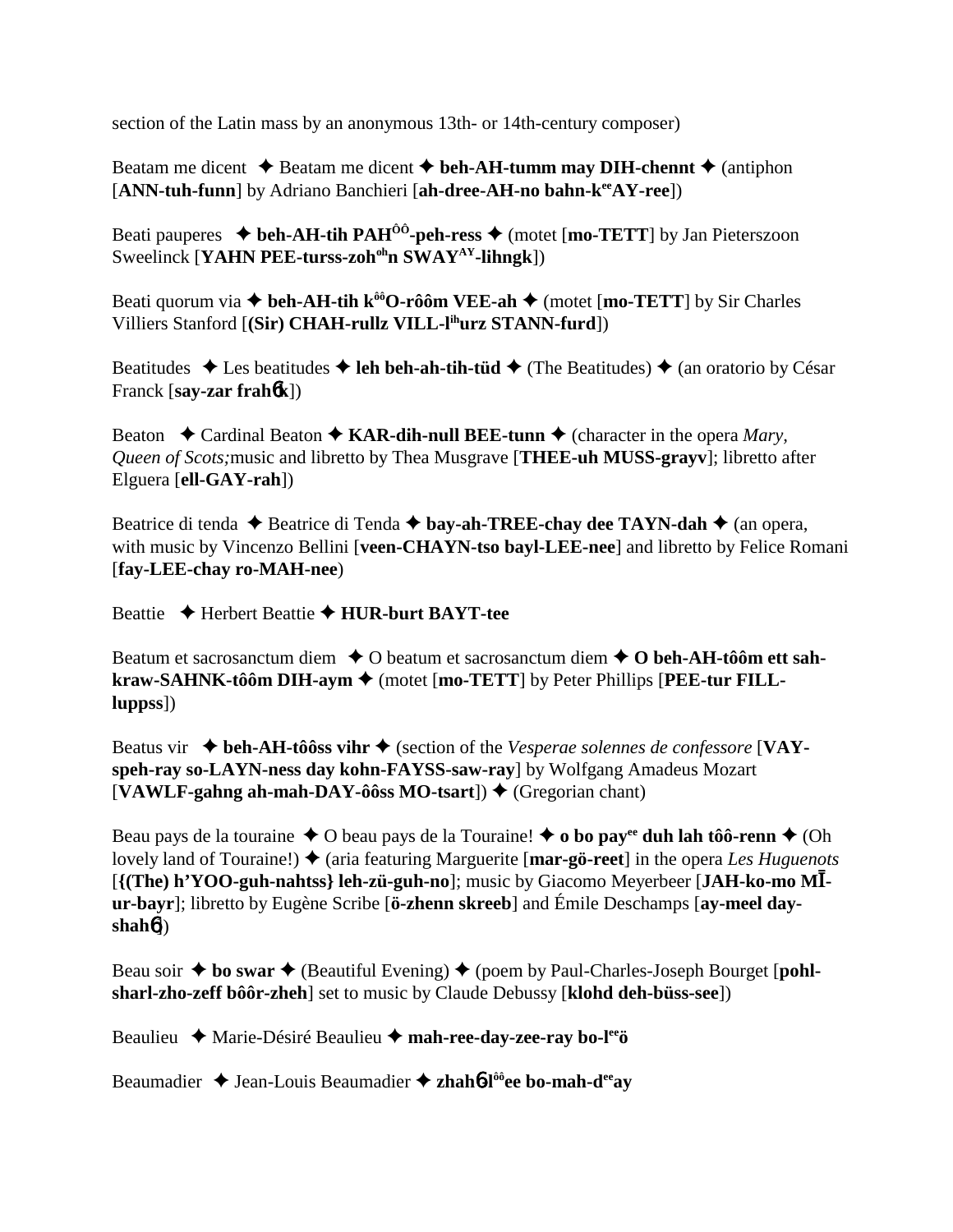Beaumarchais **→** Pierre-Augustine Caron de Beaumarchais ◆ p<sup>ee</sup>ehr-o-güss-teh**6** kah-raw6 duh **bo-mar-sheh →** (known also as Caron de Beaumarchais)

Beaumont **→** Francis Beaumont → **FRANN-suss BO-mahnt** 

Beauvarlet charpentier ◆ Jean-Jacques Beauvarlet-Charpentier ◆ zhah6-zhack bo-var-leh**shar-pah**6**-teeay**

Beaux arts trio  $\triangle$  Beaux Arts Trio  $\triangle$  **bo-zar (Trio)** 

Beavan **→** David Beavan **→ DAY-vudd BEH-vunn** 

Beavitt  $\triangle$  Alan Beavitt  $\triangle$  A-lunn BEE-vutt

Beavon **←** Constance Beavon ← KAHN-stunntss BEH-vunn

- Becaud Gilbert Bécaud **zheel-behr bay-ko**
- Beccaria **→** Bruno Beccaria → **BROO-no bayk-KAH-r<sup>ee</sup>ah**

Becerra ◆ Gustavo Becerra ◆ gooss-TAH-vo bay-SEHR-rah ◆ (known also as Gustavo Becerra-Schmidt [**gooss-TAH-vo bay-SEHR-rah-SHMITT**])

Becher  $\triangle$  Alfred Julius Becher  $\triangle$  A<sup>L</sup>-frudd JOO-l<sup>ih</sup>uss BEH-chur

Becher Joseph Becher **YOHOH-zeff BEH-hur**

Bechet **→** Sidney Bechet → SIDD-nee BEH-kutt → (known also as Sidney Joseph [**JO-zuff**] Bechet)

Bechgaard **→** Julius Bechgaard → **YOO-l<sup>ih</sup>ôôss BECK-go** 

Bechi Gino Bechi **JEE-no BAY-kee**

Bechler ◆ Johann Christian Bechler ◆ YO-hahn KRIH-st<sup>ih</sup>ahn BEHH-lur

Bechstein ◆ Karl Bechstein ◆ KARL BEHH-sht**īn** ◆ (known also as Friedrich Wilhelm Carl Bechstein [FREET-rihh VILL-hellm KARL BEHH-shtin])

Becht  $\triangle$  Hermann Becht  $\triangle$  **HEHR-mahn BEHT** 

Beck Conrad Beck **KAWN-raht BECK**

Beck Franz Beck **FRAHNTSS BECK**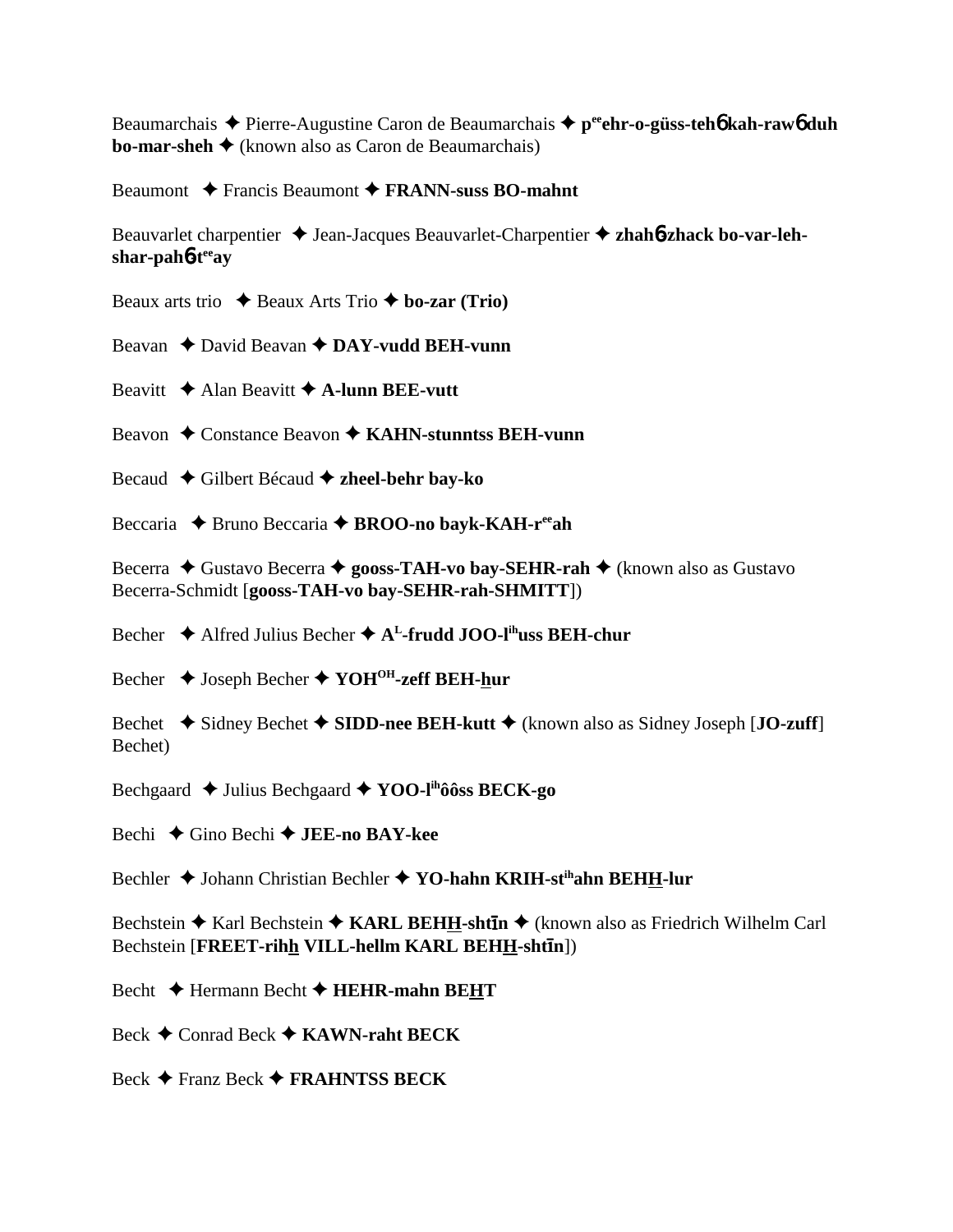Beck Jean-Baptiste Beck  **{JEEN-BAPP-tusst BECK)} zhah**6**-bah-teest BECK**

Beck Johann Heinrich Beck **JO-hann HN-rick BECK**

Beck Johann Nepomuk Beck **YO-hahn NAY-po-môôk BECK**

Beck **→** Thomas Beck → TAW-mahss BECK → (known also as Thomas Ludvigsen [LEWD**vigg-s'n**] Beck)

Becker **→** Albert Becker **→ AHL-pert BEH-kur →** (known also as Albert Ernst Anton [**EHRNST AHN-toh<sup>oh</sup>n**] Becker)

Becker **→** Constantin Julius Becker → KAWN-stahn-tinn YOO-l<sup>ih</sup>ôôss BEH-kur

Becker Dietrich Becker **DEE-trihh BEH-kur**

Becker Georges Becker **zhawrzh beh-kur**

Becker Günther Becker **GÜN-tur BEH-kur** (known also as Günther Hugo [**HOO-go**] Becker)

Becker ◆ Gustave Louis Becker ◆ GUSS-tuvv LOO-uss BEH-kur

Becker **→** Heinz Becker ◆ H**INTSS BEH-kur** 

Becker ◆ Hugo Becker ◆ **HOO-go BEH-kur** ◆ (known also as Jean Otto Eric Hugo Becker [**zhah**6**-NAWT-toh AY-rihh HOO-go BEH-kur**])

- Becker Jean Becker **zhah**6 **BEH-kur**
- Becker **→** Josef Becker ◆ YOH<sup>OH</sup>-zeff BEH-kur
- Becker ♦ Karl Ferdinand Becker ♦ KARL FEHR-tee-nahnt BEH-kur
- Becker **→** Reinhold Becker → R**I**N-hawlt BEH-kur
- Becker ◆ René Louis Becker ◆ ruh-nay l<sup>ôô</sup>ee BEH-kur
- Becker ◆ Valentin Eduard Becker ◆ VAH<sup>AH</sup>-lenn-teen AY-d<sup>oo</sup>art BEH-kur
- Beckett **→** Brian Beckett **→ BRI-unn BEH-kutt**
- Beckett Walter Beckett **WAWL-tur BEH-kutt**
- Becking  $\triangle$  Gustav Becking  $\triangle$  GÔÔ-stahf BEH-kihng  $\triangle$  (known also as Gustav Wilhelm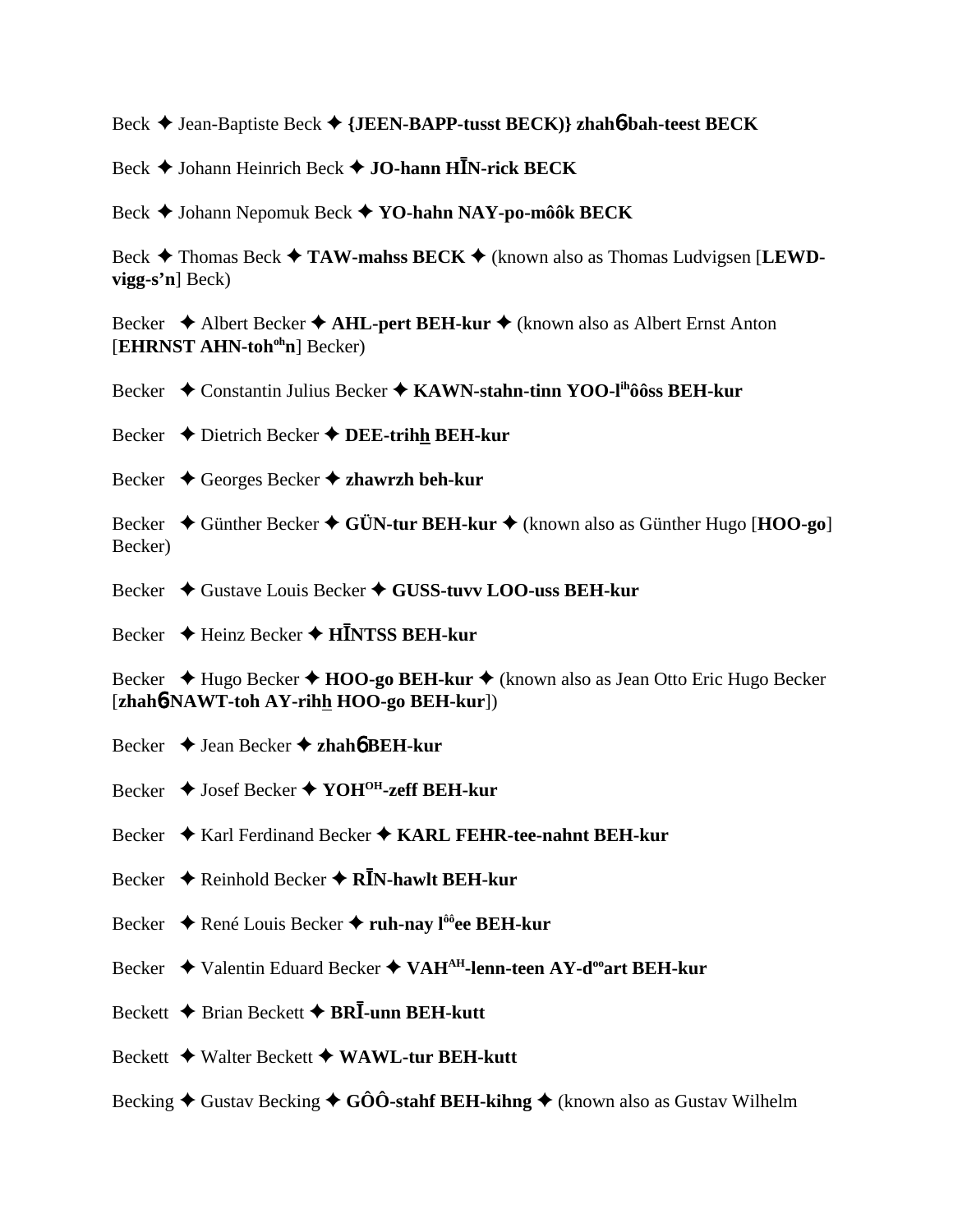## [**VILL-hellm**] Becking)

Beckmann **→** Gustav Beckmann → GÔÔ-stahf BECK-mahn

Beckmann ◆ Johann Friedrich Gottlieb Beckmann ◆ YO-hahn FREET-rihh GAWT-leep **BECK-mahn**

Becle Judith Becle **zhü-deet beh-kl'**

Becquie  $\blacklozenge$  A. Becquie  $\blacklozenge$  (A.) beh-k<sup>ee</sup>ay

Becquie ◆ Jean-Marie Becquié ◆ **zhah6-mah-ree beh-k<sup>ee</sup>ay ◆** (known also as Jean-Marie Becquié de Peyreville [**duh pay-r'veel**])

Becvarovsky  $\blacklozenge$  Anton Felix Bečvařovský  $\blacklozenge$  AHN-tawn FEH-lickss BEHCH-vah-<sup>r</sup>shawv**skee<sup>ee</sup> ◆ (known also as Antonín František [AHN-taw-n<sup>y</sup>ee<sup>ee</sup>n FRAHN-t<sup>y</sup>ih-sheck]** Bečvařovský)

Bedard Jean-Baptiste Bédard **zhah**6**-bah-teest bay-dar**

Bedford ◆ Steuart Bedford ◆ st'YOO-urt BEDD-furd ◆ (known also as Steuart John Rudolf [**JAHN ROO-dawlf**] Bedford)

Bedos de celles ◆ Dom François Bedos de Celles ◆ daw6 frah6-swah beh-daw duh sell

Beecke ◆ Ignaz von Beecke ◆ **IGG-nahtss fawn BAY-kuh ◆** (known also as Notger Ignaz Franz von Beecke [**NAWT-gur IGG-nahtss FRAHNTSS fawn BAYAY-kuh**])

Beegle **→** Raymond Beegle **→ RAY-munnd BEE-g'l** 

Beek Andrew van der Beek **ANN-droo vann dur BEEK**

Beelaerts **→** Jean Beelaerts ◆ zhah**6** bay<sup>ay</sup>-lartss ◆ (known also as Jean Bellère [zhah**6** bell**leh-reh**] and Jean Bellerus [**zhah**6 **bell-l'rüss**])

Beer  $\triangle$  Jacob Liebmann Beer  $\triangle$  YAH<sup>AH</sup>-kawp LEEP-mahn BAY<sup>AY</sup>R

Beer **→** Johann Beer **→ YO-hahn BAY<sup>AY</sup>R** 

Beer **→** Joseph Beer → **YOH<sup>OH</sup>-zeff BAY<sup>AY</sup>R** → (known also as Johann [**YO-hahn**] Joseph Beer)

Beer **→** Max Josef Beer ◆ MAHKSS YOH<sup>OH</sup>-zeff BAY<sup>AY</sup>R

Beer walbrunn ◆ Anton Beer-Walbrunn ◆ AHN-toh<sup>oh</sup>n BAY<sup>AY</sup>R-VAHL-brôôn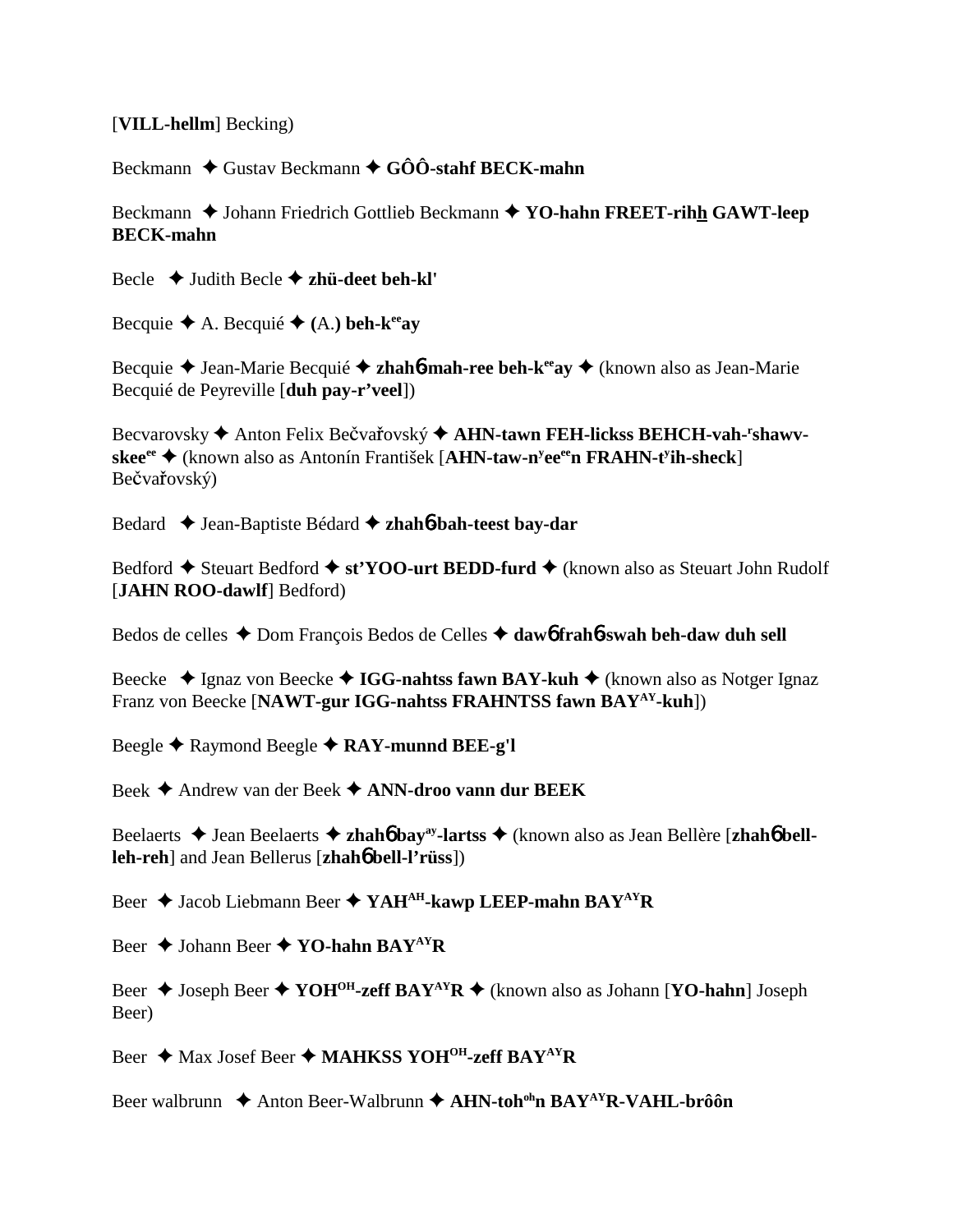Beethoven **→** Ludwig van Beethoven ◆ **LOOT-vihh funn BAY<sup>AY</sup>-toh-funn** 

Beffara Louis-François Beffara **l ôôee-frah**6**-swah buff-fah-rah**

Befreit  $\blacklozenge$  buh-FR**I**T  $\blacklozenge$  (Released)  $\blacklozenge$  (poem by Richard Dehmel [RIH-hart DAY-mull] set to music by Richard Strauss [**RIH-hart SHTRAHÔÔSS**])

Begegnung ◆ buh-GHEGG-nôông ◆ (Encounter) ◆ (poem by Otto Friedrich Gruppe [AWT**toh FREET-rihh GRÔÔP-puh**] set to music by Richard Strauss [**RIH-hart SHTRAHÔÔSS**]) (poem by Eduard Mörike [**AY-dvart MÖ-rih-kuh**] set to music by Hugo Wolf [**HOO-go VAWLF**])

Beglarian ◆ Grant Beglarian ◆ GRANNT begg-LAH-r<sup>ih</sup>unn

Begrabnisgesang ◆ Begräbnisgesang ◆ buh-GREPP-niss-guh-zahng ◆ (Funeral Hymn) ◆ (verse by Michael Weisse [**MIH-hah-ell VSS-suh**] set to music by Johannes Brahms [**yo-HAHN-nuss {BRAHMZ} BRAHAHMSS**])

Behague  **←** Gerard Béhague ← juh-RARD bay-HAHG ← (known also as Gerard Henri Béhague [**zheh-rahr ah**6**-ree bay-ahg**])

Beheim  $\triangle$  Michel Beheim  $\triangle$  **MIH-hull buh-HIM** 

Behm  $\triangle$  Eduard Behm  $\triangle$  AY-d<sup>oo</sup>art BAY<sup>AY</sup>M

Behr **←** Franz Behr ← FRAHNTSS BAY<sup>AY</sup>R

Behrend  $\blacklozenge$  Fritz Behrend  $\blacklozenge$  **FRITTSS BAY<sup>AY</sup>-runnt**  $\blacklozenge$  (known also as Gustav [GÔÔ-stahf] Fritz Behrend)

Behrend **←** Jeanne Behrend ← **JEEN BEH-runnd** 

Behrend  $\blacklozenge$  Siegfried Behrend  $\blacklozenge$  **ZEEK-freet BAY<sup>AY</sup>-runnt** 

Behrend **→** William Behrend → VEE-l<sup>ih</sup>umm BEH-runnd

Behrens **→** Hildegard Behrens → **HILL-tuh-gart BAY<sup>AY</sup>-runnss** 

Behrens Jack Behrens **JACK BEH-runnz**

Bei der wiege ◆ Bei der Wiege ◆ bī dayr VEE-guh ◆ (song by Felix Mendelssohn [{FEE**lickss MENN-dull-sunn} FAY-lickss MENN-t'lss-zohohn**])

Bei dir allein  $\triangle$  b**i** DEER ahl-L**I**N  $\triangle$  (Only With You)  $\triangle$  (poem by Johann Gabriel Seidl [YO**hahn GAHP-r<sup>ee</sup>ayl Z<sup>***I***</sup>-t'l**] set to music by Franz Schubert [**FRAHNTSS SHOO-bert**])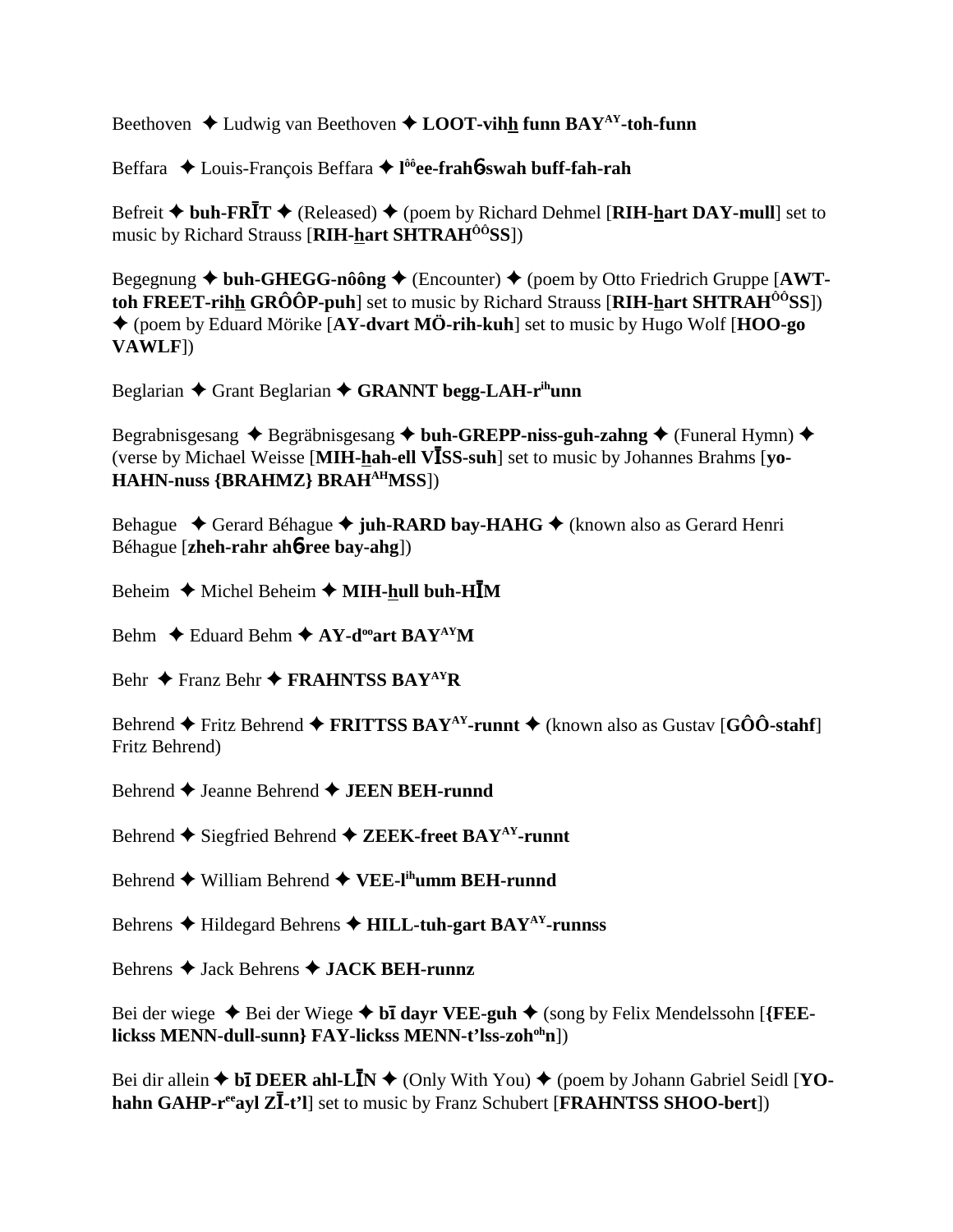Bei einem tee en deux ◆ Bei einem Tee en deux ◆ bī **Ī-numm TAY**<sup>AY</sup> ah6 dö ◆ (excerpt from the operetta *Das Land des Lächelns* [**dahss LAHNT dess LEH-hullnss**] — *The Land of Smiles*; music by Franz Lehár [**FRAHNZ leh-HAHAHR**]; lyrics by Victor Léon [**veek-tawr lay-aw**6], Ludwig Herzer [**LOOT-vihh HEHR-tsur**], and Fritz Löhner [**FRITTSS LÖ-nur**])

Beiderbecke Bix Beiderbecke **BICKSS B-dur-beck**

Beijener nacht ◆ Beijener Nacht ◆ b**ī-YAY-nur NAHKT** ◆ (aria from the opera Die Ägyptische Helena [**dee eh-GÜP-tih-shuh HAYAY-lay-nah**] — *The Egyptian Helen*; music by Richard Strauss [**RIH-hart SHTRAHÔÔSS**] and libretto by Hugo von Hofmannsthal [**HOO-go fawn HAWF-mahn-stahl**])

Beilschmidt Curt Beilschmidt **KÔÔRT BL-shmitt**

Beim schlafengehen  $\triangle$  Beim Schlafengehen  $\triangle$  B**IM SHLAH<sup>AH</sup>-funn-gay-unn**  $\triangle$  (Going to Seep) ♦ (poem by Hesse [**HESS-suh**] set to music in *Four Last Songs* by Richard Strauss [RIH**hart SHTRAHÔÔSS**])

Beinum ◆ Eduard van Beinum ◆ AY-d<sup>ü</sup>art funn BAY-nüm ◆ (known also as Eduard Alexander [**ah-leck-SAHN-dur**] van Beinum])

Beissel ◆ Johann Conrad Beissel ◆ {**JO-hann KAHN-radd BISS-sull**} **YO-hahn KAWN**raht **B***B***SS-sull** 

Bekehrte  $\triangle$  Die Bekehrte  $\triangle$  dee buh-KAY<sup>AY</sup>R-tuh  $\triangle$  (The Repentant Lass)  $\triangle$  (poem by Johann Wolfgang von Goethe [**YO-hahn VAWLF-gahng fawn GÖ-tuh**] set to music by Franz Schubert [**FRAHNTSS SHOO-bert**])

Bekker **→** Paul Bekker → PAH<sup>ÔÔ</sup>L BECK-kur → (known also as Max Paul Eugen Bekker [**MAHKSS PAHÔÔL oy-GAYAYN BECK-kur**])

Bekku **→** Sadao Bekku → sah-dah<sup>aw</sup> beck

Bel Jacotin Le Bel **zhah-kaw-teh**6 **luh bell**

Bel accueil **→ bell ahk-kö<sup>y'</sup> →** (composition by Antoine Busnoys [ah**6-twahn bü-n'wah**])

Bel acueil  $\blacklozenge$  (*see* Bel accueil)

Bel di  $\blacklozenge$  Un bel di  $\blacklozenge$  **oon BAYL dee**  $\blacklozenge$  (aria from the opera *Madama* [**mah-DAH-mah**] *Butterfly* — *Madam* [**MA-dumm**] *Butterfly*; music by Giacomo Puccini **JAH-ko-mo poo-**CHEE-nee]; libretto by Luigi Illica [l<sup>oo</sup>EE-jee eel-LEE-kah] and Giuseppe Giacosa [joo-ZAYP**pay jah-KO-zah**] after David Belasco [**DAY-vudd buh-LASS-ko**] and John Luther Long [**JAHN LOO-thur LAWNG**])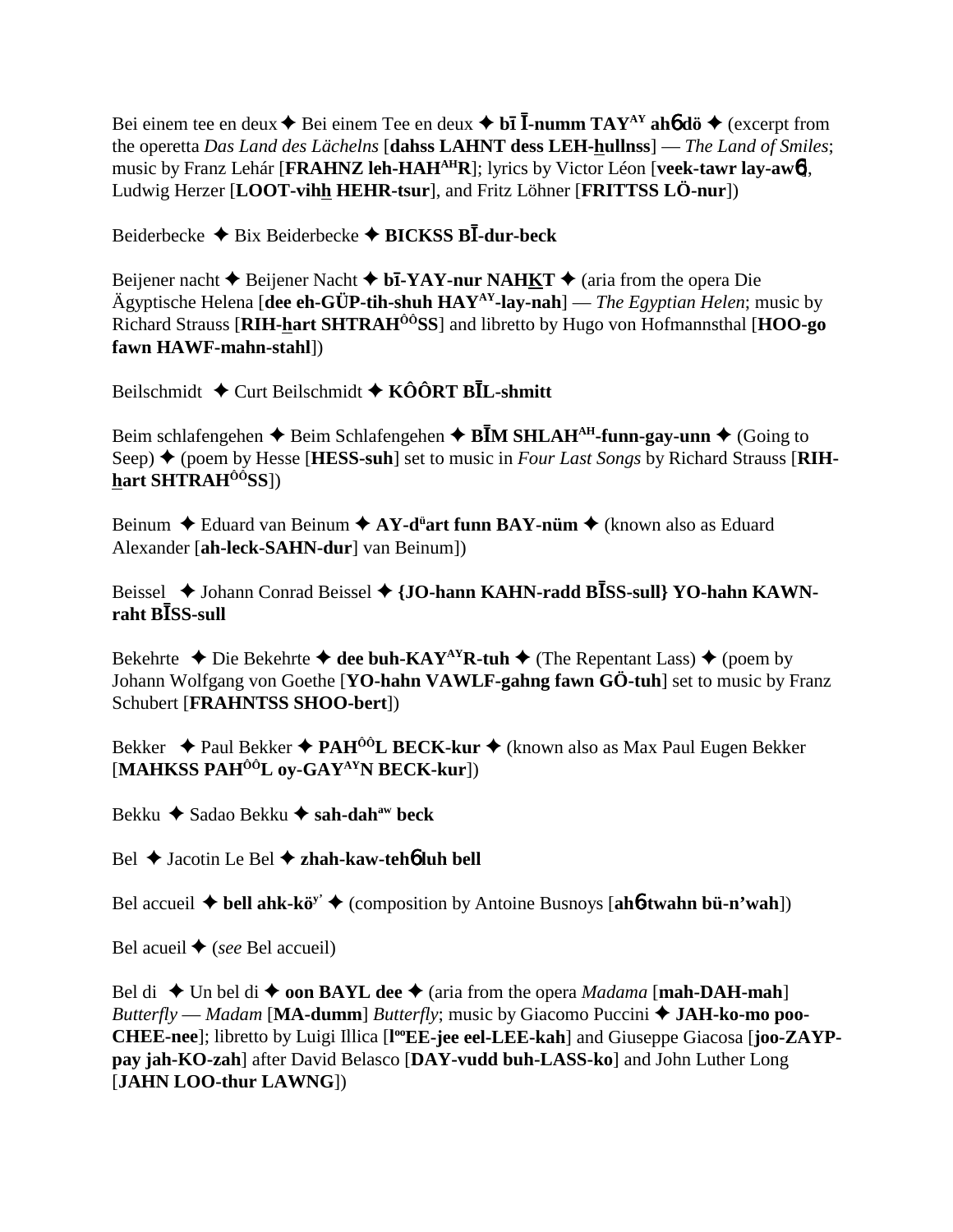Bel di vedremo  $\blacklozenge$  Un bel dì, vedremo  $\blacklozenge$  **oon BAYL dee, vay-DRAY-mo**  $\blacklozenge$  (aria from the opera *Madama* [**mah-DAH-mah**] *Butterfly* — *Madam* [**MA-dumm**] *Butterfly*; music by Giacomo Puccini [JAH-ko-mo poo-CHEE-nee]; libretto by Luigi Illica [l<sup>oo</sup>EE-jee eel-LEE-kah] and Giuseppe Giacosa [**joo-ZAYP-pay jah-KO-zah**] after David Belasco [**DAY-vudd buh-LASS-ko**] and John Luther Long [**JAHN LOO-thur LAWNG**])

Bel raggio lusinghier  $\triangleq$  bayl RAHD-jo loo-seen-gh<sup>ee</sup>AYR  $\triangleq$  (A beautiful enchanting gleam)  $\triangleq$ (aria featuring Semiramide [**say-mee-RAH-mee-day**] in the opera *Semiramide*; music by Gioachino Rossini [joh**ah-KEE-no rohss-SEE-nee**]; libretto by G. Rossi [(G.) **ROHSS-see**] after Voltaire [**vawl-tehr**])

Bel sogno di doretta **→** Chi'il bel sogno di Doretta → kee<sup>ee</sup>l bayl SO-n'yo dee doh-RAYT-tah (aria featuring Magda [**MAHG-dah**] in the opera *La Rondine* [**lah ROHN-dee-nay**] — *The Swallow*; music by Giacomo Puccini [**JAH-ko-mo poo-CHEE-nee**]; libretto by Giuseppe Adami [**joo-ZAYP-pay ah-DAH-mee**] after Dr. A. M. Willner [**VILL-nur**] and Heinz Reichert [**HNTSS R-hert**])

Bela Kéler-Béla **KAY-lehr-BAY-lah**

Belafonte **→** Harry Belafonte → HAR-ree beh-lah-FAWN-tee → (known also as Harold George Belafonte Jr. [**HA-rulld JAW-urj beh-lah-FAWN-tee (Jr.)**])

Belaieff Mitrofan Belaieff (*see* Mitrofan Belaiev)

Belaiev  $\triangle$  Mitrofan Belaiev  $\triangle$  mih-trah-FAHN bee-LAH<sup>IH</sup>-uff  $\triangle$  (known also as Mitrofan Petrovich [**pih-TRAW-vihch**] Belaiev  $\blacklozenge$  (the last name is also transliterated as Belaieff)

Belaiev **→** Victor Belaiev ◆ VEEK-tur bee-LAH<sup>IH</sup>-uff

Belasco **→** David Belasco **→ DAY-vudd buh-LASS-ko** 

Belasco F. Belasco **F. buh-LASS-ko**

Belce Luise Reuss-Belce **loo-EE-zuh ROYSS-BELL-tsuh**

Belcke Friedrich August Belcke **FREET-rihh AHÔÔ-gôôst BELL-kuh**

Belcore **bayl-KO-ray** (character in the opera *L'elisir d'amore* [**lay-lee-ZEER dah-MOray**] — *The Elixir of Love*; music by Gaetano Donizetti [gah<sup>ay</sup>-TAH-no doh-nee-TSAYT-tee]; libretto by Felice Romani [**fay-LEE-chay ro-MAH-nee**] after Eugène Scribe [**ö-zhenn skreeb**])

Belcourt Émile Belcourt **ay-meel bell-kôôr**

Beliczay ◆ Julius von Beliczay ◆ YÔÔ-l<sup>ih</sup>ôô**sh fawn BEH-lih-tsī** ◆ (known also as Gyula von Beliczay [**JÔÔ-lah fawn BEH-lih-tsī**])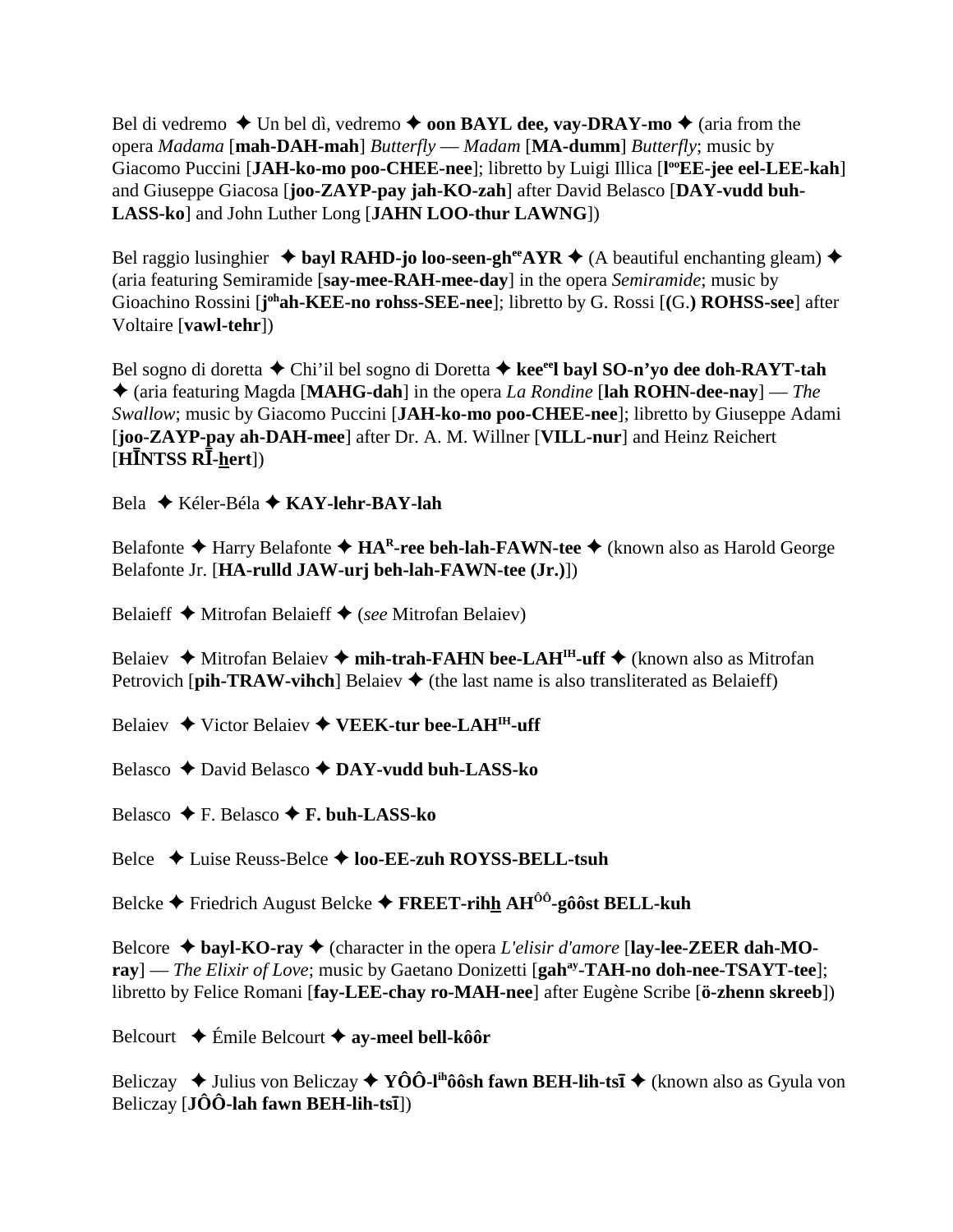Belisario  $\triangle$  bay-lee-ZAH-r<sup>ee</sup>  $\triangle$  (an opera, with music by Gaetano Donizetti [gah<sup>ay</sup>-TAH-no **doh-nee-TSAYT-tee**]; libretto by Salvadore Cammarano [**sahl-vah-DOH-ray kah-mah-RAHno**] after Luigi Marchionni [l<sup>oo</sup>WEE-jee mar-keeOHN-nee] and Eduard von Schenk [AY-dwart **fawn SHEHNGK**])

Beliy  $\blacklozenge$  A. Beliy  $\blacklozenge$  (A.) **BAY-lee** 

Belkin **→** Boris Belkin **→ bah-REESS BELL-kinn** 

Bell Derek Bell **DEH-reck BELL**

Bell haver **→** Vincenzo Bell'Haver → veen-CHAYN-tso bayl-AH-vavr

Bella **←** Ján Levoslav Bella ← YAH<sup>AH</sup>N LEH-vaw-slahf BELL-luh

Bella **→** Johann Leopold Bella **→ YO-hahn LAY-o-pawlt BELL-lah →** (Germanized version of the original Czechoslovakian name — Ján Levoslav Bella [**YAHAHN LEH-vaw-slahf BELLluh**])

Bella figlia dellamore ◆ Bella figlia dell'amore ◆ BAYL-lah FEE-l<sup>ee</sup>ah dayl-lah-MO-ray ◆ (excerpt from the opera *Rigoletto* [**ree-go-LAYT-toh**]; music by Giuseppe Verdi [**joo-ZAYPpay VAYR-dee**]; libretto by Francesco Maria Piave [frahn-CHAY-sko mah-REE-ah p<sup>ee</sup>AH**vay**] after Victor Hugo [**{VICK-tur h'YOO-go} veek-tawr ü-go**])

Bella mia fiamma addio◆ Bella mia fiamma, addio! ◆ BAYL-lah MEE-ah f<sup>ee</sup>AHM-mah, ahd-**DEE-o!**  $\blacklozenge$  (Light of my life, farewell!)  $\blacklozenge$  (aria by Wolfgang Amadeus Mozart [**VAWLF-gahng ah-mah-DAY-ôôss MO-tsart**])

Bella voce bravissima **←** Bella voce! Bravissima! ◆ **BAYL-lah VO-chay! brah-VEESS-seemah!**  $\triangle$  (excerpt from the opera *Il barbiere di Siviglia* [eel **bar-b<sup>ee</sup>AY-ray dee see-VEE-l<sup>ee</sup>ah**] — *The Barber of Seville* [suh-VILL]; music by Gioachino Rossini [j<sup>oh</sup>ah-KEE-no rohss-SEE**nee**]; libretto by Cesare Sterbini [**chay-ZAH-ray stayr-BEE-nee**] after Pierre-Augustin Caron de Beaumarchais [p<sup>ee</sup>ehr-o-güss-teh**6** kah-rawb duh bo-mar-sheh] and Giuseppe Petrosellini [joo-**ZAYP-pay pay-tro-zayl-LEE-nee**])

Bellaigue  $\triangle$  Camille Bellaigue  $\triangle$  {kah-meel bell-legg} kah-mee<sup>y'</sup> bell-legg

Bellamann ◆ Henry Bellamann ◆ HENN-ree BELL-luh-munn

Bellasio Paolo Bellasio **PAHO-lo bayl-LAH-zeeo**

Bellazzi Francesco Bellazzi **frahn-CHAY-sko bayl-LAHD-zee**

Belle bonne sage  $\triangle$  Belle, bonne, sage  $\triangle$  bell, bawn, sahzh  $\triangle$  (composition by Baude Cordier [**bohd kawr-deeay**])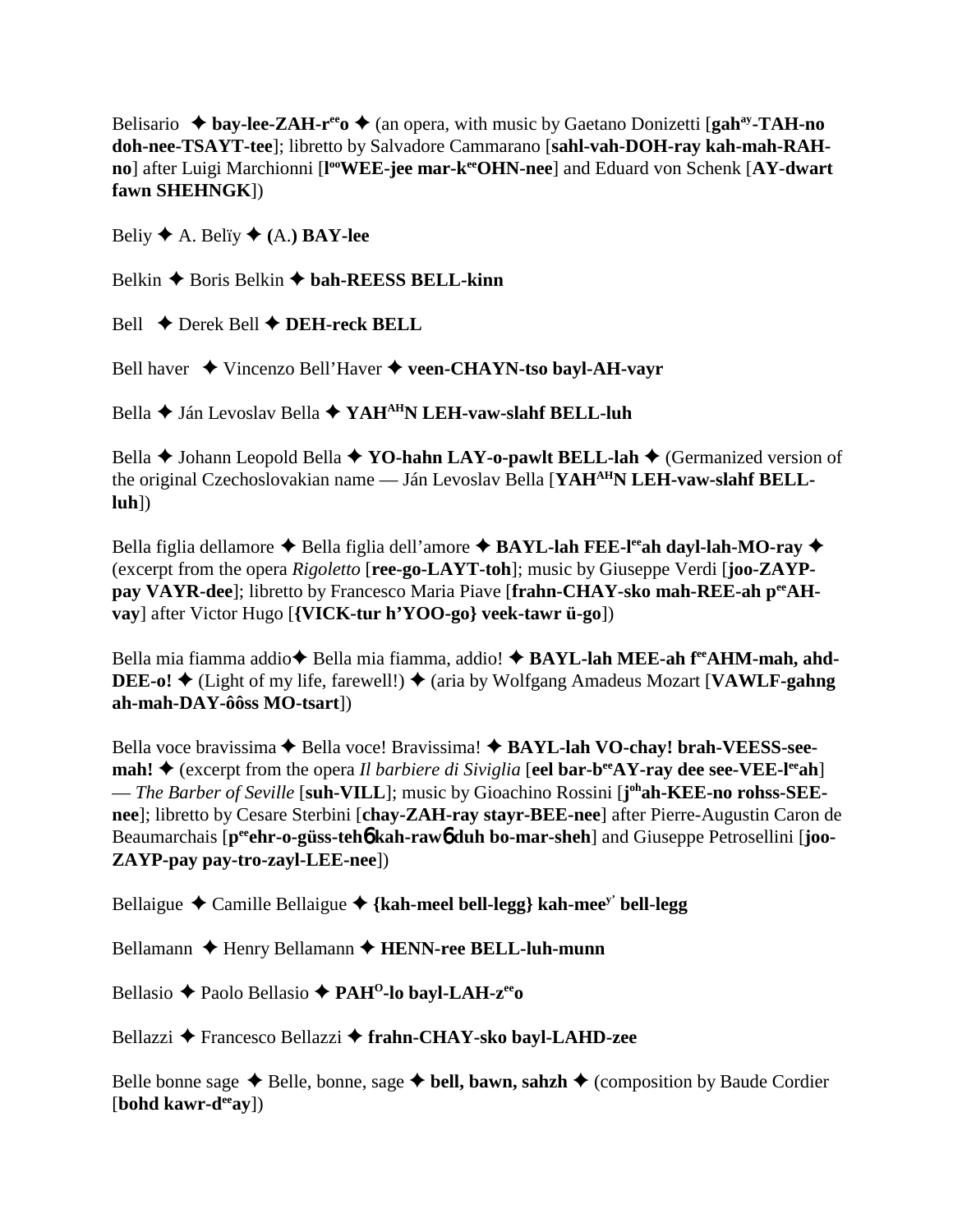Belle helene  $\triangle$  La belle Hélène  $\triangle$  lah bell ay-lenn  $\triangle$  (The Fair Helen)  $\triangle$  (an opera, with music by Jacques Offenbach [**ZHACK AWF-funn-bahk**]; libretto by Henri Meilhac [**ah**6**-ree mehyack**] and Ludovic Halévy [**lü-daw-veek ah-lay-vee**])

Belle isabeau conte pendant lorage **→** La belle Isabeau (conte pendant l'orage) **→ lah bell eezah-bo (kaw6t pah6-dah6 law-rahzh) ♦ (The Lovely Isabeau (Tale During a Storm) ♦ (poem** by Alexandre Dumas [**ah-leck-sah**6**-dr' dü-mah**] set to music by Hector Berlioz [**eck-tawr behr-leeawz**])

Belle mere requiem ◆ A ma belle-mère (requiem) ◆ ah mah bell-mehr (ray-k<sup>ü</sup>ee-emm) ◆ (song by Gioachino Rossini [**j ohah-KEE-no rohss-SEE-nee**])

Belle nuit **bell nü ee** (duet from the opera *Les contes d'Hoffmann* [**leh kaw**6**t dawf-mahn**] — *The Tales of Hoffmann;* music by Jacques Offenbach [**ZHACK AWF-funn-bahk**]; libretto by Jules Barbier [**zhül bar-beeay**] and Michel Carré [**mee-shell kar-ray**])

Belle qui tiens ma vie  $\triangle$  bell kee t<sup>ee</sup> ah**6** mah vee  $\triangle$  (Beautiful One, Who Holds My Life)  $\triangle$ (pavane [**pah-vahn**] from 16th-century *Orchesographie* [**awr-kess-aw-grah-fee**] set to music by Thoinot Arbeau [**twah-no ar-bo**])

Belle rebelle  $\triangle$  O ma belle rebelle  $\triangle$  o mah bell ruh-bell  $\triangle$  (Oh My Pitiless Beauty)  $\triangle$  (song by Charles Gounod [**sharl gôô-no**])

Belle se sied au pied de la tour  $\triangle$  La belle se sied au pied de la tour  $\triangle$  lah bell s'-s<sup>ee</sup>eh o p<sup>ee</sup>eh **duh lah tôôr**  $\triangle$  (The fair maid sat at the foot of the tower)  $\triangle$  (song from *Chansons françaises* [**shah**6**-saw**6 **frah**6**-sezz**] — *French songs* — by Francis Poulenc [**frah**6**-seess pôô-lah**6**k**])

Belle si nous etions  $\triangle$  La belle si nous étions  $\triangle$  lah bell see nôô-zay-s<sup>ee</sup> aw 6  $\triangle$  (Pretty maid, if we were in the wood) ♦ (song from *Chansons françaises* [shah**6-saw6 frah6-sezz**] — *French songs* — by Francis Poulenc [**frah**6**-seess pôô-lah**6**k**])

Belle voyageuse  $\triangleleft$  La belle voyageuse  $\triangleleft$  lah bell vwah-yah-zhöz  $\triangleleft$  (The Beautiful Traveler) (a song from the song cycle *Irlande* [**eer-lah**6**d**], with music by Hector Berlioz [**eck-tawr behr-leeawz**]; text by Thomas Gounet [**taw-mah gôô-neh**] after Thomas Moore [**TAH-muss MÔÔUHR**])

Bellere Jean Bellère **zhah**6 **bell-leh-reh** (known also as Jean Bellerus [**bell-l'rüss**] and Jean Beelaerts [**zhah**6 **bayay-lartss**])

Bellermann  $\triangle$  Heinrich Bellermann  $\triangle$  H**IN-rihh BELL-lur-mahn**  $\triangle$  (known also as Johann Gottfried Heinrich Bellerman [**YO-hahn GAWT-freet HN-rihh BELL-lur-mahn**])

Bellermann  $\triangle$  Johann Friedrich Bellermann  $\triangle$  YO-hahn FREET-rihh BELL-lur-mahn

Bellerus Jean Bellerus **zhah**6 **bell-l'rüss** (known also as Jean Bellère [**bell-lehr**] and Jean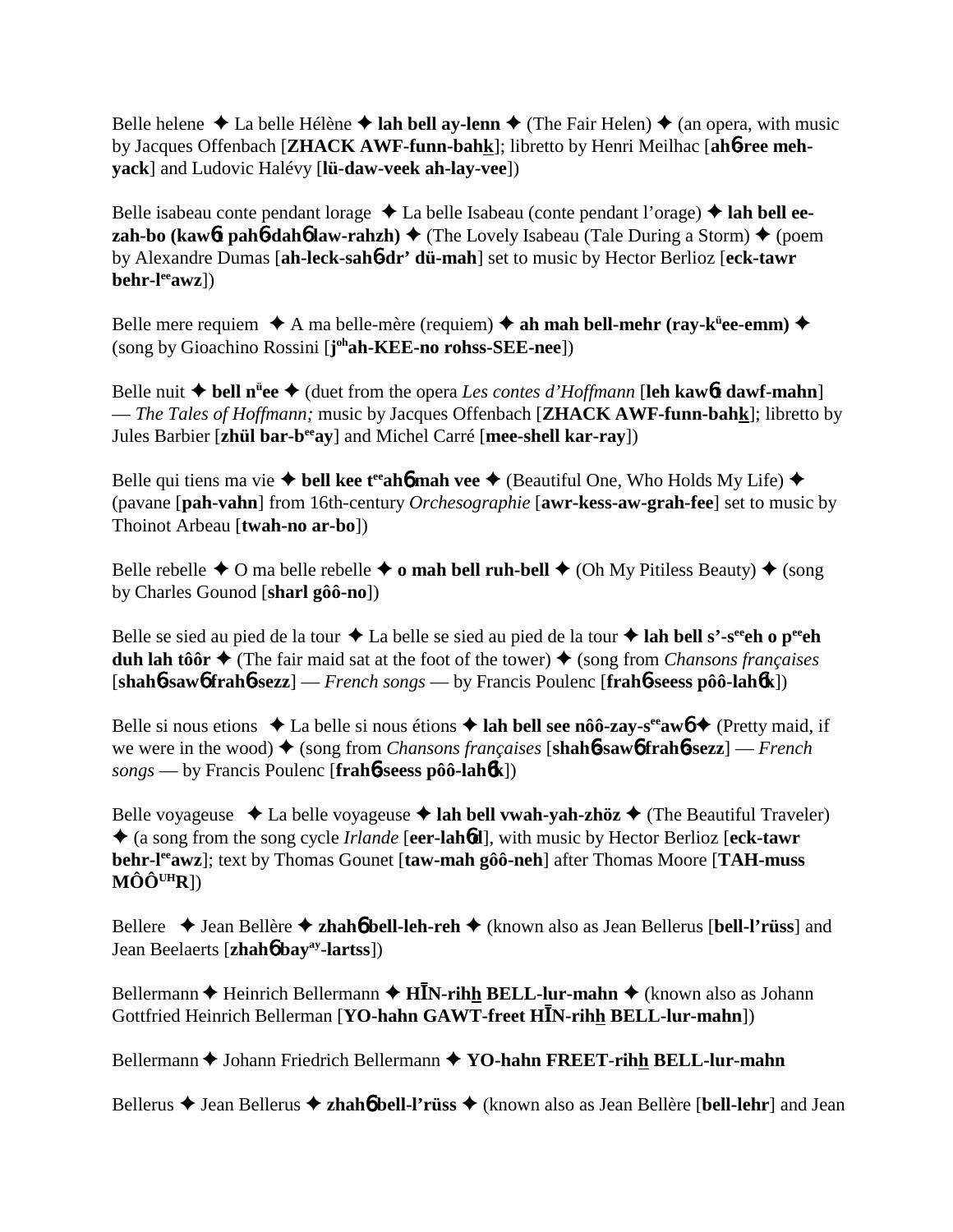Beelaerts [**bayay-lartss**])

- Belletti Giovanni Battista Belletti **jo-VAHN-nee baht-TEE-stah bayl-LAYT-tee**
- Belleza Vincenzo Belleza **veen-CHAYN-tso bayl-LAY-tsah**
- Bellezza **→** Vincenzo Bellezza → veen-CHAYN-tso bayl-LAYT-tsah
- Bellhaver Vincenzo Bell'Haver **veen-CHAYN-tso bayl-AH-vayr**
- Belli ◆ Domenico Belli **◆ doh-MAY-nee-ko BAYL-lee**
- Belli Girolamo Belli **jee-RO-lah-mo BAYL-lee**
- Belli Giulio Belli **JOO-leeo BAYL-lee**

Bellido ◆ Jerónimo Giménez y Bellido [hay-RO-nee-mo hee-MAY-nehth ee bay-l'YEE**tho**])  $\triangle$  (Giménez is also spelled Jiménez [**hee-MAY-nehth**])

- Bellincioni Gemma Bellincioni **JAYM-mah BAYL-leen-CHO-nee**
- Bellini **←** Renato Bellini ← ray-NAH-toh bavl-LEE-nee
- Bellini Vincenzo Bellini **veen-CHAYN-tso bayl-LEE-nee**
- Bellinzani **←** Paolo Benedetto Bellinzani ← PAH<sup>O</sup>-lo bay-nay-DAYT-toh bayl-leen-TSAH-nee
- Bellison  $\triangle$  Simeon Bellison  $\triangle$  {SIH-mee-unn BELL-lih-sunn} sih-m<sup>eh</sup>AWN BAYL-lih-sunn
- Bellman **←** Carl Michael Bellman ← **KARL MEE-k'yell BELL-mahn**
- Bellmann  $\triangle$  Karl Gottlieb Bellmann  $\triangle$  KARL GAWT-leep BELL-mahn
- Belloc Hilaire Belloc **ee-lehr bell-lawk**
- Belloc giorgi **←** Teresa Belloc-Giorgi ← tay-RAY-zah BAYL-lohk-JOR-jee
- Bellocq  $\triangle$  Eric Bellocq  $\triangle$  eh-reek bell-lawk

Bellona **bell-LO-nah** (character in the cantata [**kunn-TAH-tah**] *Tönet, ihr Pauken! Erschallet, Trompeten* [**TÖ-nutt, eer PAHÔÔ-kunn! ehr-SHAHL-lutt, trawm-PAY-tunn**] — *Sound, Ye Drums! Resound, Trumpets! —* by Johann Sebastian Bach [**YO-hahn {suh-BASSt ihunn BAHK} zay-BAH-stihahn BAHK**])

Bellugi **→** Piero Bellugi ◆ p<sup>ee</sup>AY-ro bayl-LOO-jee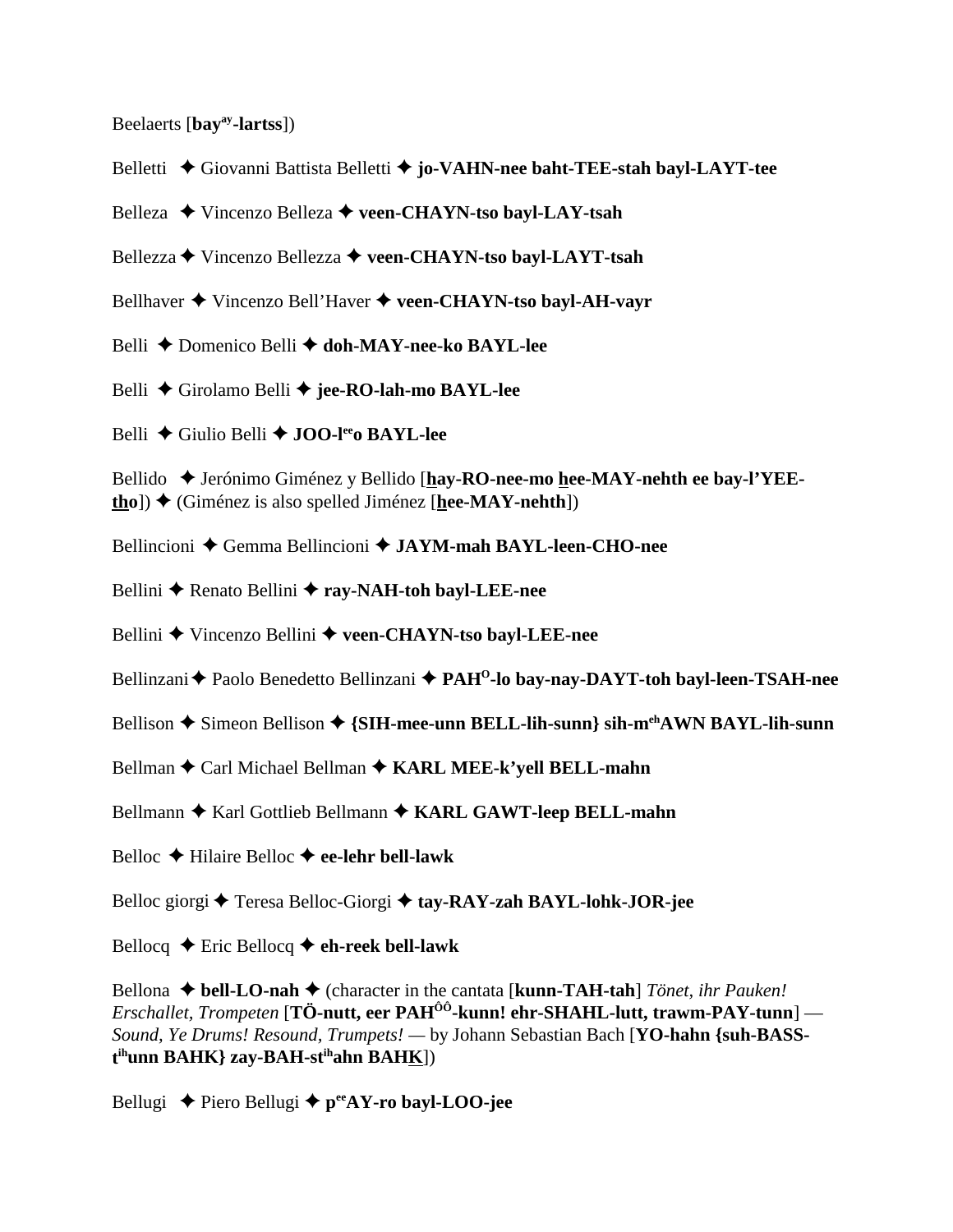Belmonte  $\triangle$  bell-MAWN-tuh  $\triangle$  (character in the opera *Die Entführung aus dem Serail* [dee ennt-FÜ-rôông ah<sup>ôô</sup>ss daym zay-RAH<sup>IN</sup>L] — *The Abduction From the Harem*; music by Wolfgang Amadeus Mozart [VAWLF-gahng ah-mah-DAY-ôôss MO-tsart]; libretto by Johann Gottlieb Stephanie [YO-hahn GAWT-leep SHTEH-fah-nee) after Christoph Friedrich Bretzner [KRIH-stawf FREET-rihh BRETTSS-nur])

Belohlavek  $\blacklozenge$  Jiří Bělohlávek  $\blacklozenge$  YIH-'shee<sup>ee</sup> B<sup>Y</sup>EH-law-h'lah<sup>ah</sup>-veck

Belshazzars feast  $\triangle$  Belshazzar's feast  $\triangle$  bell-SHAZZ-zurz (Feast)  $\triangle$  (an oratorio by William Walton [WILL-lihumm WAWL-tunn])

Belsky  $\blacklozenge$  Vladimir I. Bel'sky  $\blacklozenge$  vlah-D<sup>Y</sup>EE-mihr (I.) BELL-skee

Belta crudele  $\rightarrow$  Beltà crudele  $\rightarrow$  bayl-TAH kroo-DAY-lay  $\rightarrow$  (Cruel Beauty)  $\rightarrow$  (song by Gioachino Rossini [johah-KEE-no rohss-SEE-nee])

Belta poi che tassenti  $\triangle$  Beltà, poi che t'assenti  $\triangle$  bayl-TAH, poy kay tahss-SAYN-tee  $\triangle$ (Beauty, Having Given Myself to You)  $\blacklozenge$  (madrigal [MADD-rih-gull] by Carlo Gesualdo  $[KAR-lo$  jay-z'WAHL-doh])

Bely  $\blacklozenge$  Victor Bely  $\blacklozenge$  VEEK-tur BAY-lee

Belza  $\triangle$  Igor Belza  $\triangle$  EE-gur BELL-zuh  $\triangle$  (known also as Igor Boelza [bah-ELL-zuh])

Bemberg ← Herman Bemberg ← HEHR-mahn BEMM-pehrk

Bembo  $\triangle$  Antonia Bembo  $\triangle$  ahn-TAW-n'yah BAYM-bo

Bemetzrieder  $\triangle$  Anton Bemetzrieder  $\triangle$  {ANN-tunn BEH-muttss-ree-dur} AHN-toh<sup>oh</sup>n **BAY-mettss-ree-dur** 

Ben altro il mio sogno  $\bullet$  E ben altro il mio sogno  $\bullet$  ay bayn AHL-tro eel MEE-o SO-n'yo  $\bullet$ (trio from the opera *Il tabarro* [eel tah-BAR-ro] — *The Cloak*; music by Giacomo Puccini [JAH-ko-mo poo-CHEE-nee]; libretto by Giuseppe Adami [joo-ZAYP-pay ah-DAH-mee] after Didier Gold [dee-d<sup>ee</sup>ay gawld])

Ben haim ◆ Paul Ben-Haim ◆ PAWL BENN-HAYM

Ben io tinvenni  $\triangle$  Ben io t'invenni  $\triangle$  bayn vo teen-VAYN-nee  $\triangle$  (aria from the opera Nabucco [nah-BOOK-ko] — King of Babylon; music by Giuseppe Verdi [joo-ZAYP-pay VAYR-dee]; libretto by Temistocle Solera [tay-MEE-stoh-klay so-LAY-rah] after Antonio Cortesi [ahn-TAW-n<sup>ee</sup>o kohr-TAY-zee], Auguste Anicet-Bourgeois [o-güst ah-nih-seh-bôôr**zhwah**], and Francis Cornu [frah**6-see kawr-nü**])

Ben mio  $\triangle$  Ah si, ben mio  $\triangle$  ah see, bayn MEE-o  $\triangle$  (aria with chorus from the opera Il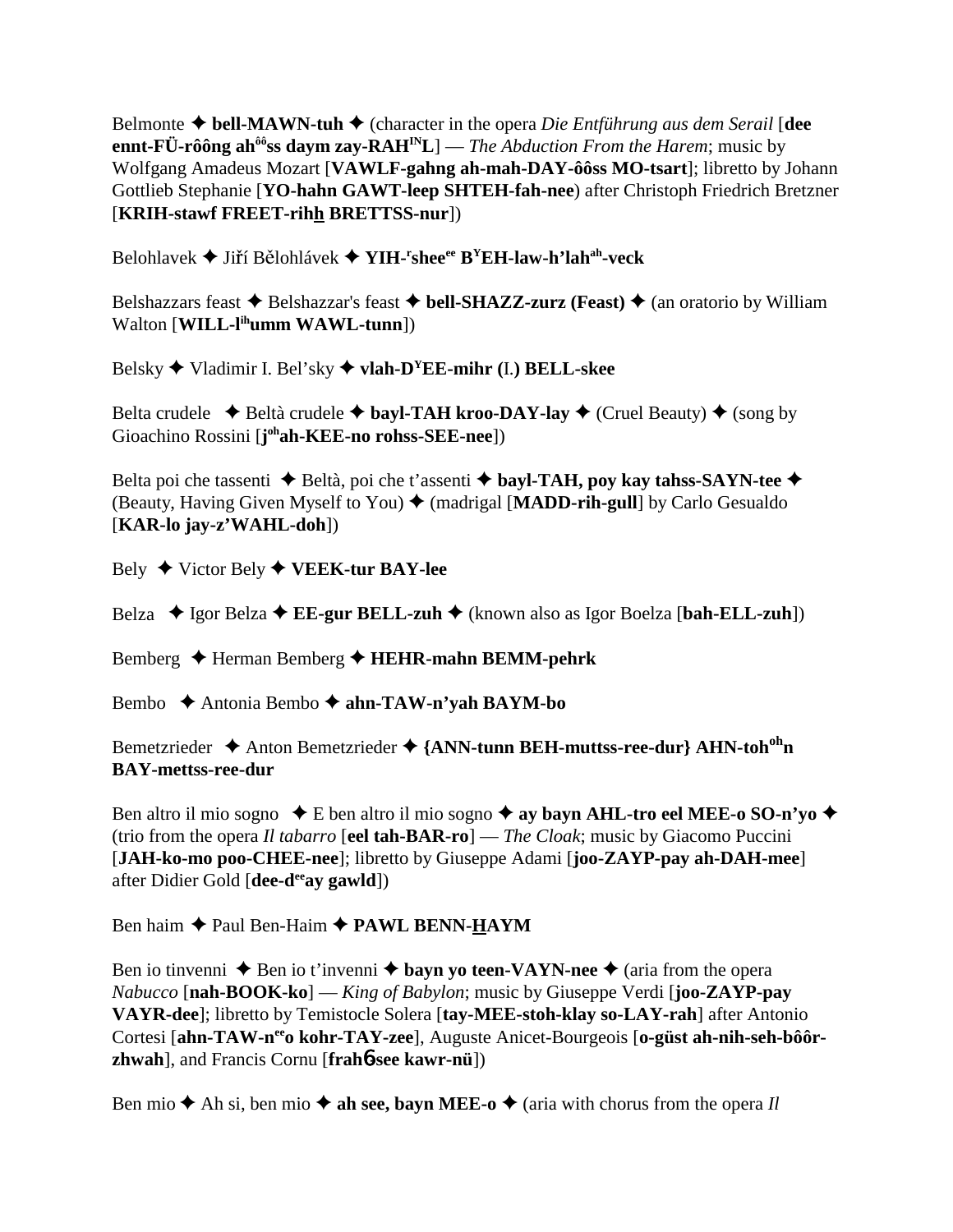*trovatore* [**eel tro-vah-TOH-ray**] — *The Troubadour*; music by Giuseppe Verdi [**joo-ZAYP-pay VAYR-dee**]; libretto by Salvadore Cammarano [**sahl-vah-DOH-ray kahm-mah-RAH-no**] and Leone Emanuele Bardare [lay-O-nay ay-mah-n<sup>oo</sup>AY-lay bar-DAH-ray] after Antonio García Gutiérrez [ahn-TOH-n<sup>ee</sup>o gar-THEE-ah goo-t<sup>ee</sup>AYR-rehth]

Ben rammentomi  $\triangle$  Un di, se ben rammentomi  $\triangle$  **oon DEE, say bayn rahm-mayn-TOH-mee**  $\triangle$  (One day, if I remember rightly)  $\triangle$  (excerpt from the opera *Rigoletto* [**ree-go-LAYT-toh**]; music by Giuseppe Verdi [**joo-ZAYP-pay VAYR-dee**]; libretto by Francesco Maria Piave [**frahn-CHAY-sko mah-REE-ah peeAH-vay**] after Victor Hugo [**{VICK-tur h'YOO-go} veek-tawr ü-go**])

Ben rammentomi bella figlia dell amore  $\triangle$  Un dì, se ben rammentomi .... Bella figlia dell' amore ◆ oon DEE, say bayn rahm-mayn-TOH-mee .... BAYL-lah FEE-l<sup>ee</sup>ah dayl-lah-MO-ray ◆ (One day, if I remember rightly ....Fairest daughter of love)  $\blacklozenge$  (excerpt from Act 3 of the opera *Rigoletto* [**ree-go-LAYT-toh**]; music by Giuseppe Verdi [**joo-ZAYP-pay VAYR-dee**]; libretto by Francesco Maria Piave [frahn-CHAY-sko mah-REE-ah per AH-vay] after Victor Hugo [**{VICK-tur h'YOO-go} veek-tawr ü-go**])

Ben yohanan **◆** Asher Ben-Yohanan ◆ AH-shehr BENN-yo-hah-NAHN

Benack Claudia Benack **KLAW-deeuh BEH-nuck**

Benackova ♦ Gabriela Beňačková ♦ **GAH-br<sup>ih</sup>eh-luh BEH-n'yahch-kaw-vah<sup>ah</sup> ♦** (known also as Gabriela Beňačková-Čápová [**BEH-n'yahch-kaw-vah<sup>ah</sup>-CHAH<sup>AH</sup>-paw-vah<sup>ah</sup>])** 

Benaglio ◆ Roberto Benaglio ◆ ro-BAYR-toh bay-NAH-l<sup>ee</sup>o

Benares  $\triangle$  Bénarès  $\triangle$  bay-nah-ress  $\triangle$  (poem (named for the city in which it was written) set to music by Maurice Delage [**mo-reess duh-lahzh**])

Benatzky ◆ Ralph Benatzky ◆ {RA<sup>L</sup>F buh-NATTZ-kee} RAHLF beh-NAHTZ-kee

Benda Franz Benda **FRAHNTSS BENN-tah** (known also as František Benda [**FRAHN-ty ih-sheck BENN-dah**])

Benda **←** Friedrich Benda ← **FREET-rihh BENN-tah** ← (known also as Friedrich Wilhelm Heinrich Benda [**FREET-rihh VILL-hellm HN-rihh BENN-tah**])

Benda Friedrich Ludwig Benda **FREET-rihh LOOT-vihh BENN-tah**

Benda ◆ Georg Anton Benda ◆ GAY-awrk AHN-toh<sup>oh</sup>n BENN-tah ◆ (Germanized version of the Czechoslovakian name Jiří Antonín Benda [YIH-<sup>r</sup>shee<sup>ee</sup> AHN-taw-n<sup>y</sup>ee<sup>ee</sup>n BENN-dah])

Benda **→** Hans von Benda → **HAHNSS fawn BENN-tah**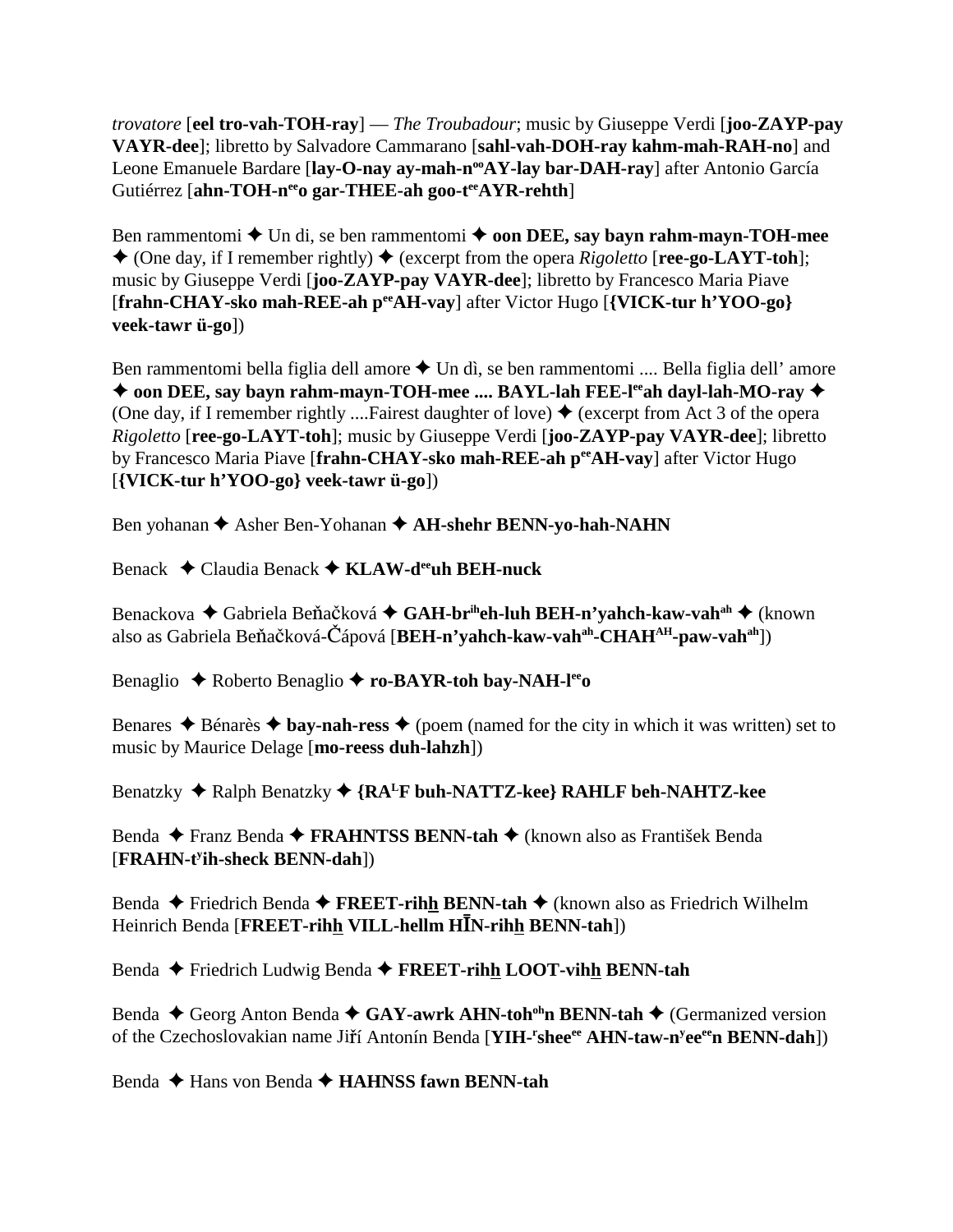Benda ◆ Jiří Antonín Benda ◆ YIH-<sup>r</sup>shee AHN-taw-n<sup>y</sup>ee<sup>ee</sup>n BENN-dah ◆ (known also as the Germanized Georg Anton Benda [**GAY-awrk AHN-tohohn BENN-tah**])

Benda Karl Herman Heinrich Benda **KARL HEHR-mahn HN-rihh BENN-tah**

Bende Zsolt Bende **ZHOLT BENN-deh**

Bendel **←** Franz Bendel ← FRAHNTSS BENN-tull

Bendeler **↓** Johann Philipp Bendeler ◆ YO-hahn FEE-lipp BENN-tuh-lur

Bender Paul Bender **PAHÔÔL BENN-tur**

Bendinelli **→** Agostino Bendinelli → ah-go-STEE-no bayn-dee-NAYL-lee

Bendinelli  $\triangle$  Cesare Bendinelli  $\triangle$  chay-ZAH-ray bayn-dee-NAYL-lee

Bendix **→** Max Bendix → **MACKSS BENN-dickss** 

Bendix **→** Otto Bendix **→ AHT-toh BENN-dickss** 

Bendix Victor Emanuel Bendix **VICK-taw ee-MA-n'yoo-ull BENN-dickss**

Bendl Karel Bendl **KAH-rell BENN-d'l** (known also as Karl [**KARL**] Bendl)

Bendl  $\blacklozenge$  Karl Bendl  $\blacklozenge$  KARL BENN-d'l  $\blacklozenge$  (Karl is the Germanized version of the Czechoslovakian name Karel [**KAH-rell**] Bendl)

Bendler **→** Salomon Bendler → ZAH<sup>AH</sup>-lo-mawn BENNT-lur

Benedetti René Bénédetti **ruh-nay bay-nay-dett-tee**

Benedetti Robert Benedetti **ro-behr bay-nay-DAYT-tee**

Benedetti michelangeli **◆** Arturo Benedetti Michelangeli **◆ ar-TOO-ro bay-nay-DAYT-tee mee-kay-LAHN-jay-lee**

Benedetto sia l giorno  $\triangle$  Benedetto sia 'l giorno  $\triangle$  **bay-nay-DAYT-toh SEE-ahl JOR-no**  $\triangle$ (composition by Franz Liszt [**FRAHNZ LISST**])

Benedicamus verbum patris **→** Benedicamus, "Verbum patris" **→ beh-neh-DEE-kah-môôss, "VAYR-bôôm PAH-treess"** ♦ (monophonic liturgical composition from *Las cantigas de Santa Maria* [**lahss kahn-TEE-gahss day SAHN-tah mah-REE-ah**] — *The Songs of Saint Mary*])

Benedicite  $\triangleleft$  beh-neh-DEE-chee-tay  $\triangleleft$  (composition by Herbert Sumsion [**HUR-burt**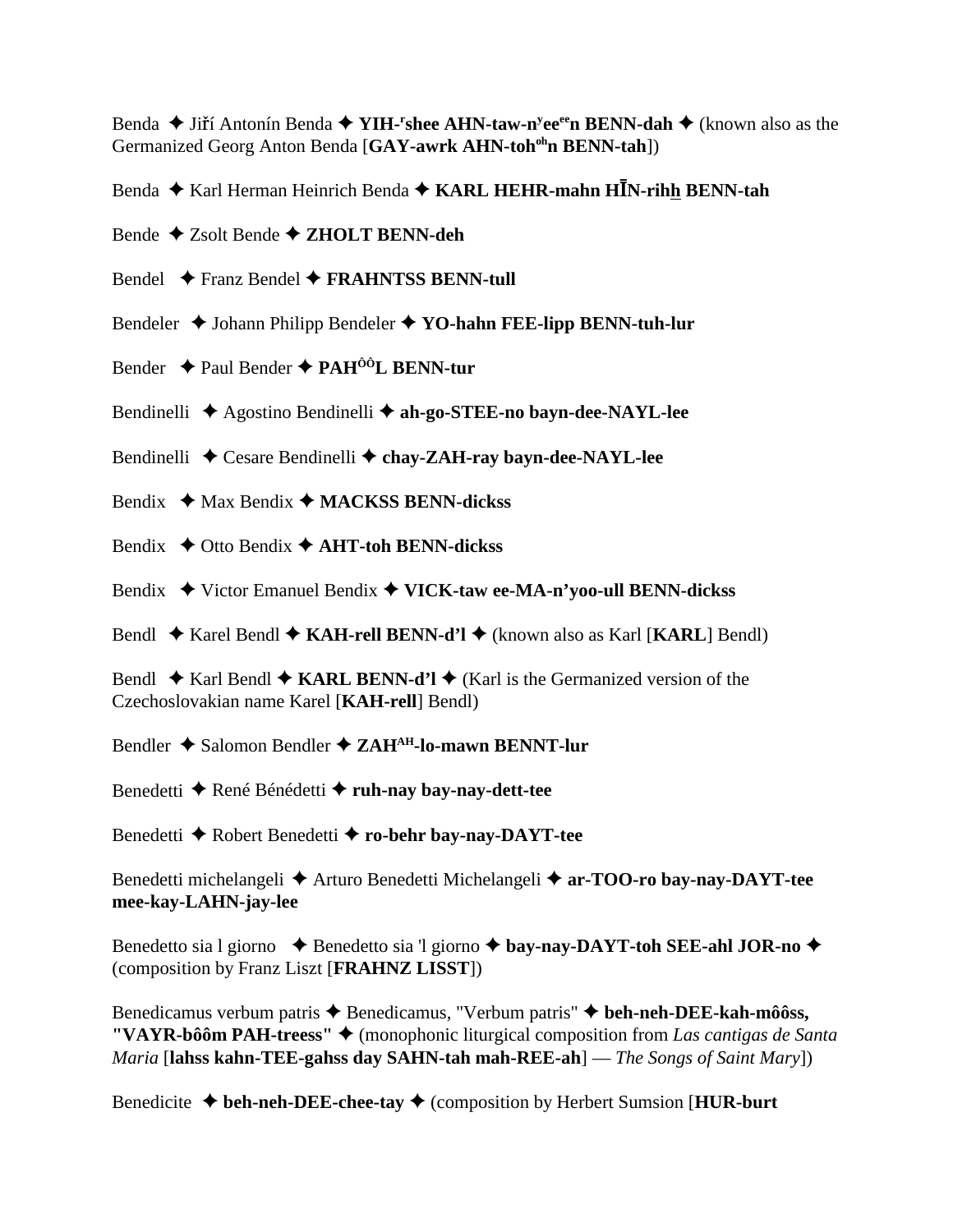## $SOOM-s<sup>ih</sup>unn]$

Benedicta es  $\triangle$  beh-neh-DEEK-tah ayss  $\triangle$  (Blessed Art Thou)  $\triangle$  (six-voice song from Medieval France by Josquin Despréz [zhawss-keho day-pray])

Benedicta et venerabilis  $\triangleq$  beh-neh-DEEK-tah ett veh-neh-RAH-bih-liss  $\triangleq$  (gradual section of the Latin mass by an anonymous 13th- or 14th-century composer)

Benedictine  $\blacklozenge$  beh-neh-DEEK-teen

Benediction de dieu dans la solitude  $\triangle$  Bénédiction de Dieu dans la Solitude  $\triangle$  bay-nay-deek $s^{ee}$ aw $\phi$  duh d<sup>ee</sup> dah $\phi$  lah saw-lee-tüd  $\blacklozenge$  (composition by Franz Liszt [FRAHNZ LISST])

Benedictus  $\blacklozenge$  beh-neh-DEEK-tôôss  $\blacklozenge$  (benediction)  $\blacklozenge$  (section of the Latin Mass set to music by various composers)

Benedictus appenzeller ◆ Benedictus Appenzeller ◆ beh-neh-DEEK-tôôss AHP-p'n-zell-lur (the last name is also spelled Appencellers, Appenzelder, and Appenzelders)

Benedictus ducis  $\triangle$  Benedictus Ducis  $\triangle$  beh-neh-DEEK-tôôss DÔÔ-cheess  $\triangle$  (section of the Latin mass set to music, from the Sacred Songbook of Wittenberg [VITT-tunn-pehrk] by Johann Walter [YO-hahn VAHL-tur])

Benedictus qui venit in nomine domini $\triangle$  Benedictus, qui venit in nomine Domini  $\triangle$  beh-neh-**DEEK-tôôss, k<sup>ôô</sup>ee VEH-nitt inn NO-mih-neh DAW-mih-nih**  $\triangle$  (Blessed be He that cometh in the name of the Lord)  $\triangle$  (aria from the *Messe h-Moll* [**MESS-suh** (h)-**MAWL**] — Mass in b  $Minor$  — by Johann Sebastian Bach [YO-hahn {suh-BASS-t<sup>ih</sup>unn BAHK} zay-BAH-st<sup>ih</sup>ahn  $BAHK$ ])

Benedito y vives ◆ Rafael Benedito y Vives ◆ rah-fah-ELL bay-nav-THEE-toh ee VEEvayss

Benefac domine  $\triangle$  Benefac Domine  $\triangle$  BEH-neh-fahk DAW-mih-neh  $\triangle$  (composition by Jean-Joseph Cassanéa de Mondonville [zhaho-zho-zeff kahss-sah-nav-ah duh mawo-dawoveel])

Beneke  $\triangle$  Tex Beneke  $\triangle$  TECKSS BEH-nuh-kee

Benelli ← Antonio Peregrino Benelli ← ahn-TAW-n<sup>ee</sup>o pay-ray-GREE-no bay-NAYL-lee ← (known also as Antonio Pellegrino Benelli [ahn-TAW-n<sup>ee</sup>o payl-lay-GREE-no bay-NAYL-lee])

Benestad  $\triangle$  Finn Benestad  $\triangle$  FINN BEH<sup>EH</sup>-nuh-stah

Benet  $\triangle$  John Benet  $\triangle$  JAHN BEH-nitt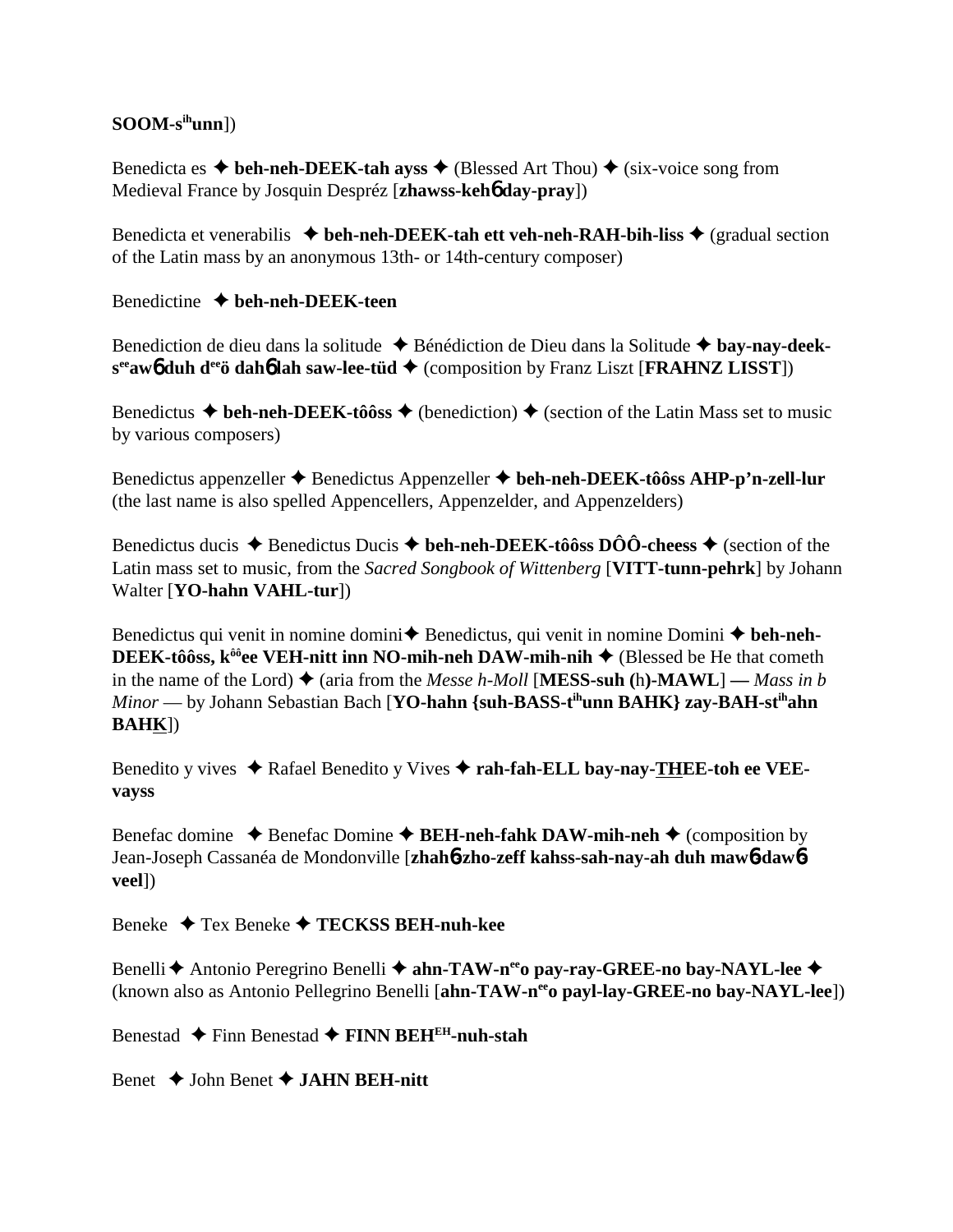Benet Josep Benet **zhaw-zepp buh-neh**

Benevic Antonín Benevic **AHN-taw-ny eeeen BEH-neh-vittss**

Benevoli ◆ Orazio Benevoli ◆ o-RAH-ts<sup>ee</sup>o bay-nay-VO-lee

Bengtsson  $\blacklozenge$  Gustaf Adolf Tiburtius Bengtsson  $\blacklozenge$  GÜSS-tahf AH-dawlf tee-BÜR-t<sup>ih</sup>uss **BEHNGT-sawn**

Bengtsson ◆ Ingmar Bengtsson ◆ **IHNG-mar BEHNGT-sawn** ◆ (known also as Lars Ingmar Olof Bengtsson [**LARSS IHNG-mar OO-lahf BEHNGT-sawn**])

Benguerel Xavier Benguerel **shah-vee-EHR benn-gheh-RELL**

Beni Gimi Beni **JEE-mee BAY-nee**

Benincori ◆ Angelo Maria Benincori ◆ ahn-JAY-lo mah-REE-ah bay-neen-KO-ree

Benini **→** Maurizio Benini → mah<sup>oo</sup>-REE-ts<sup>ee</sup>o bay-NEE-nee

Bennewitz **→** Antonín Bennewitz **→ AHN-toh-neen BENN-nuh-vittss →** (Germanized version of the Czechoslovakian name Antonín Benevic [**AHN-taw-ny eeeen BEH-neh-vittss**])

Benoist André Benoist **ah**6**-dray beh-n'wah**

Benoist François Benoist **frah**6**-swah beh-n'wah**

Benoit  $\blacklozenge$  **beh-n'wah**  $\blacklozenge$  (character in the opera *La bohème* [lah baw-emm] — *Bohemian Life*; music by Giacomo Puccini [JAH-ko-mo poo-CHEE-nee]; libretto by Luigi Illica [l<sup>oo</sup>EE-jee eel-**LEE-kah**] and Giuseppe Giacosa [**joo-ZAYP-pay jah-KO-zah**] after Henri Murger [**ah**6**-ree mür-zhay**])

Benoit **←** Peter Benoit ← **pee-ter beh-n'wah** ← (known also as Peter Léopold Léonard Benoit [**pee-ter lee-o-pohld lee-o-nard beh-n'wah**])

Benotto **→** Mario Benotto → MAH-r<sup>ee</sup>o bay-NOHT-toh

Benschop Yvonne Benschop **ee-vawn bah**6**-sho**

Bent  $\triangle$  Ian D. Bent  $\triangle$  **EE-unn D. BENNT**  $\triangle$  (known also as Ian David [DAY-vudd] Bent])

Bentoiu Pascal Bentoiu **pahss-KAHL benn-TAW-yoo**

Bentonelli **→** Joseph Bentonelli → **JO-zuff benn-tuh-NELL-lee** → (known also as Joseph Horace [**HAW-russ**] Bentonelli)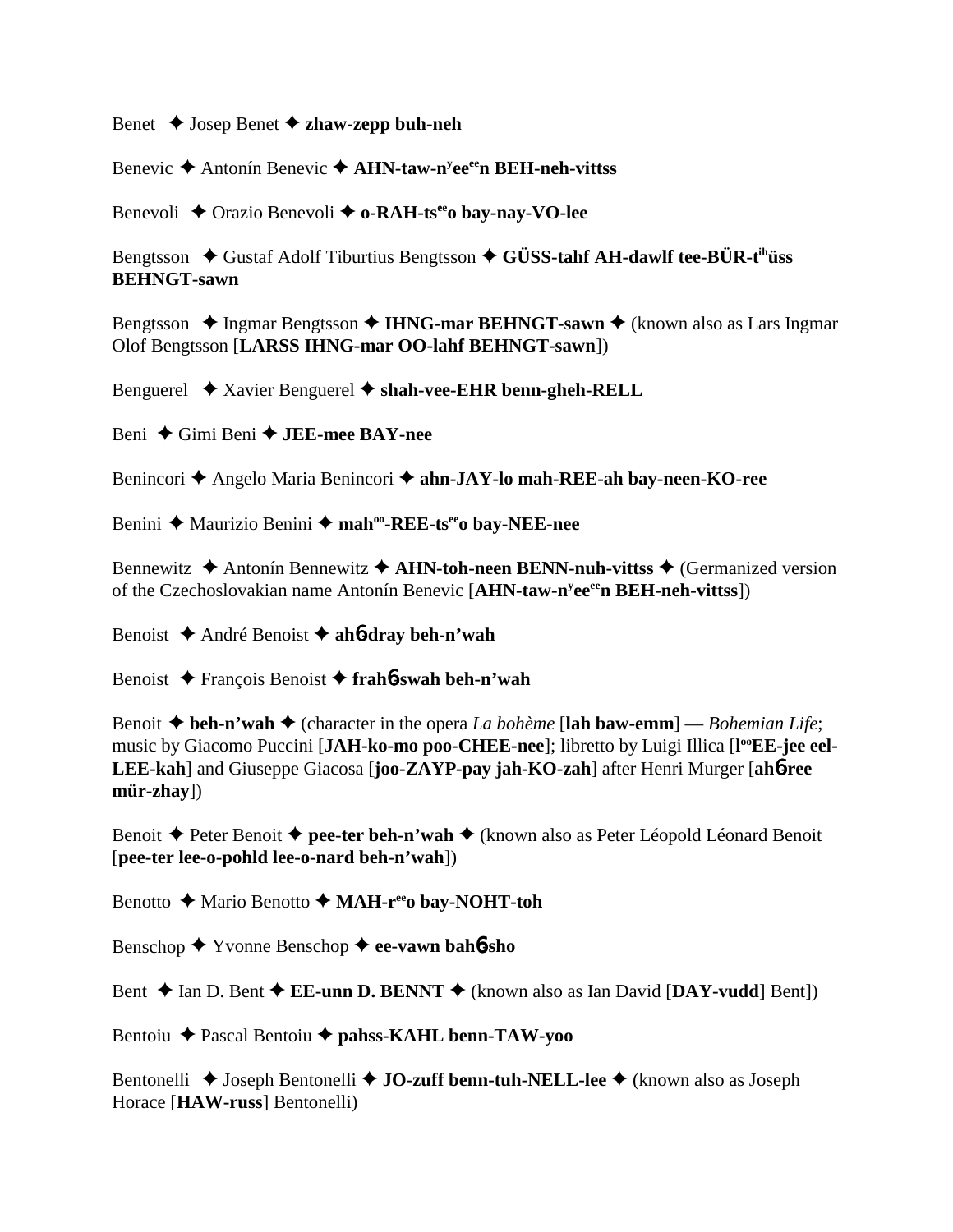Bentzon Jørgen Bentzon **YÖ-unn BENNT-sunn**

Bentzon **→** Niels Viggo Bentzon **→ NEELSS VIGG-go BENNT-sunn** 

Benucci Francesco Benucci **frahn-CHAY-sko bay-NOO-chee**

Benvenuti Arrigo Benvenuti **ar-REE-go bayn-vay-NOO-tee**

Benvenuti **→** Giacomo Benvenuti → JAH-ko-mo bayn-vay-NOO-tee

Benvenuti **→** Tommaso Benvenuti → tohm-MAH-zo bayn-vay-NOO-tee

Benvenuto cellini **←** Benvenuto Cellini ← bayn-vay-NOO-toh chayl-LEE-nee ← (an opera, with music by Hector Berlioz [eck-tawr behr-l<sup>ee</sup>awz]; libretto by L. De Wailly [(L.) duh vah<sup>ee</sup>**yee**] and A. Barbier  $[(A.)\mathbf{bar}\text{-}\mathbf{b}^{\text{ee}}\textbf{av}])$ 

Benzell **→** Mimi Benzell **→ MEE-mee BENN-zull** 

Benzi Roberto Benzi **raw-behr-toh bah**6**-zee**

Ber **→** Huang, Cham-Ber → H<sup>OO</sup>AH6G, TSHAH<sup>AH</sup>NG-BAH<sup>EE</sup> → (known also as Cham-Ber Huang)

Beranger **→** P. Beranger tłumaczł W. Syrokomla ← (P.) **BEH-rahn-zhehr t'woo-MAH-ch<sup>w'</sup> vwah-DISS-wahf sih-rah-KAHM-lah ♦** (P. Beranger translated by Władysław Syrokomla)

Berard Carol-Bérard **kah-rawl-bay-rahr**

Berardi Angelo Berardi **ahn-JAY-lo bay-RAR-dee**

Berat Frédéric Berat **fray-day-reek buh-rah**

Berber Felix Berber **FAY-leekss BEHR-bur**

Berberian **←** Cathy Berberian ← **KA-thee bur-BEH-r<sup>ee</sup>unn** 

Berbie Jane Berbié **zhahn behr-beeay** (known also as Jeanne [**zhahn**] Berbié)

Berbiguier **→** Antoine Tranquille Berbiguier → ah**6**-twahn trah**6**-kee<sup>y</sup> behr-bee-gh<sup>ee</sup>ay → (known also as Antoine Benoit-Tranquille [**beh-n'wah-trah**6**-keey'**] Berbiguier)

Berceaux  $\triangleleft$  Les berceaux  $\triangleleft$  leh behr-so  $\triangleleft$  (The Cradles)  $\triangleleft$  (poem by Sully Prudhomme [s**üllee prüd-awm**] set to music by Gabriel Fauré [gah-br<sup>ee</sup>ell fo-ray])

Berceuse  $\blacklozenge$  **behr-söz**  $\blacklozenge$  (Lullaby)  $\blacklozenge$  (composition by Charles Ives [**CHAH-rullz**  $\bar{I}VZ$ ])  $\blacklozenge$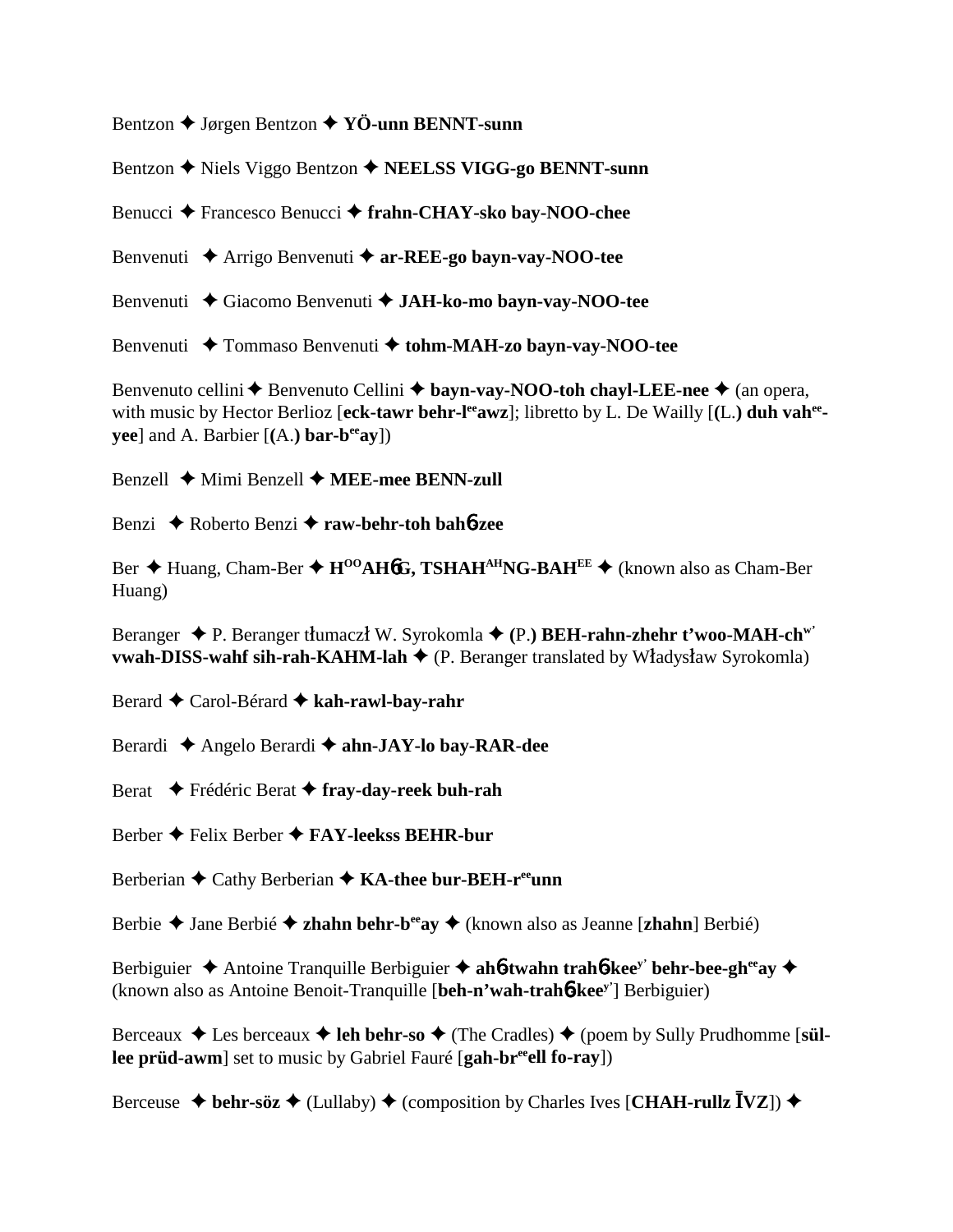(composition by Frédéric Chopin [fray-day-reek shaw-peh**6**])  $\blacklozenge$  (excerpt from the *Suite*  $\hat{m}$ *miniature* [s<sup>ii</sup>eet mee-n<sup>ee</sup>ah-tür] by César Cui [say-zar k<sup>ü</sup>ee])  $\triangleq$  (excerpt from the suite *Dolly* [**dawl-lee**] by Gabriel Fauré [**gah-breeell fo-ray**])

Berceuse de la mesange ◆ Berceuse de la mésange ◆ behr-söz duh lah may-zah6zh ◆ (poem by E. J. Regrettier [**(**E. J.**) ruh-grett-teeay**] set to music by Jacques Chailley [**zhack shahee-yee**])

Berchem  $\triangle$  Jachet Berchem  $\triangle$  **zhah-keh BEHR-kemm**  $\triangle$  (the first name is also spelled Jaquet [**zhah-keh**] and Jacquet [**zhah-keh**], and the surname is also spelled Berghem [**BEHR-kemm**]; "de" [**deh**] may or may not be used between the two names)

Berdini **bayr-DEE-nee**

Berenguer ◆ Manuel Berenguer ◆ mah-n<sup>oo</sup>ELL bay-rayn-GHEHR

Berens **→** Hermann Berens → **HEHR-mahn BEH-runnss** → (known also as Johann Hermann Berens [**YO-hahn HEHR-mahn BEH-runnss**])

Beretta  **←** Giovanni Battista Beretta ← jo-VAHN-nee baht-TEE-stah bay-RAYT-tah

Berezovsky ◆ Maximus Berezovsky ◆ mahk-SEE-môôss beh-reh-ZAWF-skee ◆ (known also as Maximus Sozontovich [**sah-ZAWN-tuh-vihch**] Berezovsky)

Berezovsky ◆ Valerian Bogdanov-Berezovsky ◆ vah-LAY-r<sup>ih</sup>ahn bahg-DAH-nawf-beh-reh-**ZAWF-skee** (known also as Valerian Mikhailovich [**mee-KAHEE-law-vihch**] Bogdanov-Berezovsky)

Berezowsky ◆ Nicolai Berezowsky ◆ {**NIH-kuh-lah<sup>ih</sup> beh-ruh-ZŎW-skee} n<sup>y</sup>ee-kah-LAH<sup>IH</sup> beh-reh-ZAWF-skee**

Berg ◆ Adam Berg ◆ AH<sup>AH</sup>-dahm BEHRK

Berg **←** Alban Berg ← AHL-pahn BEHRK ← (known also as Alban Maria Johannes Berg [**AHL-pahn mah-REE-ah yo-HAHN-nuss BEHRK**])

Berg  $\triangle$  Carl Natanael Berg  $\triangle$  KARL NAH-tah-nell BAR<sup>Y</sup>'  $\triangle$  (known also as Natanael Berg)

Berg  $\triangle$  Conrad Mathias Berg  $\triangle$  KAWN-raht mah-TEE-ahss BEHRK

Berg ♦ Gunnar Berg ♦ GOON-naw BEHRH ♦ (known also as Gunnar Johnsen [YAHN**sunn**] Berg

Berg Johann von Berg **YO-hahn vunn BEHRK**

Berg Josef Berg **YO-seff BEHRK**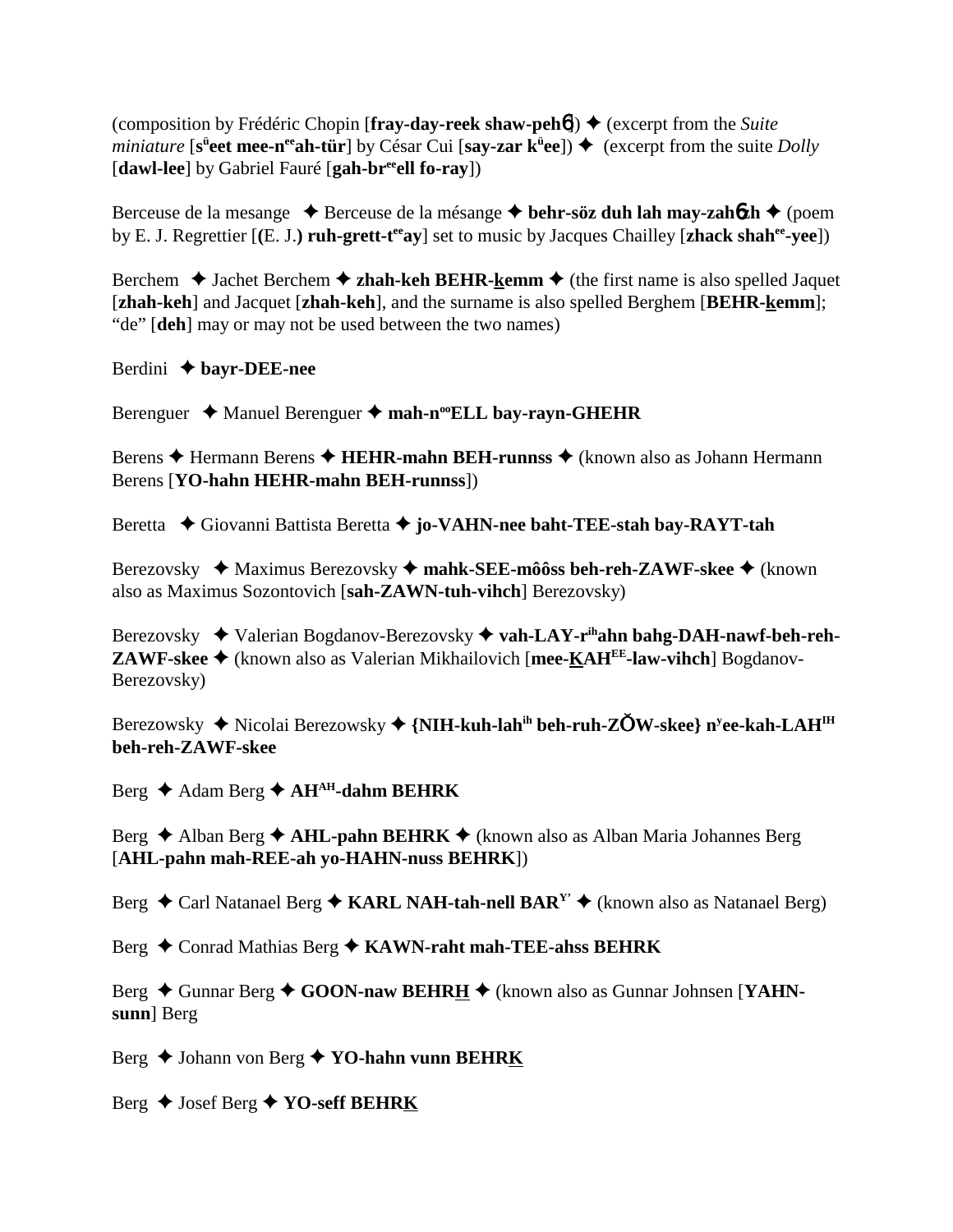Berg  $\triangle$  Natanael Berg  $\triangle$  NAH-tah-nell BAR<sup>Y</sup>'  $\triangle$  (known also as Carl [KARL] Natanael Berg)

Berg und burgen schaun herunter  $\triangle$  Berg' und Burgen schaun herunter  $\triangle$  BEHRK ô ont  $\angle B\hat{O}\hat{O}R$ -gunn SHAH<sup> $\hat{O} \hat{O}N$ </sup> hehr- $\hat{O}\hat{O}N$ -tur  $\blacklozenge$  (Mountains and Fortresses Look Down)  $\blacklozenge$  (poem by Heinrich Heine [HIN-rihh HI-nuh] set to music by Robert Schumann [ROH<sup>OH</sup>-behrt] **SHOO-mahn** in the song cycle *Liederkreis* [LEE-dur-kriss])

Bergamo ◆ Petar Bergamo ◆ PAY-tar BEHR-gah-maw

Berganza  $\triangle$  Teresa Berganza  $\triangle$  tay-RAY-sah behr-GAHN-thah

Bergasa ◆ Carlos Bergasa ◆ KAR-lawss behr-GAH-sah

Berge  $\triangle$  Sigurd Berge  $\triangle$  SEE-ghewr BA<sup>R</sup>-guh

Berge sind spitz  $\triangle$  Die Berge sind spitz  $\triangle$  dee BEHR-guh zinnt SHPITTSS  $\triangle$  (song from Vier Lieder aus dem Jungbrunnen [FEER LEE-dur ah<sup>ôô</sup>ss daym YÔÔNG-brôôn-nunn] — Four Songs From 'The Well of Youth')  $\blacklozenge$  (compositions by Johannes Brahms [yo-HAHN-nuss] {BRAHMZ} BRAH<sup>AH</sup>MSS])

Bergel  $\triangle$  Erich Bergel  $\triangle$  yeh-REEK behr-JELL

Berger ♦ Andreas Berger ♦ ahn-DRAY-ahss BEHR-gur

Berger  $\triangle$  Arthur Berger  $\triangle$  AR-thur BUR-gur  $\triangle$  (known also as Arthur Victor [VICK-tur] Berger)

Berger  $\triangle$  Erna Berger  $\triangle$  EHR-nah BEHR-gur

Berger ◆ Francesco Berger ◆ frahn-SESS-ko BEHR-jur

Berger ♦ Jean Berger ♦ {JEEN BUR-gur} zhahó BEHR-gur

Berger  $\triangle$  Le Berger  $\triangle$  luh behr-zhay  $\triangle$  (The shepherd)  $\triangle$  (character in the opera *Pelléas et* Mélisande [puhl-lay-ahss ay may-lee-zahod], with music by Claude Debussy [klohd deh-büsssee] and libretto by Debussy after Maurice Maeterlinck [mo-reess MAH<sup>AH</sup>-tur-lihngk])

Berger  $\triangle$  Ludwig Berger  $\triangle$  LOOT-vihh BEHR-gur

Berger  $\triangle$  Roman Berger  $\triangle$  RO-mahn BEHR-gur

Berger  $\triangle$  Rudolf Berger  $\triangle$  ROO-dawlf BEHR-gher

Berger  $\triangle$  Theodor Berger  $\triangle$  TAY-o-doh<sup>oh</sup>r BEHR-gur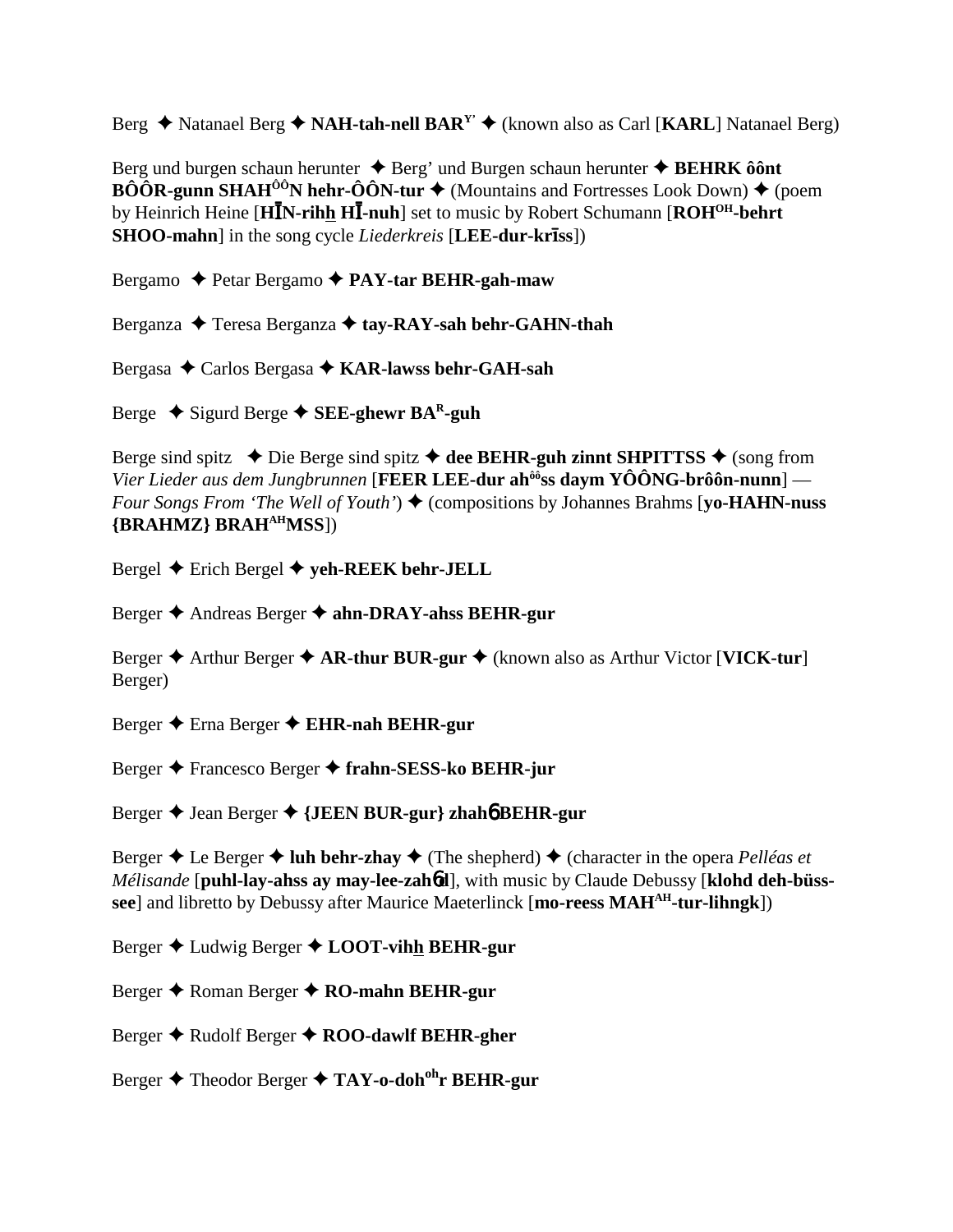Berger  $\triangle$  Un berger  $\triangle$  **ü<sub>6</sub>** behr-zhay  $\triangle$  (A shepherd)  $\triangle$  (character in the opera *Médée* [may**day**]; music by Marc Antoine Charpentier [**mark ah**6**-twahn shar-pah**6**-t'yay**] and libretto by Pierre Corneille [p<sup>ee</sup>ehr kawr-neh<sup>y'</sup>])

Berger  $\triangle$  Un berger  $\triangle$  **üb behr-zhay**  $\triangle$  (A shepherd)  $\triangle$  (character in the opera *Pelléas et Mélisande* [**puhl-lay-ahss ay may-lee-zah**6**d**]; music by Claude Debussy [**klohd deh-büss-see**] and libretto by Debussy after Maurice Maeterlinck [**mo-reess MAHAH-tur-lihngk**])

Berger **→** Wilhelm Berger **→ VILL-hellm BEHR-gur →** (known also as Wilhelm Reinhard [**RN-hart**] Berger)

Berger Wilhelm Georg Berger **veel-HELLM jeh-AWRG behr-JEHR**

Berger **→** Wilhelm Peterson-Berger → VEEL-hellm PEH-ter-sawn-BAR-yer → (known also as Olof [**O-lawf**] Wilhelm Peterson-Berger)

Bergere  $\triangle$  La bergère  $\triangle$  lah behr-zhehr  $\triangle$  (The easy chair)  $\triangle$  (character in the opera *L'enfant et les sortileges* [**lah**6**-fah**6 **ay leh sawr-tee-lehzh**] — *The Child and the Fantasies*; music by Maurice Ravel [**mo-reess rah-vell**] and libretto by Sidonie Gabrielle Gauthiers-Villars [**see-daw**nee gah-br<sup>ee</sup>ell go-t<sup>ee</sup>ay-veel-lar])

Bergere ma lumiere  $\triangleleft$  Ma bergère, ma lumière  $\triangleleft$  mah behr-zhehr, mah lü-m<sup>ee</sup>ehr  $\triangleq$  (song by Jehan Planson [**zhehah**6 **plah**6**-soh**6])

Berggreen Andreas Peter Berggreen **ann-DRAY-uss PEE-tuh BEHR-green**

Bergh  $\triangle$  Arthur Bergh  $\triangle$  AR-thur BURG

Bergh  $\triangle$  Rudolph Bergh  $\triangle$  WOO-dawlf BEHRH

Berghem  $\triangle$  Jachet Berghem  $\triangle$  zhah-keh BEHR-kemm  $\triangle$  (the first name is also spelled Jaquet [**zhah-keh**] and Jacquet [**zhah-keh**], and the surname is also spelled Berchem [**BEHR-kemm**]; "de" [**deh**] may or may not be used between the two names)

Bergiron de briou ◆ Nicolas-Antoine Bergiron de Briou ◆ nee-kaw-lah-ah**6-twahn behrzhee-raw**6 **duh breeôô**

Bergius Allan Bergius **AL-lunn BEHR-ghihôôss**

Bergler Geoffrey Bergler **JEFF-free BUR-glur**

Berglund  $\triangle$  Allan Engelbert Berglund  $\triangle$  A<sup>L</sup>-lunn EHNG-gull-burt BURG-lunnd  $\triangle$  (known also as Paavo Berglund [**PAHAH-vaw BEHRK-lôônt**])

Berglund  $\blacklozenge$  Joel Berglund  $\blacklozenge$  **YOO-ell BAR<sup>Y</sup>**-lünd  $\blacklozenge$  (known also as Joel Ingemar [**IHNG-uh**-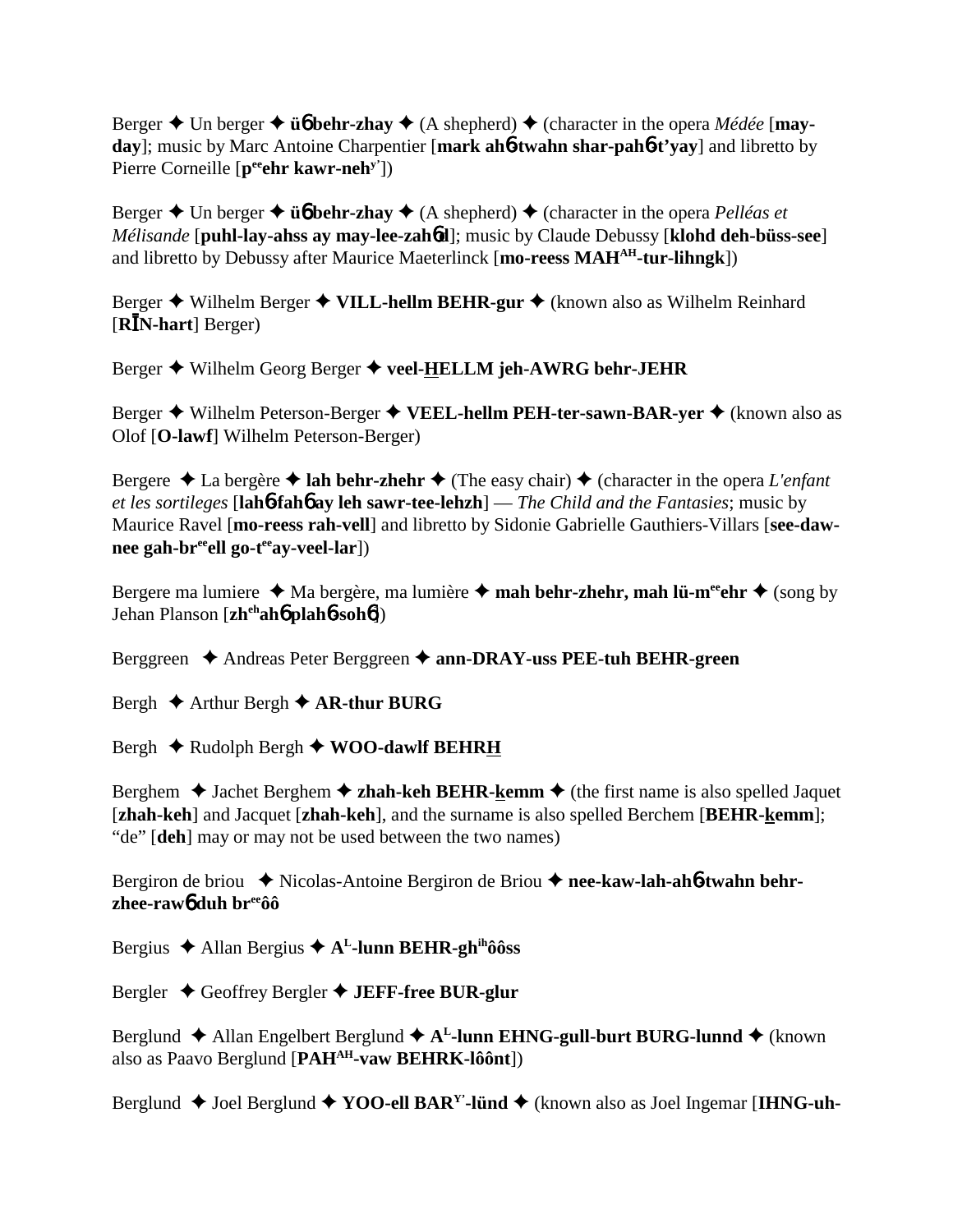marl Berglund])

Berglund  $\triangle$  Paavo Berglund  $\triangle$  PAH<sup>AH</sup>-vaw BAR<sup>Y</sup>-lôônt  $\triangle$  (known also as Allan Engelbert Berglund [A<sup>L</sup>-lunn EHNG-gull-burt BURG-lunnd])

Bergman  $\triangle$  Erik Bergman  $\triangle$  EH-rick BAR<sup>Y</sup>-mahn

Bergman  $\triangle$  Kati Bergman  $\triangle$  KAH-tih BAR<sup>Y</sup>-mahn

Bergmann  $\triangle$  Carl Bergmann  $\triangle$  KARL-BEHRK-mahn

Bergmans  $\rightarrow$  Paul Bergmans  $\rightarrow$  pohl behrg-mahbs  $\rightarrow$  (known also as Paul Jean Étienne) Charles Marie Bergmans [pohl zhah6-nay-t<sup>ee</sup>enn sharl mah-ree behrg-mah6ss])

Bergner  $\blacklozenge$  Wilhelm Bergner  $\blacklozenge$  VILL-hellm BEHRG-nehr  $\blacklozenge$  (in Latvia, this Latvian National would be known as Wilhelms Bergners [VILL-hellms BEHRG-nehrss])

Bergonzi ◆ Carlo Bergonzi ◆ KAR-lo bayr-GOHN-tsee

Bergsma  $\blacklozenge$  William Bergsma  $\blacklozenge$  WILL-I<sup>th</sup>umm BURGSS-muh  $\blacklozenge$  (known also as William Laurence [LAW-runntss] Bergsma])

Bergson ◆ Michael Bergson ◆ MI-kull BURG-sunn ◆ (known also as Michał Bergson [MEE-hah<sup>w'</sup> BEHRG-sawn])

Bergt  $\div$  Christian Gottlob August Bergt  $\div$  KRIH-st<sup>ih</sup>ahn GAWT-lawp AH<sup>00</sup>-gôôst **BEHRKT** 

Berigan  $\triangle$  Bunny Berigan  $\triangle$  BUNN-nee BEH-rih-gunn  $\triangle$  (known also as Rowland Bernart Berigan [RO-lunnd BUR-nurt BEH-rih-gunn)

Berinbaum  $\triangle$  Martin Berinbaum  $\triangle$  MAR-t'n BEH-runn-bawm

Beringer  $\triangle$  Oscar Beringer  $\triangle$  {AWSS-kur BEH-runn-jur} AWSS-kar BAY-rihng-ur

Berio  $\triangle$  Luciano Berio  $\triangle$  loo-CHAH-no BAY-r<sup>ee</sup>o

Beriot  $\triangle$  Charles de Bériot  $\triangle$  sharl deh bay-r<sup>ee</sup>  $\triangle$  (known also as Charles-Auguste [sharl-awgüst] de Bériot)

Beriot ◆ Charles-Wilfride de Bériot ◆ sharl-veel-freed duh bay-r<sup>ee</sup>o

Berkhemer ◆ Joan Berkhemer ◆ YO-ahn BEHR-kuh-mur

Berkhout ◆ Frans Berkhout ◆ FRAHNSS BEHRK-hah<sup>oo</sup>t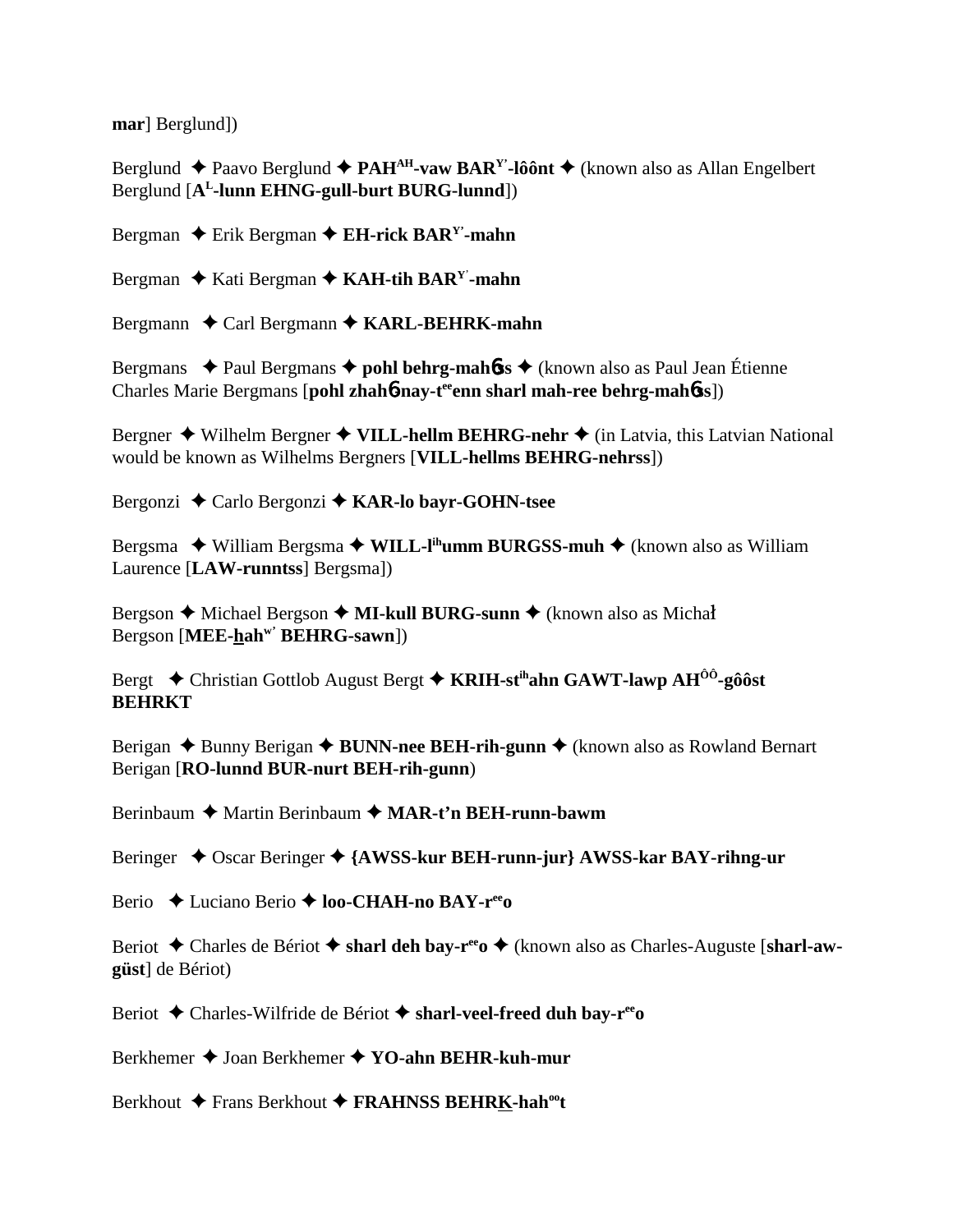Berkowitz **→** Ralph Berkowitz → RA<sup>L</sup>F BUR-kaw-wittz

Berleburg **←** Count Friedrich Ernst Sayn-Wittgenstein-Berleburg ← (Count) FREET-rihh  $\mathbf{EHR}\mathbf{NST}$  ZAH<sup>Ü</sup>N-VITT-gunn-shtīn-BEHR-luh-bôôrk])

Berlijn **←** Anton Berlijn ← ahn-TOHN behr-LAYN

Berlin  $\triangle$  Irving Berlin  $\triangle$  UR-vihng bur-LINN

Berlin **↓** Johan Daniel Berlin **↓ YO-hahn DAH-n<sup>ih</sup>ayl behr-LEEN** 

Berlin im licht song  $\triangle$  Berlin im Licht-Song  $\triangle$  behr-LEEN imm LIHHT-ZAWNG  $\triangle$  (Berlin  $[\text{bur-LINN}]$  in Light Song)  $\blacklozenge$  (composition by Kurt Weill  $[\text{KÔÔRT VIL}]$ )

Berlin philharmoniker ◆ Berlin Philharmoniker ◆ behr-LEEN fill-har-MOH<sup>OH</sup>-nih-kur ◆ (Berlin [**bur-LINN**] Philharmonic Orchestra)

Berliner messe ◆ Berliner Messe ◆ behr-LEE-nur MESS-suh ◆ (Berlin [bur-LINN] Mass) (Mass set to music by Arvo Pärt [**AR-vo PEHRT**])

Berliner requiem  $\triangle$  Berliner Requiem  $\triangle$  behr-LEE-nur RAY-kv<sup>ih</sup>emm  $\triangle$  (Berlin [bur-LINN] Requiem [**{REH-k<sup>ôô</sup>ee-umm} REH-k<sup>ôô</sup>ih-emm**]) ♦ (cantata [**kunn-TAH-tuh**] by Kurt Weill [**KÔÔRT VL**])

Berliner salon ♦ Berliner Salon ♦ behr-LEE-nur sah-law**6 ♦** (Berlin Salon [bur-LINN sah**law**6)

Berliner solisten  $\triangle$  Berliner Solisten  $\triangle$  behr-LEE-nur zo-LIH-stunn  $\triangle$  (Berlin [bur-LINN] Soloists)

Berlinski ◆ Hermann Berlinski ◆ {HUR-munn bur-LINN-skee} HEHR-mahn behr-LEEN**skee**

Berlinski Jacques Berlinski **{ZHACK bur-LINN-skee} ZHACK behr-LEEN-skee**

Berlinsky **→** Valentin Berlinsky ◆ vah-lenn-T<sup>Y</sup>EEN behr-L<sup>Y</sup>EEN-skee

Berlioz ◆ Gabriel Pierre Berlioz ◆ gah-br<sup>ee</sup>ell peehr behr-l<sup>ee</sup>awz

Berlioz ◆ Hector Berlioz ◆ eck-tawr behr-l<sup>ee</sup>awz ◆ (known also as Louis-Hector [l<sup>ôô</sup>-ee eck**tawr**] Berlioz)

Berman ◆ Lazar Berman ◆ LAH-zur BEHR-mahn ◆ (known also as Lazar Naumovich [nah-**OO-muh-vihch**] Berman)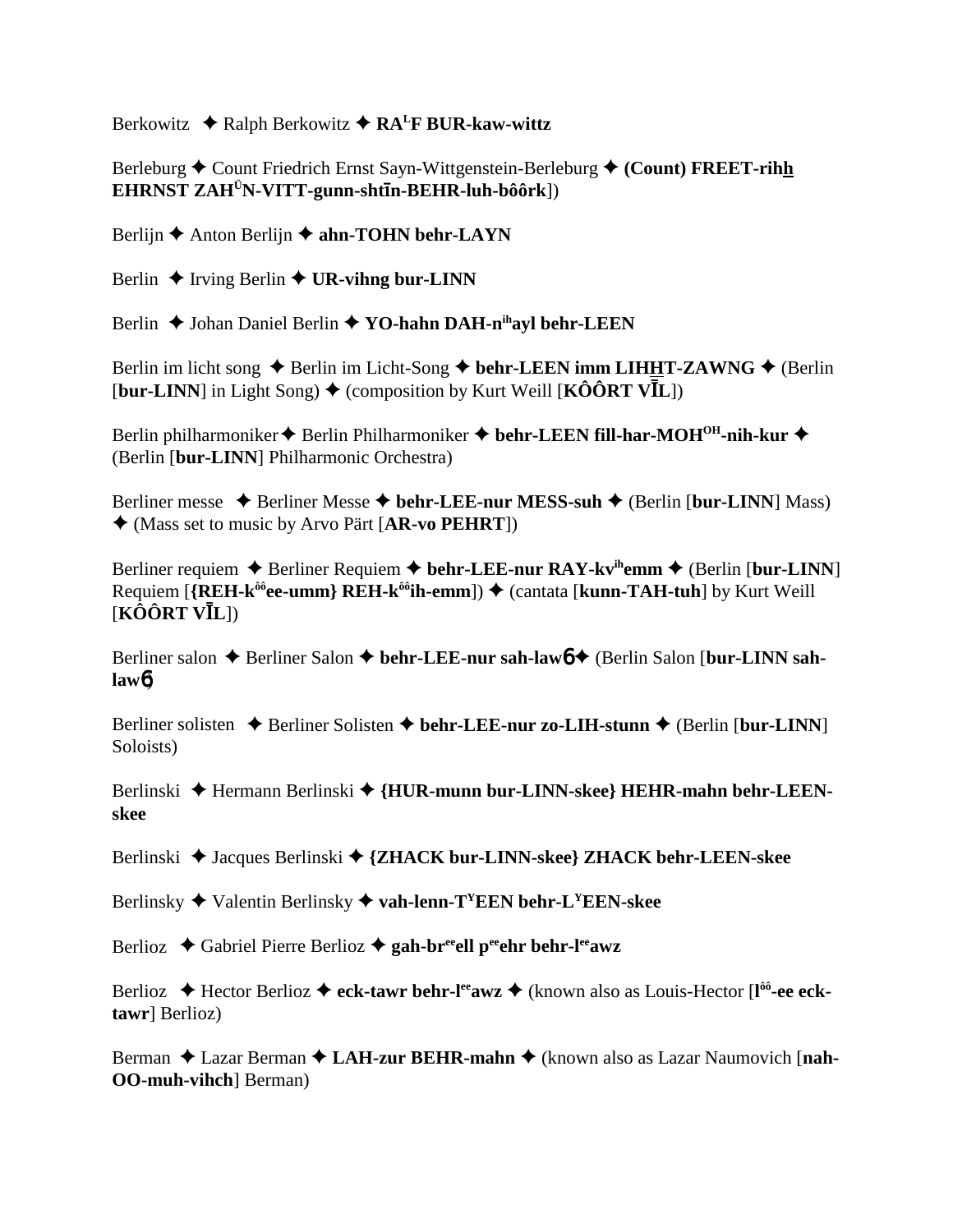Bermudo **→** Juan Bermudo ◆ h<sup>oo</sup>AHN behr-MOO-tho

Bernabei Ercole Bernabei **ayr-KO-lay bayr-nah-BAY-ee**

Bernabei ◆ Giuseppe Antonio Bernabei ◆ **joo-ZAYP-pay ahn-TAW-n<sup>ee</sup>o bayr-nah-BAY-ee** 

Bernac  $\rightarrow$  Pierre Bernac  $\rightarrow$  p<sup>ee</sup>ehr behr-nahk

Bernacchi **→** Antonio Maria Bernacchi → ahn-TAW-n<sup>ee</sup>o mah-REE-ah bayr-NAHK-kee

Bernanos Georges Bernanos **zhawrzh behr-nah-nawss**

Bernard ◆ Jean Émile Auguste Bernard ◆ zhah**6-nay-meel o-güst behr-nar** 

Bernard  $\triangle$  Moritz Bernard  $\triangle$  **MAW-rittss behr-NART**  $\triangle$  (known also as Moritz Matvey [**maht-WAY**] Bernard)

Bernard  $\triangle$  Paul Bernard  $\triangle$  **pohl behr-nar** 

Bernard Robert Bernard **ro-behr behr-nar**

Bernardi **→** Bartolomeo Bernardi → bar-to-lo-MAY-o bayr-NAR-dee

Bernardi Enrico Bernardi **ayn-REE-ko bayr-NAR-dee**

Bernardi Francesco Bernardi **frahn-CHAY-sko bayr-NAR-dee**

Bernardi ◆ Mario Bernardi ◆ MEH-r<sup>ee</sup>o bur-NAR-dee ◆ (known also as Mario Egidio [eh-**JEE-d<sup>ee</sup><sub>0</sub>**] Bernardi)

Bernardi  $\blacklozenge$  Stefano Bernardi  $\blacklozenge$  **STAY-fah-no bayr-NAR-dee**  $\blacklozenge$  (the first name is also spelled Steffano [**STAYF-fah-no**])

Bernart de ventadorn Bernart de Ventadorn **bur-nar duh vah**6**-tah-dawrn**

Bernasconi **→** Andrea Bernasconi → ahn-DRAY-ah bayr-nahss-KO-nee

Berne Harry van Berne **har -REE funn BEHR-neh**

Berneker **→** Constanz Berneker → KAWN-shtahntss BEHR-nuh-kur

Berner Friedrich Wilhelm Berner **FREET-rihh VILL-hellm BEHR-nur**

Berners ◆ Lord Berners ◆ LAWRD BUR-nurz ◆ (known also as Sir Gerald Hugh Tyrwhitt-Wilson [**(Sir) JEH-rulld h'YOO TIHR-ritt-WILL-sunn**])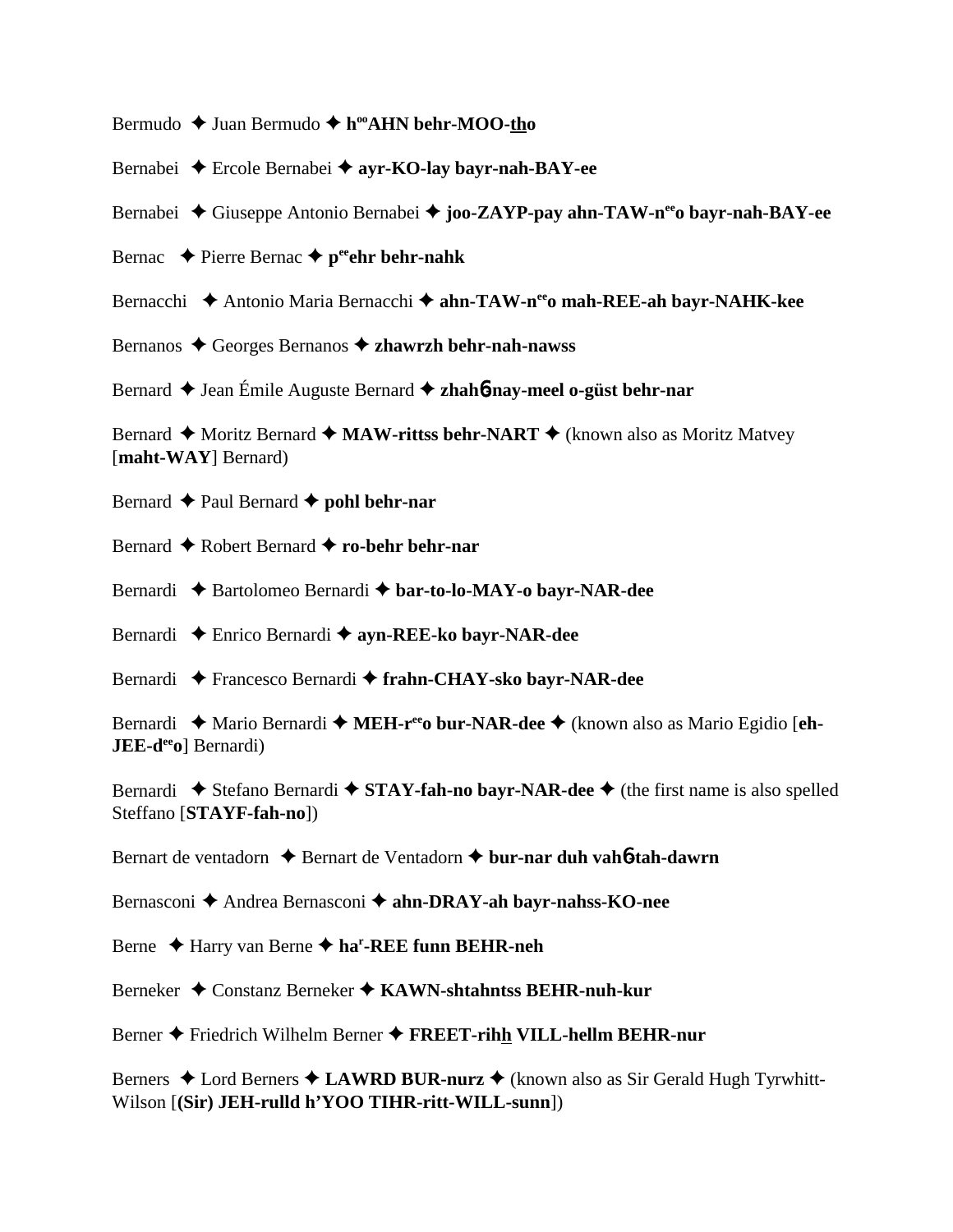Bernet kempers  $\triangle$  Karel Philippus Bernet Kempers  $\triangle$  KAH-rell fee-LEEP-puss BEHR-nett **KEMM-perss** 

Bernhard ♦ Christoph Bernhard ♦ KRIH-stawf BEHRN-hart

Bernhard der deutsche ◆ Bernhard der Deutsche ◆ BEHRN-hart dayr DOYT-shuh ◆ (known also as Bernardo di Steffanino Murer [bayr-NAR-doh dee stayf-fah-NEE-no MOO $ravr$ ]

- Bernheimer  $\rightarrow$  Julia Bernheimer  $\rightarrow$  YOO-l<sup>ih</sup>ah BEHRN-h**I-mur**
- Bernheimer ◆ Martin Bernheimer ◆ {MAR-t'n BURN-hī-mur} MAR-teen BEHRN-hī-mur
- Bernier ◆ Nicolas Bernier ◆ nee-kaw-lah behr-n<sup>ee</sup>av
- Bernier  $\triangle$  René Bernier  $\triangle$  ruh-nay behr-n<sup>ee</sup> ay
- Bernius  $\triangle$  Frieder Bernius  $\triangle$  FREE-dur BEHR-n<sup>ih</sup>ôôss
- Berno von reichenau ◆ Berno von Reichenau ◆ BEHR-no fawn RĪ-huh-nah<sup>ôô</sup>
- Bernoulli ◆ Eduard Bernoulli ◆ eh-d<sup>ü</sup>ar behr-nôôl-lee
- Bernstein  $\triangle$  Elmer Bernstein  $\triangle$  ELL-mur BURN-stin
- Bernstein  $\triangle$  Lawrence F. Bernstein  $\triangle$  LAW-runntss F. BURN-stin
- Bernstein ♦ Leonard Bernstein ♦ LEH-nurd BURN-stin
- Bernstein ♦ Martin Bernstein ♦ MAR-t'n BURN-stin
- Bernstein ♦ Walter Heinz Bernstein ♦ VAHL-tur HĪNTSS BEHRN-shtīn
- Bernuth  $\triangle$  Julius von Bernuth  $\triangle$  YOO-l<sup>ih</sup>ôôss fawn BEHR-nôôt
- Beroff ♦ Michel Béroff ♦ mee-shell bay-rawf
- Berr  $\triangle$  Friedrich Berr  $\triangle$  FREET-rihh BEHR

Berry ◆ Manuel Manrique de Lara y Berry ◆ mah-n<sup>oo</sup>ELL mahn-REE-kay day LAH-rah ee **BEHR-ree**  $\triangle$  (known also as Manuel Manrique de Lara)

- Berry ◆ Walter Berry ◆ VAHL-tur BEHR-rü
- Bersa  $\triangle$  Blagoje Bersa  $\triangle$  BLAH-go-yeh BEHR-sah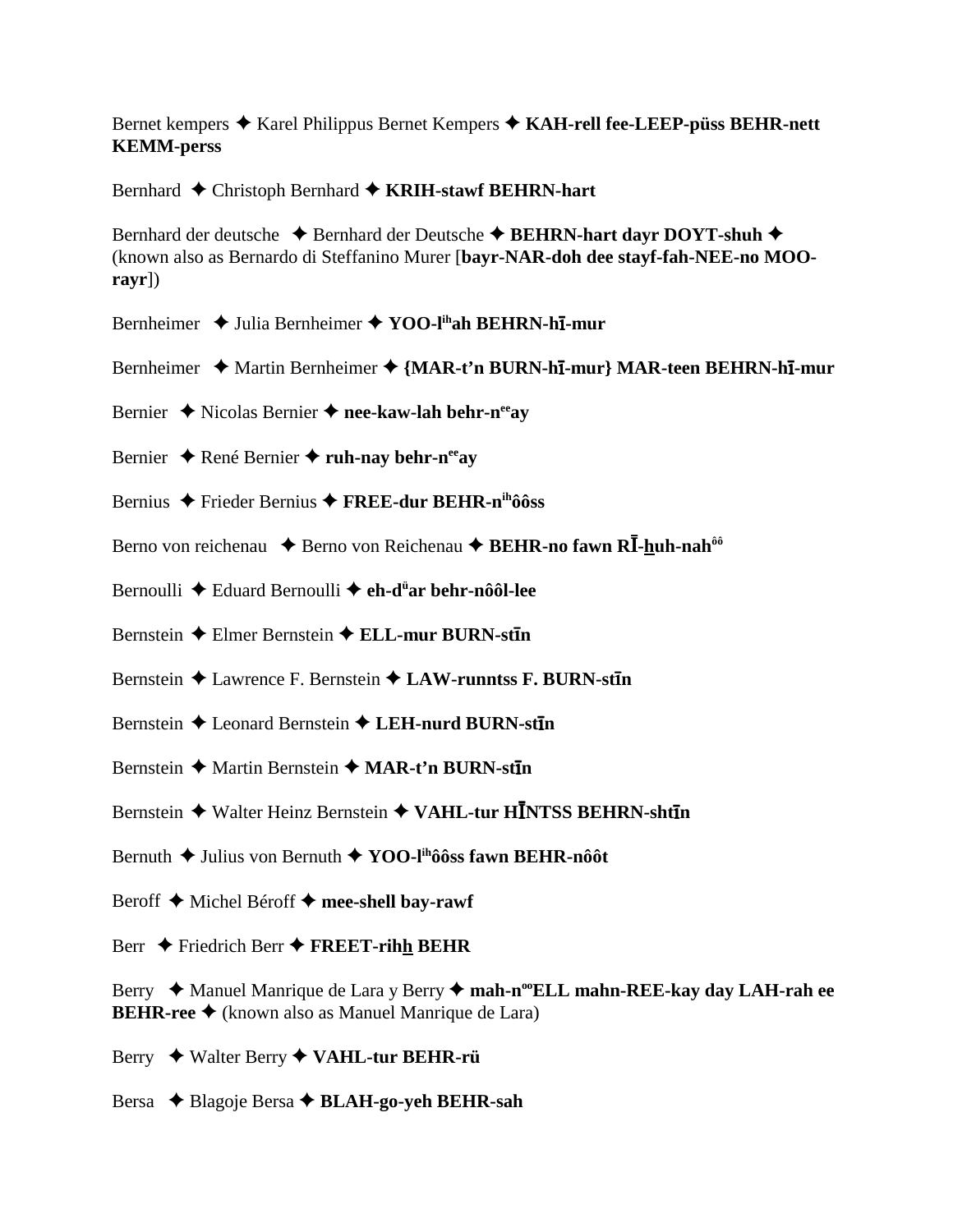Berta **← BAYR-tah ←** (character in the opera *Il barbiere di Siviglia* [eel bar-b<sup>ee</sup>AY-ray dee **see-VEE-l<sup>ee</sup>ah**] — *The Barber of Seville* [suh-VILL]; music by Gioachino Rossini [j<sup>oh</sup>ah-KEE**no rohss-SEE-nee**]; libretto by Cesare Sterbini [**chay-ZAH-ray stayr-BEE-nee**] after Pierre-Augustin Caron de Beaumarchais [p<sup>ee</sup>ehr-o-güss-teh**o** kah-rawo duh bo-mar-sheh] and Giuseppe Petrosellini [**joo-ZAYP-pay pay-tro-zayl-LEE-nee**])

Bertali **→** Antonio Bertali → ahn-TAW-n<sup>ee</sup>o bayr-TAH-lee

Bertalot John Bertalot **JAHN BUR-tuh-laht**

Bertalotti **←** Angelo Michele Bertalotti ← ahn-JAY-lo mee-KAY-lay bayr-tah-LOHT-tee

Bertani **←** Lelio Bertani ← LAY-l<sup>ee</sup>o bayr-TAH-nee

Berte  $\rightarrow$  Heinrich Berté  $\rightarrow$  H**I**N-rihh BEHR-tay

Berteau **→** Martin Berteau → mar-teh**6** behr-toh

Bertheaume  $\triangle$  Isidore Bertheaume  $\triangle$  ee-see-dawr behr-tay-ohm

Berthold **← Theodor Berthold ← TAY-o-doh<sup>oh</sup>r BEHR-tawlt ←** (known also as Karl Friedrich [**KARL FREET-rihh**] Theodor Berthold)

Berti Carlo Berti **KAR-lo BAYR-tee**

Berti **←** Giovanni Pietro Berti ← jo-VAHN-nee p<sup>ee</sup>AY-tro BAYR-tee

Bertin ◆ Louise Bertin ◆ l<sup>ôô</sup>eez behr-teh**ó** ◆ (known also as Louise-Angélique [l<sup>ôô</sup>eez-ah**ózhay-leek**] Bertin)

Bertin de la doue ◆ Thomas Bertin de la Doué ◆ taw-mah behr-teh**6** duh lah d<sup>ôô</sup>ay

Bertini **←** Auguste Bertini **← o-güst behr-tee-nee** ← (known also as Benoit-Auguste Bertini [**beh-n'wah-o-güst behr-tee-nee**])

Bertini **←** Domenico Bertini ← doh-MAY-nee-ko bayr-TEE-nee

Bertini ◆ Gary Bertini ◆ GAH-ree behr-TEE-nee

Bertini Giuseppe Bertini **joo-ZAYP-pay bayr-TEE-nee**

Bertini **→** Henri Bertini → ah**6-ree behr-tee-nee** → (known also as Henri-Jérôme Bertini [**ah**6**-ree-zhay-rohm behr-tee-nee**)]

Bertini  $\triangle$  Salvatore Bertini  $\triangle$  sahl-vah-TOH-ray bayr-TEE-nee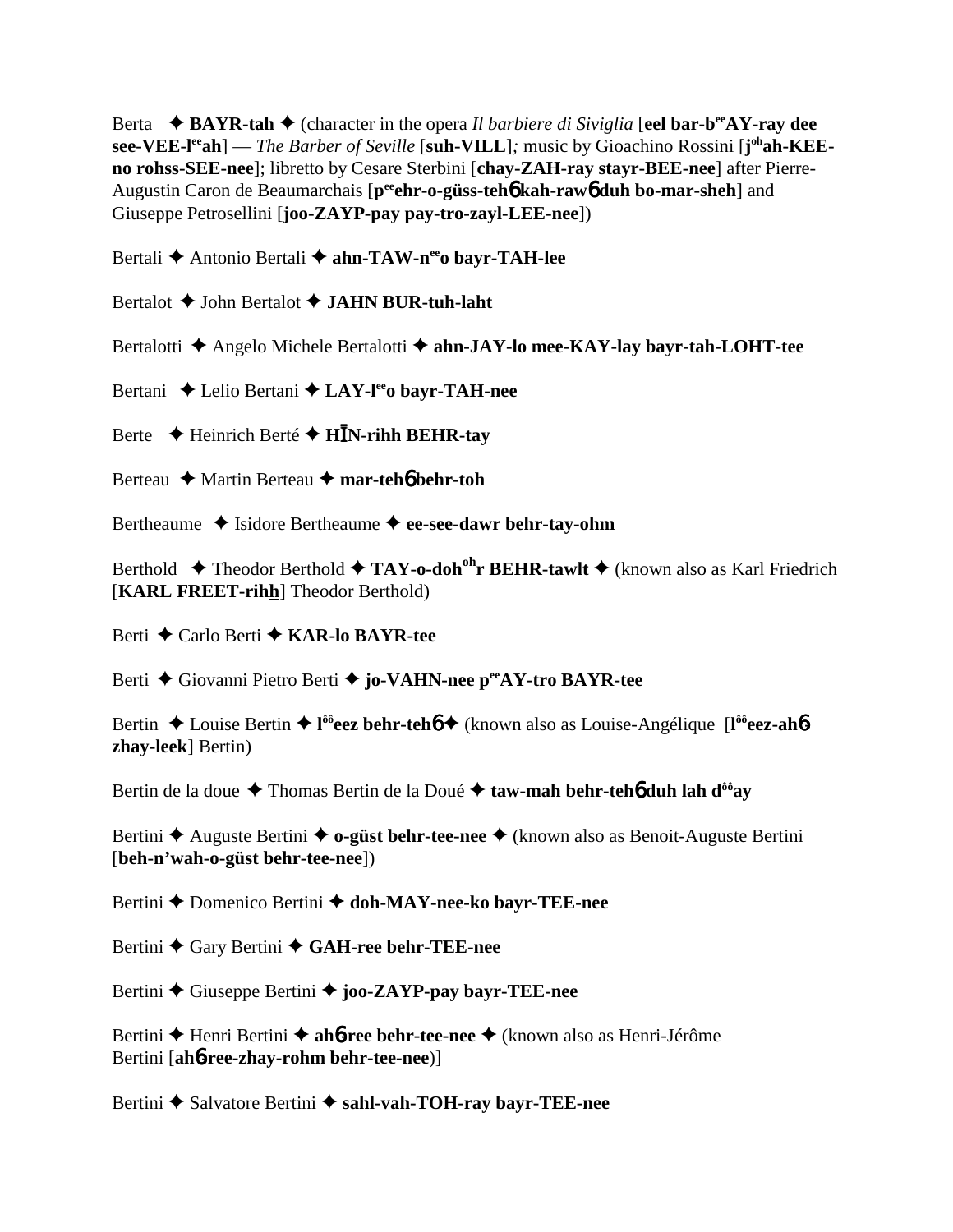Bertinotti **→** Teresa Bertinotti → tay-RAY-zah bayr-tee-NOHT-tee → (known also as Teresa Bertinotti-Radicati [**tay-RAY-zah bayr-tee-NOHT-tee-rah-dee-KAH-tee**])

Bertoldo **→** Sperindio Bertoldo → spay-REEN-d<sup>ee</sup>o bayr-TOHL-doh → (known also as Sper'in Dio Bertoldo [**SPAY-reen DEEO bayr-TOHL-doh**])

Bertoli **→** Julius Karr-Bertoli → YOO-l<sup>ih</sup>ôôss KAR-bayr-TOH-lee

Bertolli ◆ Francesca Bertolli ◆ frahn-CHAY-skah bayr-TOHL-lee

Bertomeu **→** Juan Bros y Bertomeu ◆ h<sup>oo</sup>AHN BRAWSS ee behr-toh-MAY-oo ◆ (known also as Juan Joaquín Pedro Domingo Bros y Bertomeu [h<sup>oo</sup>AHN ho-ah-KEEN PAY-dro doh-**MEEN-go BRAWSS ee behr-toh-MAY-oo**])

- Berton Henri-Montan Berton **ah**6**-ree-maw**6**-tah**6 **behr-taw**6
- Berton **←** Liliane Berton ← lee-l<sup>ee</sup>ahn behr-taw6
- Berton Pierre-Montan Berton **peeehr-maw**6**-tah**6 **behr-taw**6
- Bertona ◆ Silvia Bertona ◆ SEEL-v<sup>ee</sup>ah bayr-TOH-nah
- Bertoni ◆ Ferdinando Gioseffo Bertoni ◆ fayr-dee-NAHN-doh jo-ZAYF-fo bayr-TOH-nee
- Bertouille Gérard Bertouille **zheh-rar behr-tôô-ee**
- Bertram **→** Theodor Bertram → TAY-o-doh<sup>oh</sup>r BEHR-trahm
- Bertrand **→** Aline Bertrand **→ ah-leen behr-trah<sup>6</sup>**
- Bertrand ◆ Antoine de Bertrand ◆ ah**6-twahn duh behr-trah6**
- Bertrand ◆ Jean-Gustave Bertrand ◆ zhah**6-güss-tahv behr-trah6**
- Berutti **→** Arturo Berutti → ar-TOO-ro bay-ROOT-tee

Bervoix  $\triangle$  Flora Bervoix  $\triangle$  flaw-rah behr-v'wah  $\triangle$  (character in the opera *La traviata* [lah **trah-veeAH-tah**] — *The Worldly Woman*; music by Giuseppe Verdi [**joo-ZAYP-pay VAYRdee**]; libretto by Francesco Maria Piave [frahn-CHAY-sko mah-REE-ah peeAH-vay] after Alexandre Dumas [**ah-leck-sah**6**-dr' dü-mah**])

Berwald ◆ Franz Berwald ◆ FRAHNSS BAR<sup>UH</sup>-vahlt ◆ (known also as Franz Adolf [AH**dawlf**] Berwald)

Berwald **→** Johan Fredrik Berwald **→ YOO-hahn FRAY<sup>UH</sup>-drick BAR<sup>UH</sup>-vahlt →** (Swedish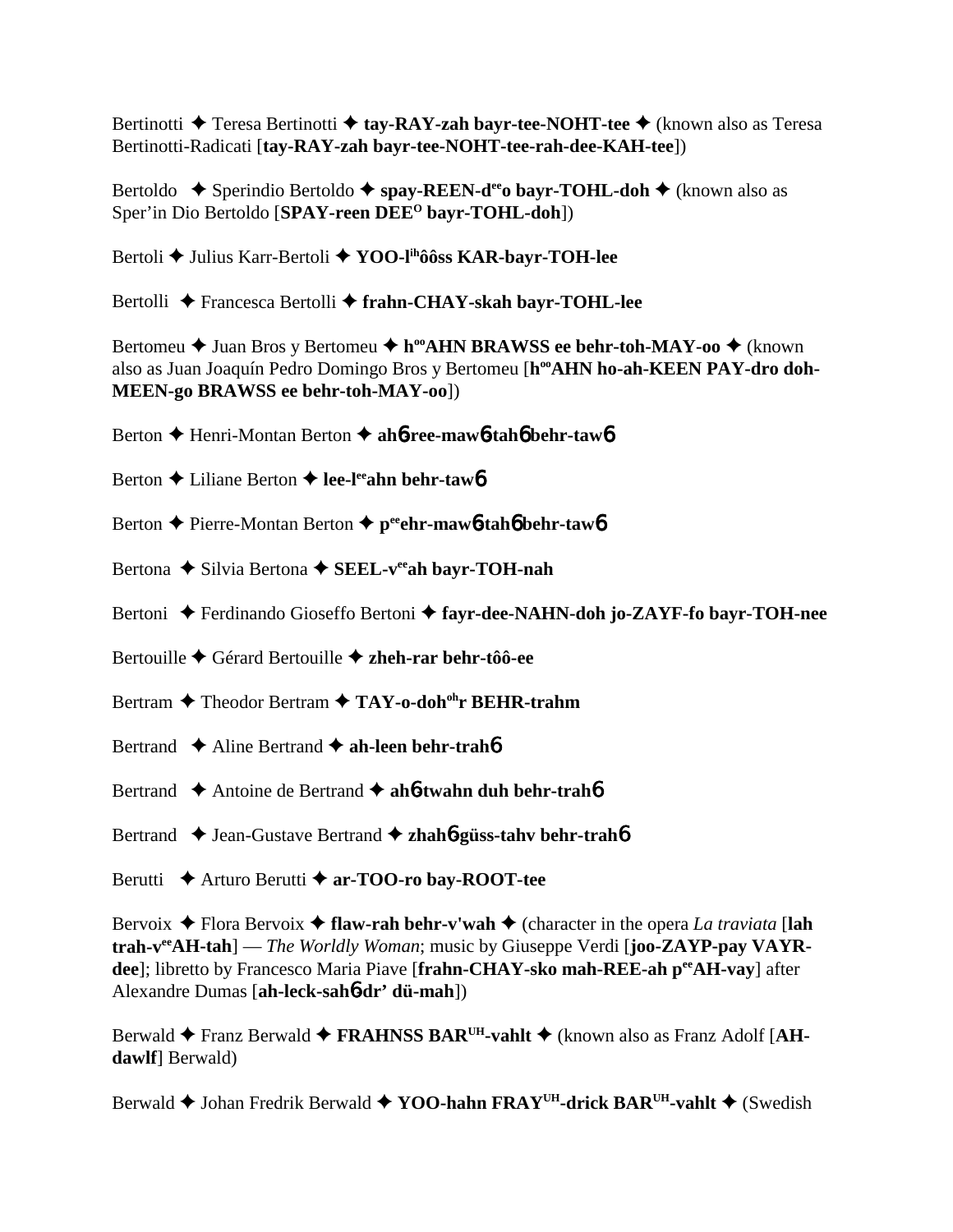version of the German Johann Friedrich Berwald [**YO-hahn FREET-rihh BEHR-vahlt**])

Berwald ◆ William Berwald ◆ WILL-I<sup>ih</sup>umm BUR-wahld ◆ (known also as Wilhelm Berwald [**VILL-hellm BEHR-vahlt**])

Berzerette savoyenne **↓ behr-zeh-rett sah-v'wah-yenn ◆** (Shepherdess From Savoy) ◆ (Mass set to music by Antoine Brumel [**ah**6**-twahn brü-mell**])

Besame mucho  $\triangle$  Bésame Mucho  $\triangle$  **BAY-sah-may MOO-cho**  $\triangle$  (Kiss Me Again and Again) (blues song by Consuelo Velázquez [**kawn-sooAY-lo vay-LAHSS-kess**])

Besanzoni **→** Gabriella Besanzoni → gahb-r<sup>ee</sup>AYL-lah bay-sahn-TSOH-nee

Besard ◆ Jean-Baptiste Besard ◆ zhah**6**-bah-teest buh-sar

Bescheidene  $\triangle$  Die bescheidene  $\triangle$  dee buh-SH**I**-duh-nuh  $\triangle$  (The Modest Lassie)  $\triangle$  (excerpt from *Mährische Duette* [**MAY-rih-shuh doo-ETT-tuh**] — *Moravian Duets* — by Antonín Dvo<mark>řák [AHN-taw-n<sup>y</sup>ee<sup>ee</sup>n d'VAW-<sup>r</sup>shah<sup>ah</sup>k])</mark>

Bescheidene liebe  $\triangle$  Bescheidene Liebe  $\triangle$  buh-SH**I**-duh-nuh LEE-buh  $\triangle$  (Undemanding Love)  $\triangle$  (anonymous poem set to music by Hugo Wolf [**HOO-go VAWLF**])

Besekirsky Vasili Besekirsky **vah-SEE-ly ee beh-seh-KEER-skee** (known also as Vasili Bezekirsky [**beh-zeh-KEER-skee**])

Besler **→** Samuel Besler **→ ZAH-moo-ayl BESS-lur** 

Besly Maurice Besly **MAW-russ BESS-lee**

Besozzi Alessandro Besozzi **ah-layss-SAHN-dro bay-SOHT-tsee**

Bessa ◆ Antonio del Bessa ◆ **ahn-TAW-n<sup>ee</sup>o dayl BAYSS-sah ◆** (known also as Antonio Squarcialupi [sk<sup>oo</sup>ar-ch<sup>ee</sup>ah-LOO-pee], Antonio degli Organi [DAY-l'yee ohr-GAH-nee], and Antonio de Bartolomeo [**day bar-toh-loh-MAY-o**])

Bessaraboff  $\blacklozenge$  Nicholas Bessaraboff  $\blacklozenge$  **NIH-kuh-luss bess-sah-RAH-bawf**  $\blacklozenge$  (known in the United States as Nicholas Bessaraboff Bodley [**NIH-kuh-luss bess-suh-RAH-bawf BAWD-lee**]) (Nicholas is probably an Americanized version of the original Russian Nikolai [**ny ee-kah-** $LAH<sup>IH</sup>$ ])

Bessel ◆ Vasili Bessel ◆ vah-SEE-l<sup>y</sup>ee BESS-sell ◆ (the first name is transliterated also as Vassili [**vahss-SEE-ly ee**])

Besseler Heinrich Besseler **HN-rihh BESS-suh-lur**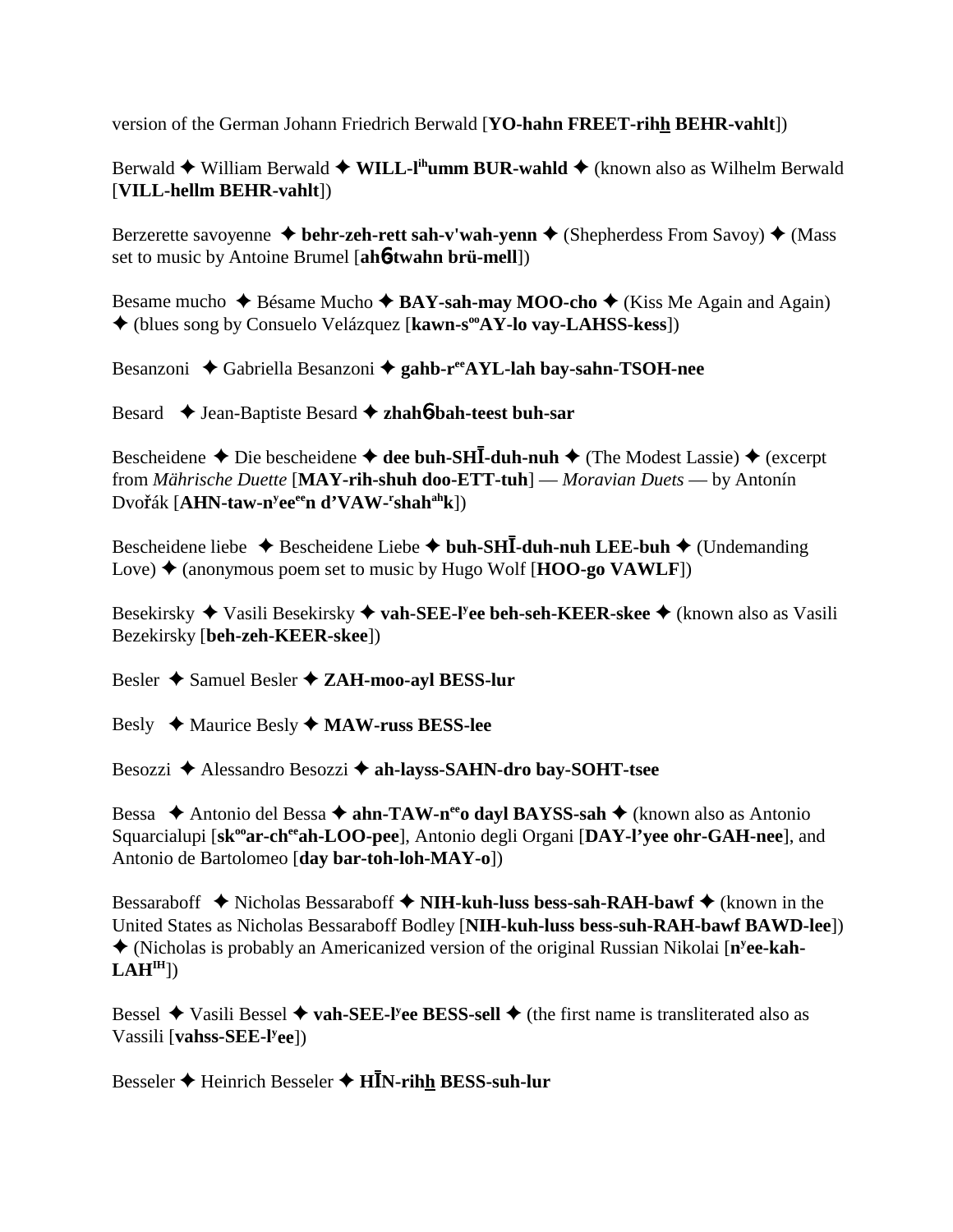Bessems Antoine Bessems **ah**6**-twahn bess-semmss**

Bester jungling  $\triangle$  Bester Jüngling  $\triangle$  **BEH-stur YÜNG-lihng**  $\triangle$  (rondo [**RAHN-doh**] from the opera *Der Schauspieldirektor* [**dayr SHAHÔÔ-shpeel-tih-reck-tawr**] — *The Play Director;* a one-act comedy, with music by Wolfgang Amadeus Mozart [**VAWLF-gahng ah-mah-DAYôôss MO-tsart**] and libretto by Gottlieb Stephanie [**GAWT-leep SHTEH-fah-nee**])

Bestiaire ◆ Le bestiaire ◆ luh bess-t<sup>ee</sup>chr ◆ (shortened version of *Le bestiaire (ou le cortège d'Orphée)* [**luh bess-teeehr (ôô luh kawr-tehzh dawr-fay)**] — *The Bestiary* [**BESS-chee-eh-ree**] (*or 'The Procession of Orpheus* [AWR-fee-uss]'))  $\blacklozenge$  (six songs for voice by Francis Poulenc [**frah**6**-seess pôô-lah**6**k**])

Bestiaire ou le cortege dorphee  $\bullet$  Le bestiaire (ou le cortège d'Orphée)  $\bullet$  luh bess-t<sup>ee</sup>ehr (ôô **luh kawr-tehzh dawr-fay) ♦ (The Bestiary [BESS-chee-eh-ree] (or 'The Procession of** Orpheus  $[AWR-free-uss]')$   $\blacklozenge$  (six songs for voice by Francis Poulenc  $[frah6-seess pôô-lah6k]$ )

Bete aber auch dabei  $\triangle$  **BAY-tuh AH-bur ah<sup>ôô</sup>k dah-B** $\overline{I}$   $\triangle$  (Yet pray, even while)  $\triangle$  (aria from the cantata [**kunn-TAH-tuh**] *Mache dich, mein Geist, bereit* [**MAH-kuh dihh, min GHST, buh-RT**] by Johann Sebastian [**YO-hahn {suh-BASS-tihunn BAHK} zay-BAHstihahn BAHK**])

Bethena  $\triangleleft$  buh-THEE-nuh  $\triangleleft$  (concert waltz by Scott Joplin)

Bethune Conon de Bèthune **kaw-naw**6 **duh beh-tün**

Bethune  $\triangle$  Thomas Greene Bethune  $\triangle$  TAH-muss GREEN buh-th'YOON

Betly ◆ **BAYT-lee ◆** (an opera, with music by Gaetano Donizetti [gah<sup>ay</sup>-TAH-no doh-nee-**TSAYT-tee**] and libretto by Donizetti after Eugène Scribe [**ö-zhenn skreeb**]; also a character in the opera)

Betti **→** Adolfo Betti **→ ah-DOHL-fo BAYT-tee** 

Bettina **→** Judith Bettina → **JOO-duth butt-TEE-nuh** 

Bettinelli ◆ Bruno Bettinelli ◆ BROO-no bayt-tee-NAYL-lee

Betto di signa  $\triangle$  Betto di Signa  $\triangle$  BAYT-toh dee SEE-n'yah  $\triangle$  (character in the opera *Gianni Schicchi* [**JAHN-nee SKEEK-kee**]; music by Giacomo Puccini [**JAH-ko-mo poo-CHEE-nee**] and libretto by Giovacchino Forzano [**jo-vahk-KEE-no fohr-TSAH-no**])

Betz **←** Franz Betz ← FRAHNTSS BETTSS

Beurhaus ◆ Friedrich Beurhaus ◆ FREET-rihh BOYR-hah<sup>ôô</sup>ss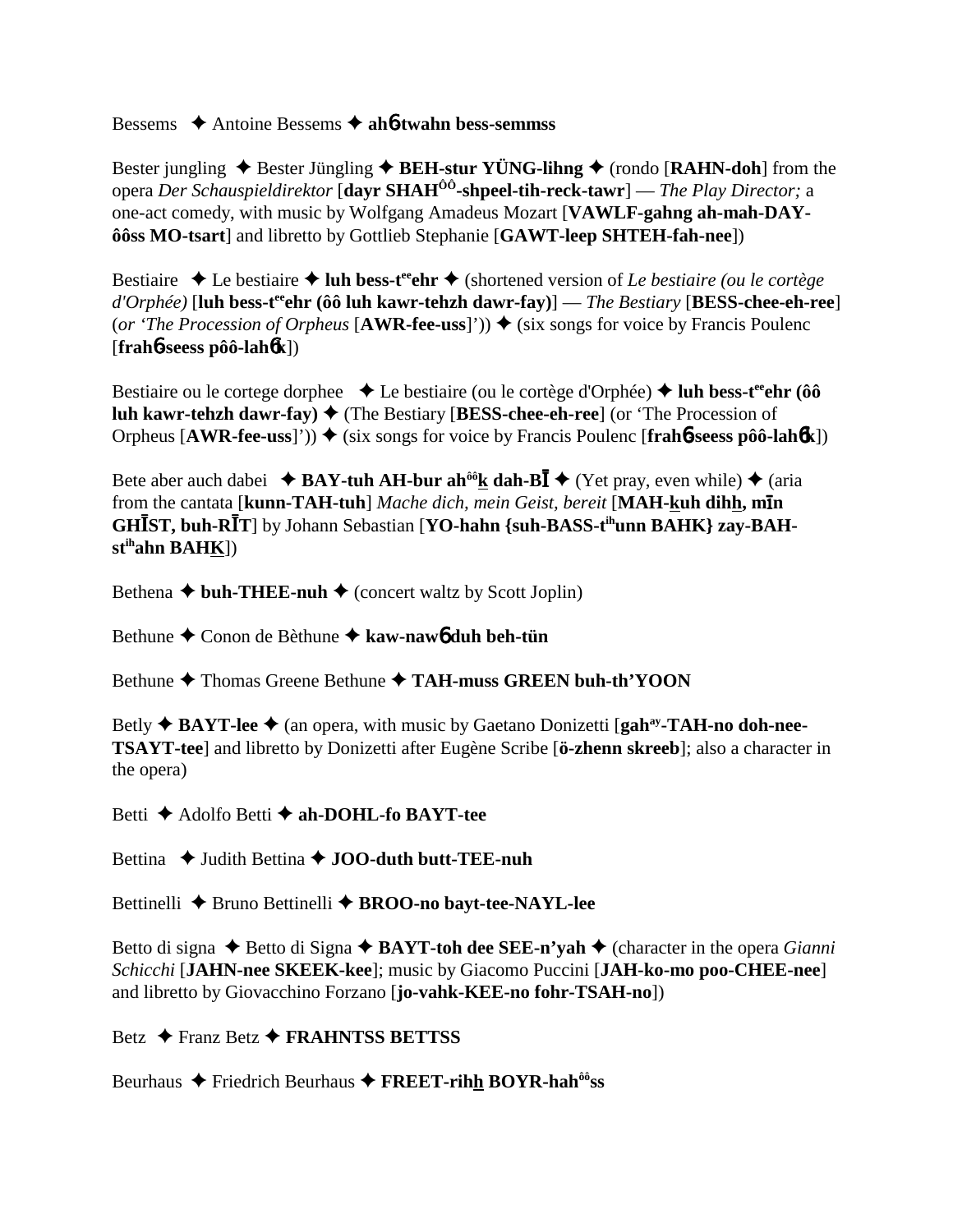Beurle  $\blacklozenge$  Jürgen Beurle  $\blacklozenge$  YÜR-gunn BOYR-luh

Beurlin  $\triangle$  Paul Beurlin  $\triangle$  PAH<sup>ô0</sup>L BOYR-linn  $\triangle$  (the last name is also spelled Peuerl [POYurl], Peurl [POYRL], Bäwerl [BAY-vurl], and Bäurl [BAY-ôôrl])

Beuthen  $\triangle$  Heinrich Schulz-Beuthen  $\triangle$  HIN-rihh SHÔÔLTSS-BOY-tunn

Bevan  $\triangle$  Clifford Bevan  $\triangle$  KLIFF-furd BEH-vunn

Bevan  $\triangle$  Rachel Bevan  $\triangle$  RAY-chull BEH-vunn

Beveridge  $\rightarrow$  Thomas Beveridge  $\rightarrow$  TAH-muss BEH-vuh-ridj

Beversdorf  $\triangle$  Thomas Beversdorf  $\triangle$  TAH-muss BEH-vuhrz-dawrf

Bevignani ◆ Enrico Bevignani ◆ ayn-REE-ko bay-vee-n'YAH-nee

Bewegt  $\triangleleft$  buh-VECKT  $\triangleleft$  (excerpt from Sonate Nr. 2 für Violine und Klavier d-moll [zo-NAH-tuh Nr. 2 für fee-o-LEE-nuh ôônt klah-FEER DAY-MAWL] — Sonata No. 2 in d Minor for Violin and Piano — by Robert Schuman  $[ROH<sup>OH</sup>$ -bert SHOO-mahn])

Bewerunge ◆ Henry Bewerunge ◆ {HENN-ree BEH-weh-ruhng} HENN-ree BAY-vuhrôông-uh  $\triangleq$  (the first name of this German national probably was Heinrich [HIN-rihh] before anglicization)

Bey  $\leftrightarrow$  Mariette Bey  $\leftrightarrow$  mah-r<sup>ee</sup>ett beh

Beydts  $\triangle$  Louis Beydts  $\triangle$  l<sup>ôô</sup>ee baytss

Beyer  $\triangle$  Achim Beyer  $\triangle$  AH-kimm BI-ur

Beyer ← Frank Michael Beyer ← FRAHNGK MIH-hah-ell BI-ur

Beyer  $\triangle$  Franz Beyer  $\triangle$  FRAHNTSS BI-ur

Beyer  $\triangle$  Johann Samuel Beyer  $\triangle$  YO-hahn ZAH-m<sup>oo</sup>ayl BI-ur

Beyer → Johanna Magdalena Beyer → {jo-HANN-nah mag-dah-LEE-nah BĪ-ur} vo-HAHNnah mahk-dah-LAY-nah BI-ur

Beyerle  $\triangle$  Hatto Beyerle  $\triangle$  HAHT-toh BI-yur-luh

Beyschlag  $\triangle$  Adolf Beyschlag  $\triangle$  AH<sup>AH</sup>-dawlf BI-shlahk

Bezdek  $\triangle$  Jan Bezdek  $\triangle$  JANN BEZZ-deck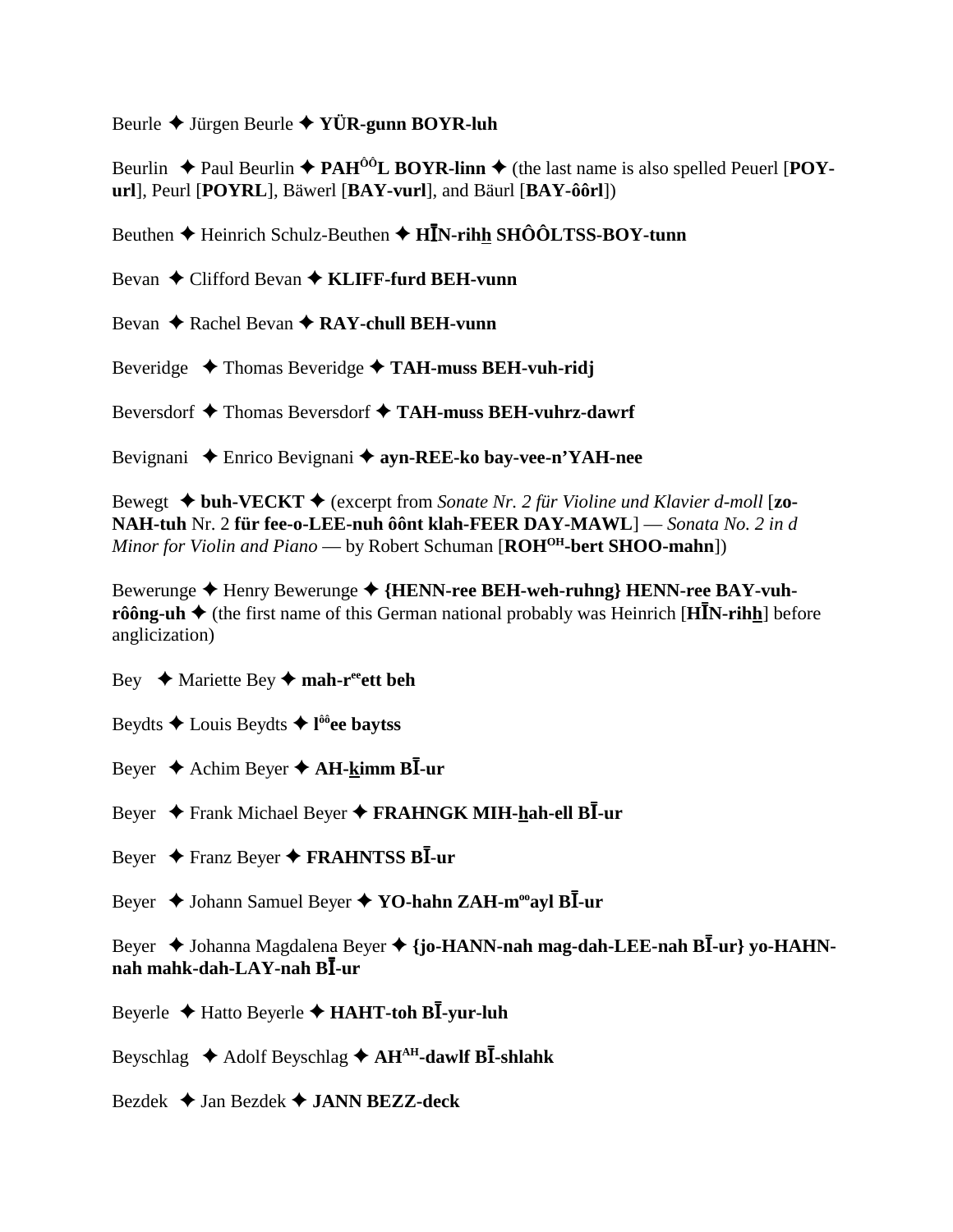Bezekirsky Vasili Bezekirsky **vah-SEE-ly ee beh-zeh-KEER-skee** (known also as Vasili Besekirsky [**beh-seh-KEER-skee**])

Beznosiuk Lisa Beznosiuk **LEE-suh BEZZ-naw-sihôôk**

Beznosiuk Pavlo Beznosiuk **PAHV-lo BEZZ-naw-sihôôk**

Bezzubenkov ◆ Gennadii Bezzubenkov ◆ ghenn-NAH-d<sup>y</sup>ee bezz-ZOO-bunn-kuff

Bhagavad gita Bhagavad-Gita **BAH-gah-vahd GHEE-tah**

Bhatkhande Vishnu Narayan Bhatkhande **WIHSH-noo nah-RAH-yahn baht-KAHN-dee**

Biaggi Girolamo Alessandro Biaggi **jee-RO-lah-mo ah-layss-SAHN-dro beeAHD-jee**

Bial **→** Rudolf Bial ◆ **ROO-dawlf BEE-ahl** 

Bialas Günter Bialas **GÜN-tur bee-AH-lahss**

Bialik Chaim Nachman Bialik **KAHIHM NAHK-mahn bihAH-lick**

Bianca  $\triangle$  **b**<sup>ee</sup>**AHN-kah**  $\triangle$  (character in the opera *La rondine* [lah **ROHN-dee-nay**] — *The Swallow*; music by Giacomo Puccini [**JAH-ko-mo poo-CHEE-nee**]; libretto by Giuseppe Adami [**joo-ZAYP-pay ah-DAH-mee**] after Dr. A. M. Willner [**VILL-nur**] and Heinz Reichert  $[HINTSS R\bar{I} - hert])$ 

Bianca  $\triangle$  b<sup>ee</sup>AHN-kah  $\triangle$  (character in the opera *Les brigands* [leh bree-gah**6**] — *The Brigands* [**BRIH-gunndz**]; music by Jacques Offenbach [**ZHACK AWF-funn-bahk**]; libretto by Henri Meilhac [**ah**6**-ree meh-yack**] and Ludovic Halévy [**lü-daw-veek ah-lay-vee**])

Bianchi Bianca Bianchi **beeAHN-kah beeAHN-kee**

Bianchi Bonifacio Bianchi **bo-nee-FAH-cho beeAHN-kee**

- Bianchi Francesco Bianchi **frahn-CHAY-sko beeAHN-kee**
- Bianchi Valentina Bianchi **vah-lenn-TEE-nuh bee-AHN-kee**
- Bianchini **→** Domenico Bianchini → doh-MAY-nee-ko b<sup>ee</sup>ahn-KEE-nee
- Bianco **← Pietro Antonio Bianco ← p<sup>ee</sup>AY-tro ahn-TAW-n<sup>ee</sup>o b<sup>ee</sup>AHN-ko**
- Bianco René Bianco **ruh-nay beeah**6**-ko**
- Bianconi Philippe Bianconi **fee-leep beeah**6**-kaw-nee**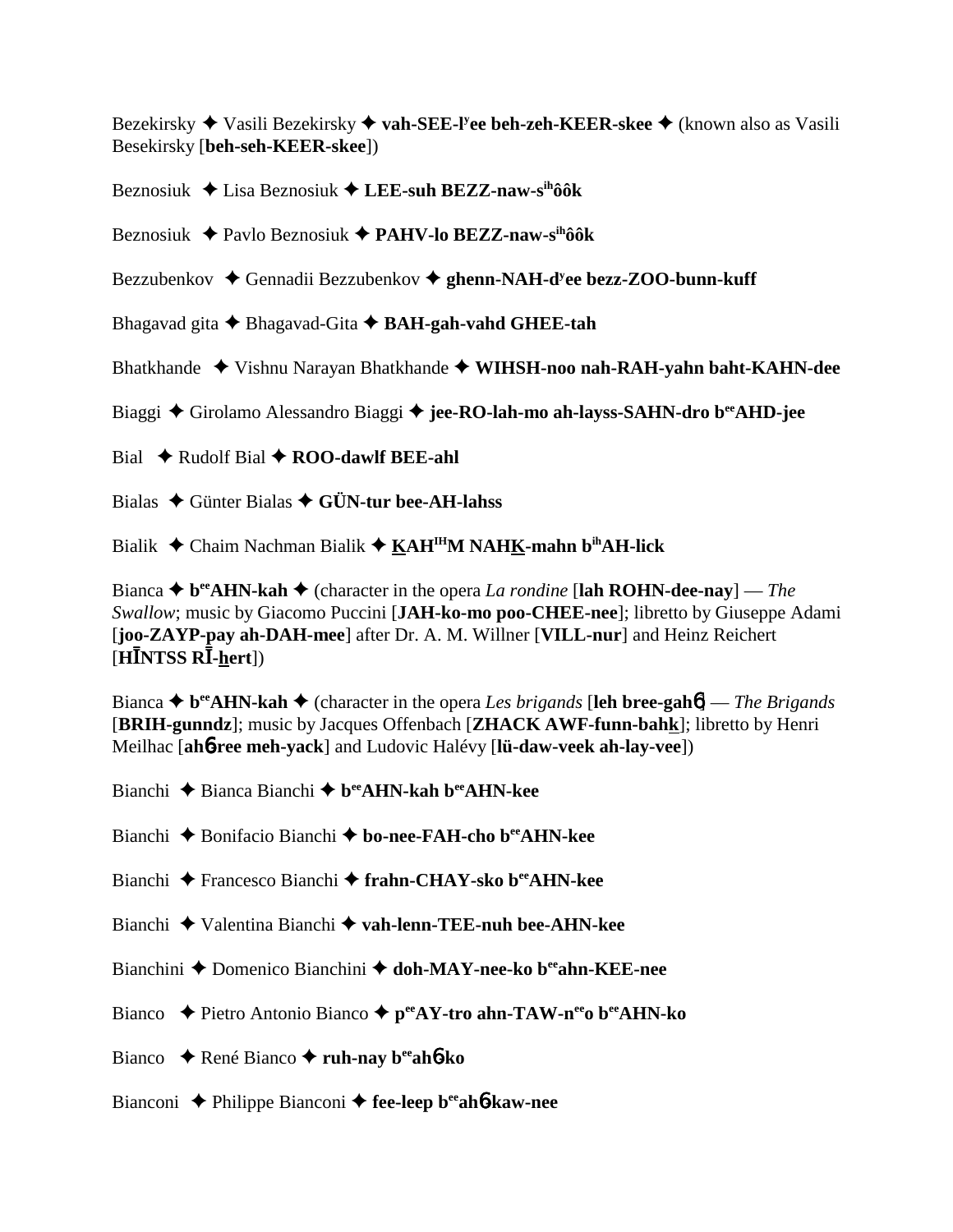#### Biancucci **→** b<sup>ee</sup>ahn-KOO-chee

Bibalitsch **→** Antonio Bibalitsch → **ahn-TAW-n<sup>ee</sup>o BEE-bah-littsk** → (known also as Antonio Gino [**JEE-no**] Bibalitsch, Antonio Bibalo [**BEE-bah-lo**], and Antonio Gino Bibalo)

Bibalo **←** Antonio Bibalo ← **ahn-TAW-n<sup>ee</sup>o BEE-bah-lo** ← (known also as Antonio Gino [**JEE-no**] Bibalo, Antonio Bibalitsch [**BEE-bah-littsk**], and Antonio Gino Bibalitsch)

Biber  $\rightarrow$  Heinrich Biber  $\rightarrow$  **HN**-rihh BEE-bur  $\rightarrow$  (known also as Heinrich Ignaz Franz von Biber [**HN-rihh IGG-nahtss FRAHNTSS fawn BEE-bur**])

Bibl Andreas Bibl **ahn-DRAY-ahss BIH-b'l**

 $Bibl \triangleleft Rudolf Bibl \triangleleft ROO-dawlf BIH-b'l$ 

Bidaola ◆ Jésus Guridi Bidaola ◆ **HAY-sooss goo-REE-thee bee-thah-O-lah** ◆ (known also as Jésus Guridi)

Bie Oskar Bie **AWSS-kar BEE**

Bieber Clemens Bieber **KLAY-mennss BEE-bur**

Biebl Franz Biebl **FRAHNTSS BEE-b'l**

Biedau ◆ Viktor Hugo von Woikowski-Biedau ◆ VICK-tawr HOO-go fawn voy-KAWV**skee-BEE-dahôô**

Biehle Herbert Biehle **HEHR-pert BEE-luh**

Biehle Johannes Biehle **yo-HAHN-nuss BEE-luh** (known also as August [**AHÔÔ-gôôst**] Johannes Biehle)

Bielawa Herbert Bielawa **HUR-burt bee-LAH-wah**

Bielefeld Bob Bielefeld **BAHB BEE-leh-felld**

Bierbach Franz Bierbach **FRAHNTSS BEER-pahk**

Bierbaum  $\triangle$  Otto Julius Bierbaum  $\triangle$  AWT-toh YOO-l<sup>ih</sup>ôôss BEER-pah<sup>oo</sup>m

Bierdiajew **→** Walerian Bierdiajew → vah-LEH-reeahn beechr-deeAH-yeff

Bierey  $\blacklozenge$  Gottlob Benedikt Bierey  $\blacklozenge$  GAWT-lawp BAY-nay-dickt BEE-ri

Biessen **→** Émile Biessen **→ ay-meel b<sup>ee</sup>ess-sah6**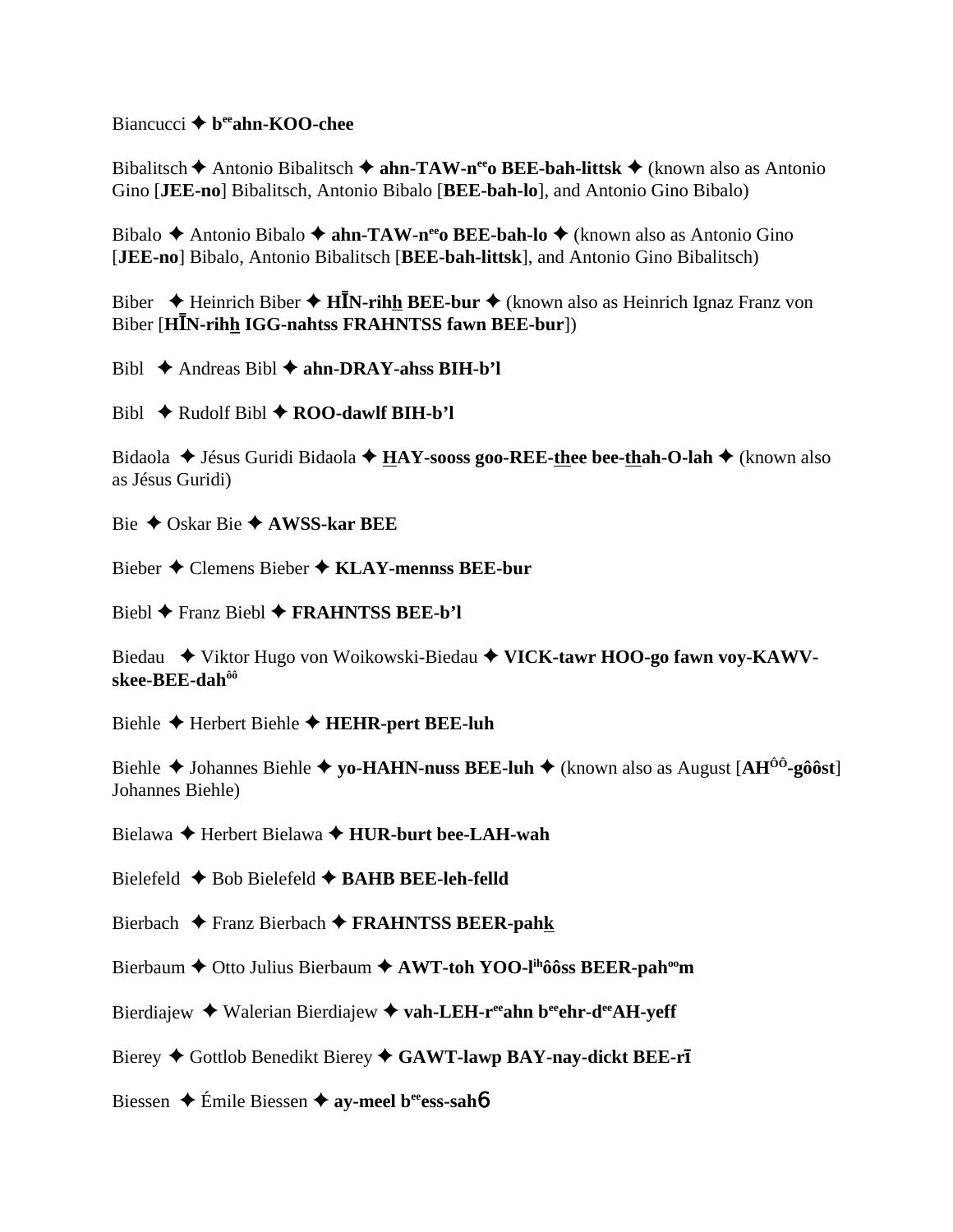Bignami  $\triangle$  Carlo Bignami  $\triangle$  KAR-lo bee-n'YAH-mee

Bigot  $\triangle$  Eugène Bigot  $\triangle$  ö-zhenn bee-go

Bigot  $\triangle$  Marie Bigot  $\triangle$  mah-ree bee-go  $\triangle$  (known also as Marie Bigot de Morogues [mahree bee-go duh maw-rawg])

Bijvanck  $\blacklozenge$  Henk Bijvanck  $\blacklozenge$  HEHNGK BAY-vahngk

Bik  $\triangle$  Annette Bik  $\triangle$  ahn-NETT-tuh BEEK

Bikel  $\blacklozenge$  Theodore Bikel  $\blacklozenge$  {THEE-uh-dohr BIH-k'l} tay-o-DOH-ruh BEE-kull

Bilbao song  $\triangle$  Bilbao-Song  $\triangle$  bill-BAH-o-(Song)  $\triangle$  (song by Kurt Weill [KÔÔRT VIL] from the musical production *Happy End*; text by Dorothy Lane (Elisabeth Hauptmann [ay-LEE-zahbett HAH<sup>00</sup>PT-mahn]) and Bertolt Brecht [BEHR-tawlt BREHHT])

Bilbilicos  $\triangle$  Los bilbilicos  $\triangle$  lawss beel-bee-LEE-kawss  $\triangle$  (The Nightingales)  $\triangle$  (traditional song of the Spanish Jews)

Bild der rose  $\triangle$  Das Bild der Rose  $\triangle$  dahss BILLT dayr RO-zuh  $\triangle$  (composition by Johann Friedrich Reichardt [YO-hahn FREET-rihh RI-hart])

Bildstein  $\triangle$  Hieronymus Bildstein  $\triangle$  hee-ROH<sup>OH</sup>-nü-môôss BILLT-shtin

Bilhon  $\triangle$  Jhan de Bilhon  $\triangle$  zhaho deh bee-vawo  $\triangle$  (the first name is also spelled Jean [zhaho], Jan [vahn], Jehan [zh<sup>eh</sup>aho], and Joannes [vo-ahn-ness], and the last name is also spelled Billhon [bee-yaw6] and Billon [bee-yaw6]; du [dü] may also substitute for de  $[deh]$ ]

Biller  $\triangle$  Georg Christoph Biller  $\triangle$  GAY-awrk KRIH-stawf BILL-lur

Billhon  $\triangle$  Jhan de Billhon  $\triangle$  zhaho deh bee-yawo  $\triangle$  (the first name is also spelled Jean [ $zhah6$ ], Jan [YAHN], Jehan [ $zh<sup>eh</sup>ah6$ ], and Joannes [yo- $ahn-ness$ ], and the last name is also spelled Bilhon [bee-yaw6] and Billon [bee-yaw6]; du  $\left[ \frac{d\ddot{u}}{du} \right]$  may also substitute for de  $\left[ \frac{d\ddot{u}}{du} \right]$ 

Billon  $\bullet$  (see Jhan de Billhon)

Billroth  $\blacklozenge$  Theodor Billroth  $\blacklozenge$  TAY-o-doh<sup>oh</sup>r BILL-rawt

Bilse  $\triangle$  Benjamin Bilse  $\triangle$  BENN-yah-minn BILL-suh

Bilson  $\triangle$  Malcolm Bilson  $\triangle$  MA<sup>L</sup>-kumm BILL-sunn

Bilstin  $\blacklozenge$  Youry Bilstin  $\blacklozenge$  YOO-ree bill-STEEN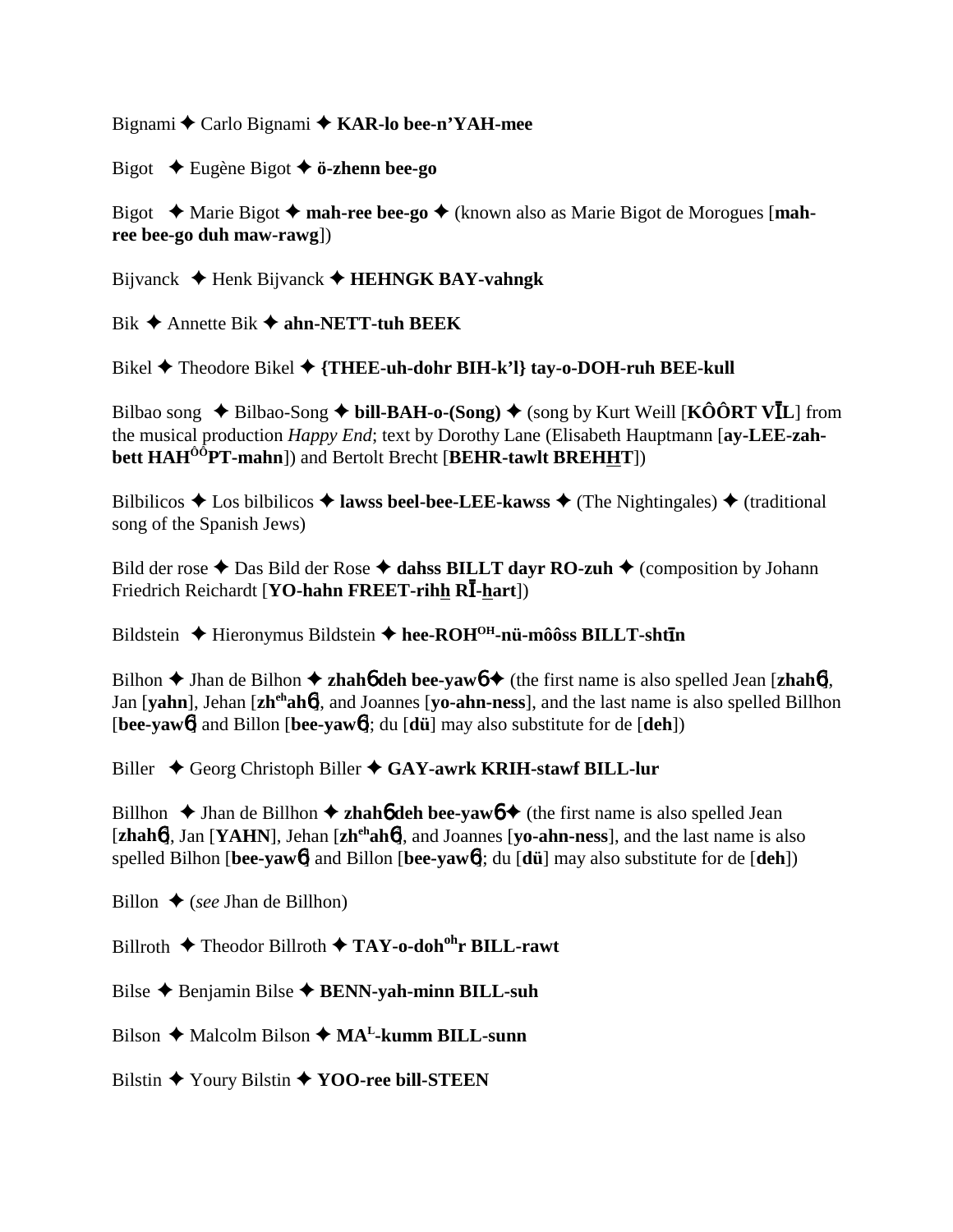### Bilt Peter van der Bilt **PAY-ter funn der BILLT**

Bimba bimba non piangere  $\triangle$  Bimba, bimba, non piangere  $\triangle$  **BEEM-bah, BEEM-bah, nohn**  $p^{\text{ee}}$ **AHN-jay-ray**  $\blacklozenge$  (duet from Act I of the opera *Tosca* [**TOH-skah**]; music by Giacomo Puccini [JAH-ko-mo poo-CHEE-nee]; libretto by Luigi Illica [l<sup>oo</sup>EE-jee eel-LEE-kah] and Giuseppe Giacosa [**joo-ZAYP-pay jah-KO-zah**] after Henri Murger [**ah**6**-ree mür-zhay**])

Bimboni ◆ Alberto Bimboni ◆ {a<sup>l</sup>-BEHR-toh bimm-BO-nee} ahl-BAYR-toh beem-BO-nee

Bin ich gleich von dir gewichen  $\triangle$  binn ihh GL**I**H fawn deer guh-VIH-hunn  $\triangle$  (Before Thee I Yield My All) (choral excerpt from the *St. Matthew Passion* by Johann Sebastian Bach [**YOhahn {suh-BASS-tihunn BAHK} zay-BAH-stihahn BAHK**])

Binch  $\triangle$  Gilles Binch  $\triangle$  (*see* Gilles Binchois)

Binche  $\blacklozenge$  Gilles Binchois)

Binchois Gilles Binchois **zheel beh**6**-shwah** (known also as Gilles Binch [**beh**6**sh**], Gilles Binche [**beh**6**sh**], Gilles de Binchois [**duh beh**6**-shwah**], Gilles de Binch [**duh beh**6**sh**], and Gilles de Binche [**duh beh**6**sh**])

Binder Christlieb Siegmund Binder **KRIHST-leep ZEEK-môônt BINN-tur**

Binder Karl Binder **KARL BINN-tur**

Binenbaum Janco Binenbaum **YAHN-ko BEE-nunn-bahôôm**

Binet Jean Binet **zhah**6 **bee-neh**

Bingen **→** Hildegard von Bingen → **HILL-tuh-gart fawn BIHNG-unn** 

Bingham Clifton Bingham **KLIFF-tunn BIHNG-umm**

Binicki ◆ Stanislav Binički ◆ S**TAH-nih-slahf bee-NEECH-kee** 

Binnorie  **binn-NO-ree**

Binzer **→** Kim von Binzer **→ KIMM fawn BINN-tsuh** 

Biondina in gondoleta **↓** La biondina in gondoleta **→ lah b<sup>ee</sup>ohn-DEE-nah een gohn-doh-LAYtah ♦ (The Blonde Girl in the Gondola) ♦ (composition by Reynaldo Hahn [<b>ray-NAHL-doh**] **HAHN**])

Biordi Giovanni Biordi **jo-VAHN-nee beeOHR-dee**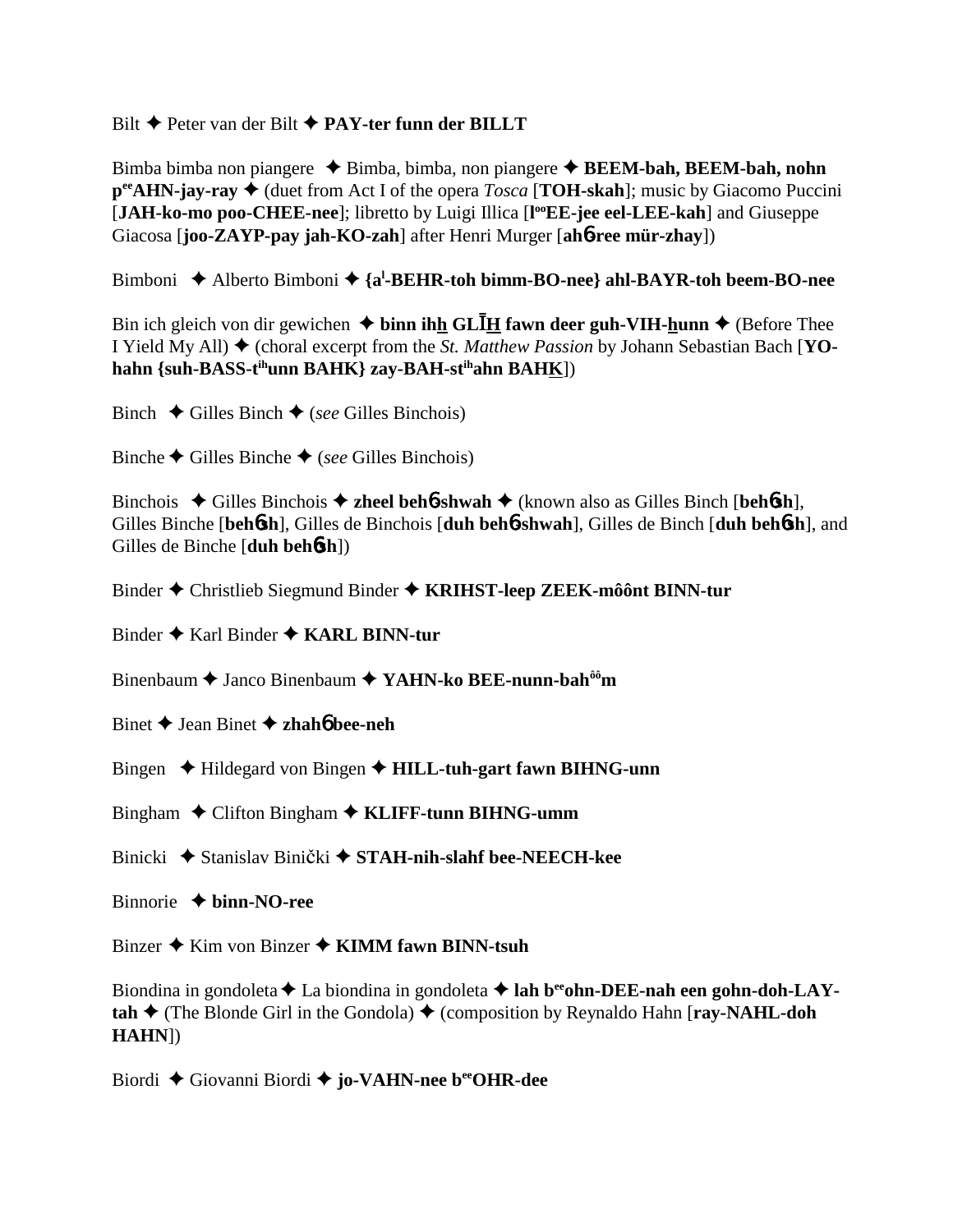Biran ◆ Jonathan Biran **◆ JAH-nuh-thunn BIH-runn** 

Birchall  $\triangle$  Simon Birchall  $\triangle$  S**I**-munn BUR-chawl

Bird  $\blacklozenge$  William Bird  $\blacklozenge$  WILL-l<sup>ih</sup>umm BURD  $\blacklozenge$  (known also as William Byrd [BURD] and William Byrde [**BURD**])

Biriotti **←** León Biriotti ← lay-OHN bee-r<sup>ee</sup>AWT-tee

Biriukov **→** Yuri Biriukov → **YOO-ree bih-r**<sup>ih</sup>ôô-**KAWF** 

Birkenstock Johann Adam Birkenstock **YO-hahn AHAH-dahm BIHR-kunn-shtawk**

Birnbach Heinrich Birnbach **HN-rihh BIHRN-bahk**

Birnbach Karl Joseph Birnbach **KARL YOHOH-zeff BIHRN-bahk**

Birnie Tessa Birnie **TESS-suh BUR-nee** (known also as Tessa Daphne [**DAFF-nee**] Birnie)

Birtner ♦ Herbert Birtner ♦ HEHR-pert BIHRT-nur

Birtwistle  $\triangle$  Sir Harrison Birtwistle  $\triangle$  (SIR) HA<sup>R</sup>-rih-s'n BURT-wiss'l  $\triangle$  (known also as Sir Harrison Paul [**PAWL**] Birtwistle)

Bis / Hippolyte-Louis-Florent Bis / **ee-paw-leet-lôôee-flaw-rah**6 **bee**

Bis jouy et marrast  $\triangle$  Bis, Jouy et Marrast  $\triangle$  bee, zhôô<sup>ee</sup> ay mar-rah  $\triangle$  Hippolyte Bis, Étienne de Jouy et Armand Marrast **← eep-law-leet bee,ay-t<sup>ee</sup>enn duh zhôô<sup>ee</sup> ay ar-mah<sup>6</sup> mar-rah ←** (librettists for the opera *Guillaume Tell* [**ghee-yohm tell**] — *William Tell* [**WILL-lihumm TELL**], based on *Wilhelm Tell* [**VILL-hellm TELL**] by Friedrich von Schiller [**FREET-rihh fawn SHILL-lur**] ◆ (music by Gioachino Rossini **j**<sup>oh</sup>**ah-KEE-no rohss-SEE-nee**])

Bisaccia Giovanni Bisaccia **jo-VAHN-nee bee-ZAH-chah**

- Bischof Andrea Bischof **AHN-dray-uh BIH-shawf**
- Bischof **→** Rainer Bischof **→ RAH<sup>IH</sup>-nur BIH-shawf**

Bischoff  $\blacklozenge$  Georg Friedrich Bischoff  $\blacklozenge$  GAY-awrk FREET-rihh BIH-shawf

Bischoff  $\blacklozenge$  Hans Bischoff  $\blacklozenge$  **HAHNSS BIH-shawf** 

Bischoff **◆** Hermann Bischoff ◆ **HEHR-mahn BIH-shawf**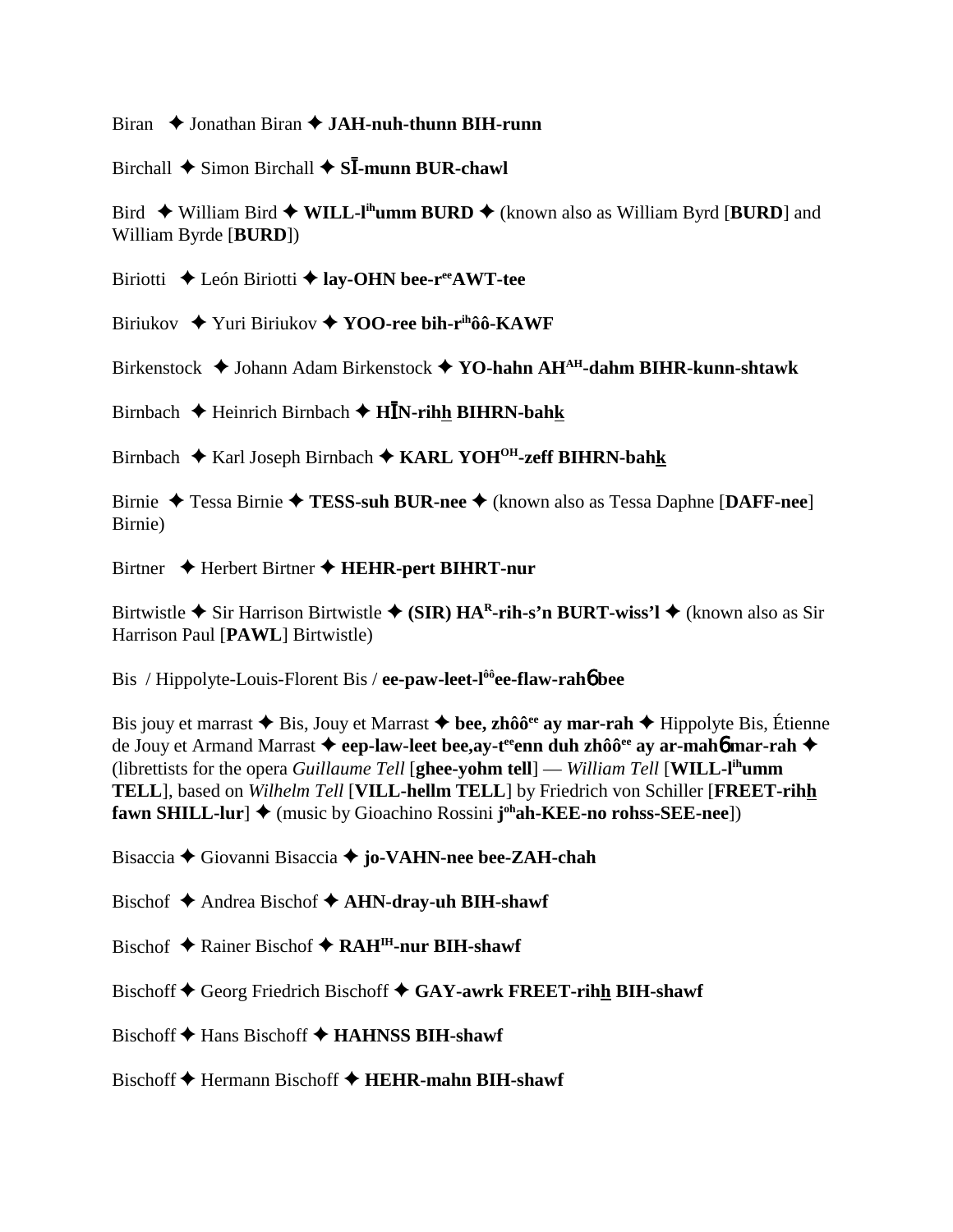Bischoff  $\triangle$  Kaspar Jakob Bischoff  $\triangle$  KAH-spar YAH<sup>AH</sup>-kawp BIH-shawf

Bischoff ♦ Ludwig Friedrich Christian Bischoff ♦ LÔÔT-vihh FREET-rihh KRIH-st<sup>ih</sup>vahn **BIH-shawf**

Bischoff  $\triangle$  Marie Bischoff  $\triangle$  mah-REE-uh BIH-shawf

Biscogli Francesco Biscogli **frahn-CHAY-sko bee-SKO-l'yee**

Bishop  $\blacklozenge$  Stephen Bishop  $\blacklozenge$  **STEE-vunn BIH-shupp**  $\blacklozenge$  (known also as Stephen Bishop-Kovacevich [**STEE-vunn BIH-shupp kaw-vuh-SEH-vihch**])

Bishop kovacevich  $\blacklozenge$  Stephen Bishop-Kovacevich  $\blacklozenge$  STEE-vunn BIH-shupp-kaw-vuh-SEH**vihch**  $\triangle$  (known also as Stephen Bishop)

Bismillah khan **BISS-mill-lah KAHN**

Bispham  $\triangle$  David Bispham  $\triangle$  DAY-vudd BISS-pumm  $\triangle$  (known also as David Scull Bispham [**DAY-vudd SKULL) BISS-pumm**])

Bissell **♦ Keith Bissell ♦ KEETH BISS-sull** 

Bisson **←** Noël Bisson ← NO-ull BISS-sunn

Bist du bei mir  $\triangle$  **BISST doo bi MEER**  $\triangle$  (composition by Gottfried Heinrich Stölzel [**GAWT-freet HN-rihh SHTÖL-tsull**])

Bitetti **←** Ernesto Bitetti ← **ehr-NAYSS-toh bee-TETT-tee** ← (known also as Ernesto Bitetti Ravina [**rah-VEE-nah**], Ernesto Guillermo [**ghee-l'YEHR-mo**] Bitetti, and Ernesto Guillermo Bitetti Ravina)

Bitowski  $\blacklozenge$  bee-TAWV-skee  $\blacklozenge$  (character in the operetta *Wiener Blut* [VEE-nur BLOOT] — *Vienna Blood*; music by Johann Strauss II [**YO-hahn SHTRAH<sup>00</sup>SS II**]; libretto by Victor Léon [**veek-tawr lay-aw**6] and Leo Stein [**LAY-o SHTN**])

Bitsch Marcel Bitsch **mar-sell beetsh**

Bitter ◆ Carl Hermann Bitter ◆ KARL HEHR-mahn BITT-tur

Bittner ◆ Julius Bittner ◆ YOO-l<sup>ih</sup>ôôss BITT-nur

Bixio ◆ Cesare Antonio Bixio ◆ chay-ZAH-ray ahn-TAW-n'yo BEEK-s<sup>ee</sup>o

Bizet Georges Bizet **zhawrzh bee-zay**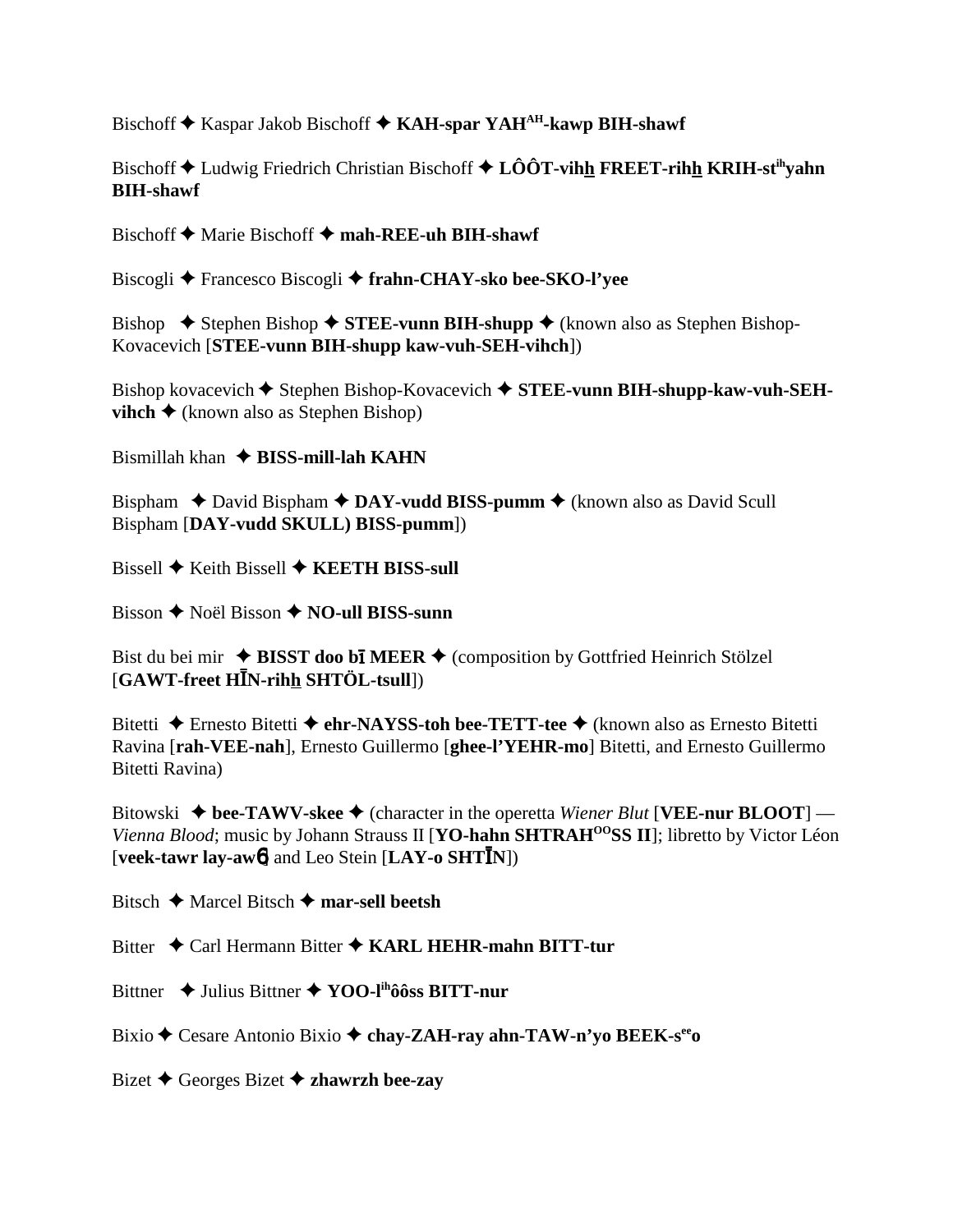Bjelinski Bruno Bjelinski **BROO-naw bee-LEEN-skee**

Bjerre  $\triangle$  Jens Bjerre  $\triangle$  **YENNSS b'YEHR-ruh** 

Bjoerling Jussi Bjoerling **YÜSS-see b'YÖR-lihng**

Bjoner Ingrid Bjoner **IHNG-ree b'YOO-nur**

Bjorkander ◆ Nils Björkander ◆ **NEELSS b'yör-KANN-dur ◆** (known also as Nils Frank Frederik Björkander [**NEELSS FRANGK FRAYUH-drick b'yör-KANN-dur**])

Bjorlin ◆ Ulf Björlin ◆ **ÜLF b'YÖR<sup>UH</sup>-leen** ◆ (known also as Mats Ulf Stefan Björlin [**MAHTSS ÜLF STAYUH-fahn b'YÖRUH-leen**])

Bjorling Jussi Björling **YÜSS-see b'YÖR-lihng**

Bjorling Sigurd Björling **SEE-gürd b'YÖR-lihng**

- Bjornson Björnstjerne Björnson [**b'YÖN-hah-nuh b'YÖN-sunn**
- Bjornsson Árni Bjórnsson **AR-nee b'YAWN-sunn**
- Blacher **→** Boris Blacher **→ BO-riss BLAH-kur**
- Blachly Alexander Blachly **a-ligg-ZANN-dur BLAHK-lee**
- Blachut **←** Beno Blachut ← BEH-no BLAH-kôôt

Black key etude  $\triangle$  Black Key Étude  $\triangle$  (Black Key) ay-tüd  $\triangle$  (composition by Frédéric Chopin [**fray-day-reek shaw-peh**6])

Blackley **→ John Blackley → JAHN BLAYK-lih** 

Blades Rubén Blades **roo-BAYN BLAH-thayss**

Blaes **→** Arnold Joseph Blaes → **AR-nawlt YOH<sup>OH</sup>-zeff BLAYSS** 

Blaes Elisa Blaes **ay-LEE-sah BLAYSS**

Blagodetelnitsa nasha **→ blah-gah-DAY-tell-n<sup>y</sup>itt-suh NAH-shuh →** (excerpt from the opera *Pique dame* [**peek dahm**] — *The Queen of Spades*; music by Peter Ilyich Tchaikovsky [**p'YAWt'r ill-YEECH {chahih-KAWF-skee} chay-KAWF-skee**]; libretto by Modest Tchaikovsky [**mah-DYESST {chahih-KAWF-skee} chay-KAWF-skee**] after Alexander Sergeyevich Pushkin [**uh-ly ick-SAHN-d'r sehr-GAY-yeh-vihch POOSH-kinn**])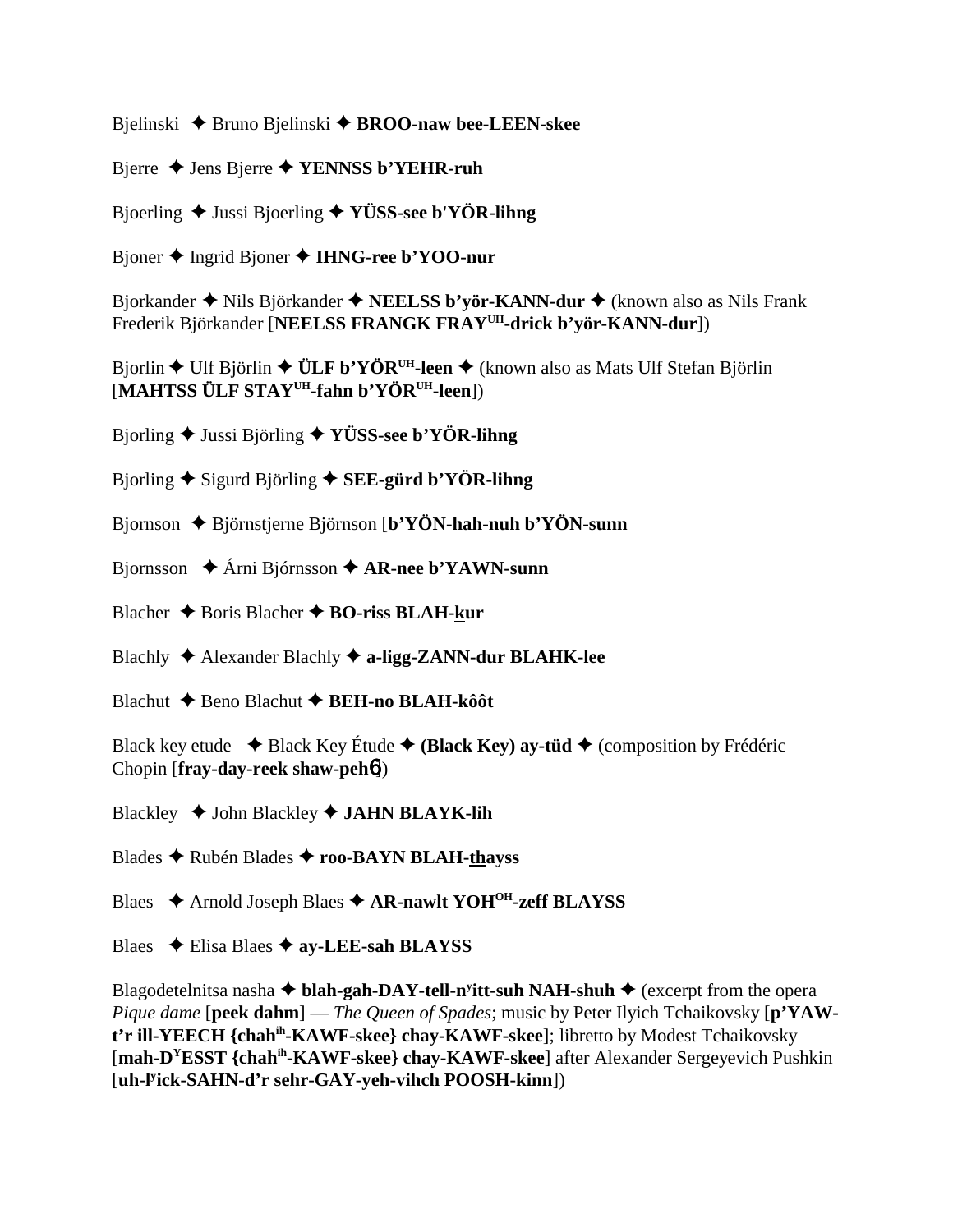Blagrove ♦ Henry Gamble Blagrove ♦ HENN-ree GAMM-b'l BLAY-grohv

Blaha **→** Ivo Bláha → I**H-vo BLAH<sup>AH</sup>-hah** 

Blaha mikes Záboj Bláha-Mikeš **ZAHAH-boee BLAHAH-hah-MIH-kehsh**

Blahetka ◆ Marie Léopoldine Blahetka ◆ mah-REE-uh LAY-o-pawl-tee-nuh blah-HETT**kah**

Blainville Charles-Henri de Blainville **sharl-ah**6**-ree duh bleh**6**-veel**

Blaja  $\triangle$  Jaufre Rudel de Blaja  $\triangle$  zho-fr' rü-dell duh blah-yah  $\triangle$  (the first name is represented also as Jofre [**zhaw-fr'**], the second as Rudelh [**rü-dell**], and the last as Blaye [**blahy'**])

Blake Eubie Blake **YOO-bee BLAYK**

Blakeney Victoria Blakeney **vick-TOH-ree-uh BLAYK-nih**

Blamont François Collin de Blamont **frah**6**-swah kawl-leh**6 **duh blah-maw**6 (known also as François Colin [**kaw-leh**6] de Blamont)

Blanc **→** Adolphe Blanc **→ ah-dawlf blah<sup>6</sup>** 

Blanc  $\triangle$  Giuseppe Blanc  $\triangle$  **joo-ZAYP-pay BLAHNK** 

Blancafort **→** Manuel Blancafort → mah-n<sup>oo</sup>ELL blahn-kah-FAWRT → (known also as Manuel Blancafort de Rosselló [**day rawss-say-l'YO**])

Blancas Ángeles Blancas **AHN-hay-layss BLAHN-kahss**

Blanchard Esprit Joseph Antoine Blanchard **ess-pree zho-zeff ah**6**-twahn blah**6**-shar**

Blanchard Henri-Louis Blanchard **ah**6**-ree-lôô-ee blah**6**-shar**

Blanche de la force  $\triangle$  Blanche de la Force  $\triangle$  **blahósh duh lah fawrss**  $\triangle$  (Sister Blanche of the Agony of Christ) ◆ (character in the opera *Dialogues des Carmélites* [**d<sup>ee</sup>ah-lawg day kar-may**leet] — *Dialogues of the Carmelites* [KAR-muh-litss]; music by Francis Poulenc [frah6-seess **pôô-lah**6**k**] and libretto by Poulenc after Georges Bernanos [**zhawrzh behr-nah-nawss**])

Blanchemains  **blah**6**sh-meh**6

Blanchet Émile-Robert Blanchet **ay-meel-raw-behr blah**6**-sheh**

Blanck Hubert de Blanck **HÜ-behrt deh BLAHNGK**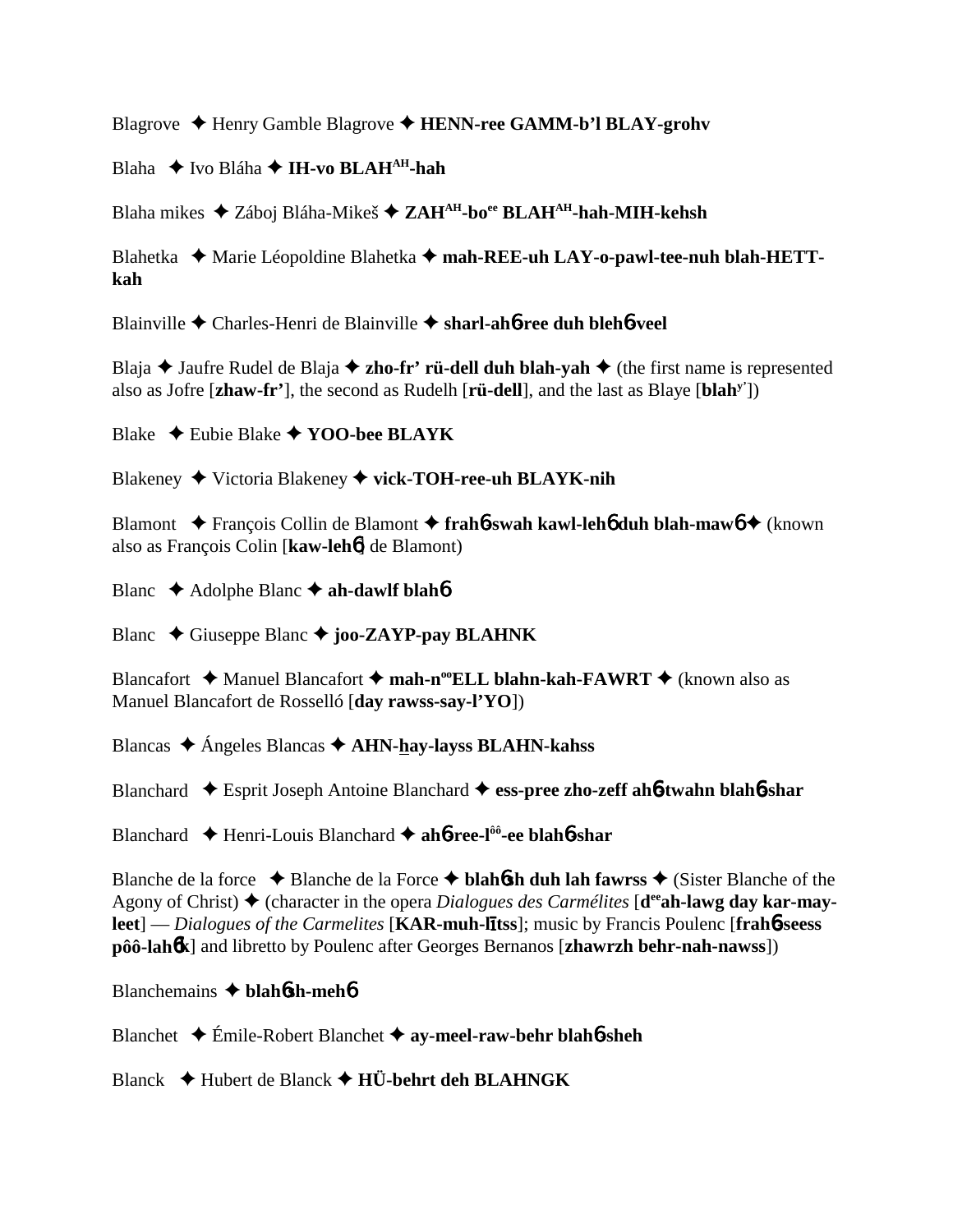Blanco Daniel Garcia Blanco **dah-neeELL gar-SEE-ah BLAHN-ko**

Blanco **→** Juan Blanco **→ h<sup>oo</sup>AHN BLAHN-ko** 

# Blanco ◆ Maria Esther Guzman Blanco ◆ mah-REE-ah ayss-TEHR GOOTH-mahn **BLAHN-ko**

Blangini **◆** Felice Blangini ◆ fay-LEE-chay blahn-JEE-nee ◆ (known also as Giuseppe Marco Maria Felice Blangini [**joo-ZAYP-pay MAR-ko mah-REE-ah fay-LEE-chay blahn-JEE-nee**])

Blankenburg Elke Mascha Blankenburg **ELL-kuh MAH-shah BLAHNG-kunn-pôôrk**

Blankenburg  $\triangleq$  Quirin van Blankenburg  $\triangleq$  K<sup>oo</sup>IH-rinn funn BLANG-kenn-bürk  $\triangleq$  (known also as Quirinus Gerbrandszoon [k<sup>oo</sup>ih-REE-nôôss ghehr-BRAHNT-soh<sup>oh</sup>n] van Blankenburg)

Blanter **→** Matvei Blanter → maht-VAY<sup>EE</sup> BLAHN-tur → (known also as Matvei Isaakovich [**ee-SAH-kuh-vihch**] Blanter)

Blanziflor et helena Blanziflor et Helena  **blah**6**-zee-flawr ay ay-leh-nah** (*Blanchefleur and Helen* [**blahnsh-flör (and) ay-lenn**] — Blanchefleur is the hero of a popular medieval saga) (a series of poems from the 13th-century manuscript *Carmina Burana* [**kar-MEE-nah boo-RAH-nah**] set to music by Carl Orff [**KARL AWRF**])

Blaramberg  $\triangle$  Pavel Blaramberg  $\triangle$  **PAH-vell BLAH-rumm-behrk**  $\triangle$  (known also as Pavel Ivanovich [**ee-VAH-nuh-vihch**] Blaramberg)

Blaserna **←** Pietro Blaserna ← p<sup>ee</sup>AY-tro blah-SAYR-nah

Blasi Angela Maria Blasi **AHN-jay-lah mah-REE-ah BLAH-zee**

Blasippan  $\triangle$  Blåsippan  $\triangle$  **BLAW<sup>UH</sup>-seep-pahn**  $\triangle$  (The Blue Anemone)  $\triangle$  (poem by F. M. Franzén [(F. M.) **FRAHN-see<sup>uh</sup>n**] set to music by Jean Sibelius [**zhah6** sih-BAY-l<sup>ih</sup>ôôss])

Blasius Mathieu-Frédéric Blasius **mah-teeö-fray-day-rick blah-zeeüss**

Blatny ◆ Josef Blatný ◆ YO-seff BLAHT-nee<sup>ee</sup>

Blatny ◆ Pavel Blatný ◆ PAH-vell BLAHT-nee<sup>ee</sup>

Blatt ◆ František Tadeáš Blatt ◆ FRAHN-t<sup>y</sup>ih-sheck TAH-deh-ah<sup>ah</sup>sh BLAHT

Blattau ◆ Joseph Müller-Blattau ◆ YOH<sup>OH</sup>-zeff MÜL-lur-BLAHT-tah<sup>oo</sup> ◆ (known also as Joseph Maria [**mah-REE-ah**] Müller-Blattau)

Blau  $\div$  Édouard Blau  $\div$  av-d<sup>ôô</sup>ar blo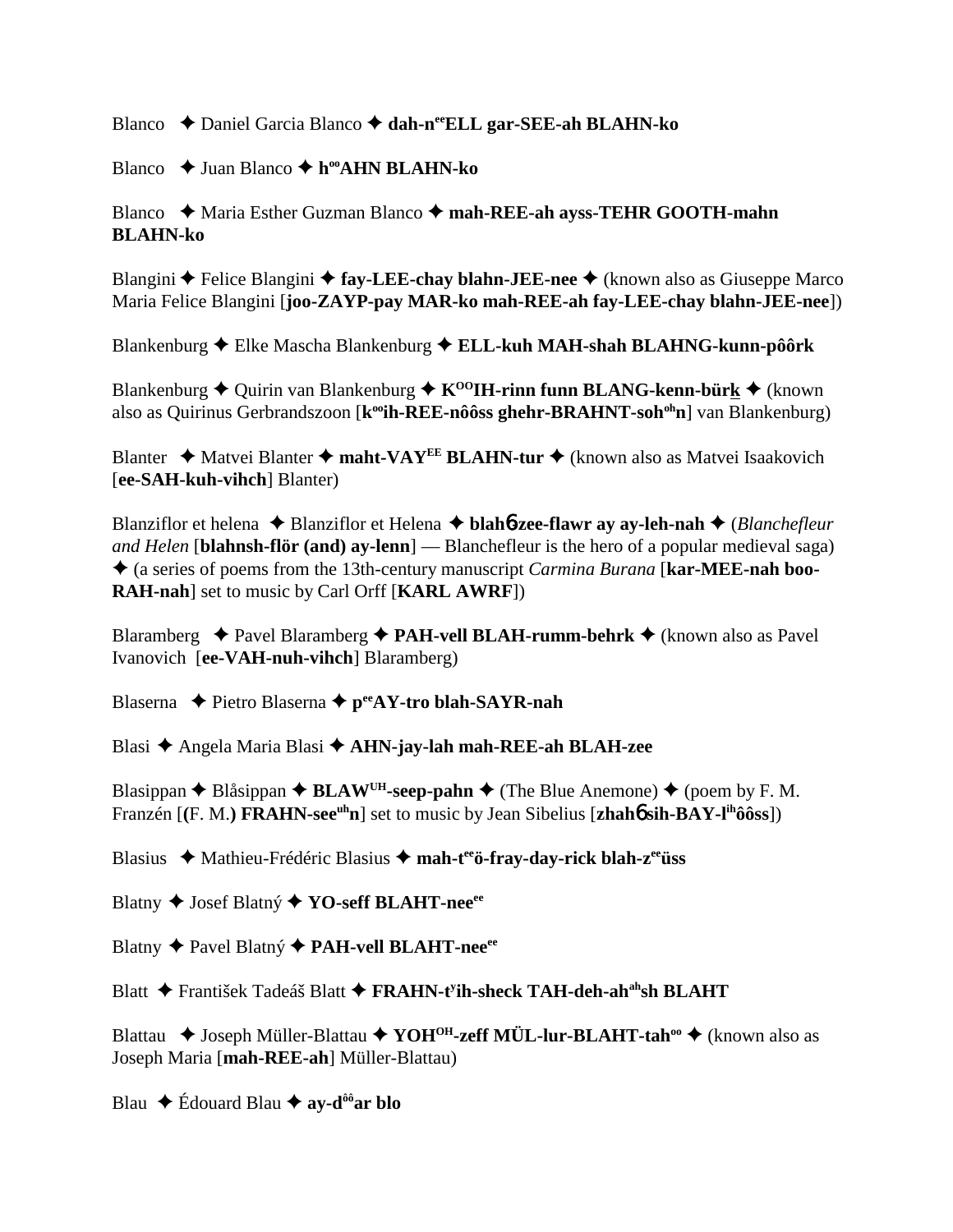Blaukopf  $\triangle$  Kurt Blaukopf  $\triangle$  KÔÔRT BLAH<sup>ôô</sup>-kawpf

Blauvelt  $\triangle$  Lillian Evans Blauvelt  $\triangle$  LILL-l<sup>ih</sup>unn EH-vunnz BLAH<sup>00</sup>-vellt

Blavet  $\blacklozenge$  Michel Blavet  $\blacklozenge$  mee-shell blah-veh

Blaweary  $\triangle$  BLAH-weer-ee  $\triangle$  (poem by Wilfrid Gibson [WILL-frudd GIBB-sunn] set to music by Ivor Gurney  $[\bar{I}$ -vur GUR-nee])

Blaye  $\triangle$  Jaufre Rudel de Blaye  $\triangle$  zho-fr' rü-dell duh blah<sup>y'</sup>  $\triangle$  (known also as Jaufre Rudel)  $\triangle$ (the first name is represented also as Jofre [zhaw-fr'], the second as Rudelh [rü-dell], and the last as Blaja [blah-vah])

Blaze  $\rightarrow$  François-Henri-Joseph Blaze  $\rightarrow$  fraho-swah-aho-ree-zho-zeff blahz  $\rightarrow$  (known also as François-Henri-Joseph Castil-Blaze [kahss-teel-blahz])

Blaze  $\triangle$  Henri Blaze  $\triangle$  ah**ó-ree blahz** 

Blazek  $\triangle$  Zdeněk Blažek  $\triangle$  ZDEH-n<sup>y</sup>eck BLAH-zheck

Blazhkov  $\triangle$  Igor Blazhkov  $\triangle$  EE-gur blahzh-KAWF

Blazso ◆ Sándor Blazsó ◆ SHAH<sup>AH</sup>N-dawr BLAH-zhoh<sup>oh</sup>

Blech  $\blacklozenge$  Harry Blech  $\blacklozenge$  HA<sup>R</sup>-ree BLECK

Blech  $\triangle$  Leo Blech  $\triangle$  LAY-o BLEHH

Bledsoe  $\triangle$  Jules Bledsoe  $\triangle$  JOOLZ BLEDD-zo

Blegen  $\triangleleft$  Judith Blegen  $\triangleleft$  JOO-duth BLEE-gunn

Blei  $\div$  Franz Blei  $\div$  FRAHNTSS BLI

Bleichmann  $\blacklozenge$  Yuli Bleichmann  $\blacklozenge$  YOO-I'ee BLIH-mahn

Bles  $\triangle$  Numa Blès  $\triangle$  nü-mah bleh

Blessinger  $\triangle$  Karl Blessinger  $\triangle$  KARL BLESS-sihng-ur

Blewitt  $\triangle$  Jonathan Blewitt  $\triangle$  JAH-nuh-thunn BLOO-witt

Bleyer  $\triangle$  Georg Bleyer  $\triangle$  GAY-awrk BLI-ur

Bleyer ♦ Nicolaus Bleyer ♦ NEE-ko-lah<sup>oo</sup>ss BLI-ur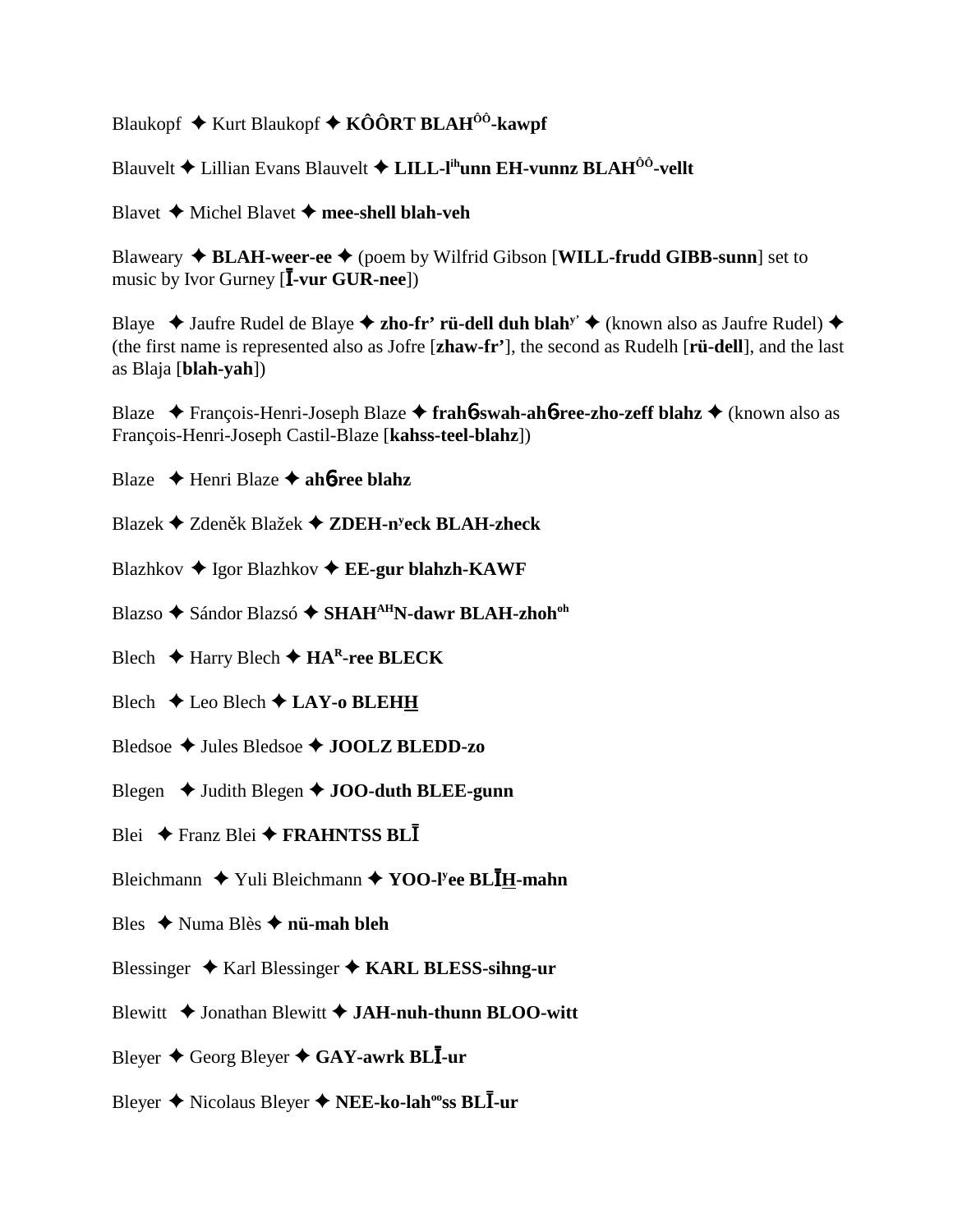Bleyle ◆ Karl Bleyle ◆ KARL BLĪ-luh

Blick ich umher in diesem edlen kreise ♦ Blick ich umher in diesem edlen Kreise ♦ BLICK ihh  $\hat{O}\hat{O}M$ -hehr inn DEE-zumm EDD-lunn KR $\bar{I}$ -zuh  $\blacklozenge$  (Wolfram's Speech)  $\blacklozenge$  (excerpt from the opera Tannhäuser [TAHN-hoy-zur]; music and libretto by Richard Wagner [RIH-hart VAHG $nur$ )

Blicke mich an und erbarme dich meiner herr  $\triangle$  Blicke mich an und erbarme Dich, meiner Herr  $\triangle$  BLIH-kuh mihh ahn ôônt ehr-BAR-muh dihh, MI-nur HEHR  $\triangle$  (Turn Thee Unto Me)  $\triangle$  (song from *Biblische Lieder* [BIPP-lih-shuh LEE-dur] — *Biblical Songs* — by Antonín Dvořák [AHN-taw-n<sup>y</sup>ee<sup>ee</sup>n d'VAW-'shah<sup>ah</sup>k])

Blicke mir nicht in die lieder  $\triangle$  Blicke mir nicht in die Lieder!  $\triangle$  BLIH-kuh meer NIHHT inn dee LEE-dur!  $\blacklozenge$  (Do Not Spy on My Songs!)  $\blacklozenge$  (song by Gustav Mahler [GÔÔ-stahf  $MAH<sup>AH</sup>$ -lur])

Blier  $\triangle$  Steven Blier  $\triangle$  STEE-vunn BLI-ur

Blitheman  $\triangle$  John Blitheman  $\triangle$  JAHN BLITH-munn

Blitzstein  $\triangle$  Marc Blitzstein  $\triangle$  MARK BLITT-stin

Bloch  $\triangle$  André Bloch  $\triangle$  ah*b***-dray blawk** 

Bloch  $\triangle$  Augustyn Bloch  $\triangle$  ah<sup>ôo</sup>-GÔÔ-stinn BLAW<u>H</u>  $\triangle$  (known also as Augustyn Hippolit [heep-PAW-leet] Bloch)

Bloch ← Ernest Bloch ← {UR-nusst BLAHK} EHR-nesst BLAWH

Bloch  $\triangle$  Suzanne Bloch  $\triangle$  {soo-ZANN BLAHK} zoo-ZAHN-nuh BLAWH

Blochwitz ♦ Hans-Peter Blochwitz ♦ HAHNSS-PAY-tur BLAWK-vittss

Block  $\blacklozenge$  Michel Block  $\blacklozenge$  mee-shell blahk

Blockflote  $\triangle$  Blockflöte  $\triangle$  BLAWK-flö-tuh  $\triangle$  (recorder)

Blockfloten  $\triangle$  Blockflöten  $\triangle$  BLAWK-flö-tunn  $\triangle$  (recorders)

Blockx  $\triangleleft$  Jan Blockx  $\triangleleft$  YAHN BLAHKSS

Blodek  $\blacklozenge$  Wilhelm Blodek  $\blacklozenge$  VILL-hellm BLO-deck  $\blacklozenge$  (also known as Vilém Blodek [vih- $LEH<sup>EH</sup>M BLAW-deck<sup>1</sup>)$ 

Blok  $\triangle$  Alexander Blok  $\triangle$  uh-l<sup>y</sup>ick-SAHN-d'r BLAWK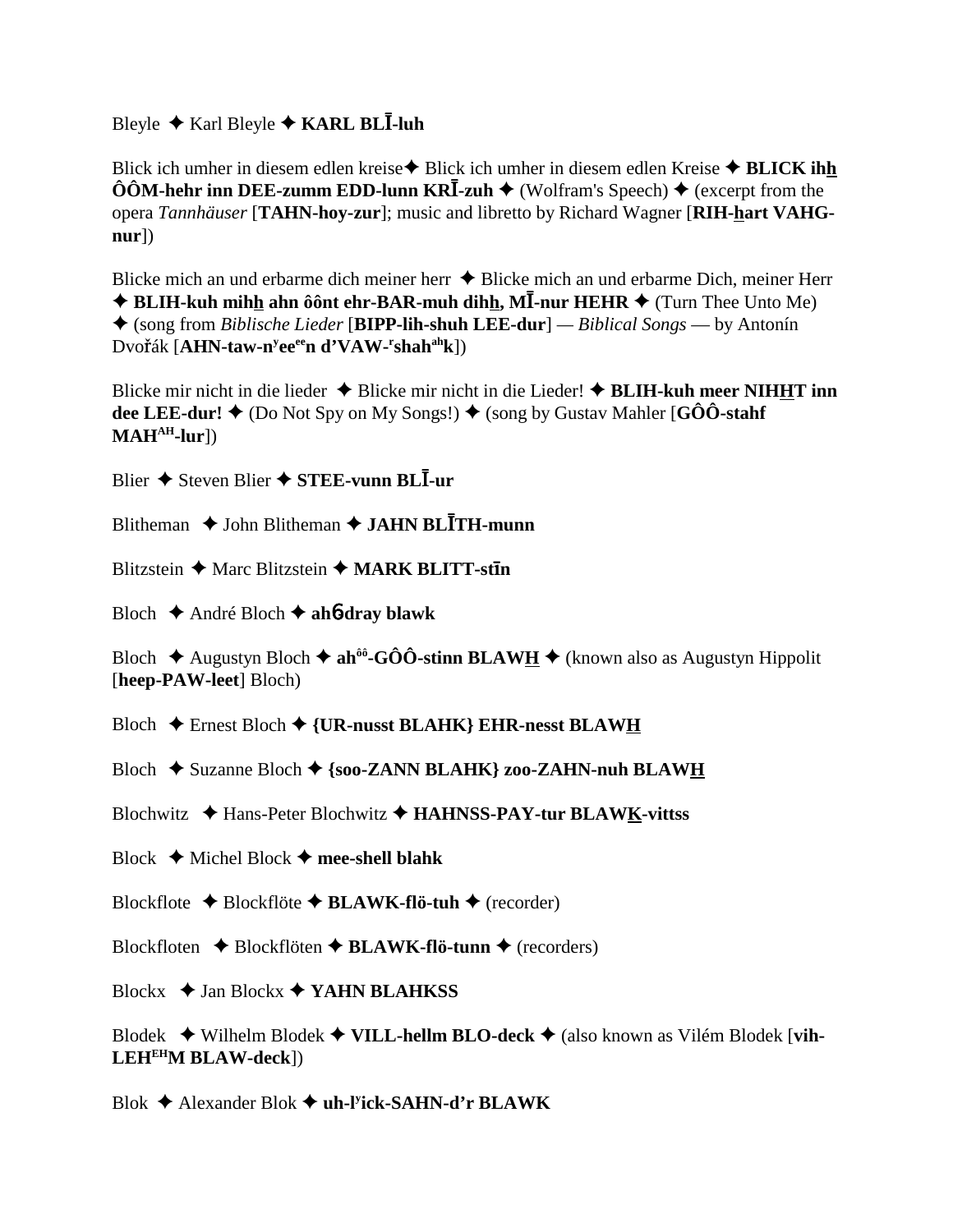Blom  $\div$  Eric Blom  $\div$  {EH-rick BLAHM} AY-rick BLOHM  $\div$  (known also as Eric Walter Blom [AY-rick VAHL-tur BLOHM])

Blomberg  $\triangle$  Erik Blomberg  $\triangle$  AY<sup>UH</sup>-rick BLOOM-bar<sup>y</sup>'

Blomdahl  $\blacklozenge$  Karl-Birger Blomdahl  $\blacklozenge$  KARL-BEER-ghehr BLOOM-dahl

Blommans ode  $\triangle$  Blommans öde  $\triangle$  BLOOM-mahnss Ö-duh  $\triangle$  (The Flower's Destiny)  $\triangle$ (poem by Johan Ludvig Runeberg [YOO-hahn LÜD-vigg RÜ-neh-bar<sup>y'</sup>] set to music by Jean Sibelius [ $zhah6\sin-BAY-I<sup>ih</sup>ôôss$ ])

Blomstedt  $\triangle$  Herbert Blomstedt  $\triangle$  HAR<sup>UH</sup>-bert BLOOM-stett  $\triangle$  (known also as Herbert Thorson  $[T\hat{O}\hat{O}$ -sawn Blomstedt)

Blon  $\triangle$  Franz von Blon  $\triangle$  FRAHNTSS fawn BLOHN

Blonde  $\triangleleft$  BLAWN-duh  $\triangleleft$  (character in the opera *Die Entführung aus dem Serail* [dee ennt- $\mathbf{F} \ddot{\mathbf{U}}$ -rôông ah<sup>oo</sup>ss daym zay-RAH<sup>IH</sup>L] — *The Abduction From the Harem*; music by Wolfgang Amadeus Mozart [VAWLF-gahng ah-mah-DAY-ôôss MO-tsart]; libretto by Johann Gottlieb Stephanie [YO-hahn GAWT-leep SHTEH-fah-nee) after Christoph Friedrich Bretzner [KRIHstawf FREET-rihh BRETTSS-nur])

Blondeau  $\blacklozenge$  Pierre-Auguste-Louis Blondeau  $\blacklozenge$  p<sup>ee</sup>ehr-o-güst-l<sup>ôô</sup>-ee blaw<sup>6</sup>-doh

Blondel ◆ Jorge Urrutia-Blondel ◆ HAWR-hay oor-ROO-tee ah blawn-DELL

Blow  $\bigstar$  John Blow  $\bigstar$  JAHN BLO

Blum ◆ Robert Blum ◆ ROH<sup>OH</sup>-behrt BLOOM ◆ (known also as Robert Karl Moritz Blum [ROH<sup>OH</sup>-behrt KARL MO-rittss BLOOM])

Blume  $\triangle$  Clemens Blume  $\triangle$  KLAY-mennss BLOO-muh  $\triangle$  (known also as Ferdinand Anton Clemens Blume [FEHR-tee-nahnt AHN-toh<sup>oh</sup>n KLAY-mennss BLOO-muh])

Blume  $\blacklozenge$  Friedrich Blume  $\blacklozenge$  FREET-rihh BLOO-muh

Blume  $\triangle$  Norbert Blume  $\triangle$  NAWR-burt BLOOM

Blumenfeld  $\blacklozenge$  Felix Blumenfeld  $\blacklozenge$  FAY-lickss BLOO-munn-fellt  $\blacklozenge$  (known also as Felix Mikhailovich [mee-KAH<sup>IH</sup>-luh-vihch]) Blumenfeld

Blumenfeld  $\blacklozenge$  Harold Blumenfeld  $\blacklozenge$  HA-rulld BLOO-m'n-felld

Blumengruss  $\triangle$  BLOO-munn-grôôss  $\triangle$  (Flower Greeting)  $\triangle$  (poem by Johann Wolfgang von Goethe [YO-hahn VAWLF-gahng fawn GÖ-tuh] set to music by Hugo Wolf [HOO-go]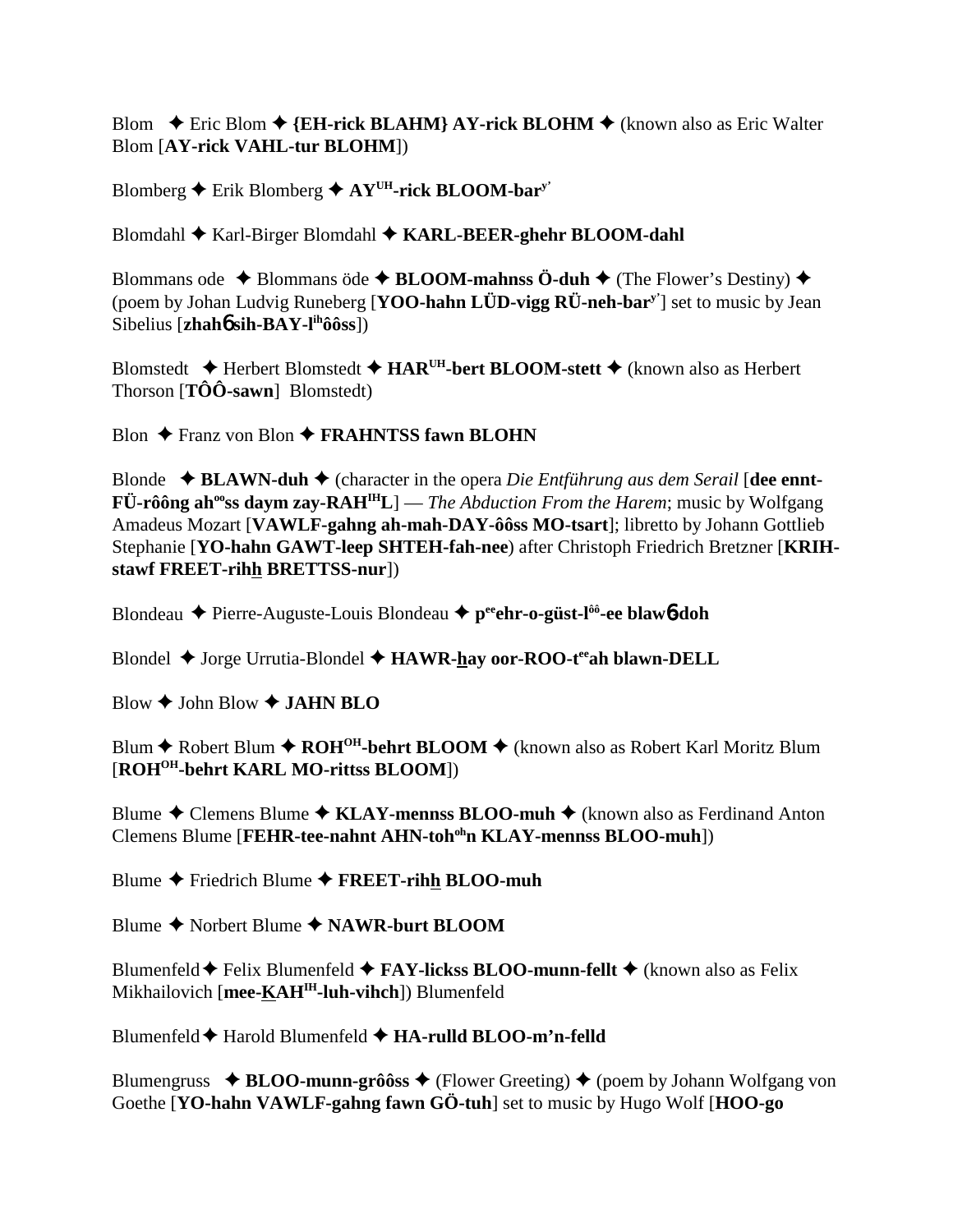### **VAWLF**I)

Blumenschein  $\blacklozenge$  William Leonard Blumenschein  $\blacklozenge$  WILL-I<sup>th</sup>umm LEH-nurd BLOO-munnshīn

Blumental ◆ Felicja Blumental ◆ feh-LEETSS-yah BLOO-menn-tahl

Blumenthal  $\bigstar$  Daniel Blumenthal  $\bigstar$  DA-n<sup>ih</sup>ull BLOO-munn-thahl

Blumenthal  $\blacklozenge$  Jacob Blumenthal  $\blacklozenge$  YAH<sup>AH</sup>-kawp BLOO-munn-tahl

Blumer  $\triangle$  Theodor Blumer  $\triangle$  TAY-o-doh<sup>oh</sup>r BLOO-mur

Blumner  $\triangle$  Martin Blumner  $\triangle$  MAR-teen BLOOM-nur

Blustine  $\triangle$  Allen Blustine  $\triangle$  A<sup>L</sup>-lunn BLOO-stin

Bluthner  $\triangleq$  Julius Blüthner  $\triangleq$  YOO-I<sup>ih</sup>ôôss BLÜT-nur  $\triangleq$  (known also as Julius Ferdinand Blüthner [YOO-I<sup>ih</sup>ôôss FEHR-tee-nahnt BLÜT-nur])

Boccanegra  $\triangle$  Simon Boccanegra  $\triangle$  SEE-mohn bohk-kah-NAY-grah  $\triangle$  (an opera, with music by Giuseppe Verdi [**joo-ZAYP-pay VAYR-dee**]; libretto by Francesco Maria Piave [frahn-CHAY-sko mah-REE-ah pee AH-vay] and G. Montanelli [(G.) mohn-tah-NAYL-lee] after Antonio García Gutiérrez [ahn-TOH-n<sup>ee</sup> gar-THEE-ah goo-t<sup>ee</sup>AYR-rehth]; also a character in the opera)

Boccherini  $\triangle$  Luigi Boccherini  $\triangle$  l<sup>oo</sup>EE-jee bohk-kay-REE-nee  $\triangle$  (known also as Ridolfo [ree-DOHL-fo] Luigi Boccherini])

Bochsa  $\triangle$  Nicolas-Charles Bochsa  $\triangle$  nee-kaw-lah-sharl bawsh-sah  $\triangle$  (known also as Robert-Nicolas-Charles Bochsa [raw-behr-nee-kaw-lah-sharl bawsh-sah])

Bock  $\triangleq$  Josef Böck  $\triangleq$  YOH<sup>OH</sup>-zeff BÖK

Bockelmann  $\triangle$  Rudolf Bockelmann  $\triangle$  ROO-dawlf BAW-kull-mahn  $\triangle$  (known also as Rudolf August Louis Wilhelm Bockelmann [ROO-dawlf AH<sup>ôô</sup>-gôôst LOO-ee VILL-hellm BAW-kull- $$ 

Bockh  $\triangle$  August Böckh  $\triangle$  AH<sup> $\hat{0}$ 0-gôost BÖK</sup>

Bocz ◆ Ágnes Bócz ◆ AH<sup>AH</sup>G-nehsh BAW<sup>AW</sup>TSS

Boda  $\blacklozenge$  John Boda  $\blacklozenge$  JAHN BO-duh

Bodanzky ◆ Artur Bodanzky ◆ {AR-tur bo-DANN-skee} AR-tôôr bo-DAHNTSS-kü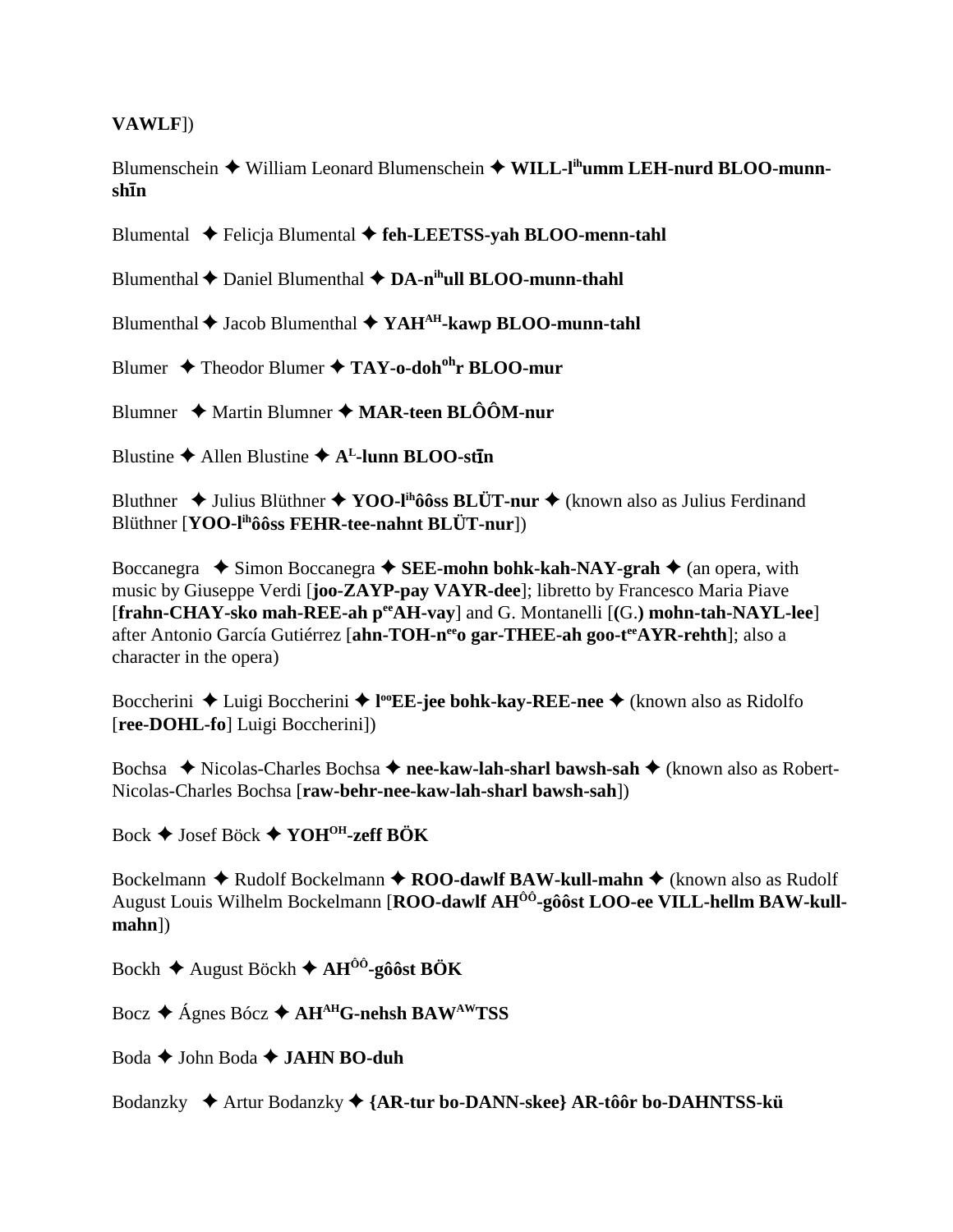Boddecker Philipp Friedrich Böddecker **FEE-lipp FREET-rihh BÖT-tuh-kur**

Bode ♦ Johann Joachim Christoph Bode ♦ YO-hahn YOH<sup>OH</sup>-ah-kimm KRIH-stawf BO-duh

Bode **← Rudolf Bode ← ROO-dawlf BO-duh** 

Bodel Jean Bodel **zhah**6 **baw-dell**

Bodenschatz Erhard Bodenschatz **EHR-hart BO-dunn-shahtss**

Bodin Lars-Gunnar Bodin **LARSS-GÜN-nar bôô-DEEN**

Bodky Erwin Bodky  **{UR-wunn BAHD-kee} EHR-vinn BAWT-kü**

Bodley ◆ Nicholas Bessaraboff Bodley ◆ NIH-kuh-luss bess-suh-RAH-bawf BAWD-lee ◆ (known also as Nicholas Bessaraboff)  $\blacklozenge$  (Nicholas is probably an Americanized version of the original Russian Nikolai [**ny ee-kah-LAHIH**])

- Bodley Seóirse Bodley **SHAWR-shuh BAHD-lee**
- Bodman **→** Emanuel von Bodman → ay-MAH<sup>AH</sup>-n<sup>oo</sup>ayl fawn BAWT-mahn
- Body Jack Body **JACK BO-dee**
- Boeck August de Boeck **aw-zhüst deh bôôk**
- Boeck Auguste de Boeck **o-zhüsst deh book**
- Boehe Ernst Boehe **EHRNST BÖ-uh**
- Boehmer **↓** Konrad Boehmer **✦ KAWN-raht BÖ-mur**
- Boeke Anneke Boeke  **AHN-neh-keh BOO-keh**
- Boeke Jan Boeke **YAHN BOO-keh**
- Boeke **→** Kees Boeke **→ KAY<sup>AY</sup>SS BOO-keh**
- Boekelman **→** Bernardus Boekelman → behr-NAR-düss BÔÔ-kull-mahn
- Boellmann Léon Boëllmann **lay-aw**6 **baw-ell-mahn**
- Boely Alexandre Pierre François Boëly **ah-leck-sah**6**-dr' peeehr frah**6**-swah baw-eh-lee**
- Boelza Igor Boelza **EE-gur bah-ELL-zuh** (known also as Igor Belza [**BELL-zuh**])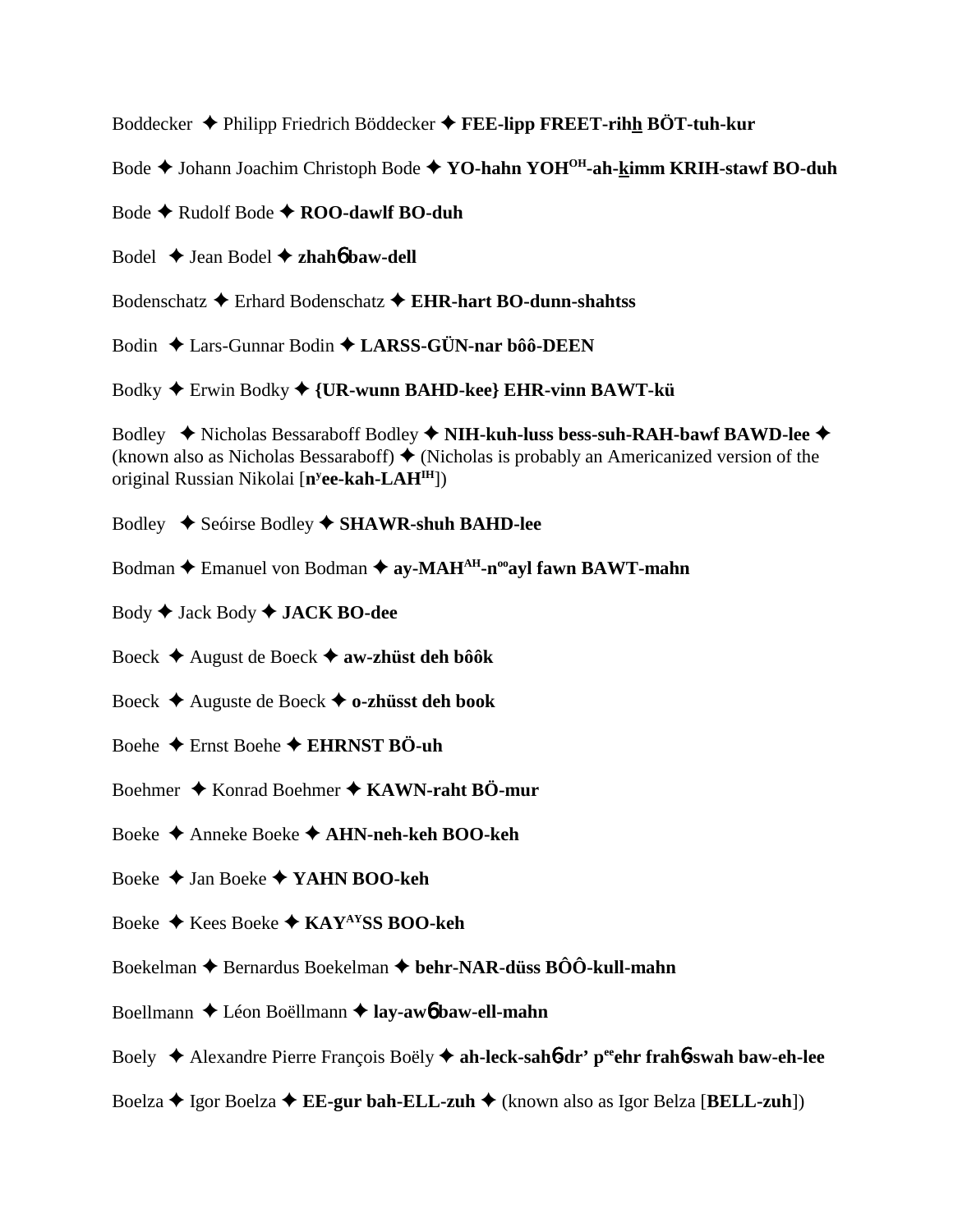Boepple Paul Boepple  **{PAWL BEPP'l} PAHÔÔL BÖP-pluh**

Boero Felipe Boero **fay-LEE-pay bo-AY-ro**

Boers ♦ Joseph Karel Boers ♦ YOH<sup>OH</sup>-zeff KAH-rell BÖRSS

Boesch Christian Boesch **KRIH-stihahn BÖSH**

Boesch **← Rainer Boesch ← RAH<sup>IH</sup>-nur BÖSH** 

Boese Ursula Boese **ÜR-sü-lah BOO-suh**

Boesmans ◆ Philippe Boesmans ◆ fee-LEEP BOOSS-mahnss

Boesset Antoine Boësset  **ah**6**-twahn baw-ess-seh** (known also as Antoine Sieur de Villedieu Boësset [**ah**6**-twahn seeör duh veel-deeö baw-ess-seh**])

Boethius  $\blacklozenge$  (*see* Boetius)

Boetius Anicius Manlius Torquatus Severinus Boetius **uh-NIH-kihôôss MAHN-lihôôss** tohr-k<sup>oo</sup>AH-tôôss seh-VAY-rih-nôôss BOY-t<sup>ih</sup>ôôss

Boettcher Wilfried Boettcher **VILL-freet BÖT-hur**

Boetticher Wolfgang Boetticher **VAWLF-gahng BÖT-tih-hur**

Bogacka Nelly Bogacka **NELL-lee bo-GAHTSS-kah**

Bogatyrev  $\triangle$  Anatoly Bogatyrev  $\triangle$  ah-nah-TAW-lee bah-guh-t'yee-RAWF  $\triangle$  (known also as Anatoly Vasilievich [**vah-SEE-liheh-vihch**] Bogatyrev)

Bogatyrev **→** Semyon Bogatyrev → seem-YAWN bah-guh-t'yee-RAWF → (known also as Semyon Semyonovich [**seem-YAW-nuh-vihch** ] Bogatyrev)

Bogdan Thomas Bogdan **TAH-muss BAHG-dunn**

Bogdanov berezovsky ◆ Valerian Bogdanov-Berezovsky ◆ vah-LAY-r<sup>ih</sup>unn bahg-DAH**nuff-beh-reh-ZAWF-skee ♦** (known also as Valerian Mikhailovich [mee-KAH<sup>EE</sup>-luh-vihch] Bogdanov-Berezovsky])

Bogdany ◆ Anna Bogdány ◆ **AHN-nah bohg-DAH<sup>AH</sup>-n<sup>y</sup>ee** 

Boghen Felice Boghen **fay-LEE-chay BO-gayn**

Bogianckino Massimo Bogianckino  **mahss-SEE-mo bo-JAHN-kee-no**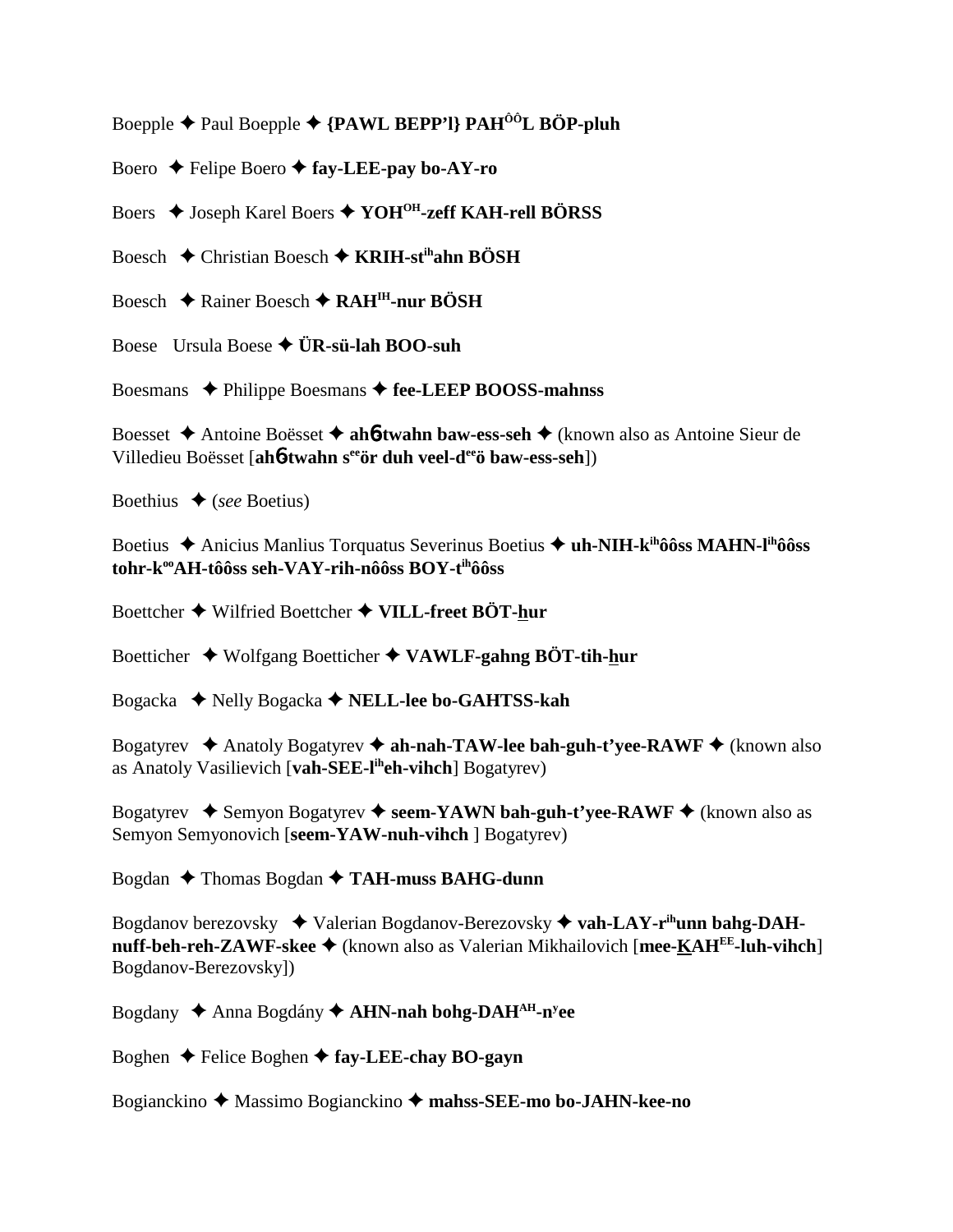Bognar  $\triangle$  György Bognár  $\triangle$  JÖRJ bawg-NAH<sup>AH</sup>R

Boguslawski ◆ Edward Bogusławski ◆ EDD-vart bo-gôôss-WAHF-skee

Bogusz  $\triangleleft$  Edward Bogusz  $\triangleleft$  EDD-wurd BO-guss  $\triangleleft$  (character in the opera *Mary, Queen of* Scots; music by Thea Musgrave [THEE-uh MUSS-grayv] and libretto by Musgrave after Elguera [ell-GAY-rah])

Bohac  $\triangle$  Josef Boháč  $\triangle$  YO-seff BO-hah<sup>ah</sup>sh

Bohe  $\blacklozenge$  Philippe Bohe  $\blacklozenge$  fee-leep baw

Boheim  $\triangle$  Franz Böheim  $\triangle$  FRAHNTSS BÖ-him

Boheme  $\triangle$  La bohème  $\triangle$  lah baw-emm  $\triangle$  (*Bohemian Life* — an opera, with music by Giacomo Puccini [JAH-ko-mo poo-CHEE-nee]; libretto by Luigi Illica [l<sup>oo</sup>EE-jee eel-LEE-kah] and Giuseppe Giacosa [joo-ZAYP-pay jah-KO-zah] after Henri Murger [ah6-ree mür-zhay])

Bohlin ◆ Folke Bohlin ◆ FAWL-keh bôô-LEEN

Bohlmann  $\triangle$  Theodor Heinrich Friedrich Bohlmann  $\triangle$  TAY-o-doh<sup>oh</sup>r HIN-rihh FREET-rihh **BOHL-mahn** 

Bohm  $\triangle$  Georg Böhm  $\triangle$  GAY-awrk BÖM

Bohm  $\triangle$  Joseph Böhm  $\triangle$  YOH<sup>OH</sup>-zeff BÖM

- Bohm  $\triangle$  Karl Böhm  $\triangle$  KARL BÖM
- Bohm  $\triangle$  Theobald Böhm  $\triangle$  TAY-o-bahlt BÖM

Bohme ◆ Franz Magnus Böhme ◆ FRAHNTSS MAHG-nôôss BÖ-muh

Bohme  $\triangle$  Kurt Böhme  $\triangle$  KÔÔRT BÖ-muh  $\triangle$  (known also as Kurt Gerhard Böhme  $[K\hat{O} \hat{O} R T GAYR\text{-}hart B\hat{O}\text{-}muh])$ 

Bohmischer krystall  $\blacklozenge$  Böhmischer Krystall  $\blacklozenge$  BÖ-mih-shur KRÜ-stahl  $\blacklozenge$  (composition by Miriam Gideon [MIH-rihahm GHEE-dawn])

Bohnen  $\triangle$  Michael Bohnen  $\triangle$  MIH-hah-ell BO-nunn  $\triangle$  (known also as Franz Michael Bohnen [FRAHNTSS MIH-hah-ell BO-nunn])

Bohner  $\triangle$  Ludwig Böhner  $\triangle$  LOOT-vihh BÖ-nur  $\triangle$  (known also as Johann Ludwig Böhner [YO-hahn LOOT-vihh BÖ-nur])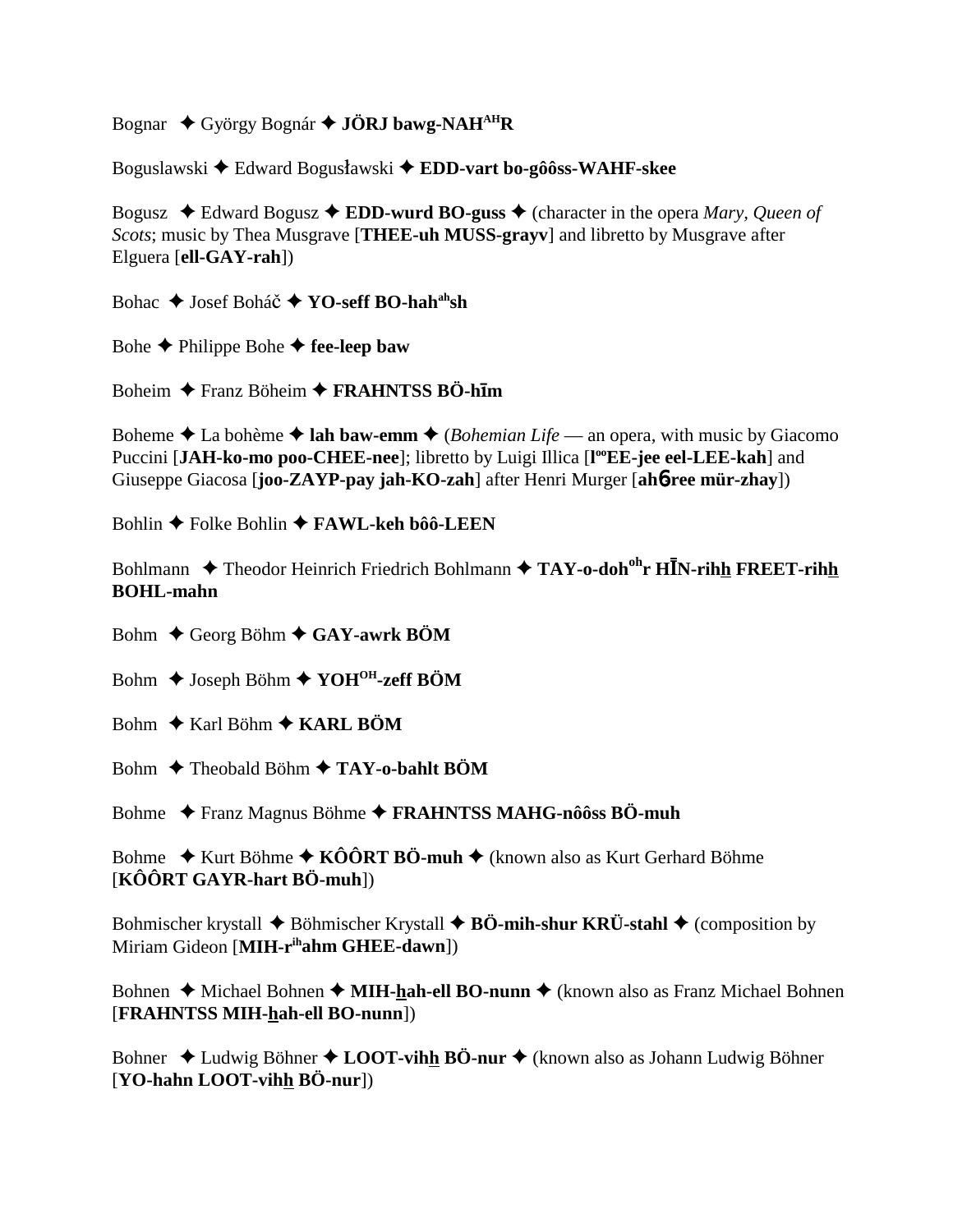Bohnke Emil Bohnke **EH-meel BOHN-keh**

Bohnstedt Helga Bohnstedt **HELL-gah BOHN-shtett**

Bohusius  $\triangle$  Jacobus Bohusius  $\triangle$  yah-KO-büss bo-HÜ-s<sup>ih</sup>üss  $\triangle$  (known also as Jacques Buus [**zhack BÜÜSS**], Jachet de Buus [**zhah-keh deh BÜÜSS**], Jachet de Paus [**zhah-keh deh pohss**], and Jachet van Paus [**zhah-keh vunn pohss**])

Boi bumba ◆ Boi Bumbá ◆ BO<sup>ee</sup> bôô**6**-BAH ◆ (song by Valdemar Henrique [**vahl-duh-MAR eh**6**-REEK**])

Boie  $\blacklozenge$  H. Chr. Boie  $\blacklozenge$  (H. C.) **BO**<sup>EE</sup>

Boieldieu François Boieldieu **frah**6**-swah bwell-deeö** (known also as François-Adrien Boieldieu [**frah**6**-swah ah-dree-ah**6 **bwell-deeö**])

Boileau Marie Boileau **mah-ree bwah-lo**

Boire a lombre  $\triangle$  Boire à l'ombre  $\triangle$  **bwah-rah law6-br'**  $\triangle$  (Drinking in the Shade)  $\triangle$  (song by Charles Gounod [**sharl gôô-no**])

Bois **→** Rob du Bois **→ rawb dü bwah** 

Boise **♦ Otis Bardwell Boise ♦ O-tuss BARD-well BOY-zee** 

Boismortier ◆ Joseph Bodin de Boismortier ◆ zho-zeff baw-deh6 duh bwah-mawr-t<sup>ee</sup>ay

Boisselot Xavier Boisselot **gsah-veeay bwahss-s'lo**

Boiteuse **↓** La boiteuse ◆ la bwah-töz ◆ (The Lame Woman) ◆ (number from the *Suite en ré majeur* [s<sup>ü</sup>eet ahb ray mah-zhör] — Suite in D Major — by Jean-Philippe Rameau [zhahb-fee**leep rah-mo**])

Boito Arrigo Boito **ar-REE-go bo-EE-toh**

Boix **→** Manuel Palau Boix → mah-n<sup>oo</sup>ELL pah-lo bwah

Bok Józef Bok **YÔÔ-zeff BAWK**

Bok **→** Mary Louise Curtis Bok → MEH<sup>UH</sup>-ree lôô-EEZ KUR-tuss BAHK

Bokemeyer ♦ Heinrich Bokemeyer ♦ **HĪN-rih<u>h</u> BO-kuh-mī-ur** 

Boland  $\rightarrow$  Jan Boland  $\rightarrow$  **JANN BO-lunnd**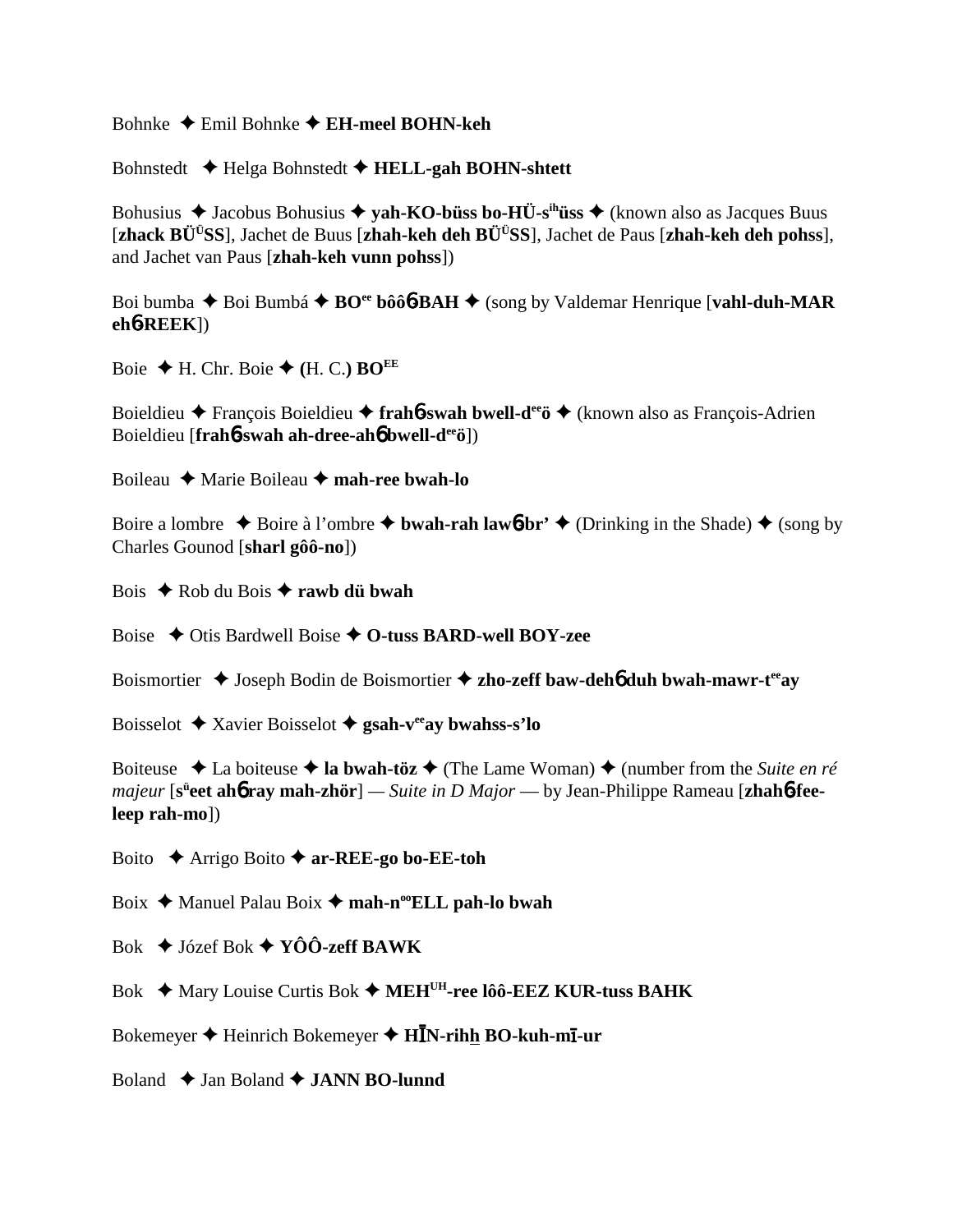### Bolck Oskar Bolck **AWSS-kar BAWLK**

Bolcom ◆ William Bolcom ◆ W**ILL-l<sup>ih</sup>umm BAWL-kumm ◆** (known also as William Elden [**ELL-dunn**] Bolcom)

Bold grenadier  $\triangle$  The Bold Grenadier  $\triangle$  (The Bold) greh-nuh-DIH<sup>UH</sup>R  $\triangle$  (traditional English song)

Boldemann Laci Boldemann **LAH-sih BAWL-day-mahn**

Bolden ◆ Buddy Bolden ◆ BUDD-dee BOHL-dunn ◆ (known also as Charles Joseph Bolden [**CHAH-rullz JO-zuff BOHL-dunn**])

Bolena ◆ Anna Bolena ◆ **AHN-nah bo-LAY-nah ◆** (character in *Anna Bolena — Anne* Bolyn [ANN bo-LINN] — an opera, with music by Gaetano Donizetti [gah<sup>ay</sup>-TAH-no doh-nee-**TSAYT-tee**] and libretto by Felice Romani [**fay-LEE-chay ro-MAH-nee**])

Bolero Boléro **bo-lay-ro** (number from the opera *Les vêpres siciliennes* [**leh veh-pr' see-see-leeenn**] *— The Sicilian Vespers;* music by Giuseppe Verdi [**joo-ZAYP-pay VAYR-dee**]; libretto by Eugène Scribe [**ö-zhenn skreeb**] and Charles Duveyrier [**sharl dü-vay-reeay**]) (composition by Maurice Ravel [**mo-reess rah-vell**]) ♦ (composition by Frédéric Chopin [**frayday-reek shaw-peh**6])

Bolero mi lagnero tacendo one **→** Bolero (Mi lagnerò tacendo, 1) **→ bo-LAY-ro (mee lahn'yay-RO tah-CHAYN-doh, 1) ♦** (song by Gioachino Rossini [j<sup>oh</sup>ah-KEE-no rohss-SEE**nee**])

Bolet Jorge Bolet **JOHRJ bo-LETT**

Bolivar **→** Simón Bolívar → see-MAWN bo-LEE-var

Bollaert  $\triangle$  A. Bollaert  $\triangle$  A. bahl-LART

- Bolling Claude Bolling **klohd bawl-lihng**
- Bollius Daniel Bollius **DAH-nihayl BAWL-lihôôss**

Bollspelet vid trianon  $\triangle$  Bollspelet vid Trianon  $\triangle$  **BAHL-spay-lutt veed TREE-ah-nahn**  $\triangle$ (Tennis at Trianon)  $\triangle$  (poem by Gustaf Fröding [**GÜSS-tahf FRÖ-dihng**] set to music by Jean Sibelius [**zhah**6 **sih-BAY-lihôôss**])

Bologna **→** Jacopo da Bologna → **yah-KO-po dah bo-LO-n'yah** → (known also as Jacobus de Bononia [**yah-KO-bôôss day bo-NAW-neeah**])

Bologna Marco Antonio da Bologna **MAR-ko ahn-TAW-neeo dah bo-LO-n'yah**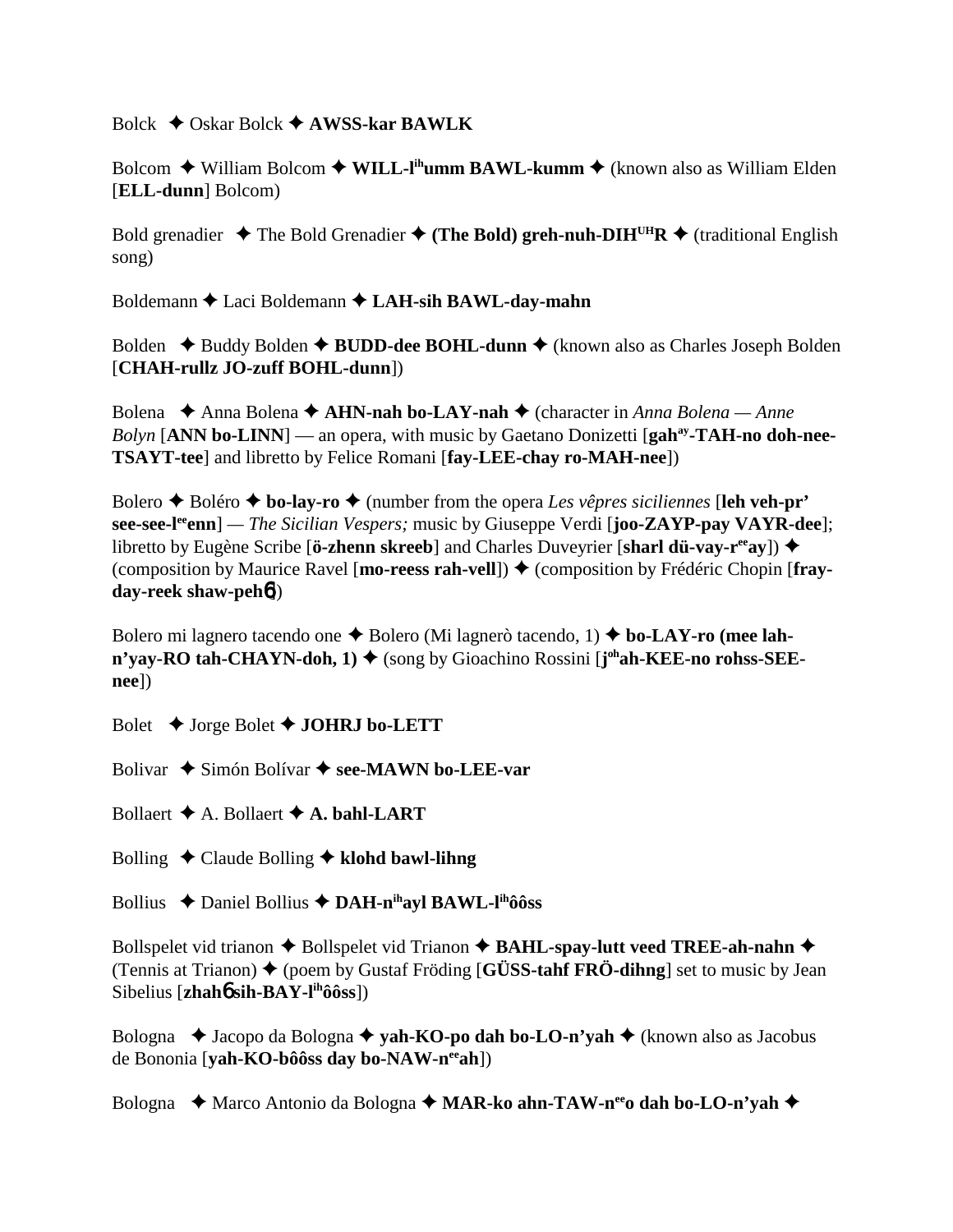(known also as Marco Antonio Cavazzoni [**MAR-ko ahn-TAW-neeo kah-vaht-TSO-nee**] and Marco Antonio d'Urbino [**door-BEE-no**])

Bolognesi Mario Bolognesi **MAH-reeo bo-lo-n'YAY-zee**

Bolsche Franz Bölsche **FRAHNTSS BÖL-shuh**

Bolshakov ◆ Nikolai Bolshakov ◆ n<sup>y</sup>**ee-kah-LAH<sup>IH</sup> bahl-shah-KAWF** 

Bolton  $\triangle$  Ivor Bolton  $\triangle$  **I**-vur BOHL-tunn

Bolzano **bohl-TSAH-no**

Bolzoni Giovanni Bolzoni  **jo-VAHN-nee bohl-TSO-nee**

Bombard  $\triangle$  **baw6-bar**  $\triangle$  (primitive oboe)

Bombarde  $\rightarrow$  **baw6-bard**  $\rightarrow$  (a 13th- to 17th-century forerunner of the oboe)

Bombardelli  $\triangle$  Silvije Bombardelli  $\triangle$  SILL-vee-vuh bawm-bar-DELL-lee

Bomben auf monte carlo  $\triangle$  Bomben auf Monte Carlo  $\triangle$  **BAWM-bunn over MOHN-tay KAR-lo ♦** (German film)

Bomtempo João Domingos Bomtempo **zhôôAH**6**ôô dôô-MIH**6**GSS boh**6**-TEH**6**-pôô**

Bon **← Maarten Bon ← MAH<sup>AH</sup>R-tenn BAWN** 

Bon **→** Willem Frederik Bon → WILL-lumm FREH-deh-rick BAWN

Bon accord **baw**6**-nahk-kawr**

Bon jour et puis quelles nouvelles Bon jour et puis quelles nouvelles? **baw**6 **zhôôr ay pü ee kell nôô-vell?**  $\blacklozenge$  (Good day: and then, what news?)  $\blacklozenge$  (composition by Orlando de Lassus [awr**lah**6**-doh duh lahss-sü**])

Bon jour mon coeur  $\triangle$  Bon jour mon cœur  $\triangle$  **baw6** zhôôr maw6 kör  $\triangle$  (Good Day My Heart) (composition by Orlando de Lassus [**awr-lah**6**-doh duh lahss-sü**])

Bon soir paris  $\triangle$  Bon soir, Paris  $\triangle$  **baw6** swar, pah-ree  $\triangle$  (song from the musical production *Magdalena* [**mahg-dah-LAY-nah**]; music by Heitor Villa-Lobos [**ay-TAWR VEEL-luh-LObôôsh**]; lyric by Robert Wright [RAH-burt R**I**T] and George Forrest [JAW-urj FAWR-russt])

Bona Giovanni Bona **jo-VAHN-nee BO-nah**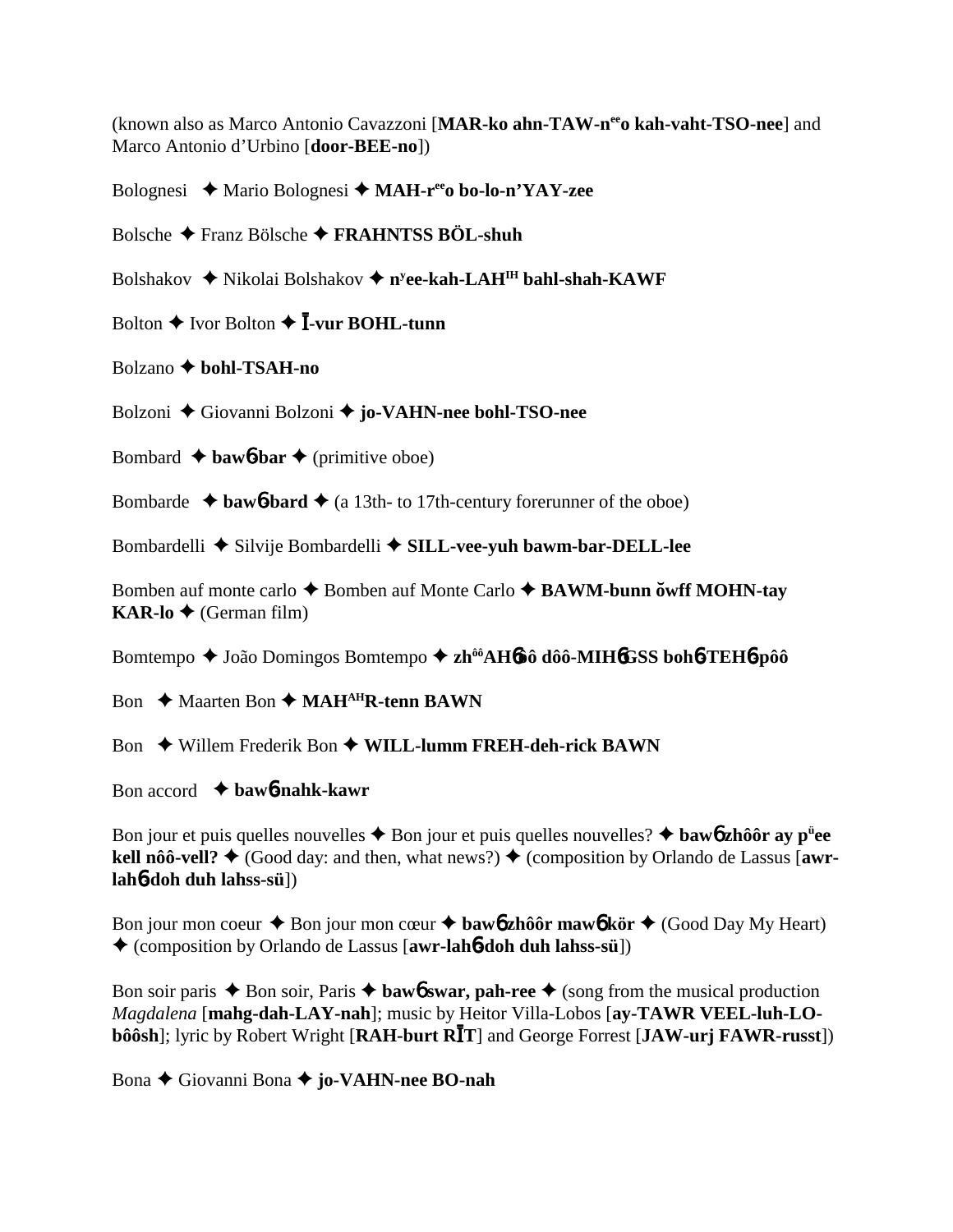Bona **→** Jacques Bona **→ zhack baw-nah** 

Bona **→** Valerio Bona → **vah-LAY-r<sup>ee</sup>o BO-nah** → (known also as Valerio Buona [**b**<sup>oo</sup>**O-nah**])

Bonagura **bo-nah-GOO-rah**

Bonanni **←** Filippo Bonanni ← fee-LEEP-po bo-NAHN-nee

Bonaventura **→** Anthony di Bonaventura → **ANN-thuh-nee dee baw-nuh-venn-t'YÔÔ-ruh** 

Bonaventura **←** Arnaldo Bonaventura ← ar-NAHL-doh bo-nah-vayn-TOO-rah

Bonaventura **→** Mario di Bonaventura → MAH-r<sup>ee</sup>o dee baw-nuh-venn-t'YÔÔ-ruh

Bonavia ◆ Ferruccio Bonavia ◆ {fehr-ROO-cho baw-NAW-v<sup>ee</sup>uh} fayr-ROO-cho bo-NAH**veeah**

Bonawitz **→** Johann Heinrich Bonawitz **→ YO-hahn HIN-rihh BO-nah-vittss** 

Bonci Alessandro Bonci **ah-layss-SAHN-dro BOHN-chee**

Bondeville Emmanuel de Bondeville **emm-mah-nü ell duh baw**6**-d'veel** (known also as Emmanuel Pièrre Georges [p<sup>ee</sup>ehr zhawrzh] de Bondeville)

Bondon ◆ Jacques Bondon ◆ **zhack baw6-daw6** ◆ (known also as Jacques Lauret Jules Désiré Bondon [**zhack lo-reh zhül day-zee-ray baw**6**-daw**6])

Bone jesu fili mariae **◆** O bone Jesu, fili Mariae ◆ O BAW-neh YAY-zoo, FEE-lih MUH-r<sup>ih</sup>ay (sacred concerto by Heinrich Schütz [**HN-rihh SHÜTSS**])

Bonelli **→** Richard Bonelli → RIH-churd baw-NELL-lee

Bonfichi Paolo Bonfichi **PAHO-lo bohn-FEE-kee**

Bonheur est dans le pré Le bonheur est dans le pré **luh baw**6**-nör esst dah**6 **luh pray**  (poem by Paul Fort [**pohl fawr**] set to music by Jacques Chailley [**zhack shahee-yee**])

Bonhomme  $\rightarrow$  Pierre Bonhomme  $\rightarrow$  p<sup>ee</sup>ehr baw6**-nawm** 

Boni ◆ Guillaume Boni **◆ ghee-yohm baw-nee** 

Bonilla **→** Alfonso de Bonilla **→ ahl-FAWN-so day bo-NEE-l'vah** 

Bonini **→** Severo Bonini **→ say-VAY-ro bo-NEE-nee**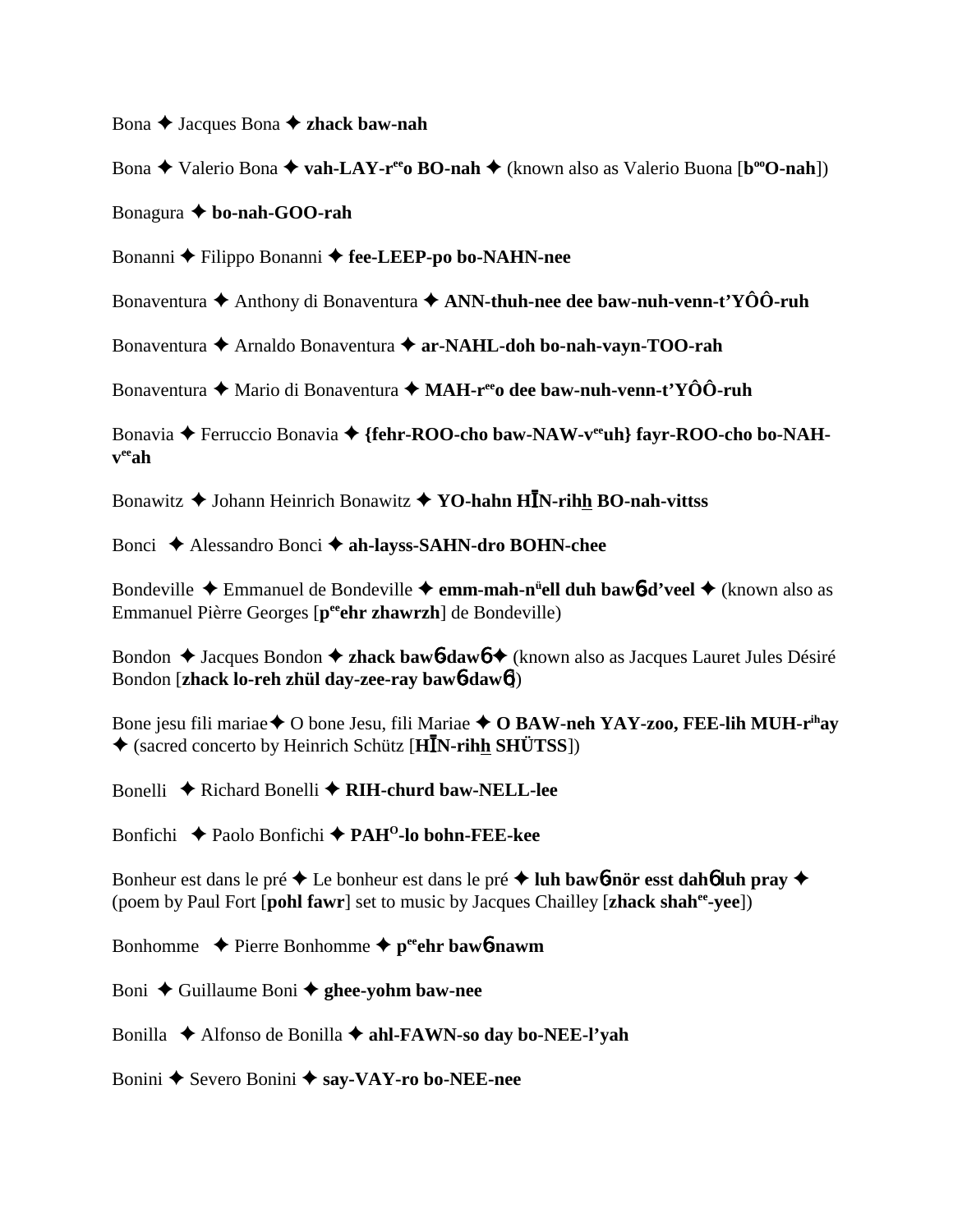Boninsegna Celestina Boninsegna **chay-lay-STEE-nah bo-neen-SAY-n'yah**

Bonis Ferenc Bónis **FEH-renntss BOHOH-nihsh**

Bonis ◆ Mélanie Bonis ◆ **may-lah-nee baw-nee** ◆ (known also as Mme. Albert Domange [**mah-dahm ahl-behr daw-mah**6**zh**])

Bonisolli Franco Bonisolli **FRAHN-ko bo-nee-ZOHL-lee**

Bonita rama de sauce  $\triangleq$  bo-NEE-tah RAH-mah day S<sup>AH</sup>OO-say  $\triangleq$  (song by Carlos Guastavino [**KAR-lawss gooahss-tah-VEE-no**])

Bonitz Laurentius Bonitz **lahoo-RENN-tsihôôss BO-nittss**

Bonnaud ◆ Dominique Bonnaud **◆ daw-mee-neek bawn-no** 

Bonne chanson  $\triangle$  La bonne chanson  $\triangle$  lah bawn shah**6**-saw $\phi$   $\triangle$  (The Good Song)  $\triangle$  (poem by Paul Verlaine [**pohl vehr-lenn**] set to music by Reynaldo Hahn [**ray-NAHL-doh HAHN**]; poem by Paul Verlaine [**pohl vehr-lenn**] set to music by Gabriel Fauré [**gah-breeell fo-ray**])

Bonne e belle  $\triangle$  Bonne è belle  $\triangle$  **bawn eh bell**)  $\triangle$  (anonymous composition from medieval Cyprus)

Bonnet **→** Joseph Bonnet **→ zho-zeff bawn-neh →** (known also as Joseph Élie Georges Marie Bonnet [**zho-zeff ay-lee zhawrzh mah-ree bawn-neh**])

Bonnieres ◆ Robert de Bonnières ◆ ro-behr duh bawn-n<sup>ee</sup>ehr

Bonno Giuseppe Bonno **joo-ZAYP-pay BOHN-no**

Bononcini Antonio Maria Bononcini **ahn-TAW-neeo mah-REE-ah bo-nohn-CHEE-nee**

Bononcini **→** Giovanni Bononcini → **jo-VAHN-nee bo-nohn-CHEE-nee** → (known also as Giovanni Maria [mah-REE-ah] Bononcini)  $\blacklozenge$  (the last name is also spelled Buononcini [b<sup>oo</sup>O**nohn-CHEE-nee**])

Bononcini ◆ Marco Antonio Bononcini ◆ MAR-ko ahn-TAW-n<sup>ee</sup>o bo-nohn-CHEE-nee ◆ (the last name is also spelled Buononcini [**b**<sup>oo</sup>**O-nohn-CHEE-nee**])

Bononia **→** Jacobus de Bononia → yah-KO-bôôss day bo-NAW-n<sup>ih</sup>ah → (known also as Jacopo da Bologna [**yah-KO-po dah bo-LO-n'yah**])

Bonporti ◆ Francesco Antonio Bonporti ◆ frahn-CHAY-sko ahn-TAW-n<sup>ee</sup>o bohn-POHR**tee**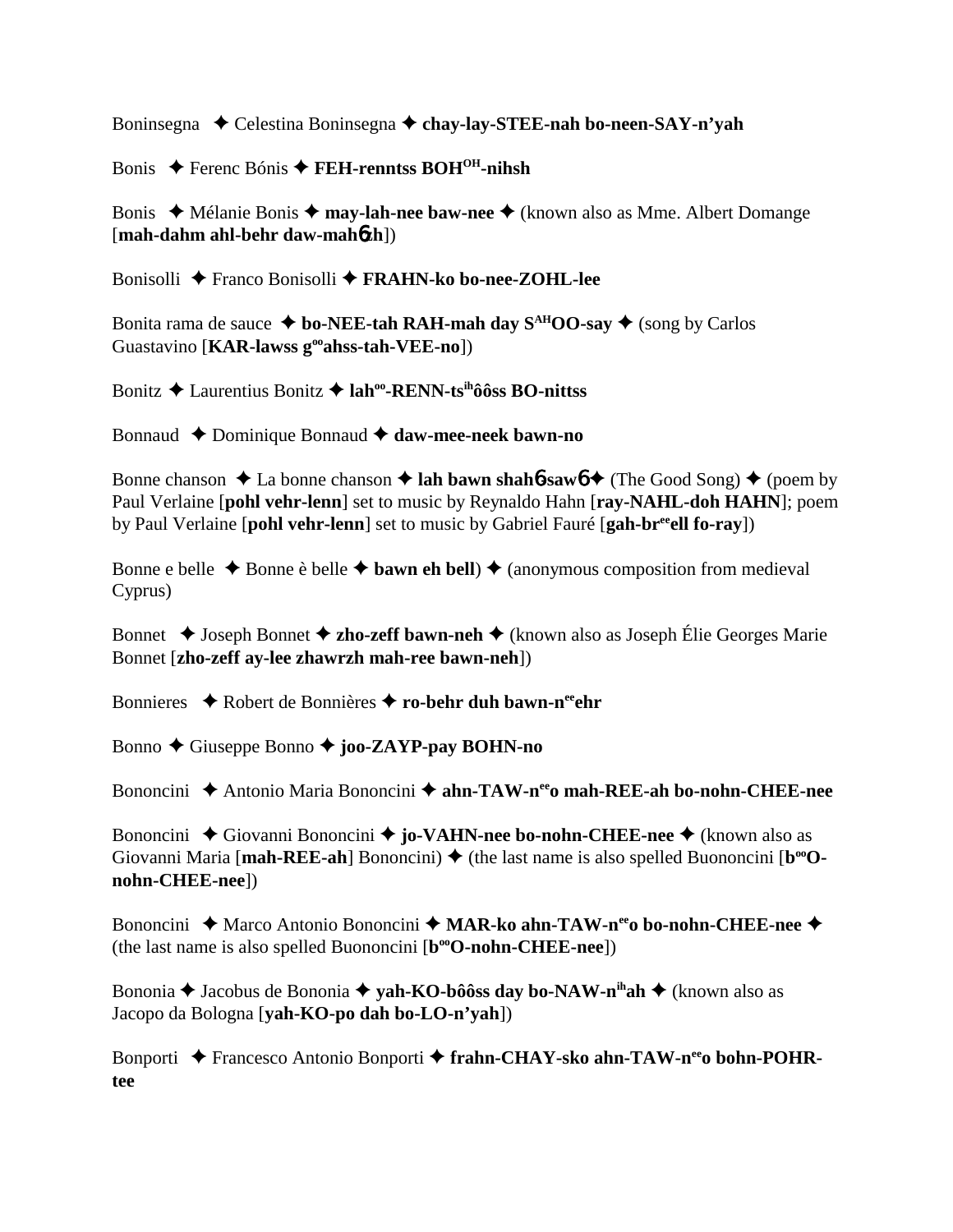Bonsel **→** Adriaan Bonsel → ah-dree-AH<sup>AH</sup>N BAWN-sell

Bontempi Giovanni Andrea Bontempi **jo-VAHN-nee ahn-DRAY-ah bohn-TAYM-pee**

Bonum est confidere  $\triangle$  **BAH-nôôm esst kohn-fee-DAY-reh**  $\triangle$  (It is good to trust)  $\triangle$  (excerpt from the 13th-century manuscript *Carmina Burana* [**kar-MEE-nah boo-RAH-nah**])

Bonvin Ludwig Bonvin **{LUDD-wigg BAWN-vinn} LOOT-vihh BAWN-finn**

Bonynge  $\blacklozenge$  Richard Bonynge  $\blacklozenge$  RIH-churd BAH-nihng  $\blacklozenge$  (known also as Richard Alan [A**lunn**] Bonynge)

Bonze  $\triangle$  The Bonze  $\triangle$  (The) BOHN-tsay  $\triangle$  (character in the opera *Madama Butterfly* [mah-**DAH-mah (Butterfly)**] — *Madam* [**MA-dumm**] *Butterfly*; music by Giacomo Puccini [**JAH**ko-mo poo-CHEE-nee]; libretto by Luigi Illica [l<sup>oo</sup>EE-jee eel-LEE-kah] and Giuseppe Giacosa [**joo-ZAYP-pay jah-KO-zah**] after David Belasco [**DAY-vudd buh-LASS-ko**] and John Luther Long [**JAHN LOO-thur LAWNG**])

Bonzo **→ BOHN-tso →** (character in the opera *Madama Butterfly* [mah-DAH-mah] **(Butterfly)**] — *Madam* [**MA-dumm**] *Butterfly*; music by Giacomo Puccini [**JAH-ko-mo poo-**CHEE-nee]; libretto by Luigi Illica [l<sup>oo</sup>EE-jee eel-LEE-kah] and Giuseppe Giacosa [joo-ZAYP**pay jah-KO-zah**] after David Belasco [**DAY-vudd buh-LASS-ko**] and John Luther Long [**JAHN LOO-thur LAWNG**])

Boom ◆ Jan van Boom ◆ YAHN funn BOH<sup>OH</sup>M ◆ (known also as Johannes [yo-HAHN**nuss**] van Boom)

Booren  $\triangle$  Jo van den Booren  $\triangle$  **YO funn denn BOH<sup>OH</sup>-renn** 

Boorn coclet **→** Henriette van den Boorn-Coclet → ah6-r<sup>ee</sup>ett vunn denn BOH<sup>OH</sup>RN-kaw**kleh**

Bopp Kathrin Bopp **KAH-trinn BAWP**

Bopp Wilhelm Bopp **VILL-hellm BAWP**

Borch **→** Gaston Louis Christopher Borch → gahss-taw6 l<sup>ôô</sup>-ee kreess-taw-fehr bawrsh

Borchard Adolphe Borchard **ah-dawlf bawr-shar**

Borchers Gustav Borchers **GÔÔ-stahf BAWR-herss**

Borck Edmund von Borck **EDD-môônt fawn BAWRK**

Bord dune source  $\triangle$  Au bord d'une source  $\triangle$  **o bawr dün sôôrss**  $\triangle$  (Beside a Spring)  $\triangle$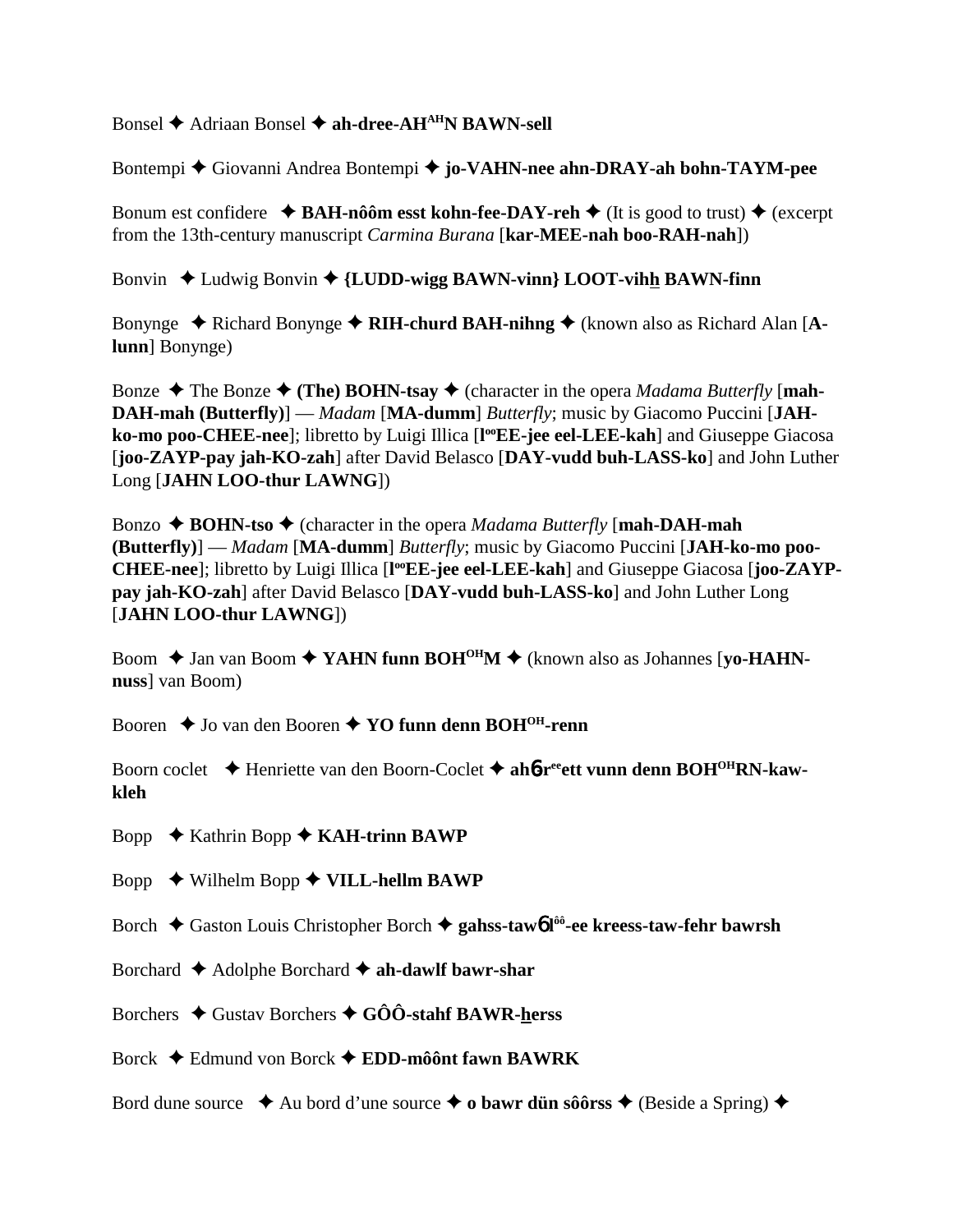(number from *Années de pèlerinage (première année — Suisse)* [**ahn-nay duh peh-l'ree-nahzh** (pruh-m<sup>ee</sup>ehr ahn-nay — s<sup>ü</sup>eess)] — *Years of Pilgrimage (First Year* — Switzerland) — by Franz Liszt [**FRAHNZ LISST**])

Bordas **→** Antonio Fernández Bordas → ahn-TOH-n<sup>ee</sup>o fehr-NAHN-dehth BAWR-dahss

Borde Jean Benjamin de la Borde **zhah**6 **bah**6**-zhah-meh**6 **duh lah bawrd**

Borde Jean-Benjamin de la Borde **zhah**6**-bah**6**-zhah-meh**6 **duh lah bawrd** (known also as Jean-Benjamin-François de la Borde [**zhah**6**-bah**6**-zhah-meh**6**-frah**6**-swah duh lah bawrd**])  $\triangle$  (the last name is also spelled Laborde)

Bordes Charles Bordes **sharl bawrd** (known also as Charles Marie Anne Bordes [**sharl mah-ree ahn bawrd**])

Bordes-pene Léontine Marie Bordes-Pène **lay-aw**6**-teen mah-ree bawrd-penn**

Bordier  $\triangle$  Jules Bordier  $\triangle$  zhül bawr-d<sup>ee</sup>ay

Bordogni ◆ Giulio Marco Bordogni ◆ **JOO-l<sup>ee</sup>o MAR-ko bohr-DOH-n'yee** 

Bordogni  $\triangle$  Jean-Baptiste-Joseph Willent-Bordogni  $\triangle$  **zhahó-bah-teest-zho-zeff vee-yahóbawr-daw-n'yee**

Bordoni Faustina Bordoni **fahoo-STEE-nah bohr-DOH-nee**

Bords de lilissus phedre  $\bullet$  Bords de l'ilissus [Phèdre]  $\bullet$  **bawr duh lee-leess-sü [feh-dr']**  $\bullet$ (number from *Socrate* [**saw-kraht**] — *Socrates* [**SAH-kruh-teez**]— a symphonic drama with voices, by Erik Satie  $[ay\text{-reek sah-tee}]) \triangleq$  (the name of the Greek philosopher Socrates is pronounced in Greece as **so-KRAH-tiss**)

Borel clerc Charles Borel-Clerc **sharl baw-rell-klehr**

Boretz **→** Benjamin Boretz **→ BENN-juh-munn BAW-rettz →** (known also as Benjamin Aaron [**A-runn**] Boretz)

Boretzky ◆ Mikhail Vladimirovich Ivanov-Boretzky ◆ mee-k<sup>ah</sup>EEL vlah-D<sup>Y</sup>EE-mih-ruh**vihch ee-vah-NAWF-bah-RETTZ-kee**

Borg  $\triangle$  Kim Borg  $\triangle$  KIMM BAWRG

Borgatti Giuseppe Borgatti **joo-ZAYP-pay bohr-GAHT-tee**

Borgatti Renata Borgatti **ray-NAH-tah bohr-GAHT-tee**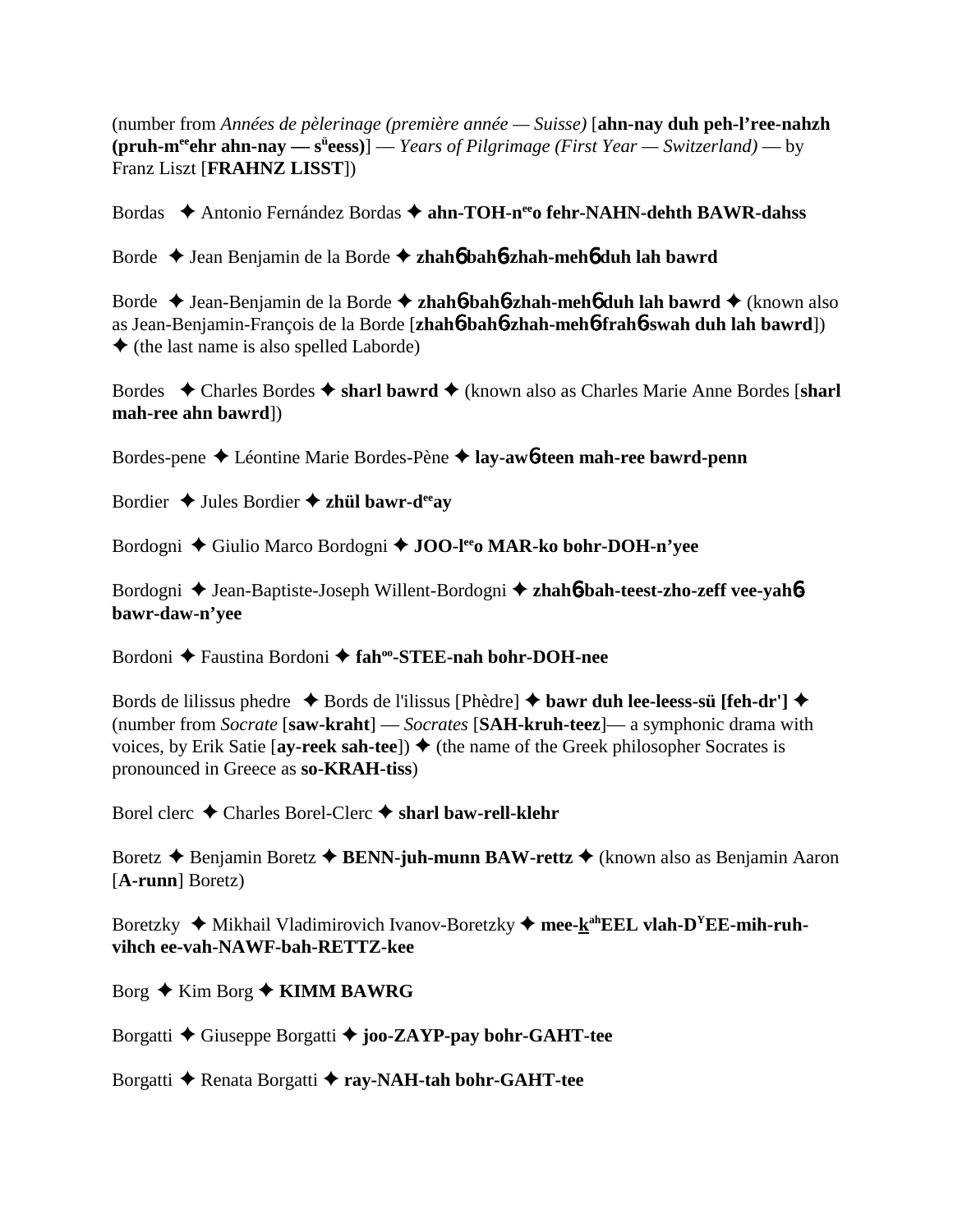# Borge Victor Borge **{VICK-tur BOHRJ} VICK-taw BAWR-guh**

Borgers Edward Borgers **EDD-wurd BOHR-jurz**

Borghese Domenico Viglione-Borghese **doh-MAY-nee-ko vee-leeO-nay-bohr-GAY-zay**

Borghesi  $\triangle$  **bohr-GAY-zee**  $\triangle$  (middle-class citizens)  $\triangle$  (characters in the opera *La bohème* [**lah baw-emm**] — *Bohemian Life*; music by Giacomo Puccini [**JAH-ko-mo poo-CHEE-nee**]; libretto by Luigi Illica [l<sup>oo</sup>EE-jee eel-LEE-kah] and Giuseppe Giacosa [joo-ZAYP-pay jah-KO**zah**] after Henri Murger [**ah**6**-ree mür-zhay**])

Borghi **←** Adelaide Borghi ← ah-day-LAH<sup>EE</sup>-day BOHR-ghee

Borghi Giovanni Battista Borghi  **jo-VAHN-nee baht-TEE-stah BOHR-ghee**

Borgia  $\triangle$  Lucrezia Borgia  $\triangle$  **loo-KRAY-ts**<sup>ee</sup>**ah BOHR-jah**  $\triangle$  (an opera, with music by Gaetano Donizetti [gah<sup>ay</sup>-TAH-no doh-nee-TSAYT-tee]; libretto by Felice Romani [fay-LEE-chay ro-**MAH-nee**] after Victor Hugo [**{VICK-tur h'YOO-go} veek-tawr ü-go**])

Borgioli Armando Borgioli **ar-MAHN-doh bohr-JO-lee**

Borgioli Dino Borgioli **DEE-no bohr-JO-lee**

Borgstrom Hjalmar Borgström **YAHL-mar BAWRG-ström**

Bori ◆ Lucrezia Bori ◆ {loo-KREE-shah BAW-ree} loo-KRAY-th<sup>ee</sup>ah BO-ree

Boris godunov  $\blacklozenge$  Boris Godunov  $\blacklozenge$  {BAW-riss} bah-REESS gah-DOO-nuff  $\blacklozenge$  (an opera, with music by Modest Musorgsky [**mah-D<sup>Y</sup>ESST MOO-surk-skee**]; libretto by Musorgsky after Alexander Sergeyevich Pushkin [**uh-ly ick-SAHN-d'r sehr-GAY-yeh-vihch POOSH-kinn**] and Nikolay Karamzin [n<sup>y</sup>ee-kah-L**I** kuh-rahm-ZEEN]) ♦ (Godunov is also transliterated as Godounov)

Boris monologue  $\triangle$  Boris' monologue  $\triangle$  {BAW-riss} bah-REESS (monologue)  $\triangle$ (monologue from the opera *Boris Godunov* [**{BAW-riss} bah-REESS gah-DOO-nuff**]; music by Modest Mussorgsky [**mah-DYESST MOOSS-surk-skee**]; libretto by Mussorgsky after Alexander Sergeyevich Pushkin [**uh-ly ick-SAHN-d'r sehr-GAY-yeh-vihch POOSH-kinn**] and Nikolay Karamzin [**ny ee-kah-L kah-rahm-ZEEN**])

Boris shuisky duet  $\blacklozenge$  Boris-Shuisky duet  $\blacklozenge$  {BAW-riss} bah-REESS-sh<sup>ôô</sup>EESS-kee (duet)  $\blacklozenge$ (duet from the opera *Boris Godunov* [**{BAW-riss} bah-REESS gah-DOO-nuff**]; music by Modest Mussorgsky [**mah-DYESST MOOSS-surk-skee**]; libretto by Mussorgsky after Alexander Sergeyevich Pushkin [**uh-ly ick-SAHN-d'r sehr-GAY-yeh-vihch POOSH-kinn**] and Nikolay Karamzin [**ny ee-kah-L kuh-rahm-ZEEN**])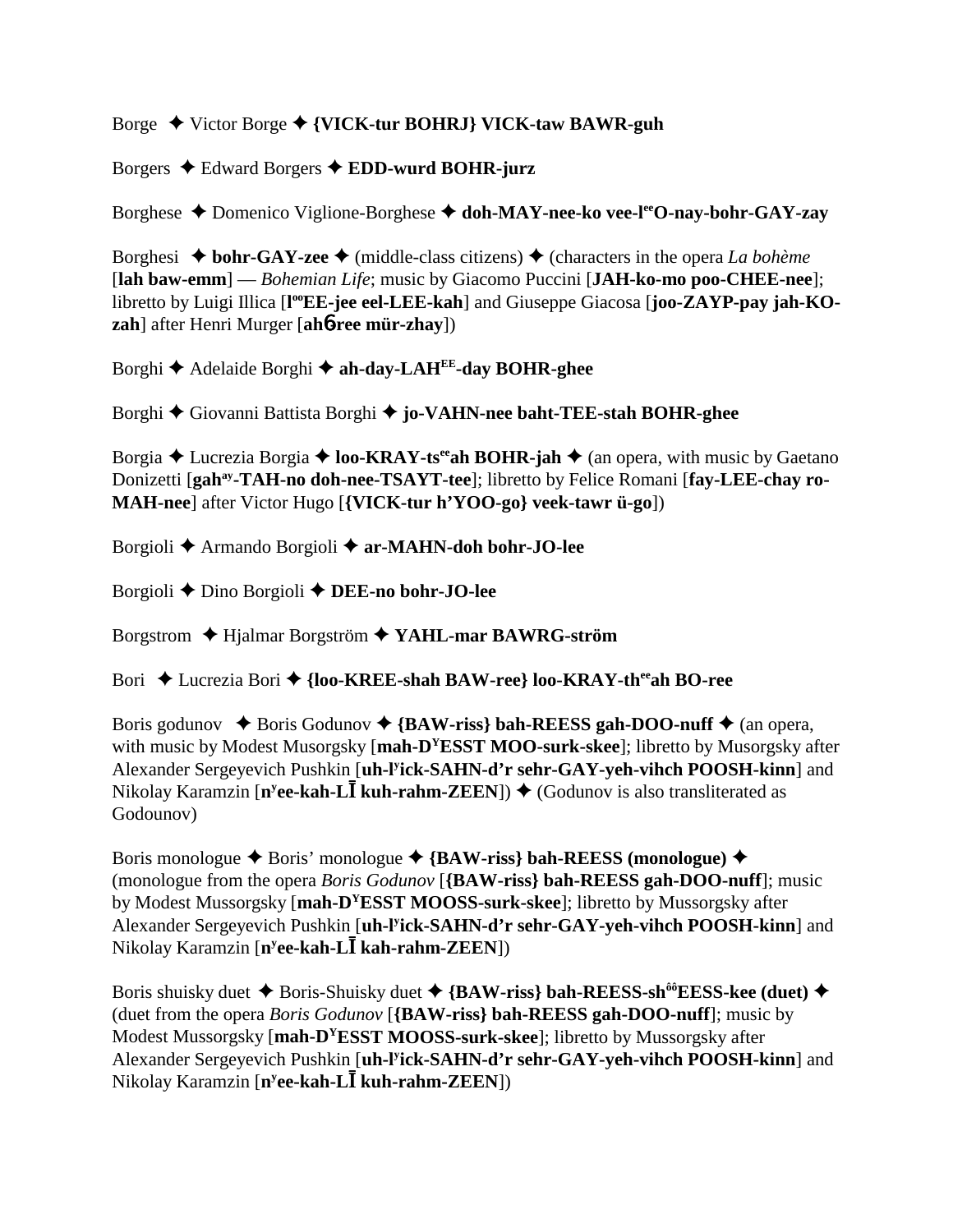- Boriskin ◆ Michael Boriskin ◆ M**I-kull baw-RISS-kunn**
- Borisov Lilcho Borisov **LEEL-cho baw-REE-sawf**
- Borkh Inge Borkh **IHNG-uh BAWRK**
- Borkovec ◆ Pavel Bořkovec ◆ PAH-vell BAW<sup>R</sup>SH-kaw-vettss
- Borkowski ◆ Bohdan Borkowski ◆ BAWH-dahn bawr-KAWF-skee
- Bornefeld Helmut Bornefeld **HELL-moot BAWR-nuh-fellt**
- Borneilh  $\triangle$  Guiraut de Borneilh  $\triangle$  ghee-ro duh bawr-nay
- Bornelh Giraut de Bornelh **zhee-ro duh bawr-nell**
- Bornschein ◆ Franz Carl Bornschein ◆ FRAHNZ KARL BAWRN-shin
- Borodin **→** Alexander Borodin ◆ **uh-l<sup>y</sup>ick-SAHN-d'r buh-rah-D<sup>Y</sup>EEN** ◆ (known also as Alexander Porfirievich [**par-FIH-riheh-vihch**] Borodin)
- Borodin **←** Ekaterina Borodin ← yih-kuh-teh-REE-nuh buh-rah-D<sup>Y</sup>EEN
- Borodin string quartet  $\rightarrow$  Borodin String Quartet  $\rightarrow$  buh-rah-D<sup>Y</sup>EEN (String Quartet)
- Borodine Alexander Borodine (*see* Alexander Borodin)
- Boroni **→** Antonio Boroni → **ahn-TAW-n<sup>ee</sup>o bo-RO-nee**
- Borovsky  $\triangle$  Alexander Borovsky  $\triangle$  {a-ligg-ZANN-dur bu h-RAWV-skee} uh-l<sup>y</sup>ick-SAHN**d'r bah-RAWF-skee**
- Borovsky Alexander Znosko-Borovsky **uh-ly ick-SAHN-d'r ZNAW-skuh-bah-RAWFskee**
- **Borowski ◆ Felix Borowski ◆ FEE-lickss buh-RÖW-skee**
- Borras de palau  $\triangle$  Juan Borras de Palau  $\triangle$  h<sup>oo</sup>AHN bawr-RAHSS day pah-LAH<sup>00</sup>
- Borren **↓** Charles van den Borren **↓ shar-luh vunn denn bawr-runn ↓** (known also as Charles-Jean-Eugène [**shar-luh-zhah**6**-nö-zhayn**] van den Borren)
- Borresen ◆ Hakon Børresen ◆ **HA-kawn BÖ-ruh-sunn ◆** (known also as Aksel Ejnar [**ACKsull -nuh**] Hakon Børresen)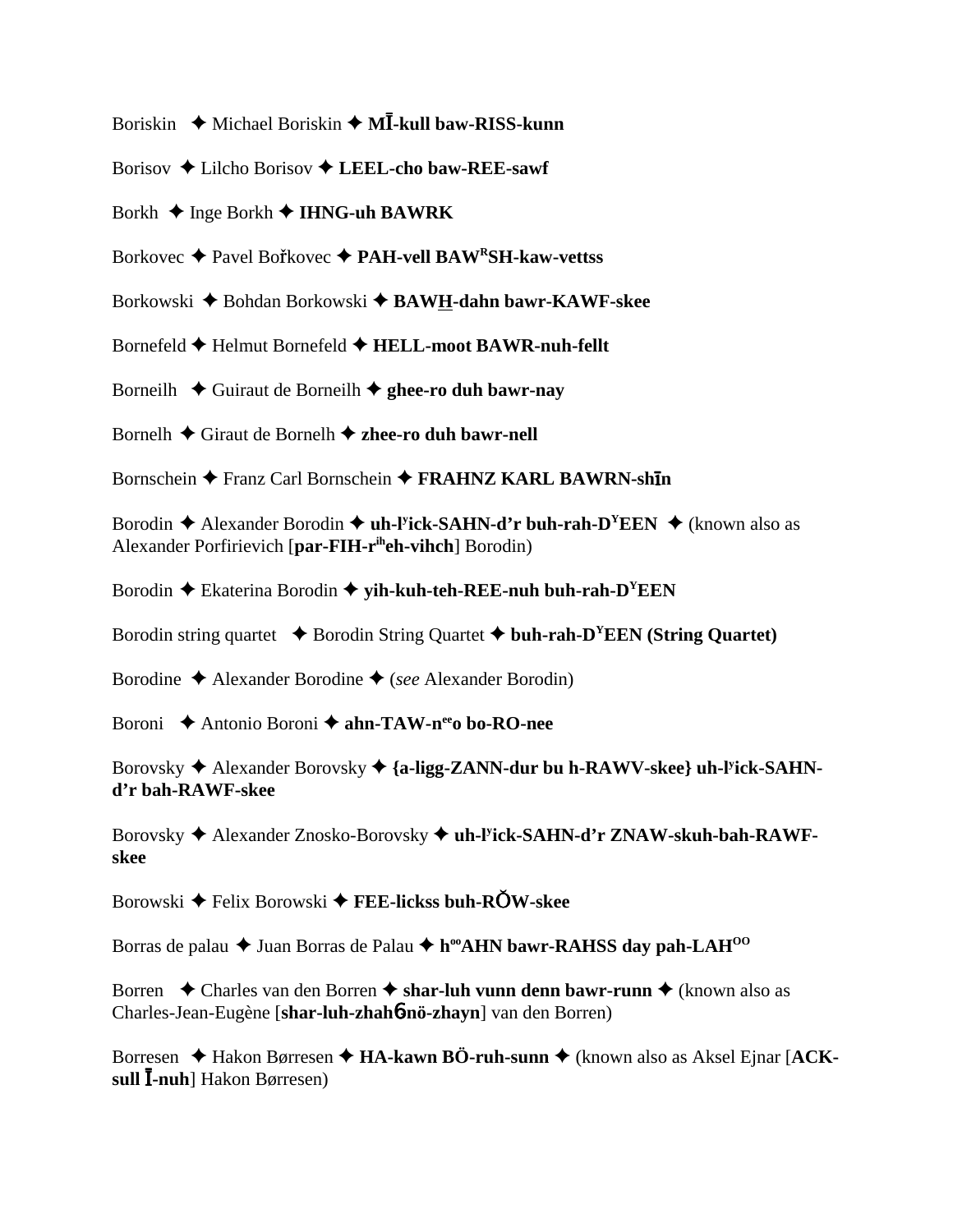Borriello ◆ Mario Borriello ◆ MA**H-r<sup>ee</sup>o bohr-r<sup>ee</sup>AYL-lo** 

Borris Kaja Borris **KAH-yah BAWR-riss**

Borris ◆ Siegfried Borris ◆ **ZEEK-freet BAWR-riss** 

Borroff Edith Borroff **EE-duth BOHR-rawf**

Borsa  $\triangle$  **BOHR-sah**  $\triangle$  (character in the opera *Rigoletto* [**ree-go-LAYT-toh**]; music by Giuseppe Verdi [**joo-ZAYP-pay VAYR-dee**]; libretto by Francesco Maria Piave [**frahn-CHAYsko mah-REE-ah peeAH-vay**] after Victor Hugo [**{VICK-tur h'YOO-go} veek-tawr ü-go**])

Borsa matteo  $\triangle$  Borsa Matteo  $\triangle$  **BOHR-sah maht-TAY-o**  $\triangle$  (character in the opera *Rigoletto* [**ree-go-LAYT-toh**]; music by Giuseppe Verdi [**joo-ZAYP-pay VAYR-dee**]; libretto by Francesco Maria Piave [**frahn-CHAY-sko mah-REE-ah peeAH-vay**] after Victor Hugo [**{VICK-tur h'YOO-go} veek-tawr ü-go**])

Borst **→** Danielle Borst → dah-n<sup>ee</sup>ell bawrst

Bortkiewicz ◆ Sergei Bortkiewicz ◆ sehr-GAY<sup>EE</sup> bart-k<sup>ih</sup>AY-vihch ◆ (known also as Sergei Eduardovich [**eh-dôôAR-duh-vihch**] Bortkiewicz)

Bortniansky ◆ Dimitri Bortniansky ◆ d<sup>y</sup>ih-MEE-tree bart-n<sup>ih</sup>AHN-skee ◆ (known also as Dimitri Stepanovich [**sty eh-PAH-nuh-vihch**] Bortniansky and Dmitri Bortnjanskiej [**d'MEE-tree bart-n'YAHN-skee**])

Bortnjanskiej ◆ Dmitri Bortnjanskiej ◆ **d'MEE-tree bart-n'YAHN-skee** ◆ (known also as Dimitri Stepanovich Bortniansky [**d<sup>y</sup>ih-MEE-tree st<sup>y</sup>eh-PAH-nuh-vihch bart-n<sup>ih</sup>AHN-skee**] and Dimitri Bortniansky)

Bortolotto **←** Mario Bortolotto ← MAH-r<sup>ee</sup>o bohr-toh-LOHT-toh

Bortoluzzi **→** Bianca Bortoluzzi → b<sup>ee</sup>AHN-kah bohr-toh-LOOT-tsee

Bortz Daniel Börtz **DAH-nihell BÖRUHTSS**

Boruch ate zingt der tate  $\triangle$  Boruch ate, zingt der Tate  $\triangle$  BAW-rôôk uh-TAH, ZIHNGKT der **TAH-tuh**  $\blacklozenge$  (*Blessed Art Thou*, the Father Sings — poem by Avrom Reisen [AHV-rawm RI**zenn**] set to music by Solomon Golub [**SAH-law-munn GAW-lôôb** or **SHLO-mo GAW-lôôb**])

Borup jorgensen ◆ Axel Borup-Jørgensen ◆ ACK-sull BO-woop-YÖ-unn-sunn ◆ (known also as Jens [**YENNSS**] Axel Borup-Jørgensen)

Bory Robert Bory **ro-behr baw-rü**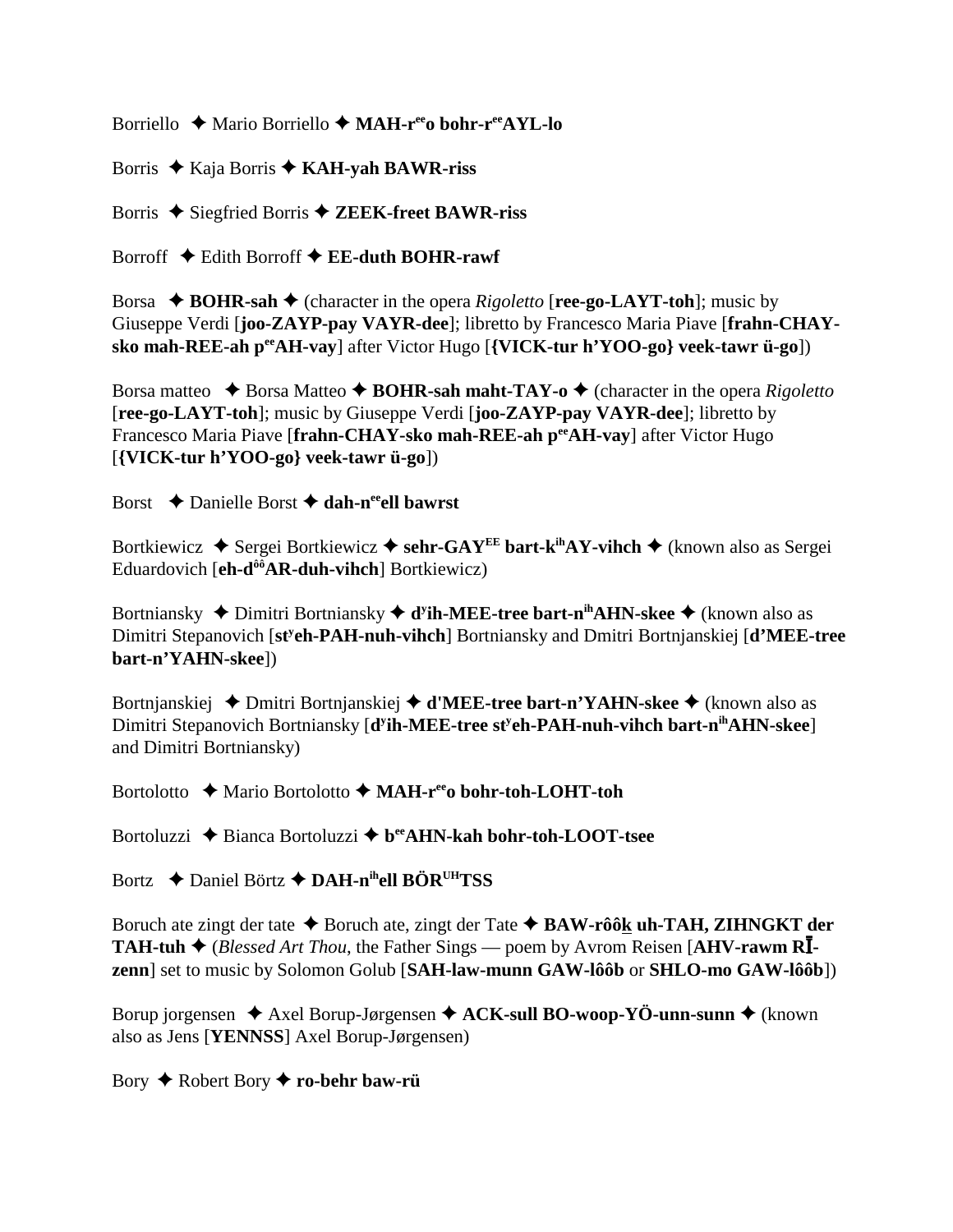Bos **→** Coenraad Valentyn Bos → KOON-rah<sup>ah</sup>d vah-lenn-TAYN BAWSS

Bosch Pieter Joseph van den Bosch **PEE-tur YO-zeff vunn denn BAWSS**

Boschot Adolphe Boschot **ah-dawlf baw-sho**

Boscovich Alexander Uriah Boscovich **AH-leck-sahn-der ÔÔ-rihah BOHSS-ko-vihch**

Bose Fritz Bose **FRITTSS BO-zuh**

Bose Hans-Jürgen von Bose **HAHNSS-YÜR-gunn fawn BO-zuh**

Bose farbe  $\triangle$  Die böse Farbe  $\triangle$  dee BÖ-zuh FAR-buh  $\triangle$  (The Hateful Color)  $\triangle$  (poem by Wilhelm Müller [**VILL-hellm MÜL-lur**] set to music by Franz Schubert [**FRAHNTSS SHOObert**] in the song cycle *Die schöne Müllerin* [**dee SHÖ-nuh MÜL-luh-rinn**] — *The Miller's Lovely Daughter*)

Bosendorfer Ignaz Bösendorfer **IGG-nahtss BÖ-zunn-dawr-fur**

Bosendorfer Ludwig Bösendorfer **LOOT-vihh BÖ-zunn-dawr-fur**

Bosendorfer piano **→** Bösendorfer piano **→ BÖ-zunn-dawr-fur (piano)** 

Boshell  $\blacklozenge$  B. Boshell  $\blacklozenge$  B. baw-SHELL

Boshniakovich  $\blacklozenge$  Oleg Boshniakovich  $\blacklozenge$  ah-L<sup>Y</sup>ECK bahsh-n<sup>ih</sup>ah-KAW-vihch

Boskovsky Willi Boskovsky **VILL-lee bawss-KAWF-skü**

Bosmans ◆ Henriëtte Bosmans ◆ henn-ree-ETT-tuh BAWSS-mahnss ◆ (known also as Henriëtte Hilda [**HILL-duh**] Bosmans)

Bosquet Émile Bosquet **ay-meel bawss-keh**

Bosse Gustave Bosse **gôô-STAHAH-fuh BAWSS-suh**

Bosseur Jean-Yves Bosseur **zhah**6**-neev bawss-sör**

Bossi Costante Adolfo Bossi **ko-STAHN-tay ah-DOHL-fo BOHSS-see**

Bossi Enrico Bossi **ayn-REE-ko BOHSS-see** (known also as Marco [**MAR-ko**] Enrico Bossi)

Bossi ◆ Renzo Bossi ◆ **RAYN-tso BOHSS-see** ◆ (known also as Rinaldo [**ree-NAHL-doh**] Renzo Bossi)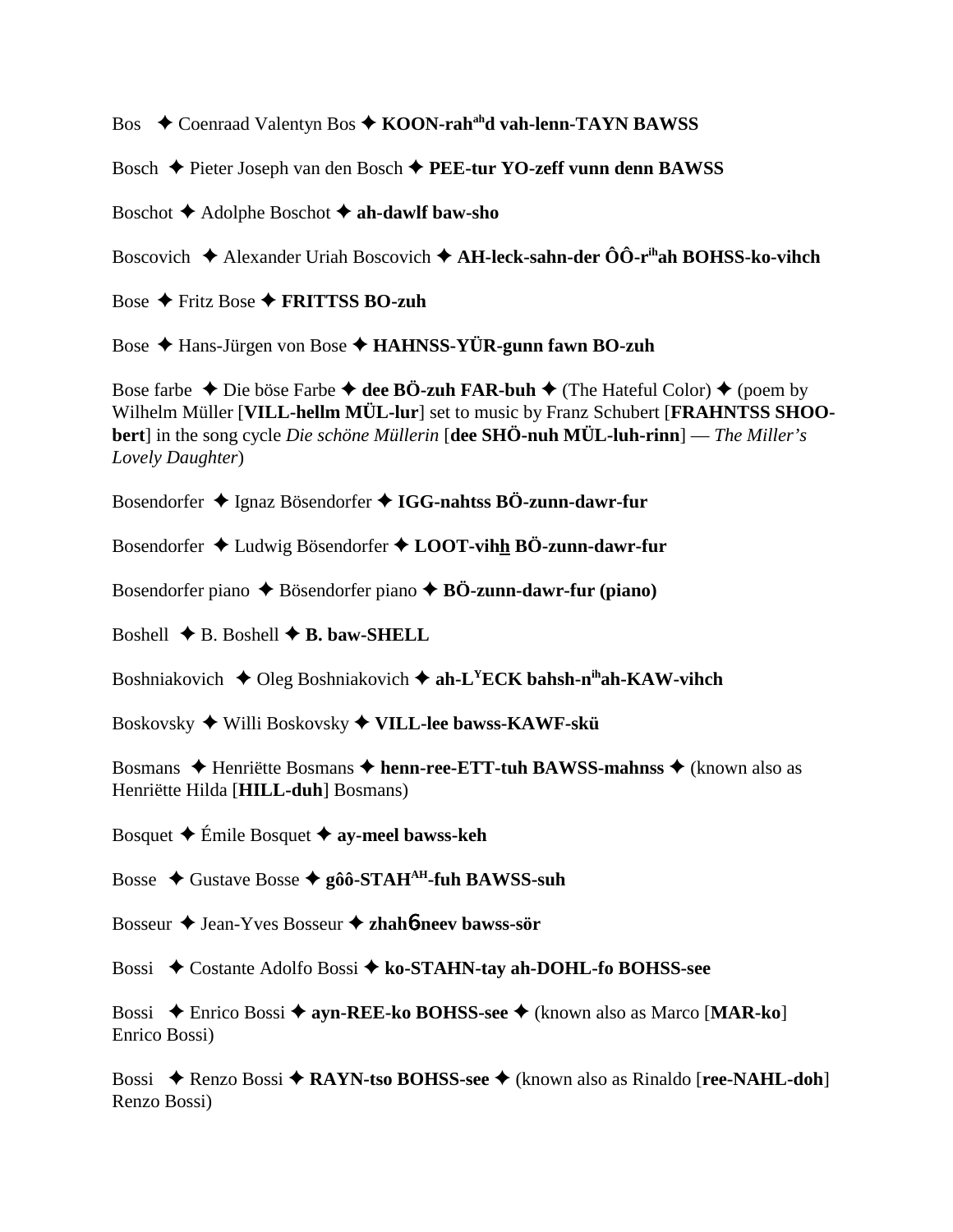Bostelmann  $\triangle$  Otto Bostelmann  $\triangle$  {AHT-toh BAHSS-t'l-munn} AWT-toh BAW-stull**mahn**

Boswinkel Job Boswinkel **YOHP BAWSS-vihng-kull**

Botschaft  $\triangle$  **BOHT-shahft**  $\triangle$  (Message)  $\triangle$  (song, title used by various composers)

Botstiber Hugo Botstiber **HOO-go BAWT-stih-bur**

Bott **← Catherine Bott ← KA-thuh-runn BAWT** 

Bott Jean Joseph Bott **zhah**6 **zho-zeff BAWT**

Botta Luca Botta **LOO-kah BOHT-tah**

Bottee de toulmon **→** Auguste Bottée de Toulmon **→ o-güst bawt-tay duh tôôl-maw6** 

Bottenberg Wolfgang Bottenberg **{WÔÔLF-gang BAHT-t'n-burg} VAWLF-gahng BAWT-tunn-pehrk**

Bottesini ◆ Giovanni Bottesini ◆ jo-VAHN-nee boht-tay-ZEE-nee

Botti **←** Robert Botti ← RAH-burt BAWT-tee

Botti **←** Susan Botti **← SOO-z'n BAWT-tee** 

Bottje Will Gay Bottje **WILL GAY BAHT-juh**

Bottrigari ◆ Ercole Bottrigari ◆ ayr-KO-lay boht-tree-GAH-ree

Botwright  $\triangleleft$  Valerie Botwright  $\triangleleft$  VA-luh-ree BOHT-rit

Boucher Alexandre-Jean Boucher **ah-leck-sah**6**-dr'-zhah**6 **bôô-shay**

Boucher Michelle Boucher **mee-shell bôô-shay**

Boucheron **→** Raimondo Boucheron → rahee-MOHN-doh bôô-sh'raw6

Bouchor **→** Marice Bouchor → mah-reess bôô-shawr

Boucourechliev **←** André Boucourechliev ← ahn-DRAY bôô-kôô-REHSH-l<sup>ee</sup>eff

Boudier ◆ Dominique Boudier ◆ daw-mee-neek bôô-d<sup>ee</sup>ay

Boudreau **→** Robert Boudreau ◆ **RAH-burt bôô-DRO** ◆ (known also as Robert Austin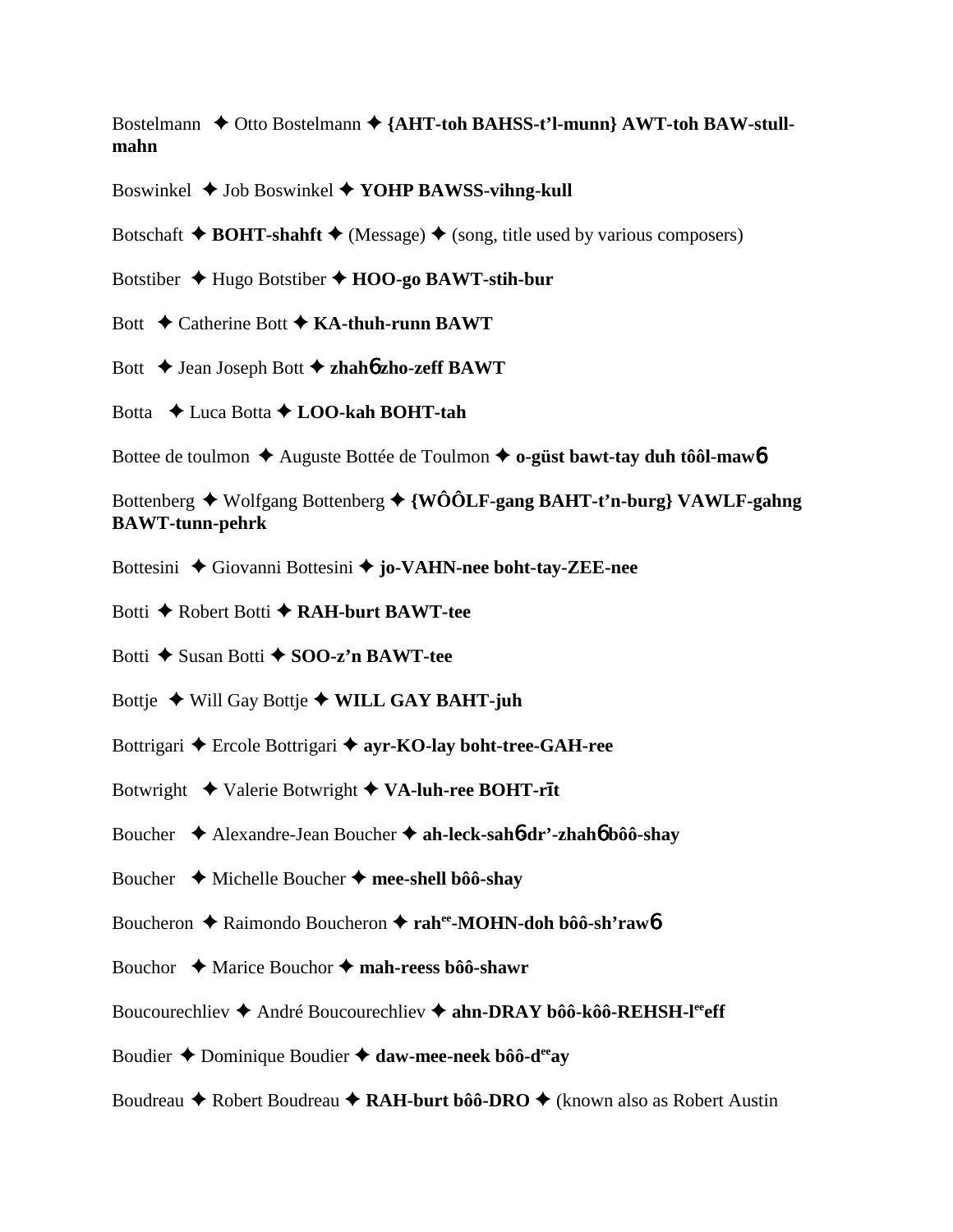### Boudreau [**RAH-burt AWSS-t'n bôô-DRO**])

Boughton ◆ Rutland Boughton ◆ RUTT-lunnd BAH<sup>ôô</sup>-tunn

Boughton  $\blacklozenge$  William Boughton  $\blacklozenge$  WILL-I<sup>ih</sup>umm BAH<sup>ôô</sup>-tunn  $\blacklozenge$  (known also as William Paul [**PAWL**] Boughton)

Bouhy Jacques Bouhy **zhack bôô-ee** (known also as Jacques-Joseph André Bouhy [**zhack-zho-zeff ah**6**-dray bôô-ee**])

Bouilhet Louis Bouilhet **l ôô-ee bôôee-yeh**

Boulanger ◆ Lili Boulanger ◆ lee-lee bôô-lah**6-zhay** ◆ (known also as Lili Juliette Marie Olga Boulanger [lee-lee zhü-l<sup>ee</sup>ett mah-ree awl-gah bôô-lah6-zhay])

Boulanger ◆ Nadia Boulanger ◆ nah-d<sup>ee</sup>ah bôô-lah**6-zhay** ◆ (known also as Nadia Juliette [zhü-l<sup>ee</sup>ett] Boulanger)

Boulez  $\rightarrow$  Pierre Boulez  $\rightarrow$  pee**EHR** bôô-LEZZ

Boulin **←** Sophie Boulin ← saw-fee bôô-leh**6** 

Boulnois Joseph Boulnois **zho-zeff bôôl-n'wah**

Boult  $\blacklozenge$  Sir Adrian Boult  $\blacklozenge$  (Sir) AY-dree-unn BOHLT  $\blacklozenge$  (known also as Sir Adrian Cedric [**SEDD-rick**] Boult)

Boumeester **↓** Jan Boumeester ◆ YAHN BOO-may<sup>ay</sup>-ster

Bour **→** Ernest Bour **→** ehr-nesst bôôr

Bourdin **←** Roger Bourdin ← raw-zhay bôôr-deh<sup>6</sup>

Bourdon **←** Rosario Bourdon ← ro-zah-r<sup>ee</sup>o bôôr-daw6

Bouree  $\triangle$  Bourée  $\triangle$  **bôô-ray** 

Bourees  $\triangle$  Bourées  $\triangle$  bôô-ray

Bourgault ducoudray Louis-Albert Bourgault-Ducoudray **l ôô-ee-ahl-behr bôôr-go-dü-kôôdray**

Bourgeois Loys Bourgeois **l'wah bôôr-zh'wah** (known also as Loys Louis [**l ôô-ee**] Bourgeois)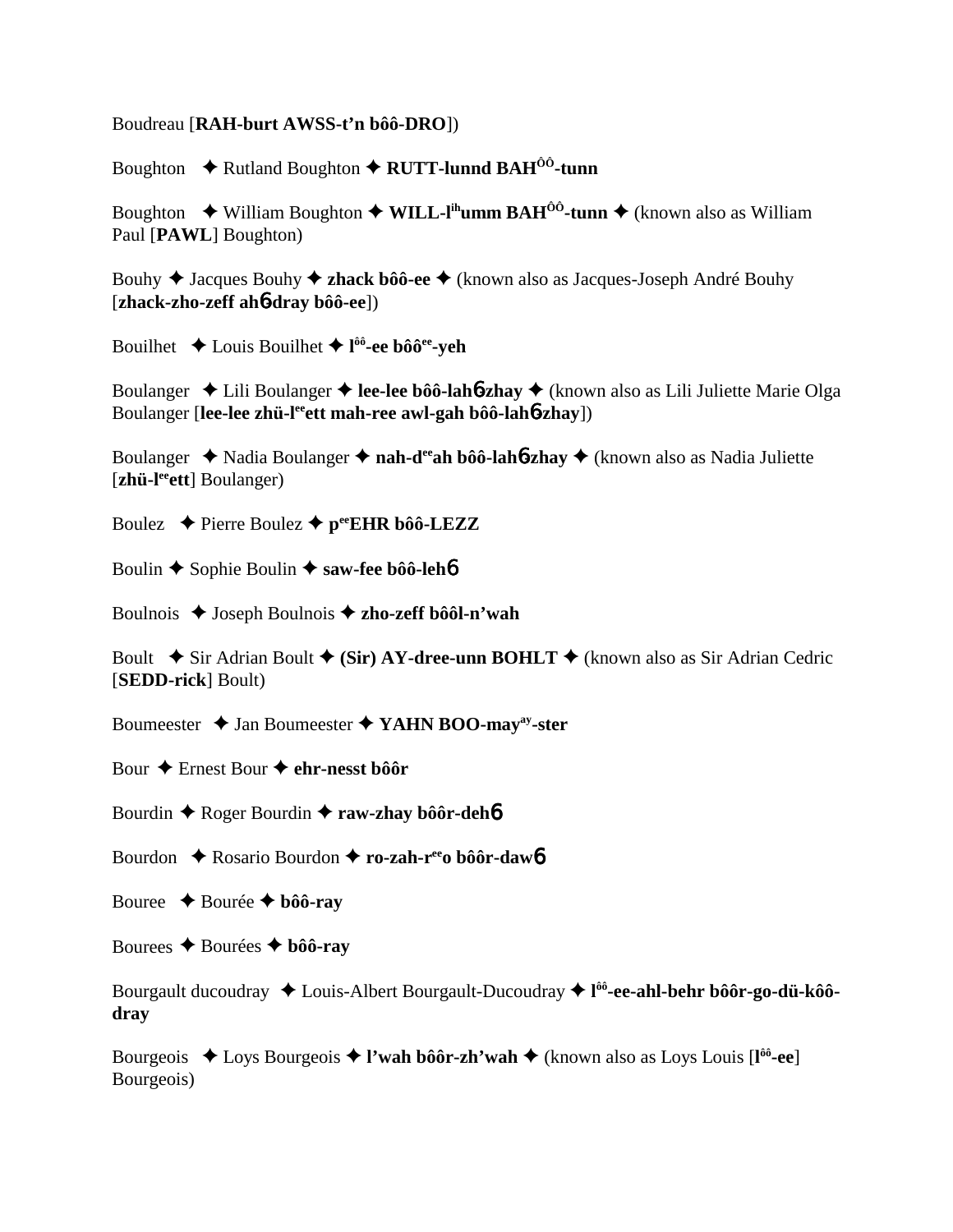Bourgeois **→** Thomas-Louis Bourgeois → taw-mah-l<sup>ôô</sup>-ee bôôr-zh'wah → (known also as Thomas-Louis-Joseph Bourgeois [**taw-mah-lôô-ee-zho-zeff bôôr-zh'wah**])

Bourguignon Francis de Bourguignon **frah**6**-seess duh bôôr-ghee-n'yaw**6

Bournemouth sinfonietta  $\triangle$  **BAWRN-muth sinn-fuh-n<sup>ih</sup>ETT-tuh** 

Bournemouth sinfonietta choir  $\triangle$  Bournemouth Sinfonietta Choir  $\triangle$  **BAWRN-muth sinn-fuhnihETT-tuh (Choir)**

Bournonville Jacques de Bournonville **zhack duh bôôr-naw**6**-veel**

Bournonville Jean de Bournonville **zhah**6 **duh bôôr-naw**6**-veel**

Bournonville Valentin de Bournonville **vah-lah**6**-teh**6 **duh bôôr-naw**6**-veel**

Bourre Jean-Luc Bourré  **zhah**6**-lük bôôr-ray**

- Bourree Bourrée **bôôr-ray**
- Bourrees **bôôr-ray**

Bousquet Georges Bousquet **zhawrzh bôôss-keh**

Bousset Jean-Baptiste Bousset **zhah**6**-bah-teest bôôss-seh**

Boussu **→** Lou Boussu → **lôô bôôss-sü** → (The Hunchback) → (excerpt from *Chants d'Auvergne* [**shah**6 **doh-vehrny'**] — *Songs of the Auvergne* [**o-vehrny'**], French folk songs collected by Joseph Canteloube [**zho-zeff kah**6**-t'lôôb**])

Boutmy Josse Boutmy **YAWSS-suh BÔÔT-mee**

Boutry **→** Roger Boutry **→ raw-zhay bôô-tree** 

Bouvet ◆ Charles Bouvet ◆ sharl bôô-veh ◆ (known also as Charles René Clément Bouvet [**sharl ruh-nay klay-mah**6 **bôô-veh**])

Bouzignac Guillaume Bouzignac **ghee-yohm bôô-zee-n'yahk**

Bouzouki **→ boo-ZHOO-kee** → (Greek long-necked lute)

Bovery **→** Jules Bovery **→ zhül bo-v'ree** 

Bovet  $\triangle$  Joseph Bovet  $\triangle$  zho-zeff baw-veh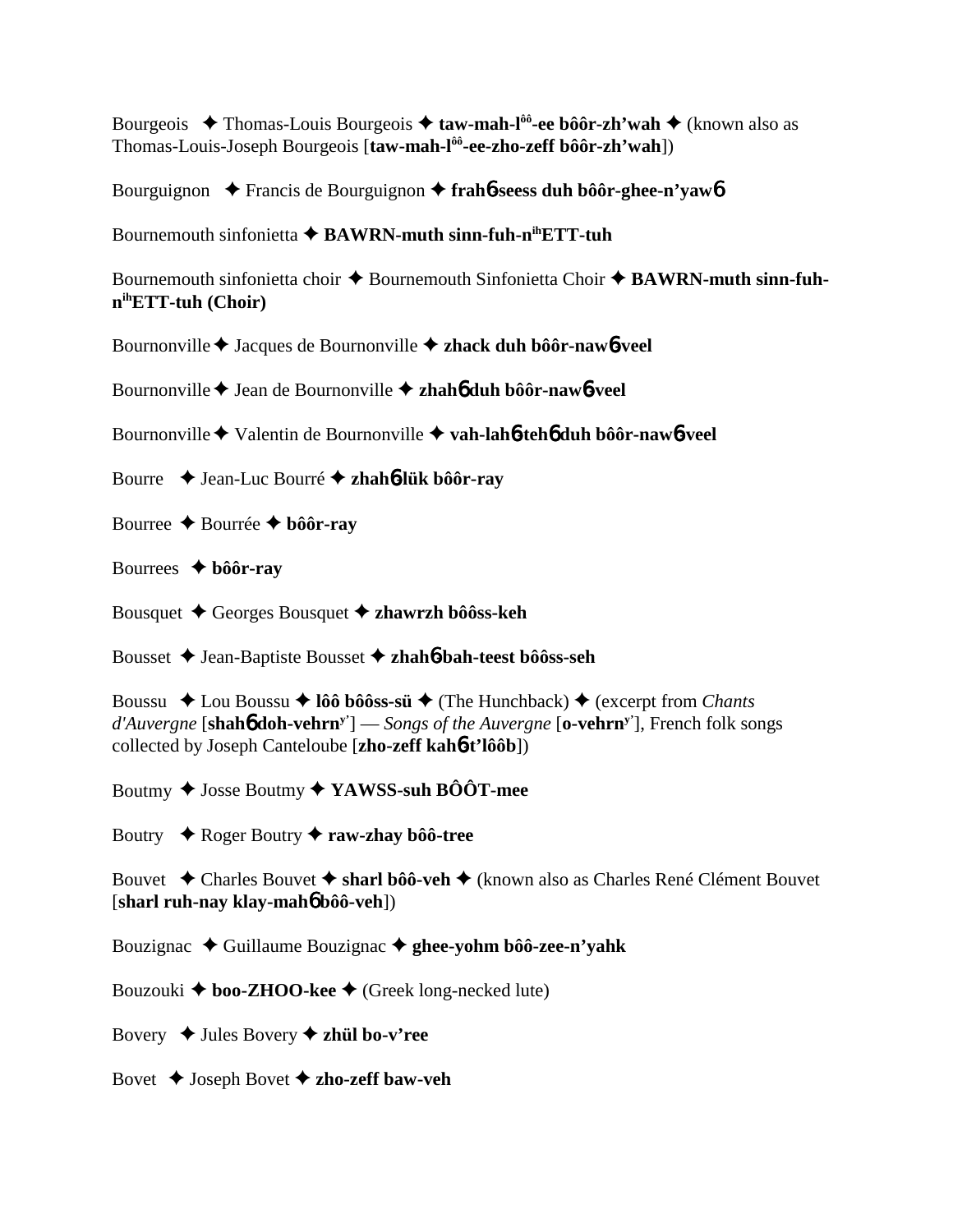Bovio  $\triangle$  Libero Bovio  $\triangle$  lee-BAY-ro BO-v<sup>ee</sup>

Bovy  $\blacklozenge$  Vina Bovy  $\blacklozenge$  VEE-nah BO-vee

Bovy lysberg  $\triangleleft$  Charles-Samuel Bovy-Lysberg  $\triangleleft$  sharl-sah-mü-ell baw-vee-LÜSS-pehrk

Bowen  $\triangle$  Albert Bowen  $\triangle$  A<sup>L</sup>-burt BO-wunn

Bowles  $\triangleleft$  Michael Bowles  $\triangleleft$  MI-kull BOHLZ

Bowles  $\triangle$  Paul Bowles  $\triangle$  PAWL BOHLZ

Bowman  $\triangle$  Euday Bowman  $\triangle$  YOO-day BO-munn  $\triangle$  (known also as Euday Louis [LOOuss1 Bowman)

Bowman  $\triangle$  James Bowman  $\triangle$  JAYMZ BO-munn

Boxberg  $\triangle$  Christian Ludwig Boxberg  $\triangle$  KRIH-st<sup>ih</sup>ahn LÔÔT-vihh BAWKSS-pehrk

Boydell  $\triangle$  Brian Boydell  $\triangle$  BRI-unn boy-DELL  $\triangle$  (known also as Brian Patrick [PATT-rick] Boydell)

Boykan ◆ Martin Boykan ◆ MAR-t'n BOY-kunn

Boyle  $\triangle$  Ina Boyle  $\triangle$  EE-nuh BOYL

Boysen  $\triangle$  Rolf Boysen  $\triangle$  RAWLF BOY-zunn

Boyvin  $\triangle$  Jacques Boyvin  $\triangle$  zhack bwah-veh**b** 

Bozay  $\blacklozenge$  Attila Bozay  $\blacklozenge$  AHT-tih-lah BO-zī

Bozic  $\triangle$  Darijan Božič  $\triangle$  DAH-ree-yahn BAW-zhihch

Bozza  $\triangle$  Eugene Bozza  $\triangle$  ö-zhenn bawz-zah

Bozza  $\triangle$  Eugène Bozza  $\triangle$  ö-zhenn bawz-zah

Bracht ◆ Roland Bracht ◆ RO-lahnt BRAHKT

Brade  $\blacklozenge$  William Brade  $\blacklozenge$  WILL-l<sup>ih</sup>umm BRAYD

Bradsky ◆ Wenzel Theodor Bradsky ◆ VENN-tsell TAY-o-doh<sup>oh</sup>r BRAHT-skee

Braein ♦ Edvard Fliflet Braein ♦ EDD-var FLEEFF-lett BRA<sup>IH</sup>N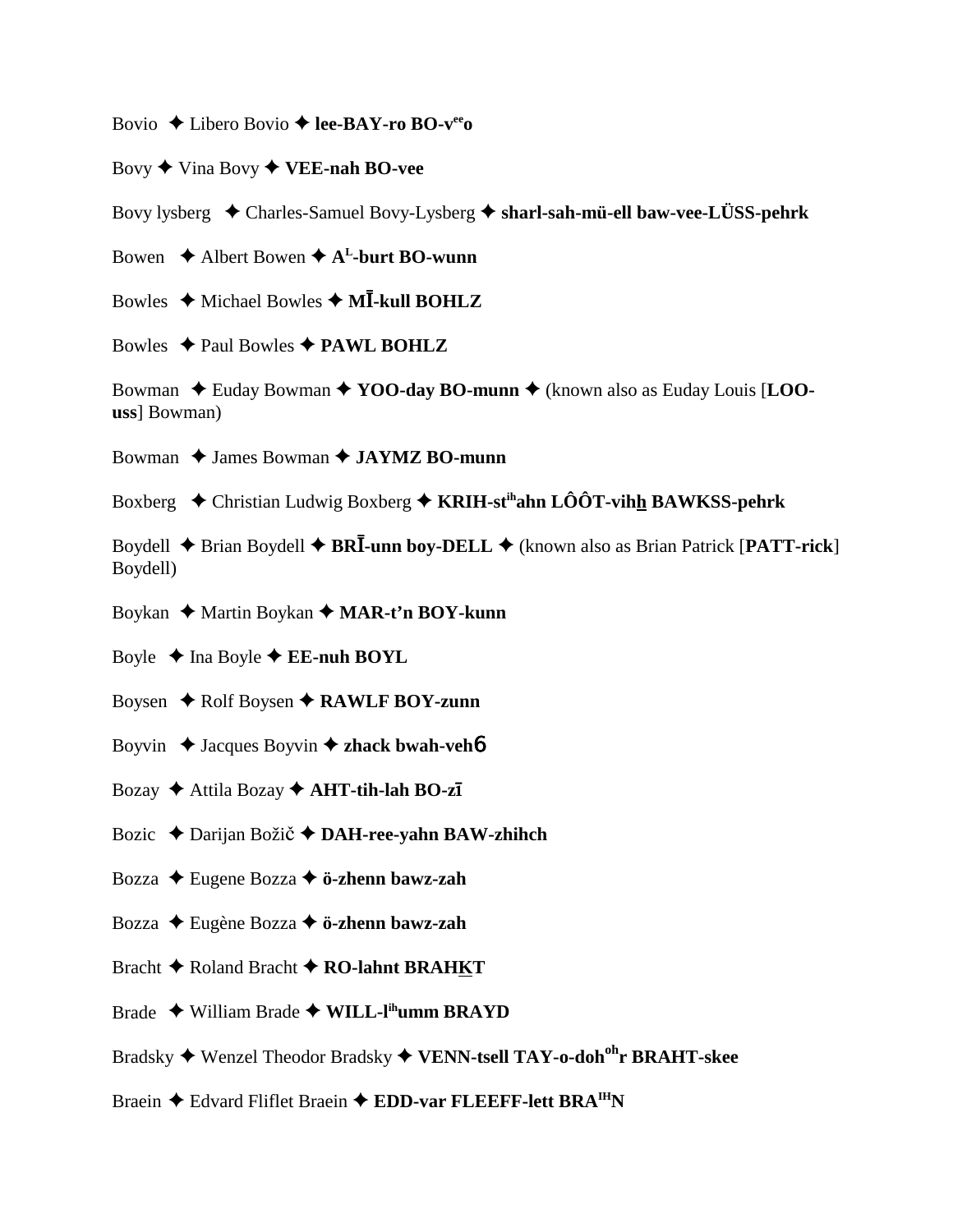Braein Kristina Bræin **KRISS-tee-nah BRAIHN**

Braga Francisco Braga **frah**6**-SEESS-kôô BRAH-guh** (known also as Antônio [**ah**6**- TOH-nihôô**] Francisco Braga)

Braga Francisco Ernani Braga [**frah**6**-SEESS-kôô ehr-NAH-nee BRAH-guh**

Braga Gaetano Braga **gahay-TAH-no BRAH-gah**

Braga santos Joly Braga Santos **ZHAH-lee BRAH-guh SAH**6**-tôôsh** (known also as José Manuel [zhôô-ZAY mah-n<sup>oo</sup>ELL] Joly Braga Santos)

Bragard Roger Bragard **raw-zhay brah-gar**

Braham **→ John Braham → JAHN BRAY-umm** 

Brahms  $\triangle$  Johannes Brahms  $\triangle$  yo-HAHN-nuss {BRAHMZ} BRAH<sup>AH</sup>MSS

Brailoiu ◆ Constantin Brăiloiu ◆ kawn-stahn-TEEN bruh<sup>ee</sup>-LAW-<sup>ee</sup>oo

Brailowsky Alexander Brailowsky **uh-ly ick-SAHN-d'r brahih-LAWF-skee**

Braine **← Robert Braine ← RAH-burt BRAYN** 

Brainin ◆ Norbert Brainin ◆ NAWR-burt BRAH<sup>IH</sup>-ninn

Braithwaite **◆** Nicholas Braithwaite ◆ NIH-kuh-luss BRAYTH-wayt ◆ (known also as Nicholas Paul Dallon [**PAWL DAL-lunn**] Braithwaite)

Braithwaite ◆ Warwick Braithwaite ◆ WAH-rick BRAYTH-wayt ◆ (known also as Henry [**HENN-ree**] Warwick Braithwaite)

Bramante Aldo Bramante **AHL-doh brah-MAHN-tay**

Brambach Caspar Joseph Brambach **KAHSS-par YO-zeff BRAHM-bahk**

Brambach Wilhelm Brambach **VILL-hellm BRAHM-bahk**

Brambilla Marietta Brambilla **mah-reeETT-tah brahm-BEEL-lah**

Brambilla Paolo Brambilla **PAHO-lo brahm-BEEL-lah**

Brambilla Teresa Brambilla **tay-RAY-zah brahm-BEEL-lah**

Brammer **BRAHM-mur**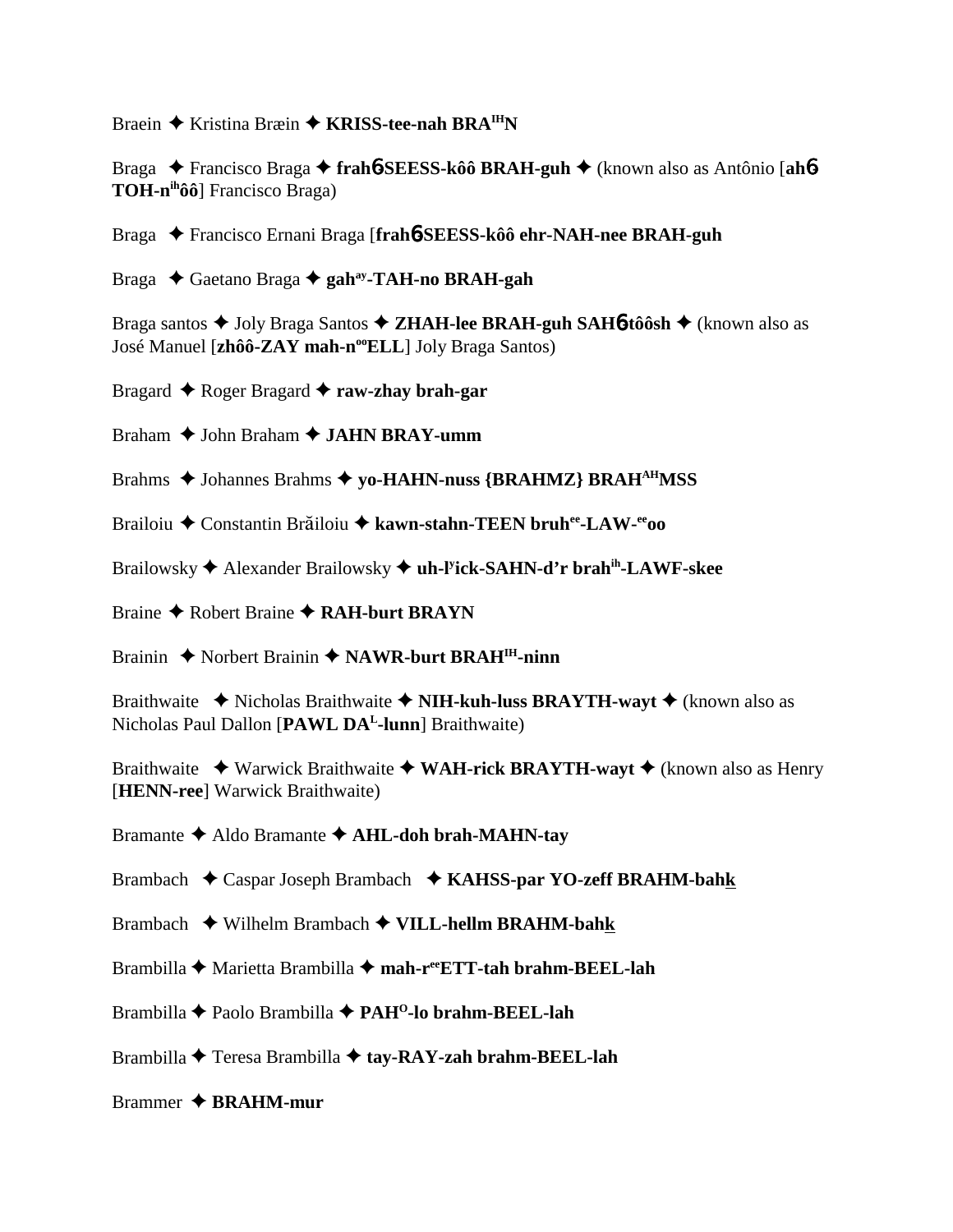Brancaccio Antonio Brancaccio **ahn-TAW-neeo brahn-KAH-cho**

Branco Frederico Guedes de Freitas Branco **freh-deh-REE-kôô GHEH-dehsh duh FRAY-tush BRA**6**-kôô** (known also as Frederico de Freitas)

Branco **→** Luís de Freitas Branco → l<sup>oo</sup>WEEZH duh FRAY-tush BRA6-kôô

Brancour ♦ René Brancour ♦ ruh-nay brah**6**-kôôr

Brand ◆ Max Brand ◆ MACKSS BRANND ◆ (known also as Maximilian Brand [mahk-see-**MEE-lihahn BRAHNT**])

Brandeis ◆ Frederick Brandeis ◆ {FREH-duh-rick BRANN-diss} FRAY-duh-rick BRAHN**t**-**ss**

Brandenburg concertos **{BRANN-dunn-burg} BRAHN-tunn-pôôrk (Concertos)** (compositions by Johann Sebastian Bach [**YO-hahn {suh-BASS-tihunn BAHK} zay-BAHstihahn BAHK**])

Brandenburgische konzerte ◆ Brandenburgische Konzerte ◆ BRAHN-tunn-pôôr-ghih-shuh **kawn-TSEHR-tuh** (*Brandenburg* [**{BRANN-dunn-burg} BRAHN-tunn-pôôrk**] *Concertos* by Johann Sebastian Bach [**YO-hahn {suh-BASS-tihunn BAHK} zay-BAH-stihahn BAHK**])

Brandl Johann Evangelist Brandl **YO-hahn ay-VAHNG-uh-lisst BRAHN-t'l**

Brandt **→** Jobst vom Brandt ◆ YAWPST fawm BRAHNT ◆ (known also as Jodocus de Brant [**YO-doh-kôôss duh BRAHNT**])

Brandt **→** Marianne Brandt ◆ mah-r<sup>ih</sup>AHN-nuh BRAHNT

Brandt  $\blacklozenge$  Noah Brandt  $\blacklozenge$  **NO-uh BRANNT** 

Brandts buys **→ Jan Brandts-Buys → YAHN BRAHNTSS-BÜ<sup>R</sup>SS** 

Brandukov **→** Anatol Brandukov → ah-nah-TAWL brahn-dôô-KAWF → (known also as Anatol Andreievich [**ahn-DRAYEE-eh-vihch**] Brandukov)

Branle de la torche **brah**6**l' duh lah tawrsh** (song by Michael Praetorius [**MIH-hah-ell pray-TOH-rihôôss**])

Branle de montirande  $\triangle$  brah<sup>6</sup>l' duh maw<sup>6</sup>-tee-rah<sup>6</sup>d  $\triangle$  (song by Michael Praetorius [MIH**hah-ell pray-TOH-rihôôss**])

Branle double  $\triangle$  brah<sup>6</sup>l' dôô-bl'  $\triangle$  (songs by Michael Praetorius [MIH-hah-ell pray-TOH**rihôôss**])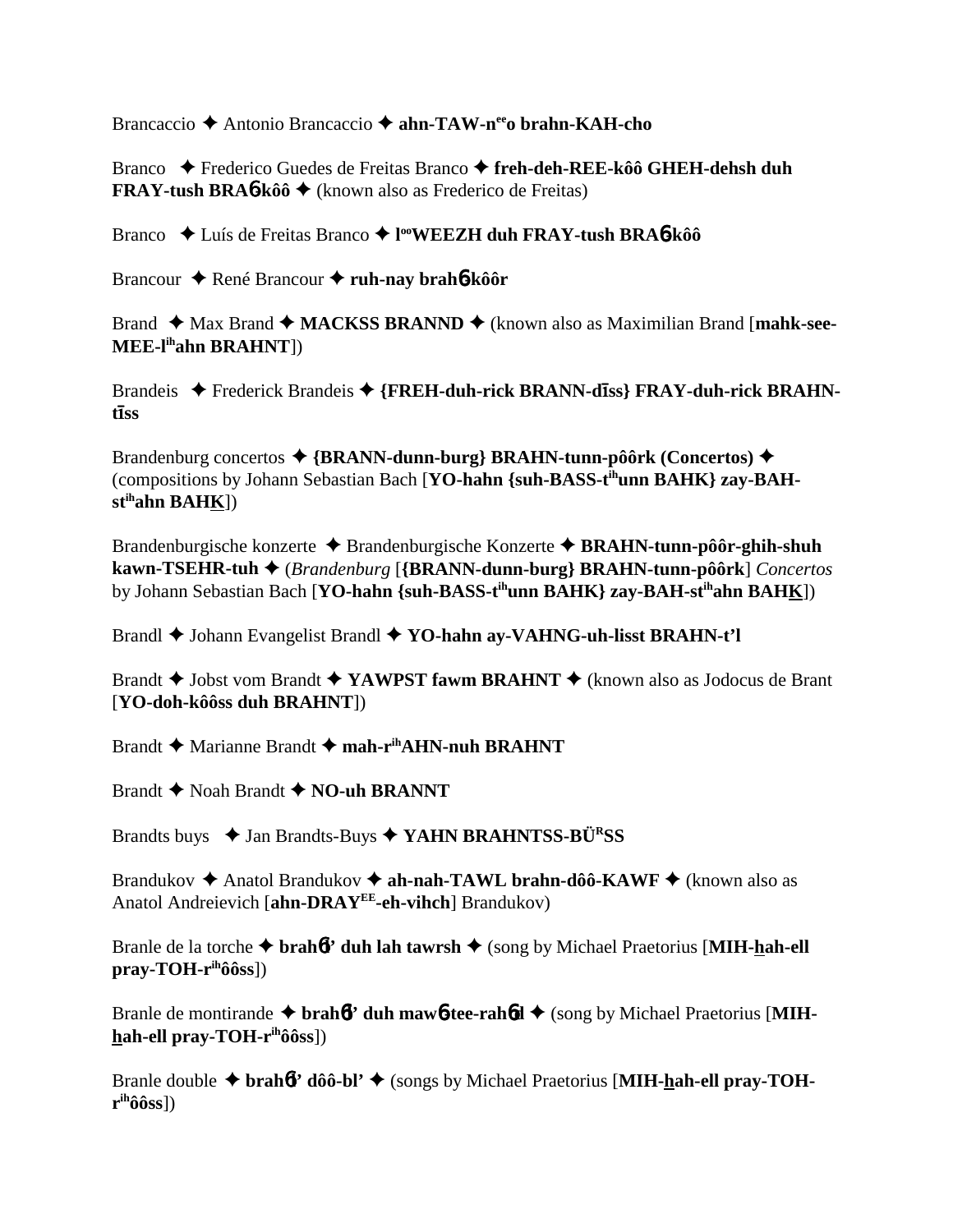Branle gai  $\triangle$  Branle Gai  $\triangle$  brah*b*l' gheh  $\triangle$  (anonymous composition)

Branles de village **↓ brah** $\frac{1}{2}$  **duh vee-lahzh ◆** (Rustic Dance) ◆ (song by Robert Ballard [**robehr bahl-lar**])

Branles decosse  $\triangle$  Branles d'Ecosse  $\triangle$  brah**6l'** d'kawss  $\triangle$  (Scottish tune published in 1557 by Estienne Du Tertre [ay-t<sup>ee</sup>enn dü tehr-tr'])

Brannigan **↓** Owen Brannigan **↓ O-wunn BRANN-nih-gunn** 

Branscombe Gena Branscombe **JEE-nah BRANNSS-kumm**

Brant  $\rightarrow$  Jan Brant  $\rightarrow$  YAHN BRAHNT

Brant ◆ Jodocus de Brant ◆ **YO-doh-kôôss duh BRAHNT** ◆ (known also as Jobst vom Brandt [**YAWPST fawm BRAHNT**])

Branzell ◆ Karin Branzell ◆ KAH-rinn BRAHN-sell ◆ (known also as Karin Maria [mah-**REE-ah**] Branzell)

Brasil ◆ I-Brasîl ◆ ee-bruh-ZEEL ◆ (poem by Fiona Macleod [f<sup>ee</sup>O-nah m'KL**OWD**])

Braslau ◆ Sophie Braslau **◆ SO-fee BRAHSS-lo** 

Brassens Georges Brassens **zhawrzh brahss-sah**6

Brassin **→** Leopold Brassin → leh-aw-pawl brahss-seh**6** 

- Brassin Louis Brassin **l ôô-ee brahss-seh**6
- Bratislava **← BRAH-t<sup>y</sup>ih-slah-vah ←** (Slovakian city)

Bratislava philharmonic ◆ Bratislava Philharmonic ◆ BRAH-t<sup>y</sup>ih-slah-vah (Philharmonic)

Bratschen  $\rightarrow$  **BRAHT-shunn**  $\rightarrow$  (violas)

Braudo  $\blacklozenge$  Eugen Braudo  $\blacklozenge$  **yevv-GAY-nee BRAH**<sup>00</sup>**-duh**  $\blacklozenge$  (the first name is usually transliterated from the Russian as Yevgeny, with the pronunciation as indicated)

Brauel **←** Henning Brauel ← **HENN-nihng BRAH<sup>ôô</sup>-ull** 

Brauer Evald Brauer **AY-vahlt BRAHÔÔ-er**

Braun **←** Carl Braun ← KARL BRAH<sup>ÔÔ</sup>N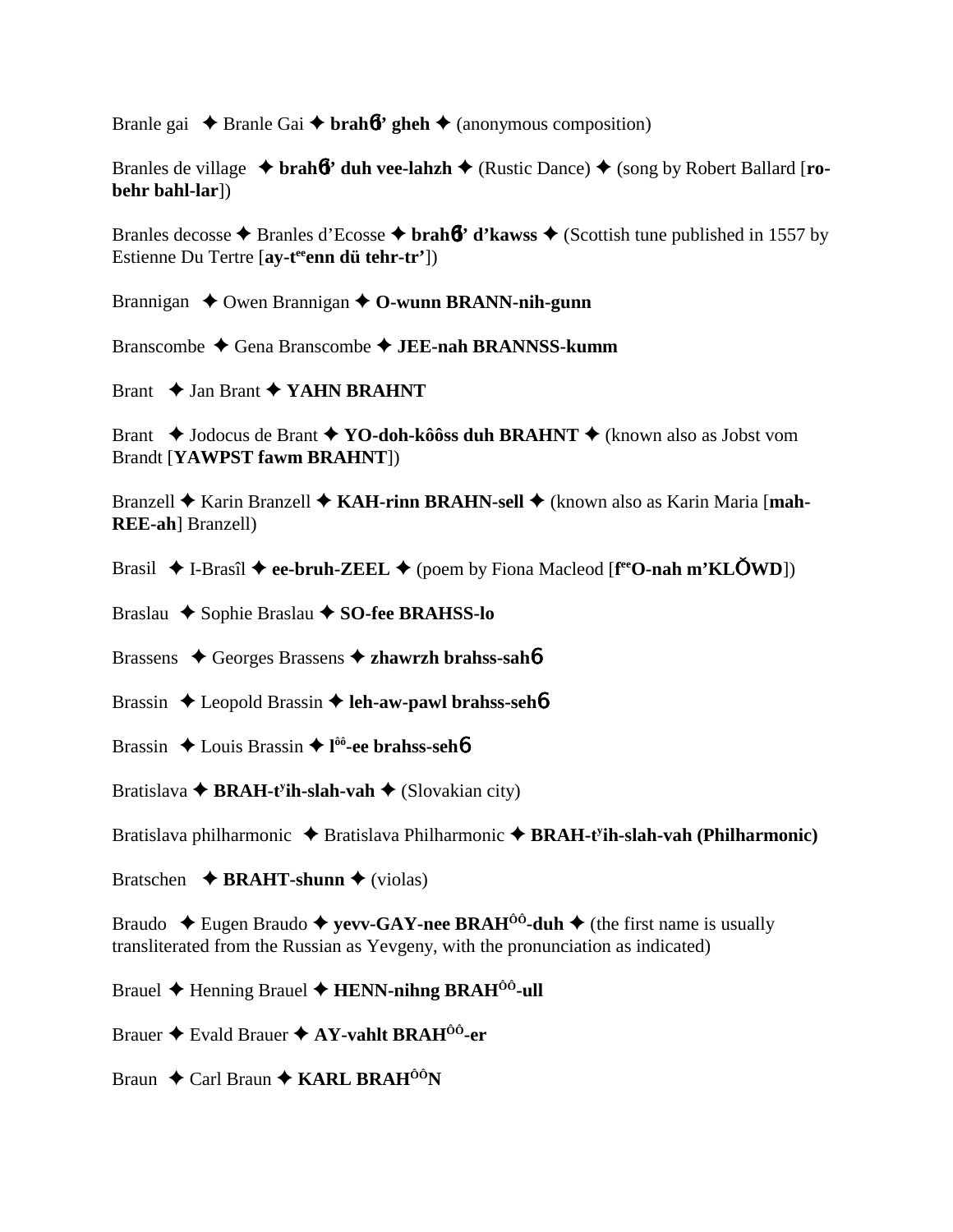Braun **←** Peter Michael Braun ← PAY-tur MIH-hah-ell BRAH<sup>ÔÔ</sup>N

Braun **→** Victor Braun ◆ VICK-tur BRAH<sup>00</sup>N

Braun ◆ Wilhelm Braun ◆ VILL-hellm BRAH<sup>ÔÔ</sup>N

Braun **↓** Yehezkel Braun **→ yeh-HESS-kell BRAH<sup>ôô</sup>N** 

Brauner bursche fuhrt zum tanze **↓** Brauner Bursche führt zum Tanze **✦ BRAH<sup>ôô</sup>-nur BÔÔR-shuh FÜRT tsoom TAHN-tsuh**  $\blacklozenge$  (Swarthy Lad Leads His Girl)  $\blacklozenge$  (Hungarian poem translated to German by Hugo Conrat [**HOO-go KAWN-raht**] and set to music by Johannes Brahms [**yo-HAHN-nuss {BRAHMZ} BRAHAHMSS**])

Braunfels Walter Braunfels **VAHL-tur BRAHÔÔN-fullss**

Brauns ◆ Sigurd Brauns **◆ ZEE-gôôrt BRAH<sup>ôô</sup>NSS** 

Brautgesang  $\triangle$  **BRAH<sup>ôô</sup>T-guh-zahng**  $\triangle$  (Bridal Song)  $\triangle$  (poem by Clemens Brentano [**KLAY-mennss brenn-TAHAH-no**] set to music by Paul Hindemith [**PAHÔÔL HINN-tuh-mitt**])

Bravi ma benone  $\triangleleft$  Ma bravi! Ma benone!  $\triangleleft$  mah BRAH-vee! mah bay-NO-nay!  $\triangleleft$  (excerpt from the opera *Il barbiere di Siviglia* [**eel bar-beeAY-ray dee see-VEE-leeah**] — *The Barber of Seville* [**suh-VILL**]; music by Gioachino Rossini [**j ohah-KEE-no rohss-SEE-nee**]; libretto by Cesare Sterbini [**chay-ZAH-ray stayr-BEE-nee**] after Pierre-Augustin Caron de Beaumarchais [**peeehr-o-güss-teh**6 **kah-raw**6 **duh bo-mar-sheh**] and Giuseppe Petrosellini [**joo-ZAYP-pay pay-tro-zayl-LEE-nee**])

Bravnicar  $\triangleq$  Matija Bravničar  $\triangleq$  MAH-tih-yah BRAHV-nih-char

Bravo signor barbiere **→** Bravo, signor barbiere → **BRAH-vo, see-n'YOHR bar-b<sup>ee</sup>AY-ray** → (excerpt from the opera *Il barbiere di Siviglia* [**eel bar-beeAY-ray dee see-VEE-leeah**] — *The Barber of Seville* [**suh-VILL**]*;* music by Gioachino Rossini [**j ohah-KEE-no rohss-SEE-nee**]; libretto by Cesare Sterbini [**chay-ZAH-ray stayr-BEE-nee**] after Pierre-Augustin Caron de Beaumarchais  $[p^{ee}$ **chr-o-güss-teh<sup>6</sup> kah-raw<sup>6</sup> duh bo-mar-sheh**] and Giuseppe Petrosellini [**joo-ZAYP-pay pay-tro-zayl-LEE-nee**])

Brea Francisco Alió y Brea / **frahn-THEESS-ko ah-leeO ee BRAY-ah**

Breazul George Breazul **JOHR-jeh breeah-ZOOL**

Brechbuhler Peter Brechbühler  **PAY-tur BREHH-bü-lur**

Brecher **→** Gustav Brecher **→ GÔÔ-stahf BREH-hur** 

Brecht  $\blacklozenge$  Bertolt Brecht  $\blacklozenge$  **BEHR-tawlt BREHHT**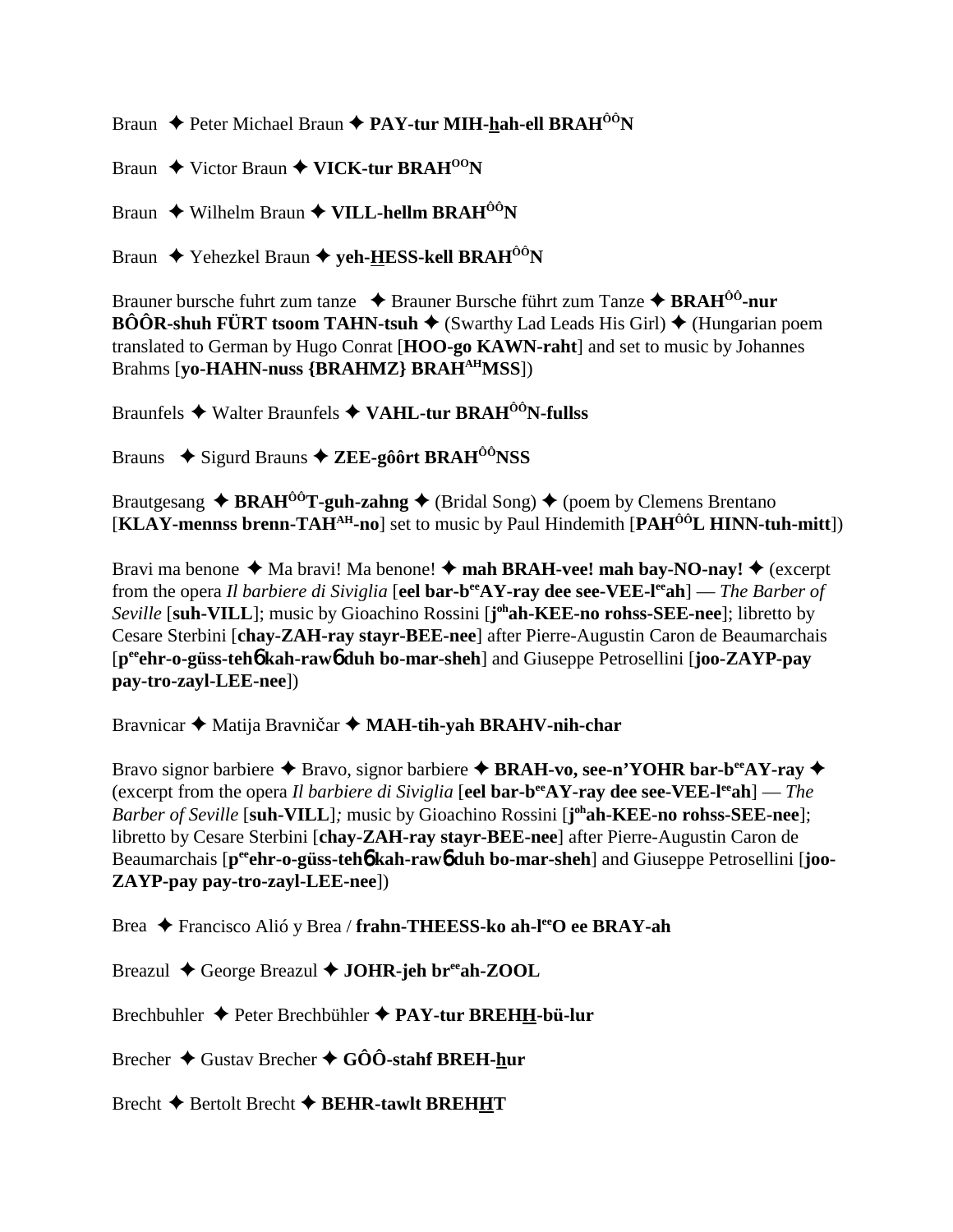Bredemeyer  $\triangle$  Reiner Bredemeyer  $\triangle$  R $\overline{I}$ -nur BRAY-duh-m $\overline{I}$ -ur

Brediceanu  $\triangle$  Tiberiu Brediceanu  $\triangle$  tee-BEH-r<sup>ee</sup> to breh-dee-ch<sup>ee</sup> AH-noo

Bredt  $\triangle$  Alice Verne Bredt  $\triangle$  A-luss VURN BRETT

Bree  $\triangle$  Jean Bernard van Bree  $\triangle$  ZHAH**<sup>6</sup>** behr-NARD funn BRAY<sup>AY</sup>  $\triangle$  (known also as Johannes Bernardus van Bree [vo-HAHN-nuss behr-NAR-düss funn BRAY<sup>AY</sup>])

Brehm  $\triangle$  Alvin Brehm  $\triangle$  A<sup>L</sup>-vunn BREMM

Brehme  $\triangle$  Hans Brehme  $\triangle$  HAHNSS BRAY-muh  $\triangle$  (known also as Hans Ludwig Wilhelm [LOOT-vihh VILL-hellm] Brehme)

Brehy  $\triangle$  Hercule Bréhy  $\triangle$  ehr-KÜL BRAY-ee

Breil ♦ Joseph Carl Breil ♦ JO-zuff KARL BRIL

Breit uber mein haupt  $\triangle$  Breit über mein Haupt  $\triangle$  BRIT Ü-bur min HAH<sup> $00$ o</sup>PT  $\triangle$  (aria from the opera Die Ägyptische Helena [dee eh-GÜP-tih-shuh  $HAY$ -lay-nah] — The Egyptian *Helen*; music by Richard Strauss [**RIH-hart SHTRAH<sup>00</sup>SS**] and libretto by Hugo von Hofmannsthal [HOO-go fawn HAWF-mahn-stahl])

Breitengraser  $\rightarrow$  Wilhelm Breitengraser  $\rightarrow$  VILL-hellm BRI-tunn-grah-zur

Breithaupt  $\triangle$  Rudolf Breithaupt  $\triangle$  ROO-dawlf BRIT-hah<sup> $\hat{\theta}$ opt  $\triangle$  (known also as Rudolf Maria</sup> [mah-REE-ah] Breithaupt)

Breitkopf and hartel  $\blacklozenge$  Breitkopf & Härtel  $\blacklozenge$  BRIT-kawpf & HÄR-tull

Breitman ◆ David Breitman ◆ DAY-vudd BRĪT-munn

Brel  $\blacklozenge$  Jacques Brel  $\blacklozenge$  zhack brell

Brelet  $\triangle$  Gisèle Brelet  $\triangle$  zhee-zell breh-leh

Brell  $\blacklozenge$  Mario Brell  $\blacklozenge$  MAH-r<sup>ee</sup>o BRELL

Brema  $\triangle$  Marie Brema  $\triangle$  mah-REE BRAY-muh

Bremer  $\triangle$  Willem Bremer  $\triangle$  WILL-lumm BRAY-mer

Bremond ◆ François Brémond ◆ frahó-swah bray-mawó

Brendel  $\triangle$  Alfred Brendel  $\triangle$  AHL-frayt BRENN-tull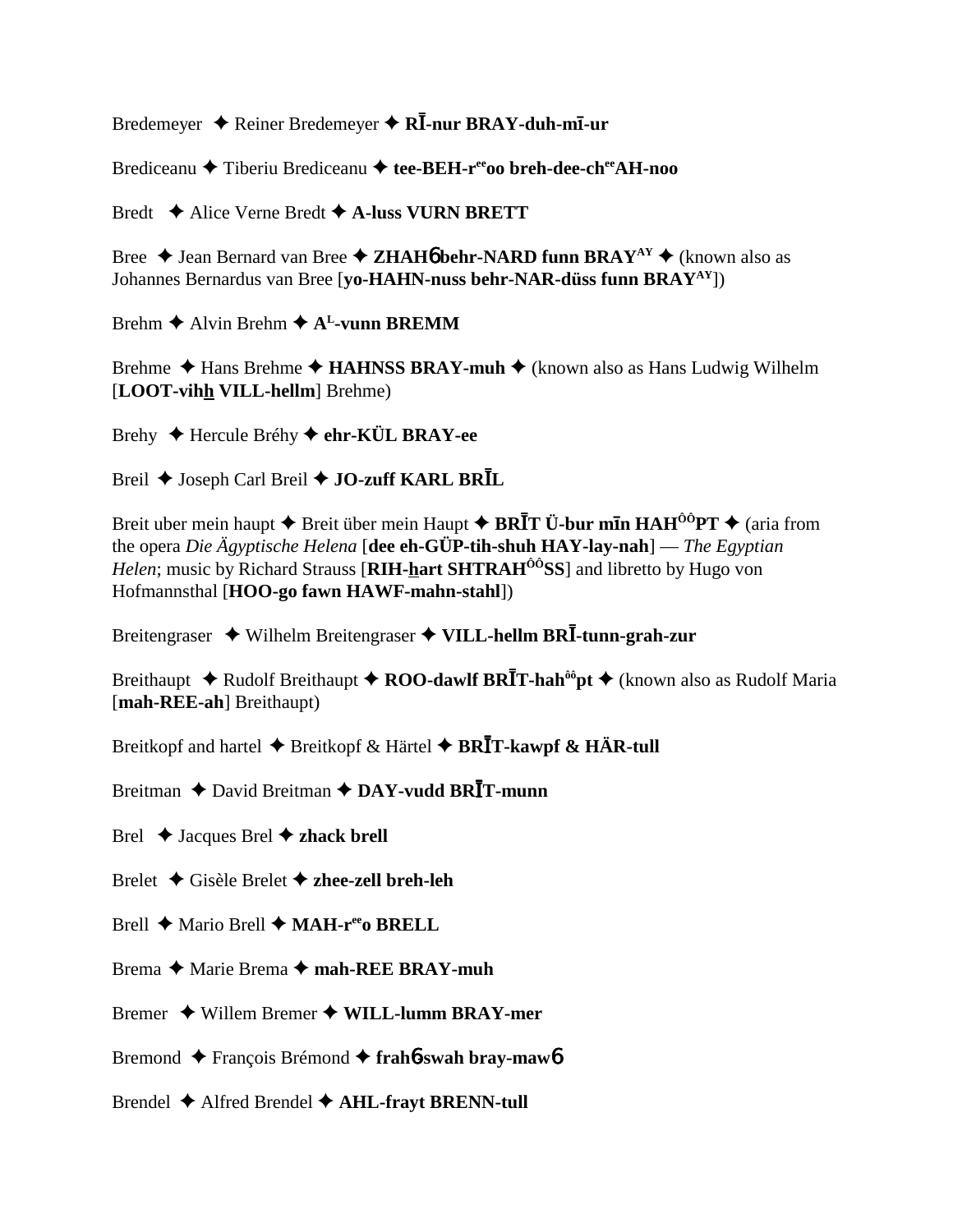Brendel Franz Brendel **FRAHNTSS BRENN-tull** (known also as Karl [**KARL**] Franz Brendel)

Brendel Wolfgang Brendel **VAWLF-gahng BRENN-tull**

Brendler  $\triangle$  Eduard Brendler  $\triangle$  AY-d<sup>oo</sup>art BRENNT-lur  $\triangle$  (known also as Frans Fredric [**FRAHNSS FRETT-rick**] Eduard Brendler)

Brenet Michel Brenet  **mee-shell breh-neh**

Brennand ◆ Nancy Brennand ◆ NANN-tsee BRENN-nunnd

Brenta Gaston Brenta **gahss-TOHN BRENN-tah**

Brentano ◆ Clemens von Brentano ◆ KLAY-mennss fawn brenn-TAH<sup>AH</sup>-no

Brescia **BRAY-sheeah**

Brescianello ◆ Giuseppe Antonio Brescianello ◆ joo-ZAYP-pay ahn-TAW-n<sup>ee</sup>o bray-sh<sup>ee</sup>ah-**NAYL-lo**

Bresgen Cesar Bresgen **TSAY-zar BRESS-gunn**

Breslaur **→** Emil Breslaur **→ AY-meel BRESS-lah<sup>ôô</sup>r** 

Bresnick Martin Bresnick **MAR-t'n BREZZ-nick**

Bressan Peter Bressan **PEE-tur BRESS-s'n**

Bressler gianoli Clotilde Bressler-Gianoli **klo-TILL-duh BRESS-lur-jah-NO-lee**

Bret Gustave Bret **güss-tahv breh**

Bretagne  $\triangle$  Thomas de Bretagne  $\triangle$  taw-mah duh breh-tahn<sup>y</sup>

Bretan **←** Nicolae Bretan ← nee-kaw-LAH-eh breh-TAHN

Breton **←** Tomás Bretón ← toh-MAHSS bray-TAWN ← (known also as Tomás Bretón y Hernández [**toh-MAHSS bray-TAWN ee ehr-NAHN-dehth**])

Brettl lieder ◆ Brettl-Lieder ◆ BRETT-t'l-LEE-dur ◆ (Cabaret [ka-buh-RAY] Songs) ◆ (compositions by Arnold Schoenberg [**AR-nawlt SHÖN-pehrk**])

Bretzner Christoph Friedrich Bretzner **KRIH-stawf FREET-rihh BRETTSS-nur**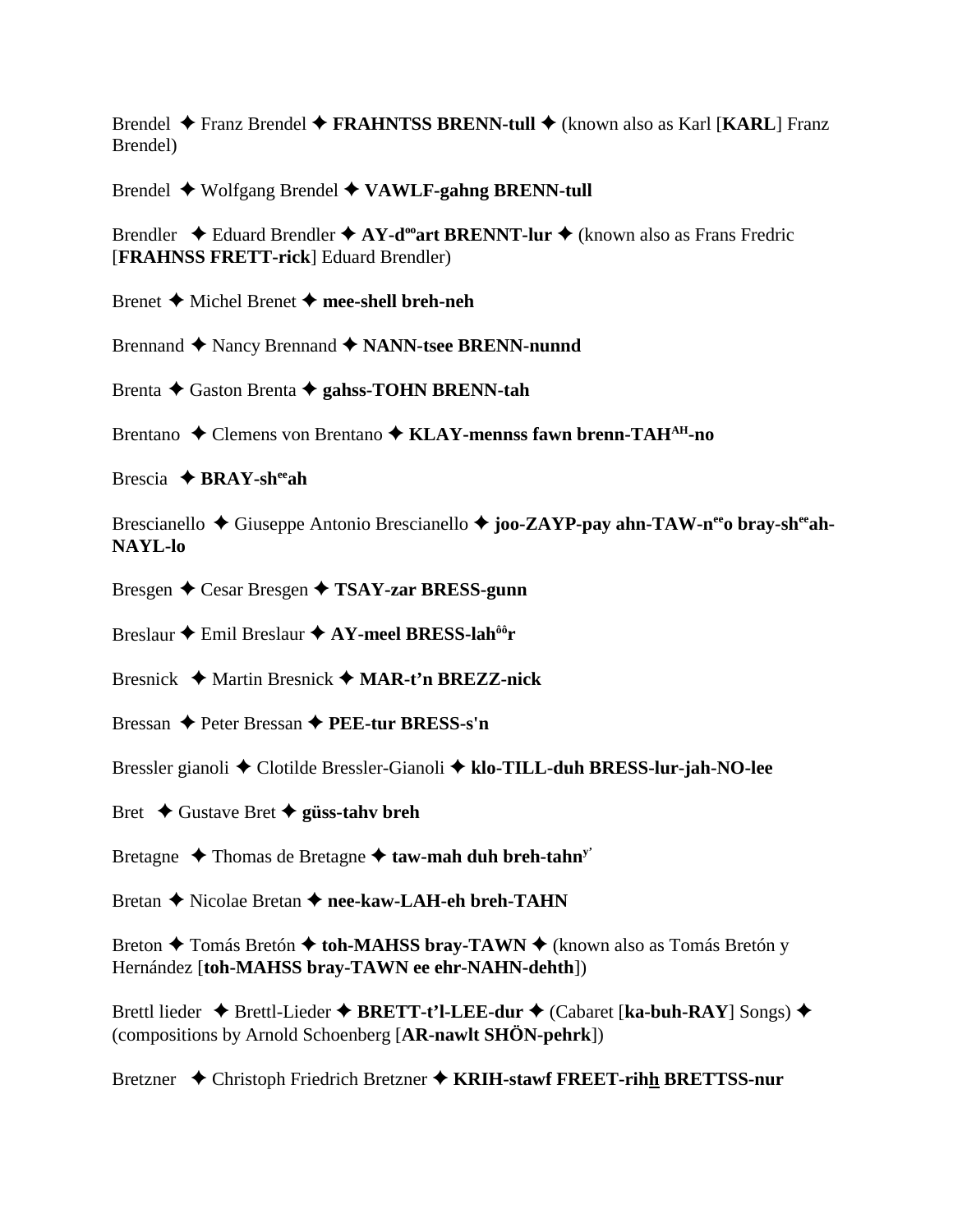Breuer Hans Breuer **HAHNSS BROY-ur**

Breuning ◆ Moritz Gerhard von Breuning ◆ MO-rittss GAYR-hart fawn BROY-nihng

Breval ♦ Jean-Baptiste Sébastien Breval ♦ zhah**6**-bah-teest say-bahss-t<sup>ee</sup>ah**6** breh-vahl

Breval **→** Lucienne Bréval → l**ü-s<sup>ee</sup>enn bray-vahl** 

Brevig Per Brevig **PEHR BREHEH-veeg**

Brevig Sidsel Brevig  **SIH-sell BREHEH-veeg**

Brevik **→** Tor Brevik **→ TOOR BREH<sup>EH</sup>-veek** 

Breville ◆ Pierre Bréville ◆ p<sup>ee</sup>ehr bray-veel ◆ (known also as Pierre-Onfroy de Bréville [**peeehr-aw**6**-fr'wah duh bray-veel**])

Brezairola **→ breh-zeh-raw-lah →** (Lullaby) ◆ (excerpt from *Chants d'Auvergne* [shah**6** doh**vehrn**<sup>y'</sup>] — *Songs of the Auvergne* [o-vehrn<sup>y'</sup>], French folk songs collected by Joseph Canteloube [**zho-zeff kah**6**-t'lôôb**])

Brian **↓** Havergal Brian **✦ HA-vur-gull BRI**-unn

Brian borus march  $\triangle$  Brian Boru's March  $\triangle$  BR**I**-unn BAW-rooz (March)

Briard **←** Étienne Briard **← ay-t<sup>ee</sup>enn br<sup>ee</sup>ar** 

Briccetti **→** Thomas Briccetti → TAH-muss brih-CHETT-tee

Briccialdi Giulio Briccialdi **JOO-leeo bree-CHAHL-dee**

Bricconi birbanti ◆ Bricconi! Birbanti! ◆ breek-KO-nee! beer-BAHN-tee! ◆ (excerpt from the opera *Il barbiere di Siviglia* [**eel bar-beeAY-ray dee see-VEE-leeah**] — *The Barber of Seville* [suh-VILL]; music by Gioachino Rossini [johah-KEE-no rohss-SEE-nee]; libretto by Cesare Sterbini [chay-ZAH-ray stayr-BEE-nee] after Pierre-Augustin Caron de Beaumarchais [peehr**o-güss-teh**6 **kah-raw**6 **duh bo-mar-sheh**] and Giuseppe Petrosellini [**joo-ZAYP-pay pay-trozayl-LEE-nee**])

Brico Antonia Brico **{ann-TOH-neeah BREE-ko} ahn-TOH-neeah BREE-ko**

Bridget cruise ◆ Bridget Cruise ◆ BRIDD-jett KROOZ ◆ (composition by Turlough Carolan [**TURR-lo KA-ruh-lunn**])

Briefszene  $\triangle$  **BREEF-s'tsay-nuh**  $\triangle$  (excerpt from the opera *Die Kathrin* [dee KAH-trinn]; music by Erich Wolfgang Korngold [**{EH-rick WÔÔLF-gang KAWRN-gohld} AY-rihh**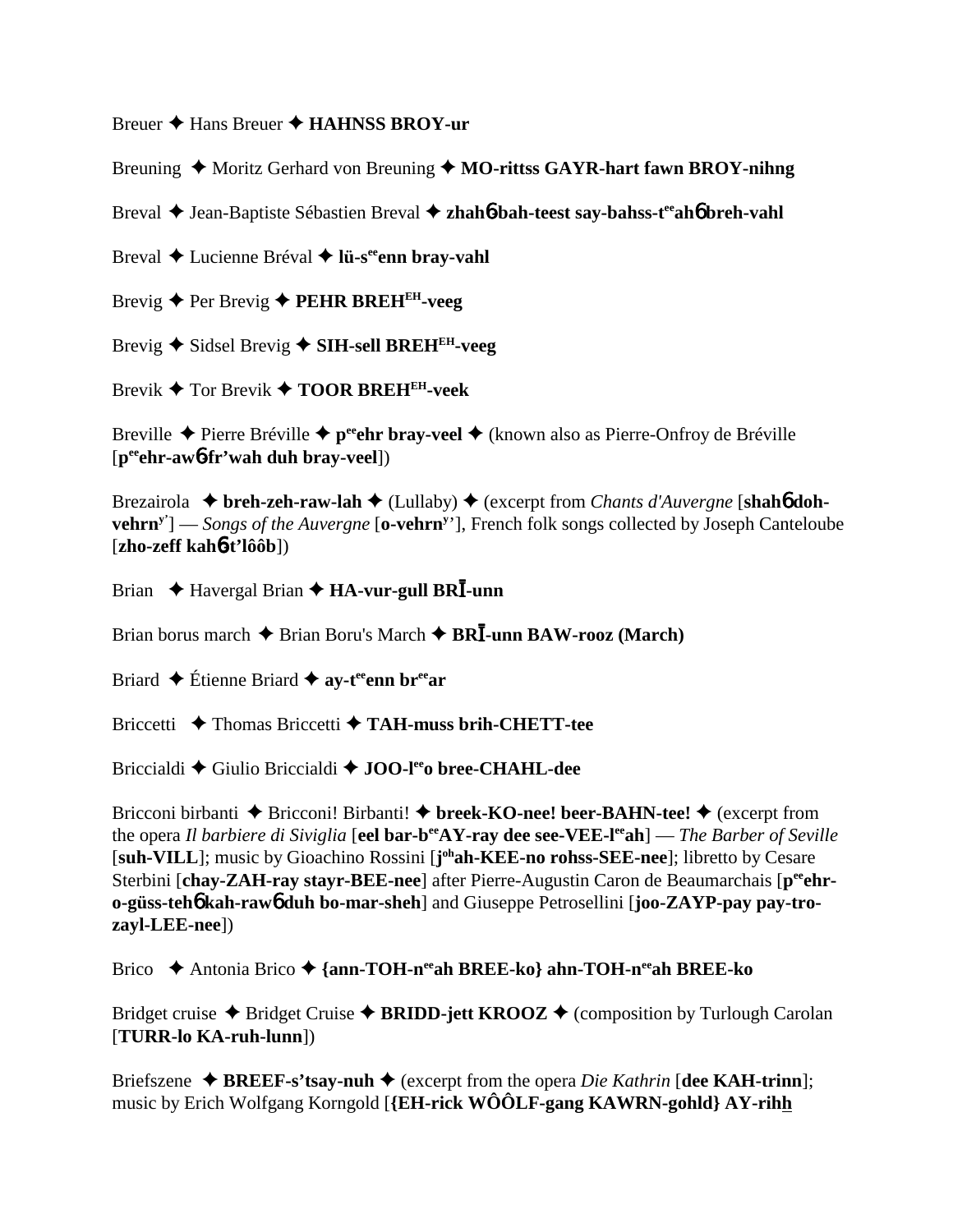# **VAWLF-gahng KAWRN-gawlt**] and libretto by E. Decsey [**(**E.**) DECK-see**])

Briegel Wolfgang Carl Briegel **VAWLF-gahng KARL BREE-gull**

Brigands ◆ Les brigands ◆ leh bree-gah6 ◆ (The Brigands [BRIH-gunndz]) ◆ (an opera, with music by Jacques Offenbach [**ZHACK AWF-funn-bahk**]; libretto by Henri Meilhac [**ah**6 **ree meh-yack**] and Ludovic Halévy [**lü-daw-veek ah-lay-vee**])

Brighella  $\triangle$  **BRIGG-hell-lah**  $\triangle$  (character in the opera *Ariadne auf Naxos* [ah-r<sup>ih</sup>**AHT-nuh ah<sup>ôô</sup>f NAHK-sawss**]; music by Richard Strauss [RIH-hart SHTRAH<sup>ÔÔ</sup>SS] and libretto by Hugo von Hofmannsthal [**HOO-go fawn HAWF-mahn-stahl**])

Bright  $\triangle$  Sheng, Bright  $\triangle$  **SHUHNG, BAWR**  $\triangle$  (known also as Bright Sheng)

Brighton festival chorus ◆ Brighton Festival Chorus ◆ BR**I**-tunn (Festival Chorus)

Brilioth  $\triangle$  Helge Brilioth  $\triangle$  **HELL-guh BREE-l<sup>ih</sup>o** 

Brill **→** Klaus Brill **→ KLAH<sup>ôÔ</sup>SS BRILL** 

Brindisi  $\triangle$  breen-DEE-zee  $\triangle$  (A Toast)  $\triangle$  (excerpt from the opera *Otello* [**o-TAYL-lo**]; music by Giuseppe Verdi [**joo-ZAYP-pay VAYR-dee**]; libretto by Arrigo Boito [**ar-REE-go bo-EEtoh**] after William Shakespeare [**WILL-lihumm SHAYK-spihuhr**])

Brindisi  $\triangle$  breen-DEE-zee  $\triangle$  (A Toast)  $\triangle$  (excerpt from the opera *Lucrezia Borgia* [loo-**KRAY-ts<sup>ee</sup>ah BAWR-jah**]; music by Gaetano Donizetti [gah<sup>ay</sup>-TAH-no doh-nee-TSAYT-tee]; libretto by Felice Romani [**fay-LEE-chay ro-MAH-nee**] after Victor Hugo [**{VICK-tur h'YOO-go} veek-tawr ü-go**])

Brindisi ◆ breen-DEE-zee ◆ (A Toast) ◆ (poem by Andrea Maffei [ahn-DRAY-ah mahf-**FAYEE**] set to music by Giuseppe Verdi [**joo-ZAYP-pay VAYR-dee**])

Brindisi  $\triangle$  breen-DEE-zee  $\triangle$  (the "Drinking Song," a duet from the opera *La traviata* [lah **trah-veeAH-tah**] — *The Worldly Woman*; music by Giuseppe Verdi [**joo-ZAYP-pay VAYRdee**]; libretto by Francesco Maria Piave [**frahn-CHAY-sko mah-REE-ah peeAH-vay**] after Alexandre Dumas [**ah-leck-sah**6**-dr' dü-mah**])

Brindisi libiamo ne lieti calici **↑** Brindisi: Libiamo ne' lieti calici **↑ breen-DEE-zee: lee-b<sup>ee</sup>AHmo nay l<sup>ee</sup>AY-tee kah-LEE-chee ♦** (duet (the "Drinking Song") from the opera *La traviata* [lah trah-v<sup>ee</sup>AH-tah — *The Worldly Woman*; music by Giuseppe Verdi [joo-ZAYP-pay VAYR**dee**]; libretto by Francesco Maria Piave [frahn-CHAY-sko mah-REE-ah peeAH-vay] after Alexandre Dumas [**ah-leck-sah**6**-dr' dü-mah**])

Brindus ◆ Nicolae Brîndus ◆ nee-kaw-LAH<sup>EH</sup> brunn-DOOSH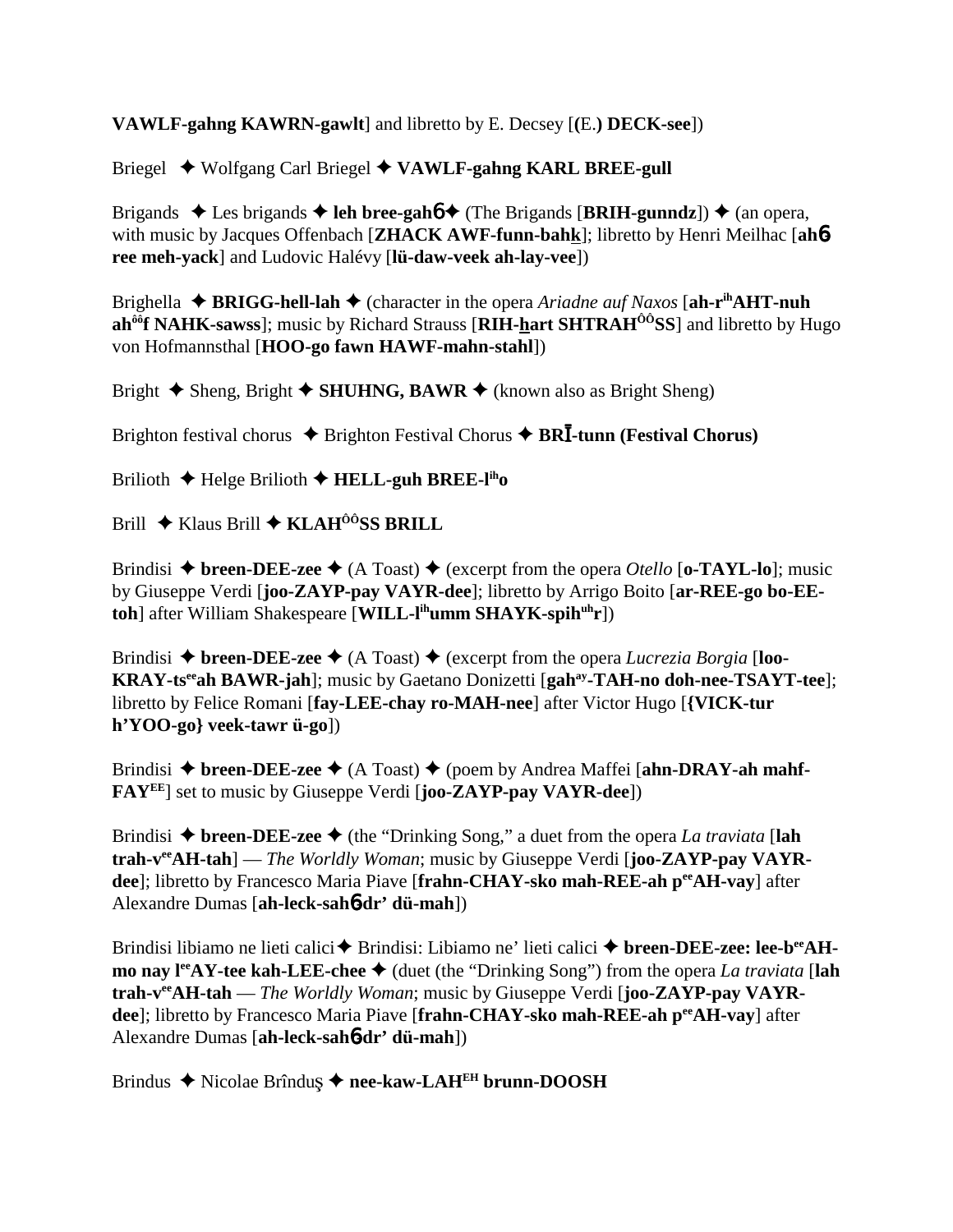Bring einen strauss mit roten rosen  $\triangle$  Bring einen Strauss mit roten Rosen  $\triangle$  BRIHNG I-nunn **SHTRAH<sup>00</sup>SS mitt RO-tunn RO-zunn** — A Bunch of Red Roses  $\blacklozenge$  (The music is that of Rosen aus dem Süden [RO-zunn ah<sup>ôô</sup>ss daym ZÜ-dunn] — Roses From the South — by Johann Strauss II [**YO-hahn SHTRAH<sup>ôô</sup>SS II**]. The lyric to produce A Bunch of Red Roses was added by Ralf Arnie  $[RA^LFAR-nee]$ 

Bringet dem herrn ehre seines namens  $\triangle$  Bringet dem Herrn Ehre seines Namens  $\triangle$  BRIHNGutt daym HEHRN AY-ruh Z $\overline{I}$ -nuss NAH-munnss  $\blacklozenge$  (Give to the Lord Glory Due the Master) ♦ (cantata [kunn-TAH-tuh] by Johann Sebastian Bach [YO-hahn {suh-BASS-t<sup>ih</sup>unn BAHK} zay-BAH-st<sup>ih</sup>ahn BAHK])

Brink  $\blacklozenge$  Mechiel van den Brink  $\blacklozenge$  meh-HEEL funn denn BRIHNGK

Briou → Nicolas-Antoine Bergiron de Briou → nee-kaw-lah-ah6-twahn behr-zhee-raw6 duh **br**ee<sub>ôô</sub>

Briquet  $\blacklozenge$  bree-keh  $\blacklozenge$  (15th-century composer)

Bris dans la rue  $\triangleq$  bree daho lah rü $\triangleq$  (excerpt from the suite *Scènes d'Enfants* [senn daho- $\text{fah6}$ ] — Children's Scenes — by Federico Mompou [feh-theh-REE-ko mawm-PO<sup>00</sup>])

Britain ◆ Radie Britain ◆ RAY-dee BRIH-t'n

Brixi ◆ Franz Xaver Brixi ◆ FRAHNTSS KSAH-vur BRICK-see ◆ (known also as František Xaver [FRAHN-t<sup>y</sup>ih-sheck KSAH-ver] Brixi)

Brkanovic  $\rightarrow$  Ivan Brkanović  $\rightarrow$  EE-vunn bur-KAH-naw-vihch

Brno state philharmonic orchestra / Brno State Philharmonic Orchestra  $\triangle$  BUR-no (State **Philharmonic Orchestra)** 

Broche  $\triangle$  Charles Broche  $\triangle$  sharl brawsh

Brocq  $\triangle$  Mark Le Brocq  $\triangle$  MARK luh BRAWK

 $\text{Brod} \triangleq \text{Max } \text{Brod} \triangleq \text{MAHKSS } \text{BRAWT}$ 

Brodsky  $\triangleleft$  Adolf Brodsky  $\triangleleft$  ah-DAWLF BRAWT-skee

Brodsky ◆ Vera Brodsky Lawrence ◆ VIH-ruh BRAWD-skee LAW-runntss

Brodsky quartet  $\rightarrow$  Brodsky Quartet  $\rightarrow$  BRAWT-skee (Quartet)

Brodszky  $\blacklozenge$  N. Brodszky  $\blacklozenge$  (N.) **BRAWD-skee**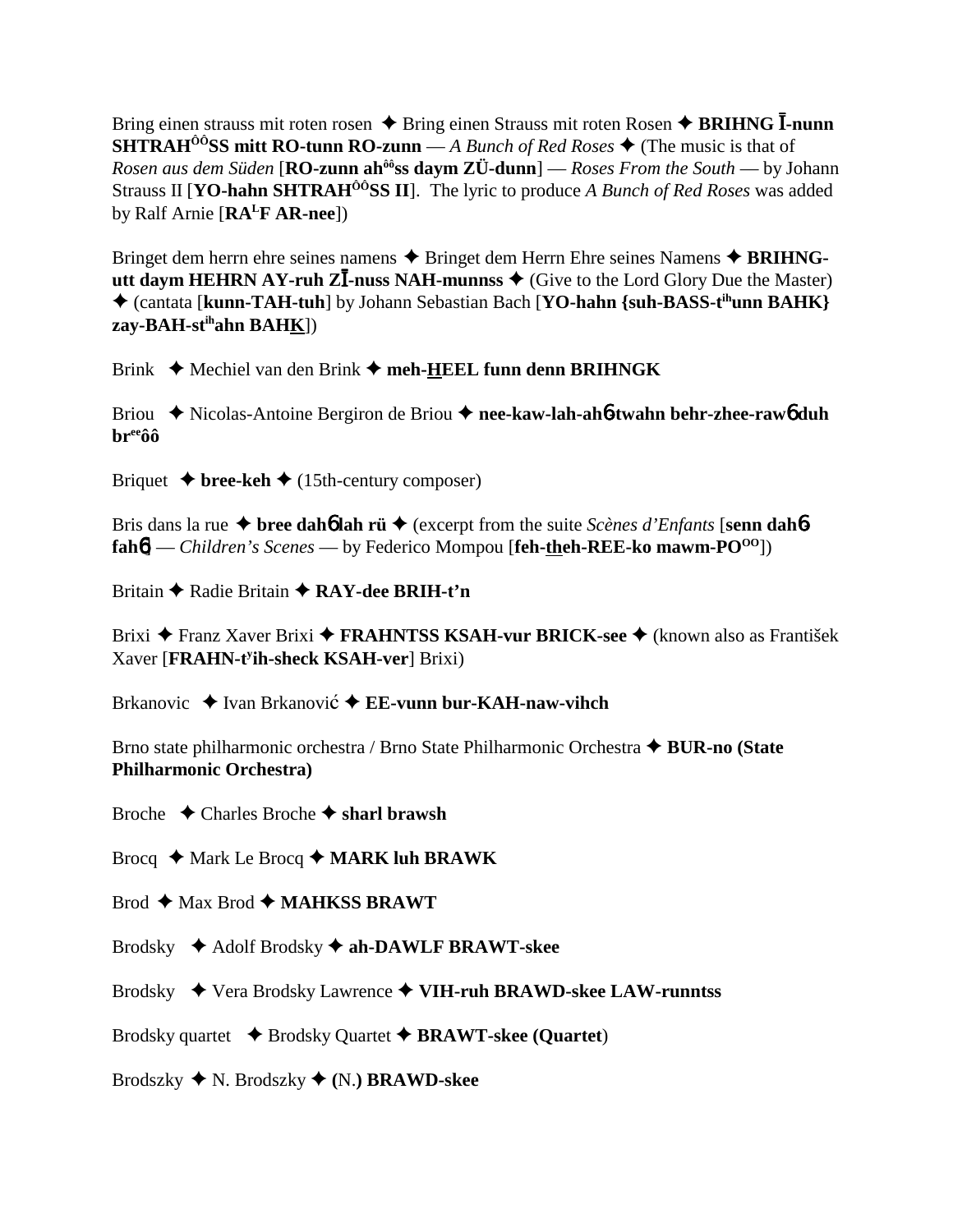Broeckaert **→** Sylvia Broeckaert → SILL-v<sup>ih</sup>ah BROO-kart

Broekman **→** David Broekman → {DAY-vudd BRECK-munn} DAH-vidd BRÔÔK-mahn

Brogi Renato Brogi **ray-NAH-toh BRO-jee**

Brogue Roslyn Brogue **RAHZ-lunn BROHG**

Brokkes passion **→** Brokkes Passion **→ BRAWK-kuss (Passion) →** (passion by George Frideric Handel [**JAW-urj FRIH-duh-rick HANN-d'l**])

Brollo Bartholomeus Brollo **bar-toh-lo-MAY-ooss BROHL-lo**

Broman **→** Natanael Broman → **NAH-tah-nell BROO-mahn** 

Broman **→** Sten Broman ◆ STAY<sup>UH</sup>N BROO-mahn

Bromhead Jerome De Bromhead **JEH-rohm dee BRAHM-hedd**

Bronarski Ludwik Bronarski **LÔÔT-vick braw-NAR-skee** (known also as Ludwik Ryszard Marian Bronarski [**LÔÔT-vick RIH-shart MAH-reeahn braw-NAR-skee**])

Bronfman ◆ Yefim Bronfman ◆ yeh-FEEM BRAWNF-mahn

Bronk zdunowska ◆ Katarzyna Bronk-Zdunowska ◆ kah-tar-ZHIH-nah BRAHNK-zdôô-**NAHF-skah ♦** (the first name is also spelled *Katarzina* [**kah-tar-ZEE-nah**])

Bronner Georg Bronner **GAY-awrk BRAWN-nur**

Brons **↓** Carel Brons **◆ KAH-rell BRAWNSS** 

Bronsart **→** Hans Bronsart → **HAHNSS BRAWN-zart** → (known also as Hans Bronsart von Schellendorf [**HAHNSS BRAWN-zart fawn SHELL-lunn-tawrf**])

Bronsart  $\triangle$  Ingeborg Bronsart  $\triangle$  **IHNG-uh-bawr<sup>y</sup> BRAWN-zart**  $\triangle$  (known also as Ingeborg Bronsart von Schellendorf [**IHNG-uh-bawry' BRAWN-zart fawn SHELL-lunn-tawrf**)

Bronskaya Evgenya Bronskaya **yevv-GAYN-yuh BRAWN-skuh-yuh**

Brontola quanto vuoi  $\triangle$  Bróntola quanto vuoi  $\triangle$  **BROHN-toh-lah k<sup>oo</sup>AHN-toh v<sup>oo</sup>O<sup>EE</sup>** (excerpt from the opera *Il barbiere di Siviglia* [**eel bar-beeAY-ray dee see-VEE-leeah**] — *The Barber of Seville* [**suh-VILL**]; music by Gioachino Rossini **j ohah-KEE-no rohss-SEE-nee**]; libretto by Cesare Sterbini [**chay-ZAH-ray stayr-BEE-nee**] after Pierre-Augustin Caron de Beaumarchais [p<sup>ee</sup>ehr-o-güss-teh**6** kah-raw**6** duh bo-mar-sheh] and Giuseppe Petrosellini [joo-**ZAYP-pay pay-tro-zayl-LEE-nee**])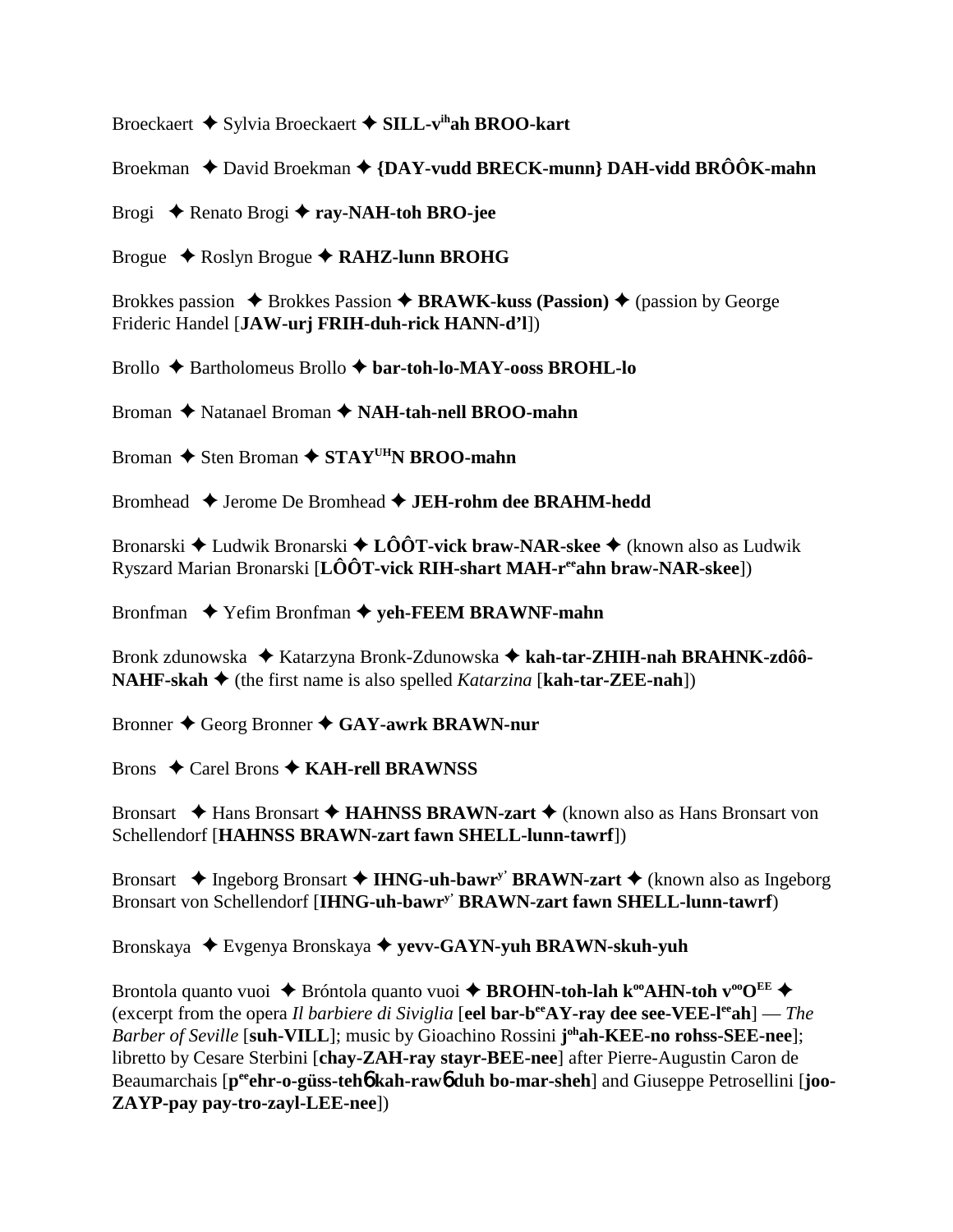Broqua  $\triangle$  Alfonso Broqua  $\triangle$  ahl-FAWN-so BRO-k<sup>oo</sup>ah

Bros  $\triangle$  Juan Bros y Bertomeu  $\triangle$  h<sup>oo</sup>WAHN BRAWSS ee behr-toh-MAY<sup>00</sup>  $\triangle$  (known also as Juan Joaquín Pedro Domingo Bros y Bertomeu [h<sup>oo</sup>AHN ho-ah-KEEN PAY-dro doh-MEENgo BRAWSS ee behr-toh- $MAY^{00}]$ 

Brosa ◆ Antonio Brosa ◆ ahn-TOH-n<sup>ee</sup>o BRO-sah

Broschi ◆ Carlo Broschi ◆ KAR-lo BRO-skee ◆ (known also as Farinelli [fah-ree-NAYL- $[ee]$ 

Broschi ◆ Riccardo Broschi ◆ reek-KAR-doh BRO-skee

Brosig  $\triangle$  Moritz Brosig  $\triangle$  MO-rittss BRO-zihh

Brosmann  $\triangle$  Damasus Brosmann  $\triangle$  DAH-mah-sôôss BRAWSS-mahn  $\triangle$  (known also as Damasus Brosmann a Sancto Hieronymo [DAH-mah-sôôss BRAWSS-mahn ah SAHNGK-toh h<sup>ih</sup>eh-RO-nih-mo])

Brossard  $\triangle$  Sébastien de Brossard  $\triangle$  say-bahss-t<sup>ee</sup> aho duh brawss-sar

Brosses  $\triangle$  Charles de Brosses  $\triangle$  sharl duh brawss

Brother heinrichs christmas  $\triangle$  Brother Heinrich's Christmas  $\triangle$  (Brother) HIN-rihhss (Christmas)

Brouck  $\triangle$  Arnold von Brouck  $\triangle$  ar-NOHLT vunn BRÔÔK  $\triangle$  (known also as Arnold von Bruck [BRÜK], Arnold de Bruges [ar-NOHL deh brüzh], and Arnoldo Flamengo [ar-NOHLdoh flah-MAYN-gol)

Brouillon lacombe  $\triangle$  Louis Brouillon-Lacombe  $\triangle$  l<sup> $\hat{0}$ </sup> ee brôô-yaw**<sup>6</sup>-lah-kaw<sup>6</sup>b** (known also as Louis Lacombe)

Brounoff  $\triangle$  Platon Brounoff  $\triangle$  plah-TAWN BRO<sup>ôô</sup>-nuff

Brouwenstijn  $\triangle$  Gré Brouwenstijn  $\triangle$  KRAY BROW'n-stayn  $\triangle$  (known also as Gré van Swol [funn SWOHL] Brouwenstijn)

Brouwer  $\triangle$  Leo Brouwer  $\triangle$  LAY-o bro<sup>oo</sup>-WEHR

Brown  $\triangle$  Ian Brown  $\triangle$  EE-unn BROWN

Brown  $\triangle$  Iona Brown  $\triangle$  **I-O-nuh BROWN** 

Brown  $\triangle$  Nacio Herb Brown  $\triangle$  NAH-s<sup>ih</sup>o HURB BROWN  $\triangle$  (known also as Ignatio [igg-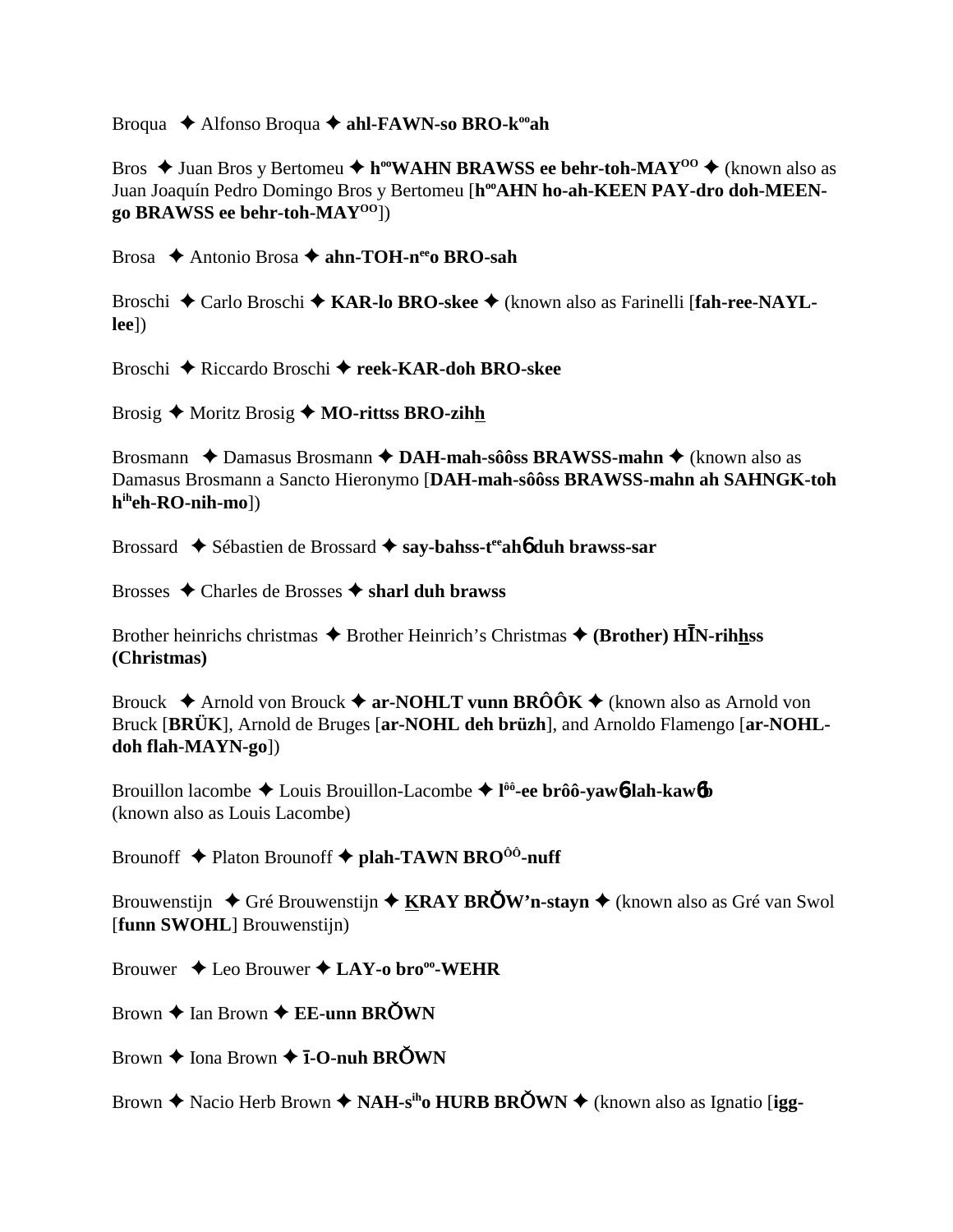$NAH-s<sup>ih</sup>ol$  Herb Brown)

Bruch  $\triangleq$  Max Bruch  $\triangleq$  **MAHKSS BRÔÔK**  $\triangleq$  (known also as Max Karl August Bruch [MAHKSS KARL AH $^{00}$ -gôôst BRÔÔK])

Bruchmann  $\triangle$  Franz von Bruchmann  $\triangle$  FRAHNTSS fawn BRÔÔK-mahn

Bruchollerie  $\triangle$  Monique de la Bruchollerie  $\triangle$  maw-neek duh lah brü-shawl-l'ree

Bruci  $\triangle$  Rudolf Bruči  $\triangle$  ROO-dawlf BROO-chee

Bruck  $\triangle$  Arnold von Bruck  $\triangle$  ar-NOHLT vunn BRÜK  $\triangle$  (known also as Arnold von Brouck  $[BR\hat{O}\hat{O}K]$ , Arnold de Bruges  $[ar-NOHL]$  deh brüzh], and Arnoldo Flamengo  $[ar-NOHL]$ -doh flah-MAYN-gol)

Bruck  $\triangle$  Charles Bruck  $\triangle$  sharl briik

Brucken fock  $\blacklozenge$  Emil von Brucken-Fock  $\blacklozenge$  ay-MEEL funn BRÜ-kenn-FAWK

Brucken fock  $\triangle$  Gerard von Brucken-Fock  $\triangle$  heh-RART funn BRÜ-kenn-FAWK

Bruckler  $\triangleq$  Hugo Brückler  $\triangleq$  HOO-go BRÜK-lur

Bruckner  $\triangle$  Anton Bruckner  $\triangle$  AHN-tohn BRÔÔK-nur  $\triangle$  (known also as Josef Anton Bruckner [YOH<sup>OH</sup>-zeff AHN-toh<sup>oh</sup>n BRÔÔK-nur])

Bruckner ruggeberg ◆ Wilhelm Brückner-Rüggeberg ◆ VILL-hellm BRÜK-nur-RÜG-guh**behrk** 

Bruder straubinger  $\triangle$  Bruder Straubinger  $\triangle$  BROO-dur SHTRAH<sup> $\hat{0}$ 0-bihng-ur  $\triangle$  (an operetta,</sup> with music by Edmund Eysler [ETT-môônt  $\bar{Z}$ -lur], and lyrics by West [VESST] and Schnitzer  $[SHNITT-tsur]$ 

Bruderchen komm tanz mit mir  $\triangle$  Brüderchen, komm tanz mit mir  $\triangle$  BRÜ-dur-hunn, kawm **TAHNTSS mitt meer**  $\triangle$  (Little brother, come dance with me)  $\triangle$  (duet from Act 1 of the opera Hänsel und Gretel [HENN-zull ôônt GRAY-tull] - Hansel and Gretel [HANN-sull and **GREH-tull**; music by Engelbert Humperdinck [**EHNG-ell-pert**  $H\hat{O}\hat{O}M$ **-per-tihngk**]; libretto by Adelheid Wette [AH<sup>AH</sup>-dull-hit VETT-tuh] after a fairy tale by Jacob Ludwig Grimm [YAH<sup>AH</sup>-kawp LOOT-vihh GRIMM] and Wilhelm Carl Grimm [VILL-hellm KARL] GRIMM])

Bruderlein und schwesterlein  $\triangle$  Brüderlein und Schwesterlein  $\triangle$  BRÜ-dur-lin ô ont SHVEHstur-lin  $\triangle$  (excerpt from the operetta *Die Fledermaus* [dee FLAY-dur-mah<sup> $\hat{\omega}$ ss] — *The Bat*;</sup> music by Johann Strauss II [YO-hahn SHTRAH<sup>00</sup>SS II]; libretto by C. Haffner [(C.) HAHFnur] and R. Genée [(R.) zhuh-nay] after Henri Meilhac [ah6-ree meh-vack] and Ludovic Halévy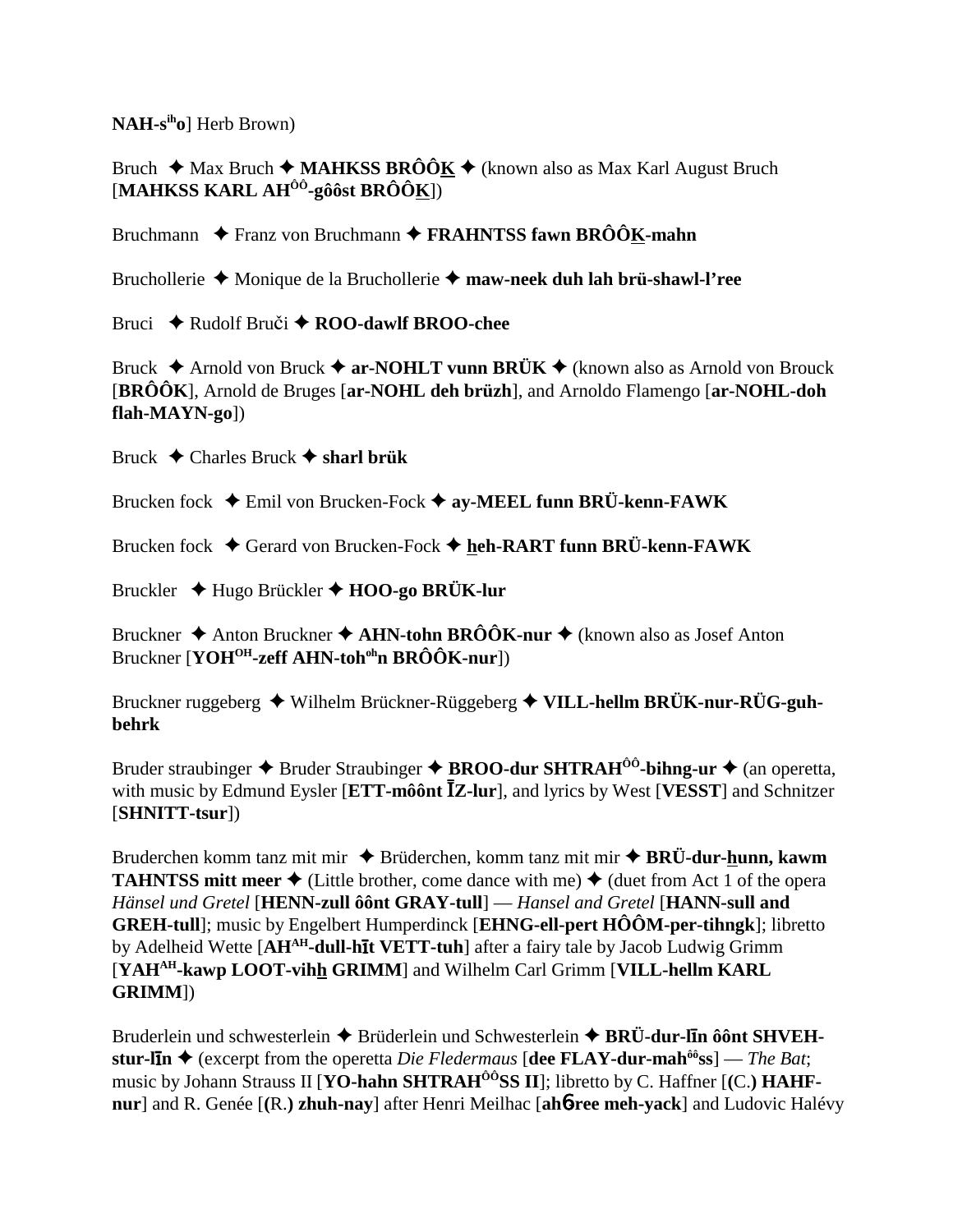[**lü-daw-veek ah-lay-vee**])

Brudieu Joan Brudieu **zhaw-ah**6 **brü-deeö**

Bruges ◆ Arnold de Bruges ◆ ar-NOHL deh brüzh ◆ (known also as Arnold von Bruck [ar-**NOHLT vunn BRÜK**], Arnold von Brouck [**ar-NOHLT vunn BRÔÔK**], and Arnoldo Flamengo [**ar-NOHL-doh flah-MAYN-go**])

Bruggen **→** Daniel Brüggen → dah-n<sup>ih</sup>ELL BRÜG-ghenn

Bruggen Frans Brüggen **FRAHNSS BRÜG-ghenn**

Brugnoli Attilio Brugnoli **aht-TEE-leeo BROO-n'YO-lee**

Bruhlmann  $\triangle$  Brühlmann  $\triangle$  BRÜL-mahn  $\triangle$  (character in the opera *Werther* [**VEHR-tur**]; music by Jules Massenet [**zhül {mahss-s'nay} mahss-s'neh**]; libretto by Édouard Blau [**ay-dôôar blo**], Paul Milliet [**pohl mee-y<sup>ee</sup>ch**], and Georges Hartmann [**zhawrzh HART-mahn**] after Johann Wolfgang von Goethe [**YO-hahn VAWLF-gahng fawn GÖ-tuh**])

Bruhns **→** Nicolaus Bruhns → NEE-ko-lah<sup>ôô</sup>ss BROONSS

Bruin Jean-Marc Bruin **zhah**6**-mark brü-eh**6

Bruit des lourds marteaux  $\triangleq$  Au bruit des lourds marteaux  $\triangleq$  o br<sup>ü</sup>ee day lôôrd mar-toh  $\triangleq$  (To the Sound of Striking Hammers) **→** (song by Charles Gounod [**sharl gôô-no**])

Brule Gace Brulé **gahss brü-lay**

Brull ◆ Ignaz Brüll **◆ IGG-nahtss BRÜL** 

Brumaire Jacqueline Brumaire **zhah-keh-leen brü-mehr**

Brumby ◆ Colin Brumby ◆ **KAH-linn BRUMM-bee** ◆ (known also as Colin James [**JAYMZ**] Brumby)

Brumel Antoine Brumel **ah**6**-twahn brü-mell**

Brun **←** Alphonse Brun ← AHL-fawnss BROON

Brun **←** Fritz Brun **← FRITTSS BROON** 

Brun ◆ Herbert Brün ◆ {HUR-burt BROON} HEHR-pert BRÜN

Brun baranska ◆ Bożena Brun-Barańska ◆ bo-ZHEH-nah BROON-bah-R**Ī**6-skah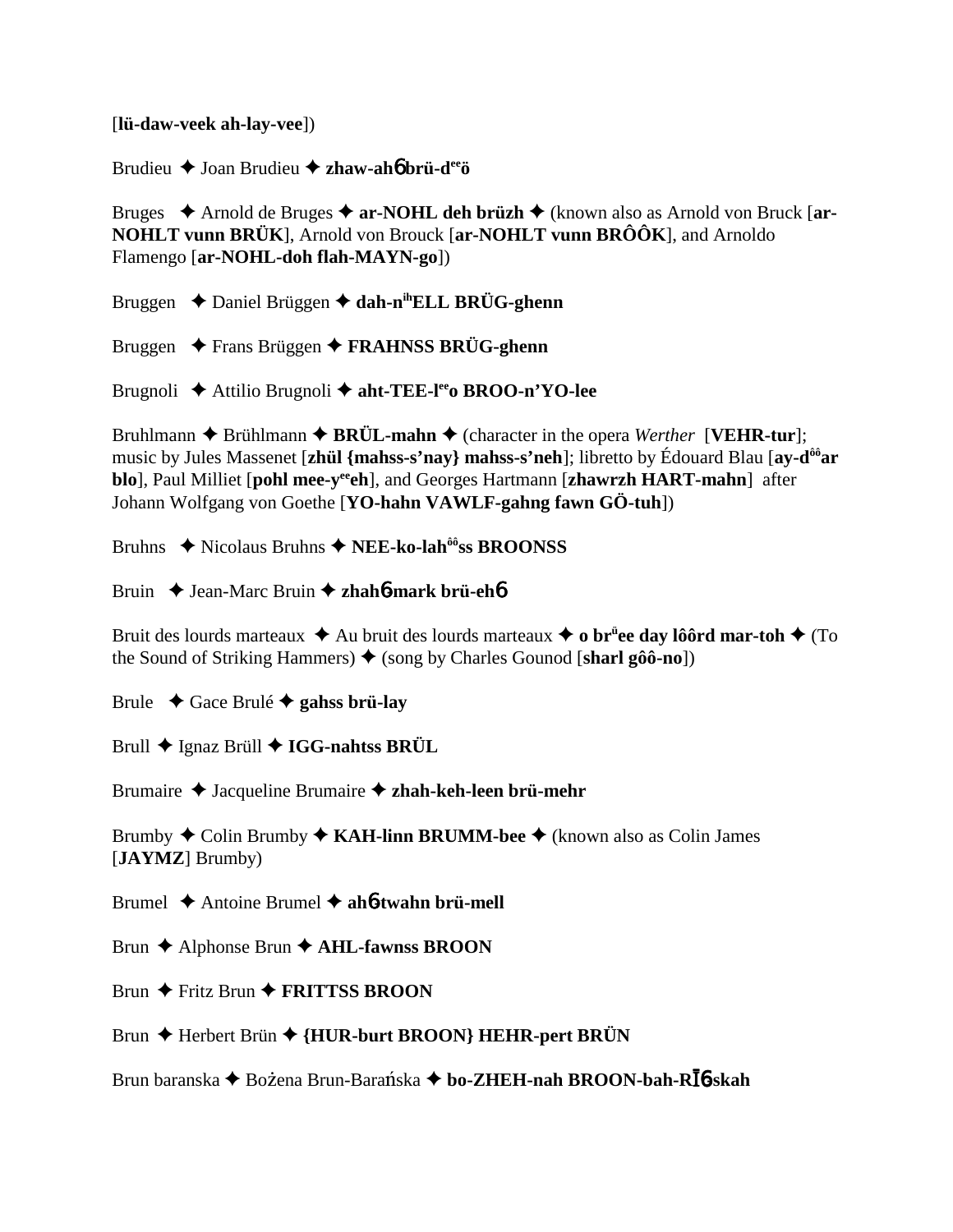Brune ◆ Adolf Gerhard Brune ◆ AH<sup>AH</sup>-dawlf GAYR-hart BROO-nuh

Bruneau **→** Alfred Bruneau → **ahl-fredd brü-no** → (known also as Louis-Charles-Bonaventure-Alfred Bruneau [**l ôô-ee-sharl-baw-nah-vah**6**-tür-ahl-fredd brü-no**)

Brunelle Philip Brunelle **FIH-lupp broo-NELL**

Brunelli **→** Antonio Brunelli → ahn-TAW-n<sup>ee</sup>o broo-NAYL-lee

Brunetti Domenico Brunetti **doh-MAY-nee-ko broo-NAYT-tee**

Brunetti Gaetano Brunetti **gahay-TAH-no broo-NAYT-tee**

Bruni Antonio Bartolomeo Bruni **ahn-TAW-neeo bar-toh-lo-MAY-o BROO-nee**

Brunner ◆ Eduard Brunner ◆ AY-d<sup>oo</sup>art BRÔÔN-nur

Brunnhilde Brünnhilde **brün-HILL-tuh** (character in the opera *Götterdämmerung* [**GÖT-tur-temm-muh-rôông**] — *Twilight of the Gods*; music and libretto by Richard Wagner [**RIH-hart VAHG-nur**]; libretto after *Siegfrieds Tod* [**ZEEK-freetss TOHT**] — *Siegfried's Death*)

Brunnhilde heilige braut  $\triangle$  Brünnhilde, heilige Braut  $\triangle$  brün-HILL-tuh, H**I**-lih-guh **BRAH<sup>ôô</sup>T**  $\triangleq$  (aria from the opera *Götterdämmerung* [**GÖT-tur-temm-muh-rôông**] — *Twilight of the Gods;* music and libretto by Richard Wagner [**RIH-hart VAHG-nur**], libretto after *Siegfrieds Tod* [**ZEEK-freetss TOHT**] — *Siegfried's Death*)

Brunold **←** Paul Brunold ← **pohl brü-nawl** 

Bruscantini **◆** Sesto Bruscantini ◆ SAY-stoh broo-skahn-TEE-nee

Brusilovsky ◆ Evgeni Brusilovsky ◆ yevv-GAY-nee brôô-sih-LAWF-skee ◆ (the first name is also transliterated as Evgeny and Yevgeny)

Brusilow Anshel Brusilow **ANN-shull BROO-sih-lo**

Bruson **← Renato Bruson ← ray-NAH-toh BROO-sohn** 

Brusselmans Michel Brusselmans **mee-shell bruss-sell-mahnss**

Brustad Bjarne Brustad **b'YAR-nuh BREW-stah**

Bruyck Karl Debrois van Bruyck **KARL deh-br'WAH vunn BRÜEEK**

Bruynel **→** Ton Bruynèl **→ TAWN bree-NELL**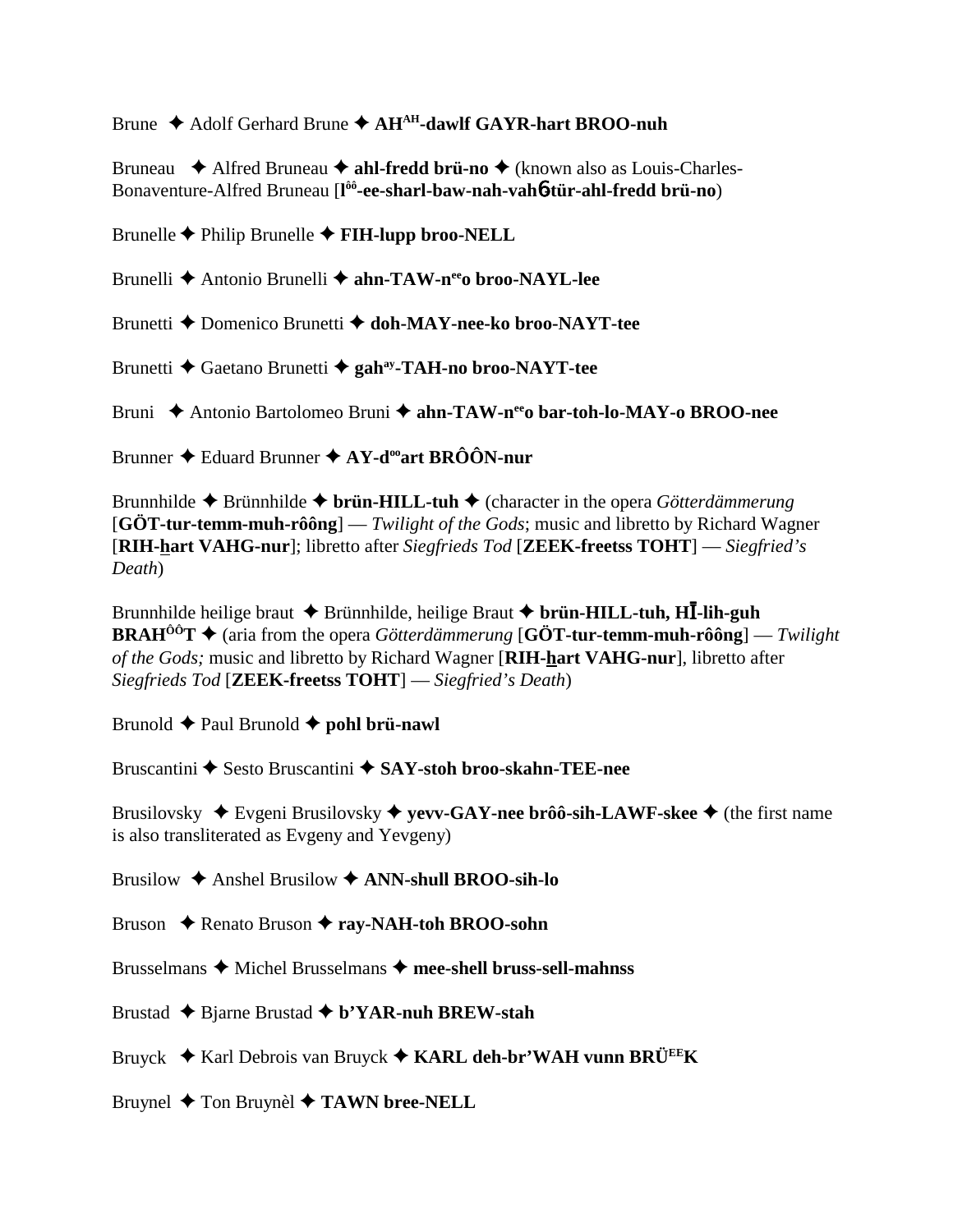Bruyr ◆ José Bruyr ◆ **zhaw-zay br<sup>ü</sup>eer** 

Bruzdowicz **→** Joanna Bruzdowicz → **vo-AHN-n'nah brôôz-DAH-veech** 

Bryars Gavin Bryars **GA-vinn BR-urz**

Bryden  $\triangle$  Jane Bryden  $\triangle$  **JAYN BRI**-d'n

Bryennius Manuel Bryennius **MAH-nôôell brü-ENN-nihôôss**

Bryn julson **→** Phyllis Bryn-Julson **→ FILL-luss BRINN-YOOL-s'n →** (known also as Phyllis Mae [**MAY**] Bryn-Julson)

Bryusov **→** Valeri Bryusov ◆ vah-LAY-ree br'YOO-suff

Btzeis yisroel mimmitzroyim  $\triangle$  B'tzeis Yisroel Mimmitzroyim  $\triangle$  bih-TSESS iss-rah-ELL **meem-meetss-RAH-eem**  $\blacklozenge$  (*When Israel Left Egypt* — a Passover song by Louis Lewandowski [**LÔÔ-ee leh-vahn-DAHF-skee**])

Buccarella Claudio Buccarella **KLAHOO-deeo book-kah-RAYL-lah**

Bucchi Valentino Bucchi **vah-layn-TEE-no BOOK-kee**

Bucci **→** Mark Bucci → **MARK BOO-chee** 

Buch  $\div$  Fritz Buch  $\div$  **FRITTS BÔÔK** 

Buchanan **→** Isobel Buchanan → **IH-zuh-bell b'yoo-KANN-nunn** 

Buchardo Carlos López-Buchardo **KAR-lawss LO-pess-boo-CHAR-doh**

Buchardo López Buchardo **LO-pess boo-CHAR-doh**

Bucharoff **→** Simon Bucharoff → {S**I-munn b'YOO-kah-rawf**} SEE-munn bôô-CHAH-ruff

Buchbauer Alois Buchbauer **AHAH-lo-eess BÔÔK-pahôôur**

Buchbinder  $\triangle$  Rudolf Buchbinder  $\triangle$  ROO-dawlf BÔÔK-pinn-tur

Bucher Karl Bücher **KARL BÜ-hur**

Buchla  $\triangle$  Donald Buchla  $\triangle$  **DAH-nulld b'YOOK-luh**  $\triangle$  (known also as Donald Frederick [**FREH-duh-rick**] Buchla)

Buchmayer **→** Richard Buchmayer ◆ RIH-hart BÔÔK-mah-yur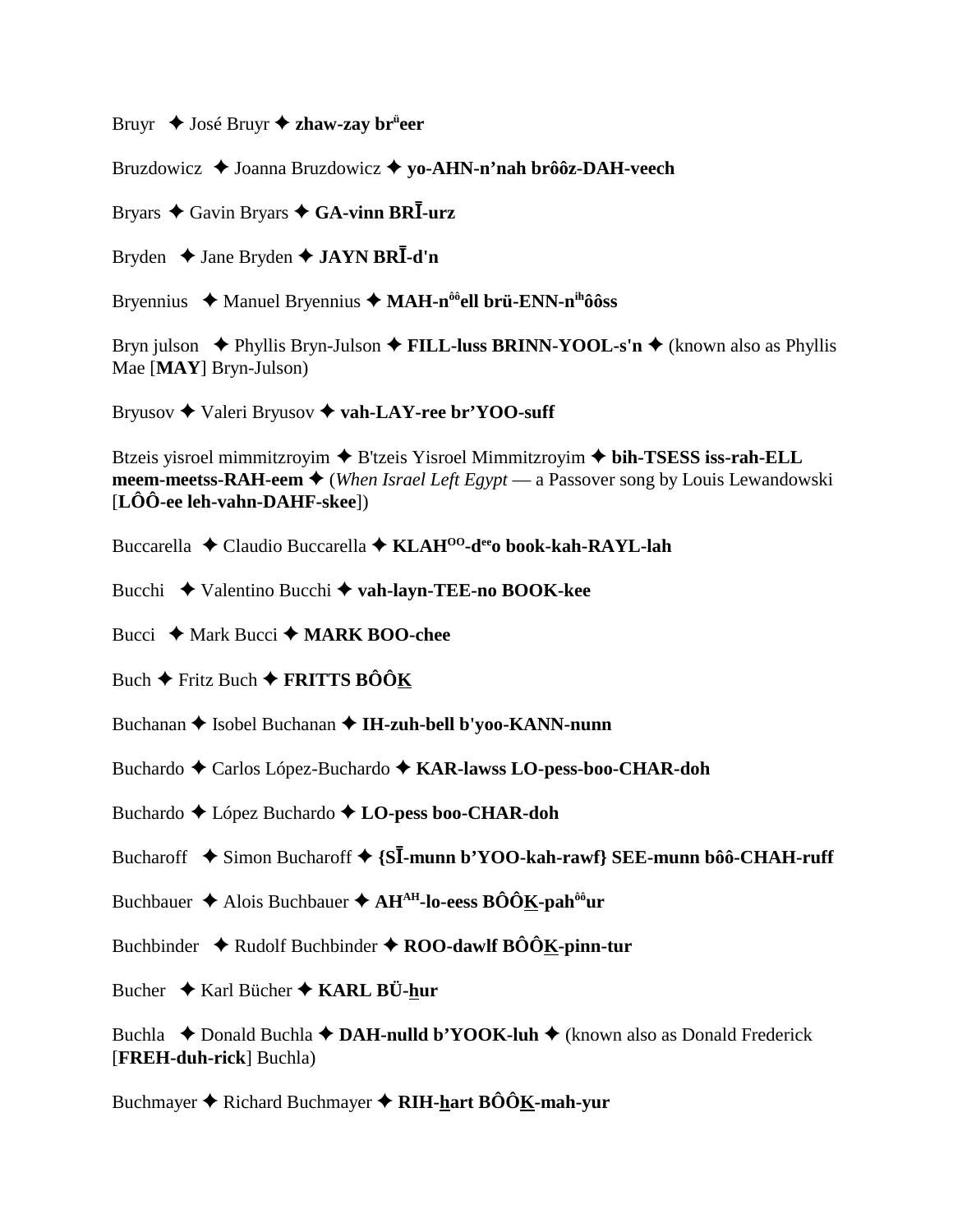Buchner **↑** Hans Buchner **↑ HAHNSS BÔÔK-nur** 

Buchner Philipp Friedrich Buchner **FEE-lipp FREET-rihh BÔÔK-nur**

Bucht Gunnar Bucht **GÜN-nar BÜKT**

Buchtger Fritz Büchtger **FRITTSS BÜKT-gur**

Buck  $\blacklozenge$  Ole Buck  $\blacklozenge$  O-luh BÔÔK

Bucken Ernst Bücken **EHRNST BÜ-kunn**

Bucklichte mannlein ◆ Das bucklichte Männlein ◆ dahss BÔÔK-lih<u>h</u>-tuh MENN-līn ◆ (The Little Hunchback) ♦ (poem from *Des Knaben Wunderhorn* [**dess k'NAH<sup>AH</sup>-bunn VÔÔN-turhawrn**] — *The Youth's Magic Horn* — set to music by Alexander von Zemlinsky [**ah-leck-SAHN-tur fawn TSEMM-linn-skee**])

Buczek Barbara Buczek **bar-BAH-rah BÔÔ-check** (known also as Kazimiera Zofia Buczkowna [**kah-zee-meeEH-rah ZAW-feeah bôôch-KAWF-nah**)

Buczkowna ◆ Kazimiera Zofia Buczkowna ◆ kah-zee-m<sup>ee</sup>EH-rah ZAW-f<sup>ee</sup>ah bôôch-KAWF**nah** (known also as Barbara Buczek [**bar-BAH-rah BÔÔ-check**])

Buczynski ◆ Walter Buczynski ◆ WA**HL-tur bôô-CHINN-skee** ◆ (known also as Walter Joseph [**JO-zuff**] Buczynski)

Budapest **{BOO-duh-pesst} BÔÔ-dah-pehsht**

Budapest strings  $\triangle$  Budapest Strings  $\triangle$  {BOO-duh-pesst} BÔÔ-dah-pehsht (Strings)

Budapest symphony orchestra **↓** Budapest Symphony Orchestra **→ {BOO-duh-pesst} BÔÔdah-pehsht (Symphony Orchestra)**

Budashkin ◆ Nikolai Budashkin ◆ n<sup>y</sup>ee-kah-LAH<sup>IH</sup> bôô-DAHSH-kinn

Budge **→** Roberto Escobar-Budge **→ ro-VEHR-toh ayss-ko-VAR-BUDDJ →** (known also as Roberto Escobar)

Buechner David Buechner **DAY-vudd b'YOOK-nur**

Buelow ◆ George Buelow ◆ **JAW-urj b'YOO-lo** ◆ (known also as George John [**JAHN**] Buelow)

Buendia ◆ Manuel Moreno-Buendia ◆ mah-n<sup>oo</sup>ELL mo-RAY-no-b<sup>oo</sup>AYN-d<sup>ee</sup>ah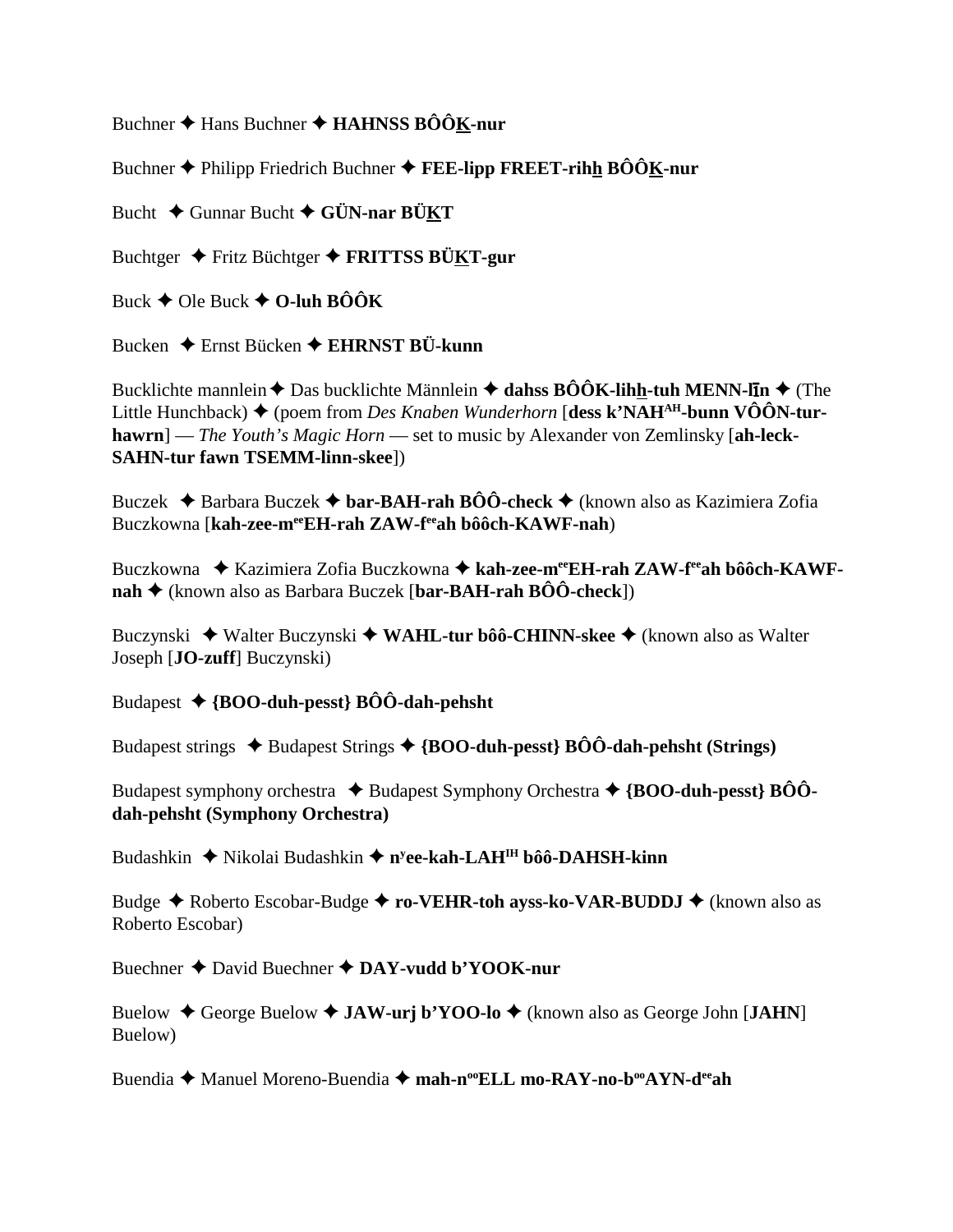Buff  $\triangle$  **BÔÔF**  $\triangle$  (character in the opera *Der Schauspieldirektor* [dayr SHAH<sup>ÔÔ</sup>-shpeel-tih**reck-tawr**] — *The Play Director*; music by Wolfgang Amadeus Mozart [**VAWLF-gahng ahmah-DAY-uss MO-tsart**] and libretto by Gottlieb Stephanie [**GAWT-leep SHTEH-fah-nee**])

Buffa **→** Mario Buffa ◆ **MAH-r<sup>ee</sup>o BOOF-fah** 

Buffardin **←** Pierre-Gabriel Buffardin ← peehr-gah-breell büf-far-deh6

Buga **→** Julio Iglesias Buga → **HOO-l<sup>ee</sup>o ee-GLAY-s<sup>ee</sup>ahss BOO-gah** → (known also as Julio Iglesias)

Bughici Dumitru Bughici **doo-MEE-troo boo-GHEE-chee**

Buglay ◆ Dmitri Vasiliev-Buglay ◆ **d'MEE-tree vah-SEE-l<sup>ih</sup>eff-bôô-GL** 

Buhler Franz Bühler **FRAHNTSS BÜ-lur**

Buhlig **→** Richard Buhlig **→ RIH-churd b'YOO-ligg** 

Bujarski **→** Zbigniew Bujarski → zBEEG-n<sup>ee</sup>eff bôô-YAR-skee

Buketoff Igor Buketoff **EE-gawr b'YOO-kuh-tawf**

Bukofzer  $\triangleq$  Manfred F. Bukofzer  $\triangleq$  **MANN-frudd (F.) b'YOO-kawf-zur**  $\triangleq$  (known also as Manfred Fritz Bukofzer [**MAHN-frayt FRITTSS BOO-kawf-tsur**])

Bukowska ◆ Barbara Hesse-Bukowska ◆ bar-BAH-rah HESS-seh-bôô-KAHF-skah

Bulba  $\rightarrow$  Taras Bulba  $\rightarrow$  TAH-russ BÔÔL-buh  $\rightarrow$  (orchestral rhapsody by Leoš Janáček [**LEH-awsh yah-NAHAH-check**])

Bulgarischer nationalchor ◆ Bulgarischer Nationalchor ◆ bôôl-GAH-rih-shur nah-ts<sup>ih</sup>o-**NAHL-kohr ♦** (Bulgarian National Choir)

Bull **←** Edvard Hagerup Bull ← **EDD-var HAH-guh-rewp BEWL** 

Bull ◆ Ole Bull ◆ OO-luh BEWL ◆ (known also as Ole Bornemann [BAWR-nuh-mahn] Bull)

Bulla fulminante  $\triangle$  **BOOL-luh fool-mee-NAHN-tay**  $\triangle$  (poem from the 13th-century manuscript *Carmina Burana* [**kar-MEE-nah boo-RAH-nah**] set to music)

Bulles de savon  $\triangle$  Les bulles de savon  $\triangle$  leh bül duh sah-vaw $6 \triangle$  (Soap Bubbles)  $\triangle$  (excerpt from the suite *Jeux d'enfants* [**zhö dah**6**-fah**6] — *Children's Games* — by Georges Bizet [**zhawrzh bee-zay**])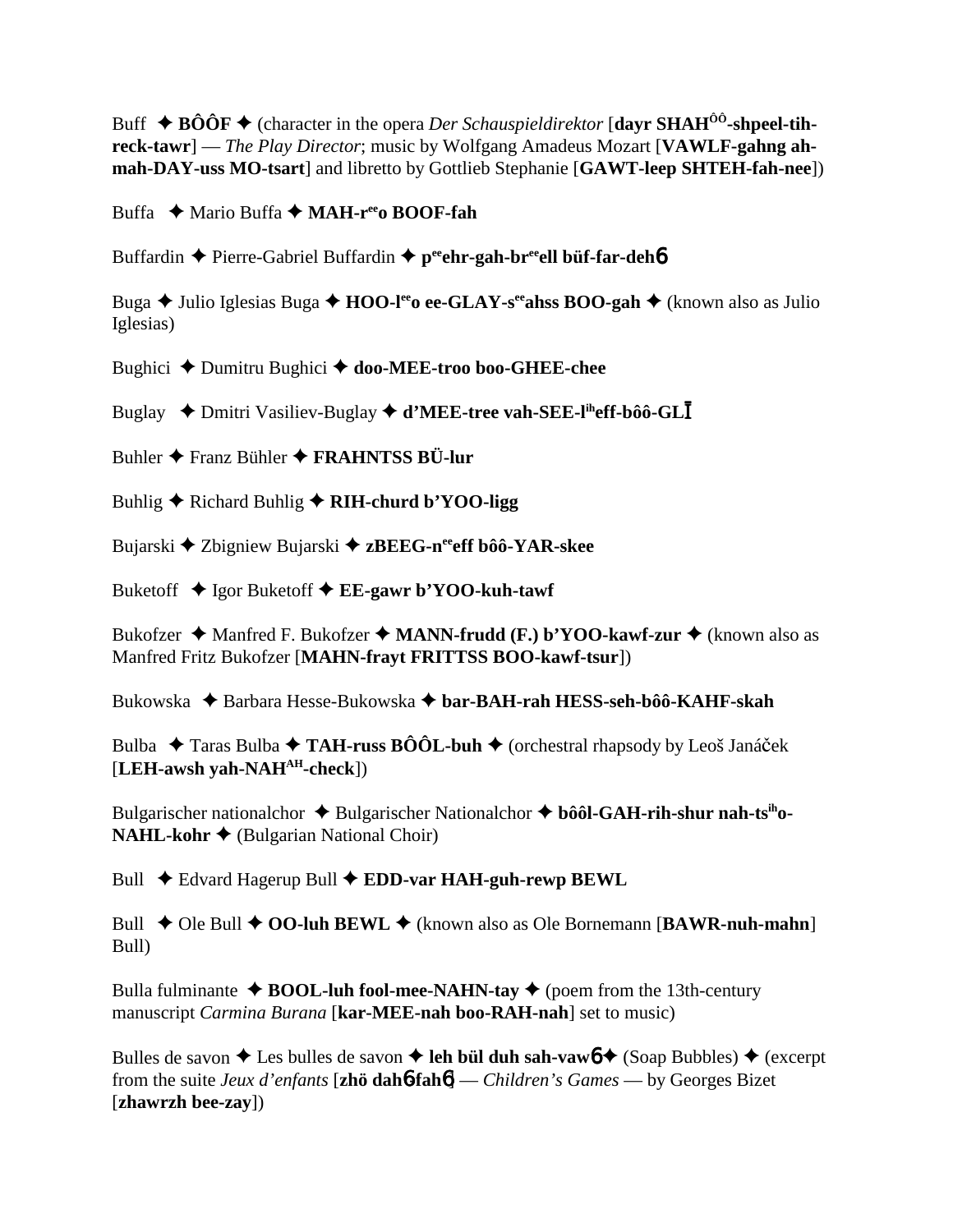Bulow  $\triangle$  Hans von Bülow  $\triangle$  **HAHNSS fawn BÜ-lawv**  $\triangle$  (known also as Hans Guido [ $g^{\omega}$ **EEdoh**] von Bülow)

Bulthaupt  $\blacklozenge$  Heinrich Bulthaupt  $\blacklozenge$  H**I**N-rihh BOOLT-hah<sup>oo</sup>pt

Bumler ◆ Georg Heinrich Bümler ◆ GAY-awrk H**I**N-rihh BÜM-lur

Bundeslied der galgenbruder  $\triangle$  Bundeslied der Galgenbrüder  $\triangle$  BÔÔN-tuss-leet dayr GAHL**gunn-brü-dur**  (excerpt from *Galgenliederen* [**GAHL-gunn-lee-duh-runn**] by Henri Zagwijn [**HENN-ree ZAHK-wayn**])

Bungert  $\triangle$  August Bungert  $\triangle$  AH<sup> $\hat{O}$ </sup>-gôôst BÔÔNG-ert  $\triangle$  (known also as Friedrich [FREET**rihh**] August Bungert)

Bunin ♦ Revol Bunin ♦ reh-VAWL BOO-n<sup>y</sup>inn

Bunin Vladimir Bunin **vlah-DYEE-mihr BOO-ny inn**

Bunse Elaine Bunse **ih-LAYN BUNNTSS**

Buona ◆ Valerio Buona ◆ **vah-LAY-r<sup>ee</sup>o b<sup>oo</sup>O-nah** ◆ (known also as Valerio Bona [**BO-nah**])

Buona sera mio signore **→** Buona sera, mio signore ◆ b<sup>oo</sup>O-nah SAY-rah, MEE-o see-n'YO**ray**  $\blacklozenge$  (excerpt from the opera *Il barbiere di Siviglia* [eel bar-b<sup>ee</sup>AY-ray dee see-VEE-l<sup>ee</sup>ah] — *The barber of Seville* [**suh-VILL**]*;* music by Gioachino Rossini [**j ohah-KEE-no rohss-SEE-nee**]; libretto by Cesare Sterbini [**chay-ZAH-ray stayr-BEE-nee**] after Pierre-Augustin Caron de Beaumarchais [p<sup>ee</sup>ehr-o-güss-teh**6** kah-raw**6** duh bo-mar-sheh] and Giuseppe Petrosellini [joo-**ZAYP-pay pay-tro-zayl-LEE-nee**])

Buonamente ◆ Giovanni Battista Buonamente ◆ jo-VAHN-nee baht-TEE-stah b<sup>oo</sup>o-nah-**MAYN-tay**

Buonamici **→** Giuseppe Buonamici → **joo-ZAYP-pay b<sup>oo</sup>o-nah-MEE-chee** 

Buonarroti **→** Michelangelo Buonarroti → mee-kay-LAHN-jay-lo b<sup>oo</sup>o-nar-RO-tee

Buongiorno ◆ Crescenzo Buongiorno ◆ kray-SHAYN-tso b<sup>oo</sup>ohn-JOHR-no

Buononcini  $\triangle$  **b**<sup>oo</sup>**o-nohn-CHEE-nee**  $\triangle$  (a variant spelling of Bononcini [**bo-nohn-CHEEnee**])

Burada **→** Theodor Burada → teh-aw-DAWR boo-RAH-dah

Burana ◆ Carmina Burana ◆ kar-MEE-nah boo-RAH-nah ◆ (a 13th-century manuscript containing medieval poetry from various sources)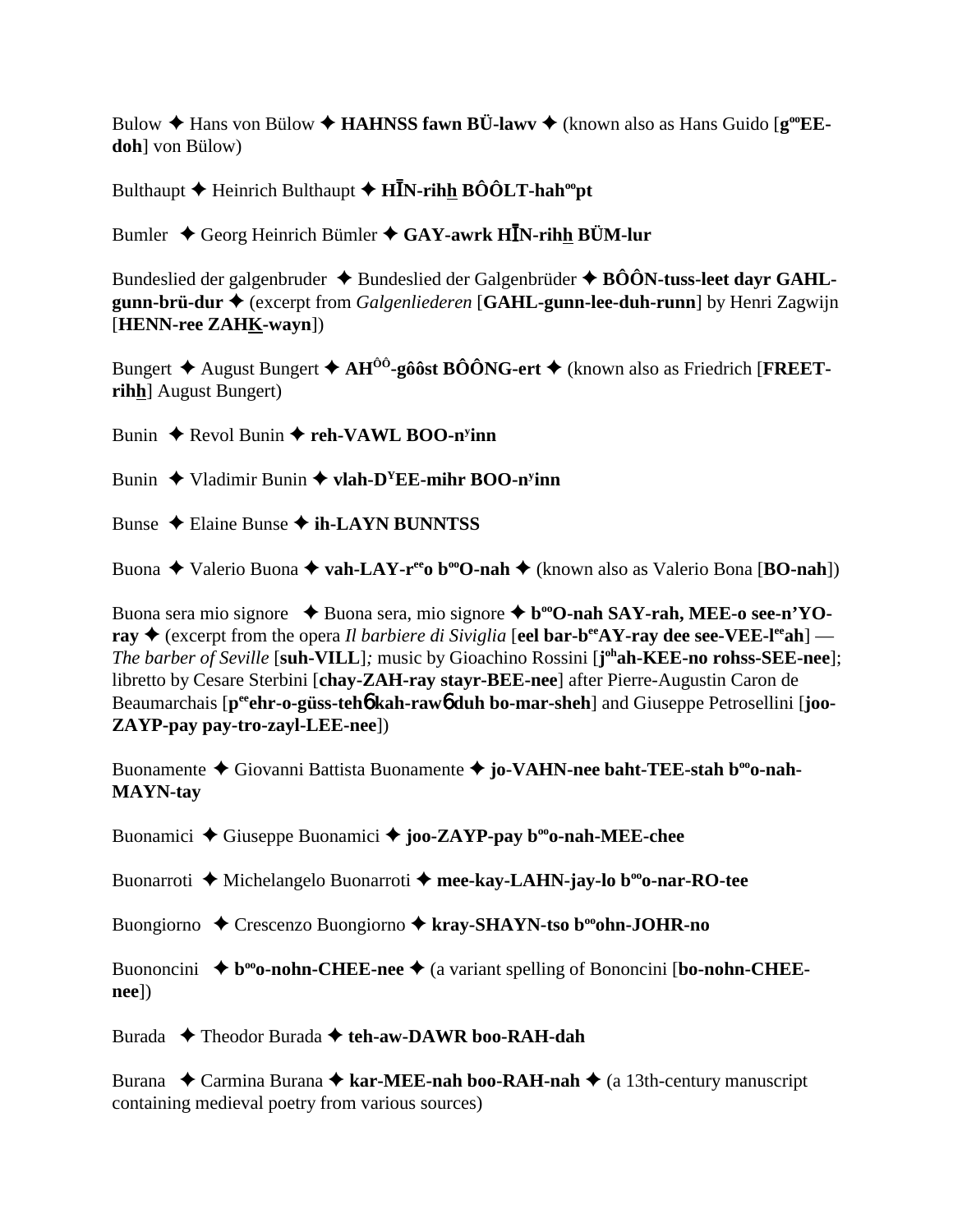### Buratti **←** Pietro Buratti ← p<sup>ee</sup>AY-tro boo-RAHT-tee

Burbure de wesembeek  $\triangle$  Léon-Philippe-Marie Burbure de Wesembeek  $\triangle$  **lay-aw6-fee-leepmah-ree bür-bür deh WAY-zumm-bayayk**

Burchuladze Paata Burchuladze **PAHAH-tah bôôr-chôô-LAHD-zuh**

Burci **◆** Nicolaus Burci ◆ **NEE-ko-lah<sup>ôô</sup>ss BOOR-chee** ◆ (known also as Nicolaus Burtius [**BOOR-tihôôss**] and Nicolaus Burzio [**BOOR-tseeo**])

Burck Joachim à Burck **YOHOH-ah-kimm ah BÔÔRK**

Burckard  $\blacklozenge$  Martha Leffler-Burckard  $\blacklozenge$  **MAR-tah LEFF-lur-BÔÔR-kart**  $\blacklozenge$  (the last name has also been spelled Burckhard [**BÔÔRK-hart**])

Burckhard  $\blacklozenge$  Martha Leffler-Burckhard  $\blacklozenge$  **MAR-tah LEFF-lur-BÔÔRK-hart**  $\blacklozenge$  (the last name has also been spelled Burckard [**BÔÔR-kart**]) Burco Ferruccio Burco **fayr-ROO-cho BOOR-ko**

Burenin Victor Burenin **VEEK-tur bôô-REH-ny inn**

Burette  $\triangle$  Pierre-Jean Burette  $\triangle$  p<sup>ee</sup>ehr-zhah**ó** bü-rett

Burganger  $\triangleleft$  Judith Burganger  $\triangleleft$  JOO-duhth boor-GAHNG-ur

Burger **→** Gottfried August Bürger → GAWT-freet AH<sup>00</sup>-gôôst BÜR-gur

Burgess Anthony Burgess **ANN-thuh-nee BUR-juss**

Burgess  $\triangle$  Sally Burgess  $\triangle$  SA<sup>L</sup>-lee BUR-juss

Burghauser Jarmil Burghauser **YAR-mill BÔÔRG-hahôô-zur**

Burghersh  $\triangle$  Lord John Fane Burghersh  $\triangle$  LAWRD JAHN FAYN BUR-gursh

Burgin **←** Richard Burgin ← RIH-churd BUR-gh'n

Burgmuller Johann August Franz Burgmüller **YO-hahn AHÔÔ-gôôst FRAHNTSS BÔÔRK-mül-lur**

Burgmuller Johann Friedrich Franz Burgmüller **YO-hahn FREET-rihh FRAHNTSS BÔÔRK-mül-lur**

Burgmuller Norbert Burgmüller **NAWR-bert BÔÔRK-mül-lur**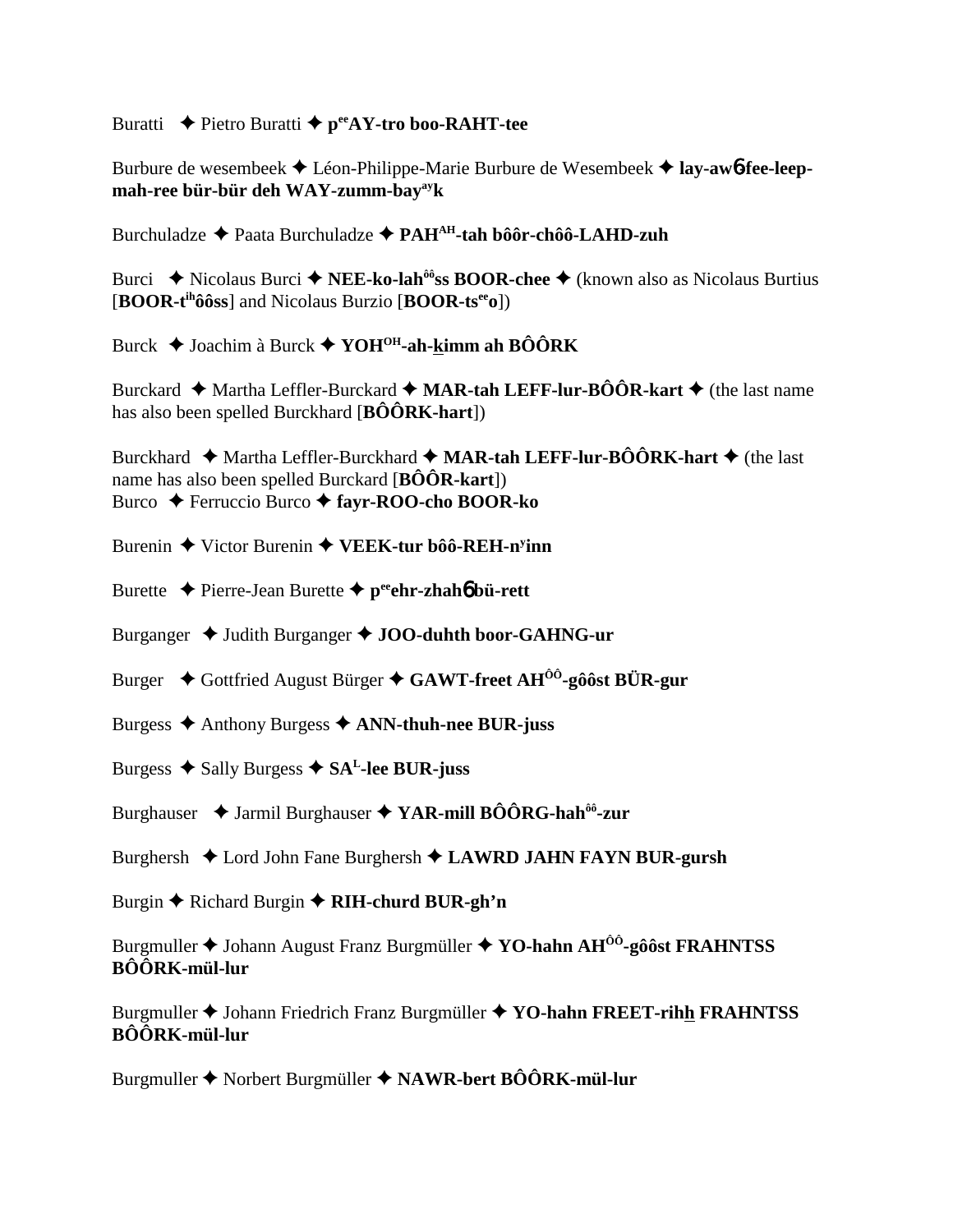Burgon  $\triangle$  Geoffrey Burgon  $\triangle$  JEFF-ree BUR-gawn  $\triangle$  (known also as Geoffrey Alan [Alunn] Burgon)

Burgos  $\triangle$  Rafael Frühbeck de Burgos  $\triangle$  RAH-fah-ell FRÜ-beck duh BÔÔR-gawss

Burgstaller  $\triangle$  Alois Burgstaller  $\triangle$  AH<sup>AH</sup>-lo-eess BÔÔRK-shtahl-lur

Burgsthaler schuster  $\triangle$  Gertrud Burgsthaler-Schuster  $\triangle$  GHEHR-trôôt BÔÔRK-shtah-lur- $SH<sup>o</sup>$ Ô-stur

- Burian  $\triangle$  Emil František Burian  $\triangle$  EH-mill FRAHN-t<sup>y</sup>ih-sheck BÔÔ-r<sup>in</sup>unn
- Burian  $\triangle$  Karl Burian  $\triangle$  KARL BÔÔ-r<sup>ih</sup>unn
- Burion  $\triangle$  Amédée Burion  $\triangle$  ah-may-day bü-r<sup>ee</sup>aw6
- Burkhard  $\triangle$  Paul Burkhard  $\triangle$  PAH<sup>00</sup>L BÔÔRK-hart
- Burkhard  $\blacklozenge$  Willy Burkhard  $\blacklozenge$  VILL-lee BÔÔRK-hart
- Burkhardt ◆ Gisela Burkhardt ◆ GHEE-zuh-lah BÔÔRK-hart
- Burkhardt  $\rightarrow$  Max Burkhardt  $\rightarrow$  MAHKSS BÔÔRK-hart

Burlas  $\triangle$  Ladislav Burlas  $\triangle$  LAH-d<sup>y</sup>iss-lahf BÔÔR-lahss

- Burleigh  $\triangle$  Cecil Burleigh  $\triangle$  SEE-sull BUR-lee
- Burleigh ♦ Henry Thacker Burleigh ♦ HENN-ree THA-kur BUR-lee

Burlesca  $\blacklozenge$  bôôr-LESS-kah  $\blacklozenge$  (composition from *Partita No. 3* by Johann Sebastian Bach [YO-hahn {suh-BASS-t<sup>ih</sup>unn BAHK} zay-BAH-st<sup>ih</sup>ahn BAHK])

Burmeister  $\triangle$  Annelies Burmeister  $\triangle$  AHN-nuh-leess BÔÔR-m**1**-stur

- Burmeister  $\triangle$  Joachim Burmeister  $\triangle$  YOH<sup>OH</sup>-ah-kimm BÔÔR-m**I**-stur
- Burmeister  $\triangle$  Richard Burmeister  $\triangle$  RIH-hart BÔÔR-mī-stur
- Burrowes  $\blacklozenge$  Norma Burrowes  $\blacklozenge$  NAWR-muh BUR-rohz

Burtius  $\blacklozenge$  Nicolaus Burtius  $\blacklozenge$  NEE-ko-lah<sup>ôô</sup>ss BOOR-t<sup>ih</sup>ôôss  $\blacklozenge$  (known also as Nicolaus Burci [BOOR-chee] and Nicolaus Burzio [BOOR-ts<sup>ee</sup>o])

Bury  $\triangle$  Alison Bury  $\triangle$  A-lih-s'n BEH-rih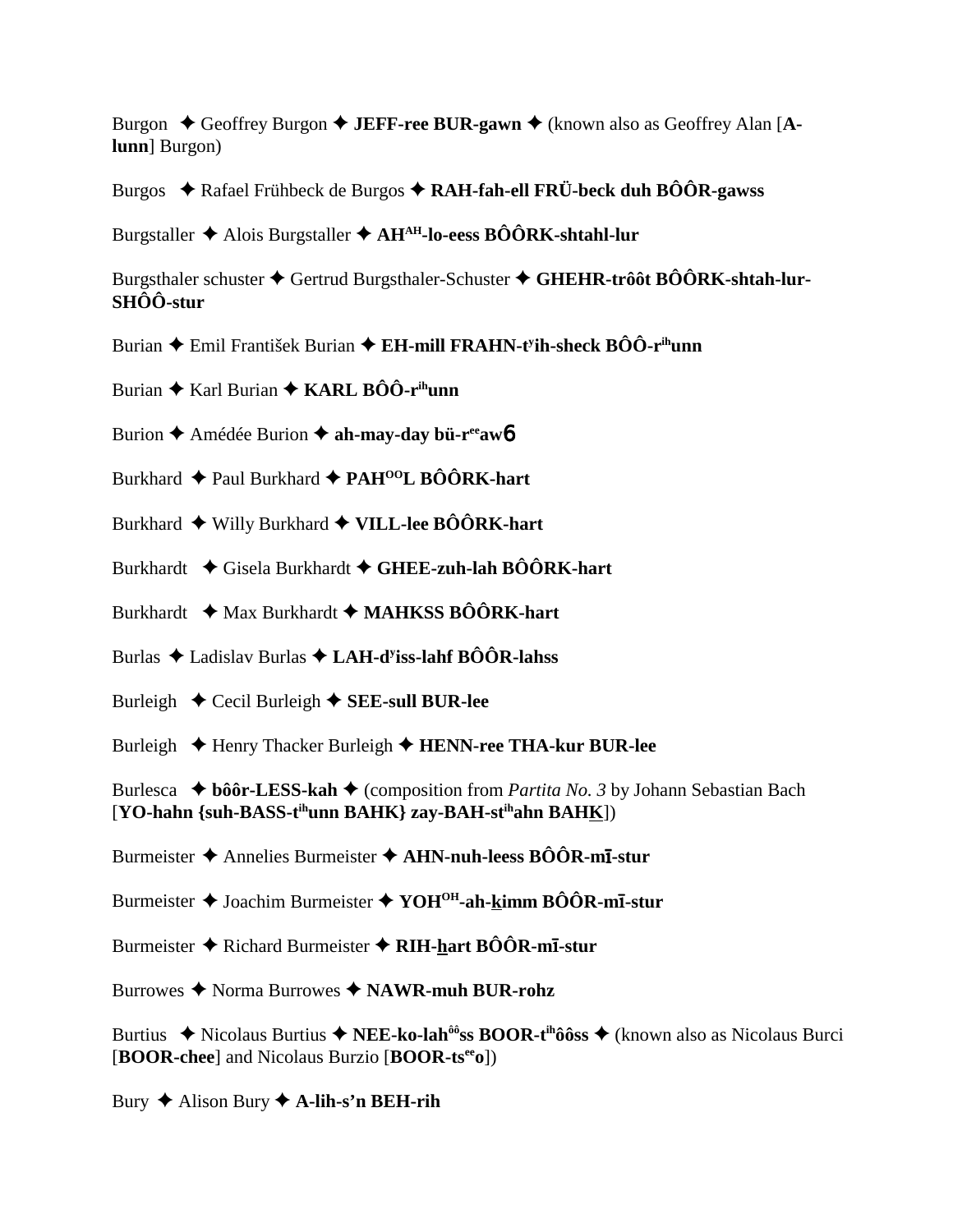Bury Edward Bury **EDD-vart BÔÔ-rih**

Buryja **←** Grandmother Buryja ← (Grandmother) **BÔÔ-r<sup>ih</sup>yah ←** (character in the opera *Jen úfa* [**yeh-NOO<sup>OO</sup>-fah**]; music by Leoš Janáček [LEH-awsh yah-NAH<sup>AH</sup>-check] and libretto by Janáek after Gabriela Preissová [**GAH-priheh-lah PRSS-saw-vahah**])

Buryja  $\blacklozenge$  Števa Buryja  $\blacklozenge$  **SHTEH-vah BÔÔ-r<sup>ih</sup>yah**  $\blacklozenge$  (character in the opera *Jen uta* [**yeh-NOO<sup>00</sup>-fah**]; music by Leoš Janáček [LEH-awsh yah-NAH<sup>AH</sup>-check] and libretto by Janáček after Gabriela Preissová [**GAH-priheh-lah PRSS-saw-vahah**])

Burzio **→** Nicolaus Burzio → **NEE-ko-lah<sup>ôô</sup>ss BOOR-ts<sup>ee</sup>o →** (known also as Nicolaus Burtius [**BOOR-tihôôss**] and Nicolaus Burci [**BOOR-chee**])

Burzynski Gunther Burzynski **GÔÔN-tehr BÔÔR-zinn-skee**

Busch  $\triangle$  Adolf Busch  $\triangle$  AH<sup>AH</sup>-dawlf BÔÔSH  $\triangle$  (known also as Adolf Georg Wilhelm [GAY**awrk VILL-hellm**] Busch)

Busch  $\blacklozenge$  Carl Busch  $\blacklozenge$  **KARL BÔÔSH**  $\blacklozenge$  (known also as Carl Reinholdt [**RI**N-hawlt] Busch)

Busch **←** Fritz Busch ← FRITTSS BÔÔSH

Busch Hermann Busch **HEHR-mahn BÔÔSH**

Busch **→** William Busch ◆ WILL-l<sup>ih</sup>umm BÔÔSH

Buschkotter Wilhelm Buschkötter **VILL-hellm BÔÔSH-köt-tur**

Bush Geoffrey Bush **JEFF-free BÔÔSH**

Busi Alessandro Busi **ah-layss-SAHN-dro BOO-see**

Busnois Antoine Busnois  **ah**6**-twahn bü-n'wah** (known also as Antoine De Busne [**ah**6 **twahn duh bün**])

Busnoys Antoine Busnoys **ah**6**-twahn bü-n'wah**

Busoni ◆ Ferruccio Busoni ◆ fayr-ROO-cho boo-ZO-nee ◆ (known also as Ferruccio Dante Michelangiolo Benvenuto Busoni [**fayr-ROO-cho DAHN-tay mee-kay-LAHN-jo-lo bayn-vay-NOO-toh boo-ZO-nee**])

Bussani **→** Dorothea Bussani → doh-ro-TAY-ah booss-SAH-nee

Bussani Giacomo Francesco Bussani **JAH-ko-mo frahn-CHAY-sko booss-SAH-nee**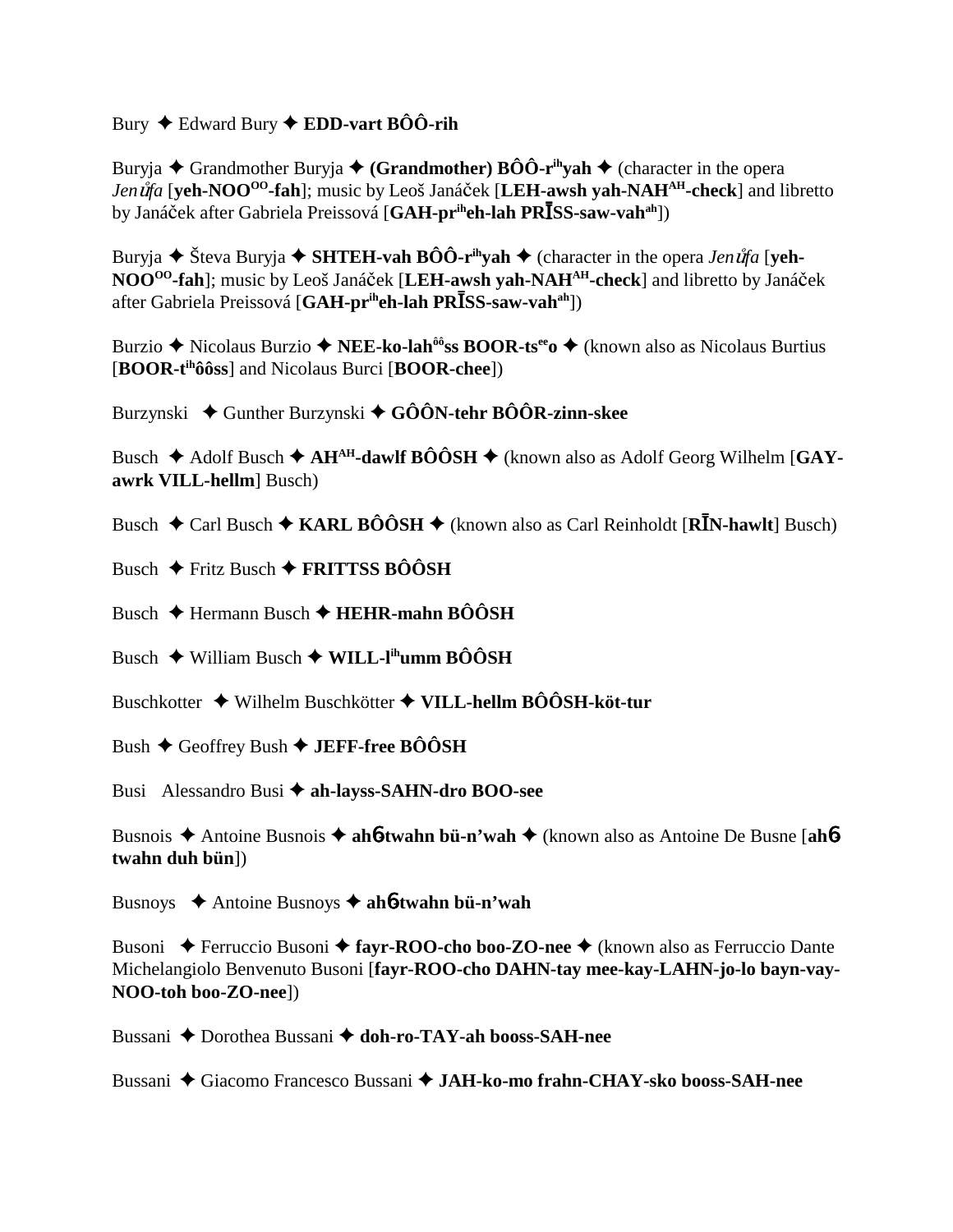Busschop Jules-Auguste-Guillaume Busschop **zhül-o-güst-ghee-yohm büss-sho**

Busse Barry Busse **BAR-ree BUSS-see**

Bussell Antony Bussell **ANN-tuh-nee BUSS'l**

Busser Henri Büsser **ah**6**-ree büss-say** (known also as Paul-Henri [**pohl-ah**6**-ree**] Büsser)

Busser Henri-Paul Busser **ah**6**-ree-pohl büss-say**

Bussine Romain Bussine **raw-meh**6 **büss-seen**

Bussler Ludwig Bussler **LOOT-vihh BÔÔSS-lur**

Bussotti ◆ Sylvano Bussotti ◆ seel-VAH-no booss-SOHT-tee

Bustabo Guila Bustabo **GHEE-lah bôô-STAH-bo**

Busterud James Busterud  **JAYMZ BUSS-tuh-rood**

Bustini Alessandro Bustini **ah-layss-SAHN-dro boo-STEE-nee**

Buths  $\blacklozenge$  Julius Buths  $\blacklozenge$  **YOO-l<sup>ih</sup>ôôss BÔÔTSS**  $\blacklozenge$  (known also as Julius Emil Martin [AY**meel MAR-teen**] Buths)

Butler Gerry Butler **JEHR-ree BUTT-lur**

Butterley  $\blacklozenge$  Nigel Butterley  $\blacklozenge$  N**I**-j'l BUTT-tur-lee  $\blacklozenge$  (known also as Nigel Henry [**HENNree**] Butterley)

Butting  $\triangleleft$  Max Butting  $\triangleleft$  **MAHKSS BÔÔT-tihng** 

Buttstett **→** Franz Vollrath Buttstett → FRAHNTSS FAWL-raht BÔÔT-shtett

Buttstett **→** Johann Heinrich Buttstett → YO-hahn H**I**N-rihh BÔÔT-shtett

Buttykay ◆ Akos Buttykay ◆ **AH-kawsh BÔÔT-tee-kī** 

Buus Jacques Buus **zhack BÜÜSS** (known also as Jachet de Buus [**zhah-keh deh BÜÜSS**], Jachet de Paus [**zhah-keh deh pohss**], Jachet van Paus [**zhah-keh vunn pohss**], and Jacobus Bohusius [**yah-KO-büss bo-HÜ-sihüss**])

Buxtehude Dietrich Buxtehude **DEE-trihh BÔÔK-stuh-hoo-duh**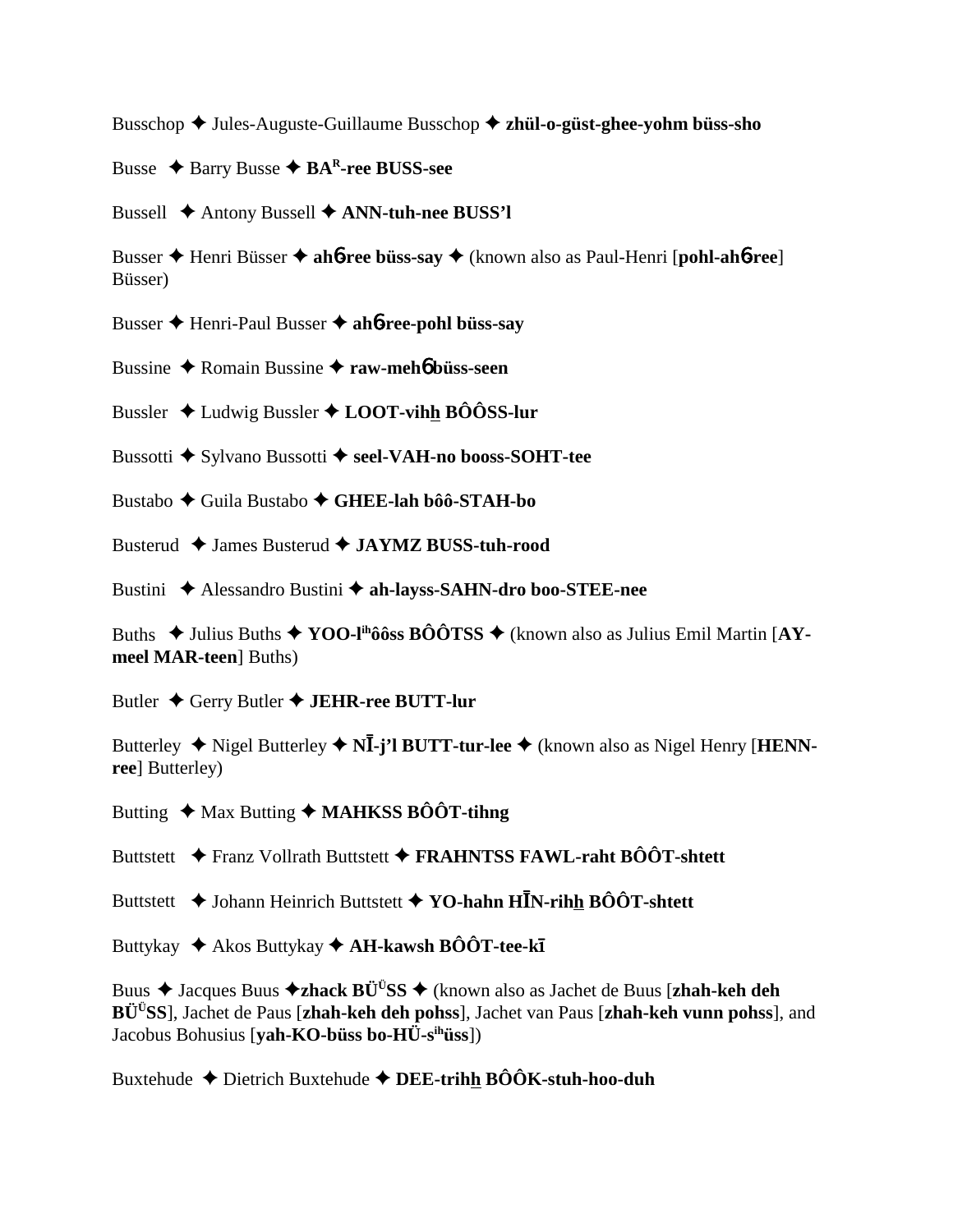Buys  $\triangle$  Jan Brandts-Buys  $\triangle$  YAHN BRAHNTSS-BÜ<sup>R</sup>SS

Buyse  $\triangle$  Leone Buyse  $\triangle$  lee-OH-nuh BI-zuh

Buzzi peccia → Arturo Buzzi-Peccia → ar-TOO-ro BOOT-tsee-PAY-chah

Buzzolla ◆ Antonio Buzzolla ◆ ahn-TAW-n<sup>ee</sup>o boot-TSOHL-lah

Bwana ni nani ◆ Bwana Ni Nani ◆ BWAH-nah nee NAH-nee ◆ (Kenyan [KENN-yahn] folk melody)

By the waters of minnetonka  $\blacklozenge$  By the waters of Minnetonka  $\blacklozenge$  (By the Waters of) minn-nuh-**TAHNG-kah**  $\blacklozenge$  (song by Thurlow Weed Lieurance [**THÔÔR-lo WEED**  $I^{ih}$ **ÔÔ-rahntss**])

Bya  $\blacklozenge$  Mung Tha Bya  $\blacklozenge$  MÔÔNG tah b'YAH  $\blacklozenge$  (Emperor of Burma)  $\blacklozenge$  (character in the opera Das Nusch-Nuschi [dahss  $N\hat{O}\hat{O}SH-N\hat{O}\hat{O}$ -shee] — The Nusch-Nuschi; music by Paul Hindemith [PAH<sup> $00$ </sup>L HINN-tuh-mitt] and libretto by Franz Blei [FRAHNTSS BLI])  $\blacklozenge$  (the Nusch-Nuschi is a mythical beast, half rat and half alligator)  $\triangle$  (the opera is subtitled A Play for **Burmese Marionettes**)

Bychkov  $\triangle$  Semyon Bychkov  $\triangle$  seem-YAWN bihch-KAWF

Byker hill  $\blacklozenge$  Byker Hill  $\blacklozenge$  BI-kur HILL

Bylsma  $\triangle$  Anner Bylsma  $\triangle$  AHN-nur BILLSS-mah

Byng  $\blacklozenge$  George W. Byng  $\blacklozenge$  JAW-urj W. BIHNG

Byong kon kim  $\triangle$  Kim, Byong-kon  $\triangle$  KIMM, T'YAHNG-KÔÔN

Byrd  $\triangle$  Donald Byrd  $\triangle$  DAH-nulld BURD  $\triangle$  (known also as Donaldson Toussaint L'Overture Byrd ◆ DAH-nulld-sunn too-SAYNT LO-vur-t'yôôr BURD)

Byrd ◆ Henry Roeland Byrd ◆ HENN-ree RO-lunnd BURD

Byrd  $\blacklozenge$  William Byrd  $\blacklozenge$  WILL-I<sup>th</sup>umm BURD  $\blacklozenge$  (known also as William Byrde [BURD] and William Bird [BURD])

Byrde  $\blacklozenge$  William Byrde  $\blacklozenge$  WILL-I<sup>th</sup>umm BURD  $\blacklozenge$  (known also as William Byrd [BURD] and William Bird [BURD])

Byrne  $\triangle$  David Byrne  $\triangle$  DAY-vudd BURN

Byrne  $\triangle$  John Byrne  $\triangle$  JAHN BURN